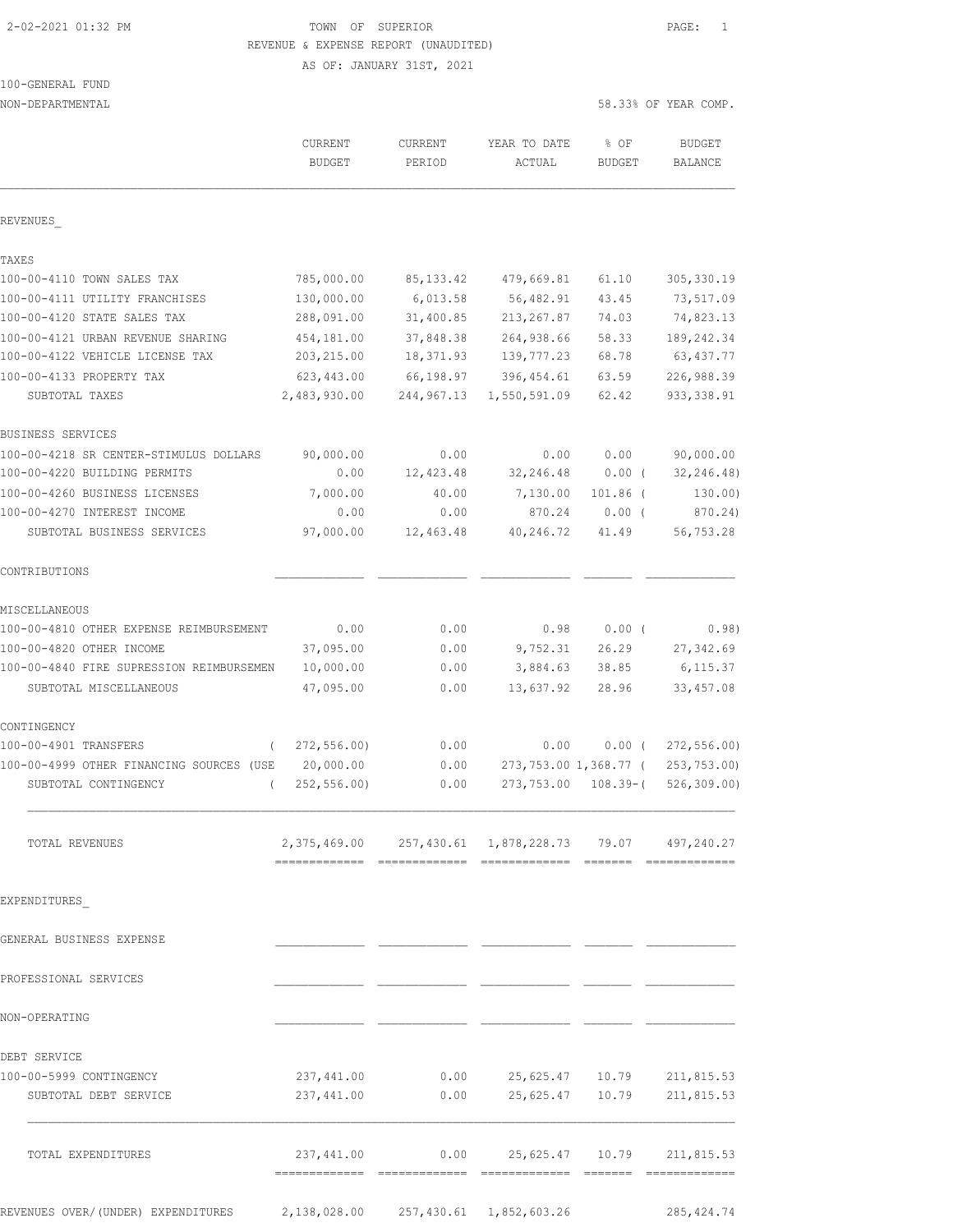## 2-02-2021 01:32 PM TOWN OF SUPERIOR PAGE: 2 REVENUE & EXPENSE REPORT (UNAUDITED)

AS OF: JANUARY 31ST, 2021

| 100-GENERAL FUND |  |
|------------------|--|
|                  |  |

MAYOR AND COUNCIL SERVICE SERVICE SERVICE SERVICE SOME SOLUTION OF THE SOLUTION SERVICE SERVICE SERVICE SERVICE

|                                                  | <b>CURRENT</b><br><b>BUDGET</b> | CURRENT<br>PERIOD           | YEAR TO DATE<br>ACTUAL | % OF<br><b>BUDGET</b> | <b>BUDGET</b><br><b>BALANCE</b> |
|--------------------------------------------------|---------------------------------|-----------------------------|------------------------|-----------------------|---------------------------------|
|                                                  |                                 |                             |                        |                       |                                 |
| EXPENDITURES                                     |                                 |                             |                        |                       |                                 |
| PERSONEL                                         |                                 |                             |                        |                       |                                 |
| 100-01-5100 SALARIES                             | 15,600.00                       | 0.00                        | 0.00                   | 0.00                  | 15,600.00                       |
| 100-01-5151 FICA                                 | 967.20                          | 0.00                        | 0.00                   | 0.00                  | 967.20                          |
| 100-01-5152 MEDICARE                             | 226.20                          | 0.00                        | 0.00                   | 0.00                  | 226.20                          |
| SUBTOTAL PERSONEL                                | 16,793.40                       | 0.00                        | 0.00                   | 0.00                  | 16,793.40                       |
| SUPPLIES                                         |                                 |                             |                        |                       |                                 |
| 100-01-5299 OPERATING SUPPLIES                   | 0.00                            | 2,505.00                    | 11,520.00              | $0.00$ (              | 11, 520.00                      |
| SUBTOTAL SUPPLIES                                | 0.00                            | 2,505.00                    | 11,520.00              | $0.00$ (              | 11, 520.00                      |
| UTILITIES                                        |                                 |                             |                        |                       |                                 |
| 100-01-5350 TELEPHONE                            | 4,500.00                        | 284.35                      | 2,022.32               | 44.94                 | 2,477.68                        |
| SUBTOTAL UTILITIES                               | 4,500.00                        | 284.35                      | 2,022.32               | 44.94                 | 2,477.68                        |
| GENERAL BUSINESS EXPENSE                         |                                 |                             |                        |                       |                                 |
| 100-01-5420 DUES & SUBSCRIPTIONS                 | 7,000.00                        | 189.00                      | 6, 161.00              | 88.01                 | 839.00                          |
| 100-01-5425 CONFERENCES & TRAINING               | 2,000.00                        | 0.00                        | 264.00                 | 13.20                 | 1,736.00                        |
| 100-01-5470 TRAVEL                               | 8,000.00                        | 0.00                        | 0.00                   | 0.00                  | 8,000.00                        |
| SUBTOTAL GENERAL BUSINESS EXPENSE                | 17,000.00                       | 189.00                      | 6,425.00               | 37.79                 | 10,575.00                       |
| PROFESSIONAL SERVICES                            |                                 |                             |                        |                       |                                 |
| TOTAL EXPENDITURES                               | 38,293.40                       | 2,978.35                    | 19,967.32              | 52.14                 | 18,326.08                       |
| REVENUES OVER/(UNDER) EXPENDITURES<br>$\sqrt{2}$ |                                 | $38, 293, 40$ ( 2,978.35) ( | 19,967.32)             | $\left($              | 18,326.08)                      |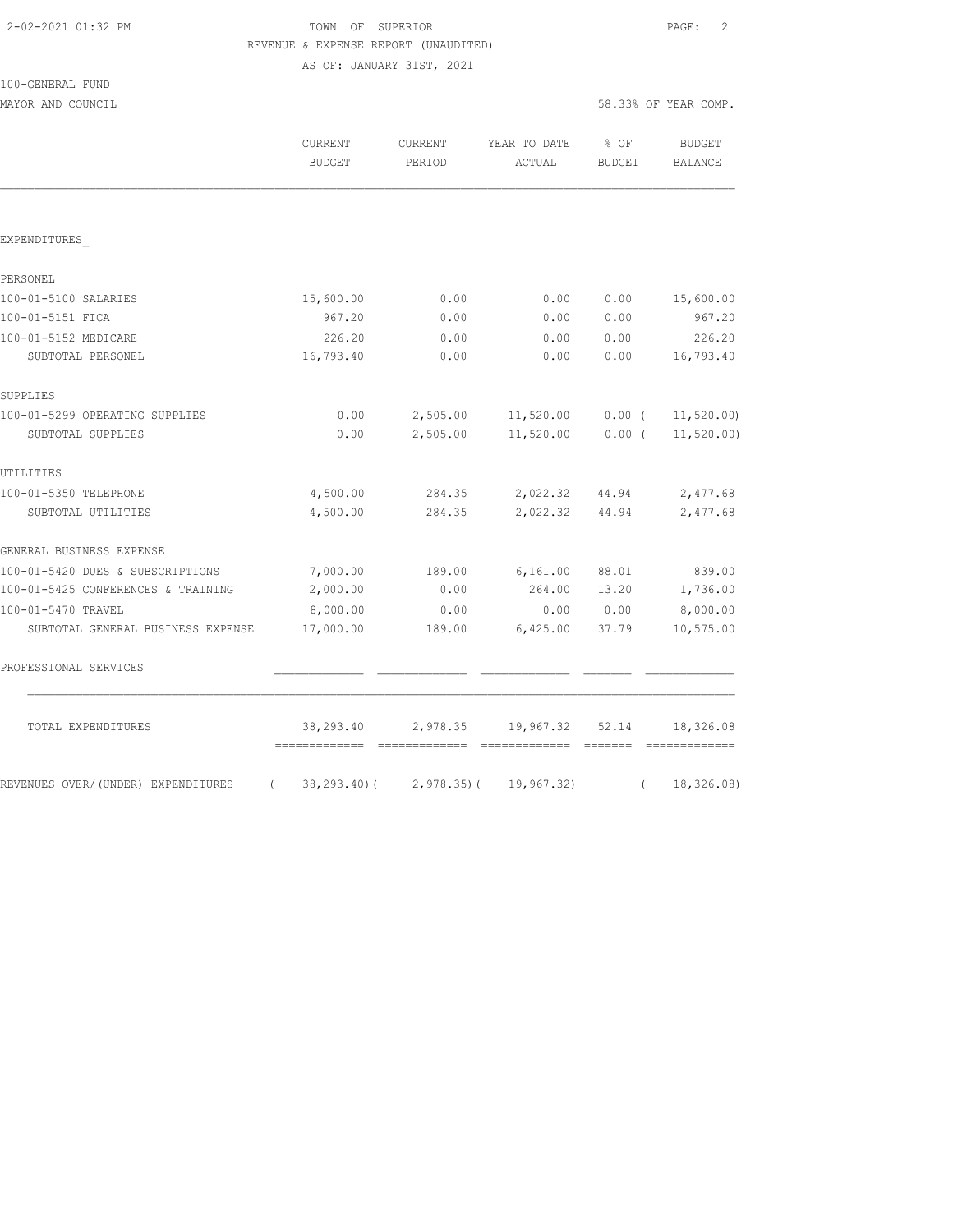#### 2-02-2021 01:32 PM TOWN OF SUPERIOR PAGE: 3 REVENUE & EXPENSE REPORT (UNAUDITED)

AS OF: JANUARY 31ST, 2021

TOWN MANAGER SERIES AND THE SERIES OF THE SERIES OF THE SERIES OF SERIES OF THE SERIES OF THE SERIES OF THE SERIES OF THE SERIES OF SERIES OF THE SERIES OF THE SERIES OF THE SERIES OF THE SERIES OF THE SERIES OF THE SERIES

|                                                | CURRENT<br><b>BUDGET</b>     | <b>CURRENT</b><br>PERIOD         | YEAR TO DATE<br>ACTUAL     | $8$ OF<br>BUDGET | <b>BUDGET</b><br><b>BALANCE</b> |
|------------------------------------------------|------------------------------|----------------------------------|----------------------------|------------------|---------------------------------|
|                                                |                              |                                  |                            |                  |                                 |
| EXPENDITURES                                   |                              |                                  |                            |                  |                                 |
| PERSONEL                                       |                              |                                  |                            |                  |                                 |
| 100-02-5100 SALARIES                           | 88,217.00                    | 5,538.46                         | 43,698.45                  | 49.54            | 44,518.55                       |
| 100-02-5151 FICA                               | 5,469.00                     | 343.38                           | 2,709.29                   | 49.54            | 2,759.71                        |
| 100-02-5152 MEDICARE                           | 1,279.00                     | 80.30                            | 633.59                     | 49.54            | 645.41                          |
| 100-02-5153 STATE UNEMPLOYMENT                 | 120.00                       | 68.68                            | 89.20                      | 74.33            | 30.80                           |
| 100-02-5154 WORKERS COMP INSURANCE             | 233.00                       | 0.00                             | 0.00                       | 0.00             | 233.00                          |
| 100-02-5161 ARIZONA STATE RETIREMENT           | 10,780.00                    | 676.80                           | 5,076.00                   | 47.09            | 5,704.00                        |
| 100-02-5162 LIFE INSURANCE                     | 64.00                        | 6.70                             | 53.60                      | 83.75            | 10.40                           |
| 100-02-5163 HEALTH INSURANCE                   | 21,570.00                    | 0.00                             | 9,436.70                   | 43.75            | 12, 133.30                      |
| 100-02-5164 DENTAL INSURANCE                   | 303.00                       | 31.58                            | 186.24                     | 61.47            | 116.76                          |
| SUBTOTAL PERSONEL                              | 128,035.00                   | 6,745.90                         | 61,883.07                  | 48.33            | 66, 151.93                      |
| SUPPLIES                                       |                              |                                  |                            |                  |                                 |
| 100-02-5299 OPERATING SUPPLIES                 | 0.00                         | 0.00                             | 3.98                       | 0.00(            | 3.98)                           |
| SUBTOTAL SUPPLIES                              | 0.00                         | 0.00                             | 3.98                       | $0.00$ (         | 3.98)                           |
| UTILITIES                                      |                              |                                  |                            |                  |                                 |
| 100-02-5350 TELEPHONE                          | 0.00                         | 88.67                            | 520.00                     | $0.00$ (         | 520.00)                         |
| SUBTOTAL UTILITIES                             | 0.00                         | 88.67                            | 520.00                     | $0.00$ (         | 520.00)                         |
| GENERAL BUSINESS EXPENSE                       |                              |                                  |                            |                  |                                 |
| 100-02-5420 DUES & SUBSCRIPTIONS               | 0.00                         | 40.55                            | 40.55                      | $0.00$ (         | $40.55$ )                       |
| 100-02-5425 CONFERENCE & TRAINING              | 4,000.00                     | 0.00                             | 0.00                       | 0.00             | 4,000.00                        |
| 100-02-5470 TRAVEL                             | 1,000.00                     | 0.00                             | 0.00                       | 0.00             | 1,000.00                        |
| SUBTOTAL GENERAL BUSINESS EXPENSE              | 5,000.00                     | 40.55                            | 40.55                      | 0.81             | 4,959.45                        |
| REPAIR/MAINTENANCE                             |                              |                                  |                            |                  |                                 |
| DEBT SERVICE                                   |                              |                                  |                            |                  |                                 |
| 100-02-5999 CONTINGENCY FUND                   | 0.00                         |                                  | 2,325.64 15,647.90 0.00 (  |                  | 15,647.90)                      |
| SUBTOTAL DEBT SERVICE                          | 0.00                         | 2,325.64                         | 15,647.90                  | 0.00(            | 15,647.90)                      |
| TOTAL EXPENDITURES                             | 133,035.00                   | 9,200.76                         | 78,095.50                  | 58.70            | 54,939.50                       |
| REVENUES OVER/(UNDER) EXPENDITURES<br>$\left($ | =============<br>133,035.00( | --------------<br>$9,200.76$ ) ( | -------------<br>78,095.50 | $\left($         | =============<br>54,939.50)     |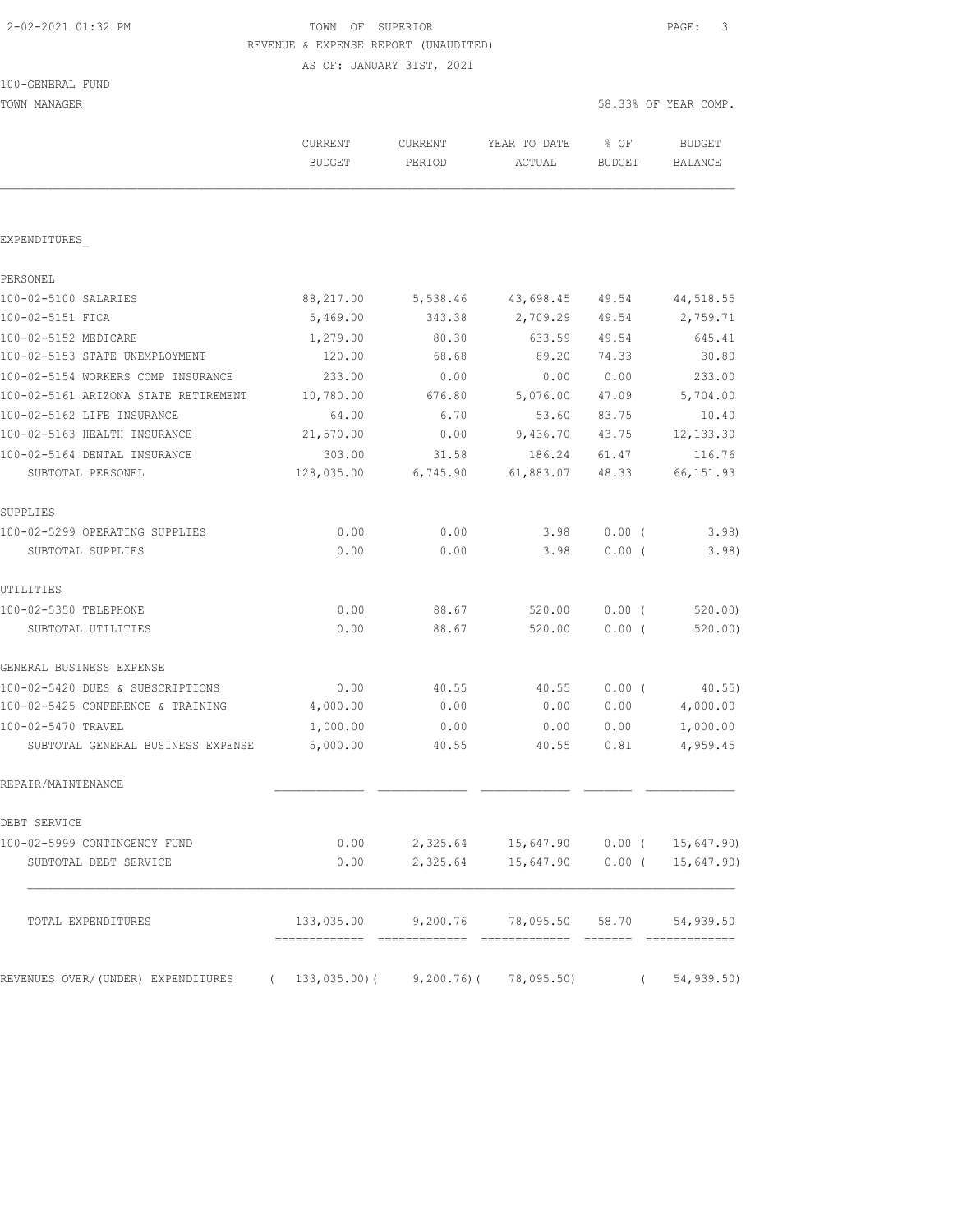| 2-02-2021 01:32 PM |  |
|--------------------|--|
|                    |  |

# TOWN OF SUPERIOR **PAGE:** 4 REVENUE & EXPENSE REPORT (UNAUDITED)

AS OF: JANUARY 31ST, 2021

100-GENERAL FUND

TOWN ATTORNEY SERVICES AND TOWN AT TORNEY AND TOWN ATTORNEY

| CURRENT | CURRENT.      | YEAR TO DATE | % OF          | <b>BUDGET</b> |
|---------|---------------|--------------|---------------|---------------|
| BUDGET  | <b>PRRTOD</b> | ACTUAL       | <b>BUDGET</b> | BALANCE       |

#### EXPENDITURES\_

| PERSONEL                           |            |          |            |       |              |
|------------------------------------|------------|----------|------------|-------|--------------|
| SUPPLIES                           |            |          |            |       |              |
| PROFESSIONAL SERVICES              |            |          |            |       |              |
| 100-03-5540 LEGAL SERVICES         | 63,000.00  | 0.00     | 31,507.10  | 50.01 | 31,492.90    |
| SUBTOTAL PROFESSIONAL SERVICES     | 63,000.00  | 0.00     | 31,507.10  | 50.01 | 31,492.90    |
| TOTAL EXPENDITURES                 | 63,000.00  | 0.00     | 31,507.10  | 50.01 | 31,492.90    |
| REVENUES OVER/(UNDER) EXPENDITURES | 63,000.00) | $0.00$ ( | 31, 507.10 |       | 31, 492, 90) |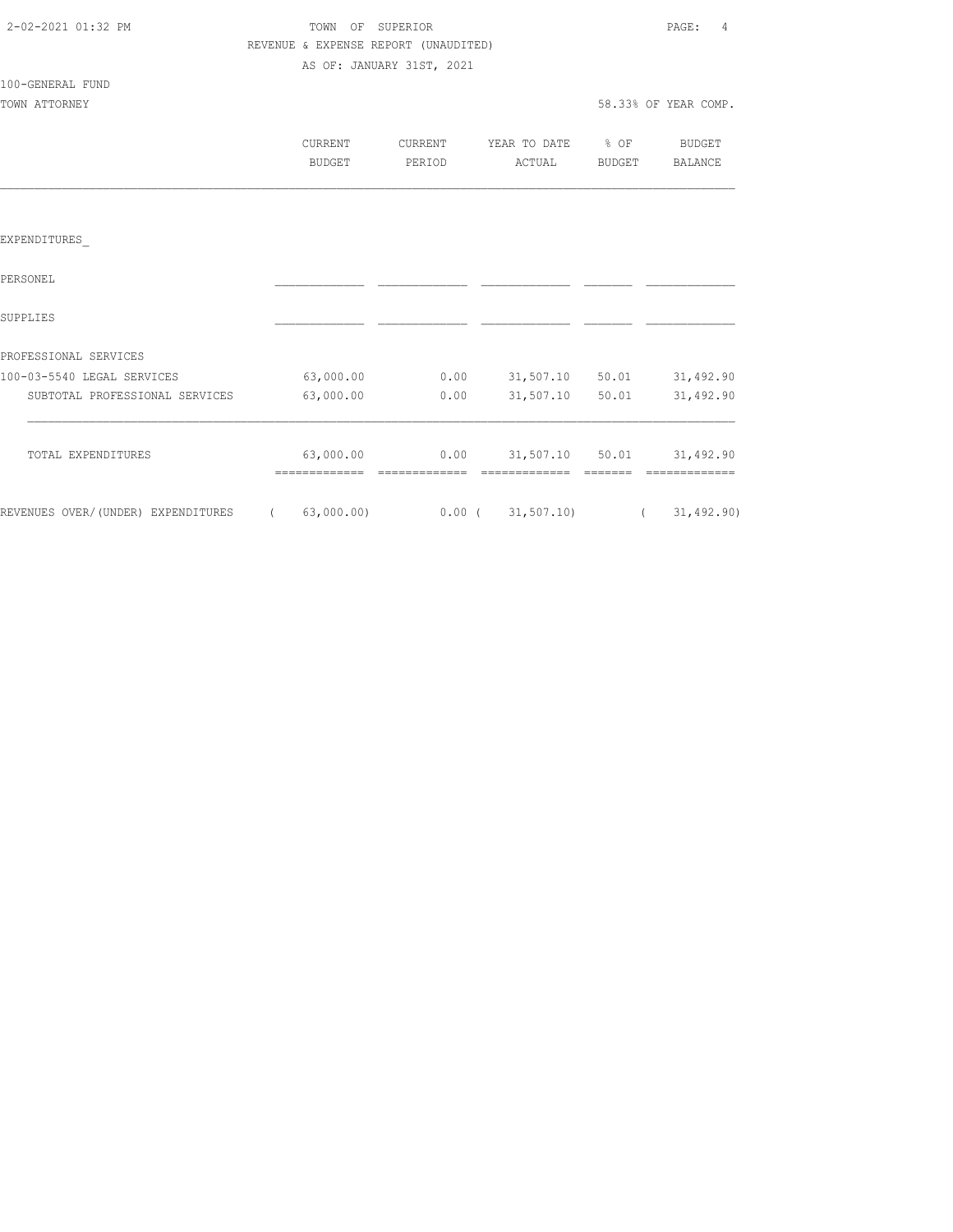## 2-02-2021 01:32 PM TOWN OF SUPERIOR PAGE: 5 REVENUE & EXPENSE REPORT (UNAUDITED)

|  |  |  | 100-GENERAL FUND |  |
|--|--|--|------------------|--|
|--|--|--|------------------|--|

| MAGISTRATE                                                          |                                 |                          |                        |                       | 58.33% OF YEAR COMP.         |
|---------------------------------------------------------------------|---------------------------------|--------------------------|------------------------|-----------------------|------------------------------|
|                                                                     | <b>CURRENT</b><br><b>BUDGET</b> | <b>CURRENT</b><br>PERIOD | YEAR TO DATE<br>ACTUAL | % OF<br><b>BUDGET</b> | <b>BUDGET</b><br>BALANCE     |
| REVENUES                                                            |                                 |                          |                        |                       |                              |
| BUSINESS SERVICES                                                   |                                 |                          |                        |                       |                              |
| 100-04-4250 FINES                                                   | 0.00                            | 75.38                    | 710.00                 | 0.00(                 | 710.00)                      |
| 100-04-4251 MFTG - MAGISTRATE COURT                                 | 0.00                            | 0.00                     | 761.74                 | $0.00$ (              | 761.74)                      |
| SUBTOTAL BUSINESS SERVICES                                          | 0.00                            | 75.38                    | 1,471.74               | $0.00$ (              | 1,471.74)                    |
| TOTAL REVENUES                                                      | 0.00                            | 75.38                    | 1,471.74               | $0.00$ (              | 1, 471.74)<br>-------------- |
| EXPENDITURES                                                        |                                 |                          |                        |                       |                              |
| PERSONEL                                                            |                                 |                          |                        |                       |                              |
| 100-04-5100 SALARIES                                                | 13,670.00                       | 985.60                   | 7,392.00               | 54.07                 | 6, 278.00                    |
| 100-04-5151 FICA                                                    | 848.00                          | 61.10                    | 458.25                 | 54.04                 | 389.75                       |
| 100-04-5152 MEDICARE                                                | 198.00                          | 14.30                    | 107.25                 | 54.17                 | 90.75                        |
| 100-04-5153 STATE UNEMPLOYMENT                                      | 200.00                          | 12.22                    | 61.31                  | 30.66                 | 138.69                       |
| 100-04-5154 WORKERS COMP INSURANCE                                  | 198.00                          | 81.00                    | 295.00                 | 148.99 (              | 97.00)                       |
| 100-04-5161 ARIZONA STATE RETIREMENT                                | 1,670.00                        | 21.50                    | 484.75                 | 29.03                 | 1,185.25                     |
| SUBTOTAL PERSONEL                                                   | 16,784.00                       | 1,175.72                 | 8,798.56               | 52.42                 | 7,985.44                     |
| SUPPLIES                                                            |                                 |                          |                        |                       |                              |
| 100-04-5210 OFFICE SUPPLIES                                         | 886.00                          | 0.00                     | 0.00                   | 0.00                  | 886.00                       |
| 100-04-5299 OPERATING SUPPLIES                                      | 5,000.00                        | 0.00                     | 0.00                   | 0.00                  | 5,000.00                     |
| SUBTOTAL SUPPLIES                                                   | 5,886.00                        | 0.00                     | 0.00                   | 0.00                  | 5,886.00                     |
| GENERAL BUSINESS EXPENSE                                            |                                 |                          |                        |                       |                              |
| 100-04-5471 AUDIT & ACCOUNTING                                      | 1,500.00                        | 0.00                     | 5,924.10               |                       | 394.94 ( 4,424.10)           |
| SUBTOTAL GENERAL BUSINESS EXPENSE                                   | 1,500.00                        | 0.00                     | 5,924.10               | $394.94$ (            | 4,424.10)                    |
| PROFESSIONAL SERVICES                                               |                                 |                          |                        |                       |                              |
| 100-04-5550 OTHER PROFESSIONAL SVC                                  | 2,000.00                        | 0.00                     | 0.00                   | 0.00                  | 2,000.00                     |
| SUBTOTAL PROFESSIONAL SERVICES                                      | 2,000.00                        | 0.00                     | 0.00                   | 0.00                  | 2,000.00                     |
| CAPITAL OUTLAY                                                      |                                 |                          |                        |                       |                              |
| 100-04-5720 OFFICE EQUIPMENT                                        | 1,000.00                        | 0.00                     | 384.38                 | 38.44                 | 615.62                       |
| SUBTOTAL CAPITAL OUTLAY                                             | 1,000.00                        | 0.00                     | 384.38                 | 38.44                 | 615.62                       |
| TOTAL EXPENDITURES                                                  | 27,170.00                       |                          | 1, 175.72 15, 107.04   | 55.60                 | 12,062.96                    |
| REVENUES OVER/(UNDER) EXPENDITURES (27,170.00)(1,100.34)(13,635.30) |                                 |                          |                        | $\left($              | 13,534.70)                   |
|                                                                     |                                 |                          |                        |                       |                              |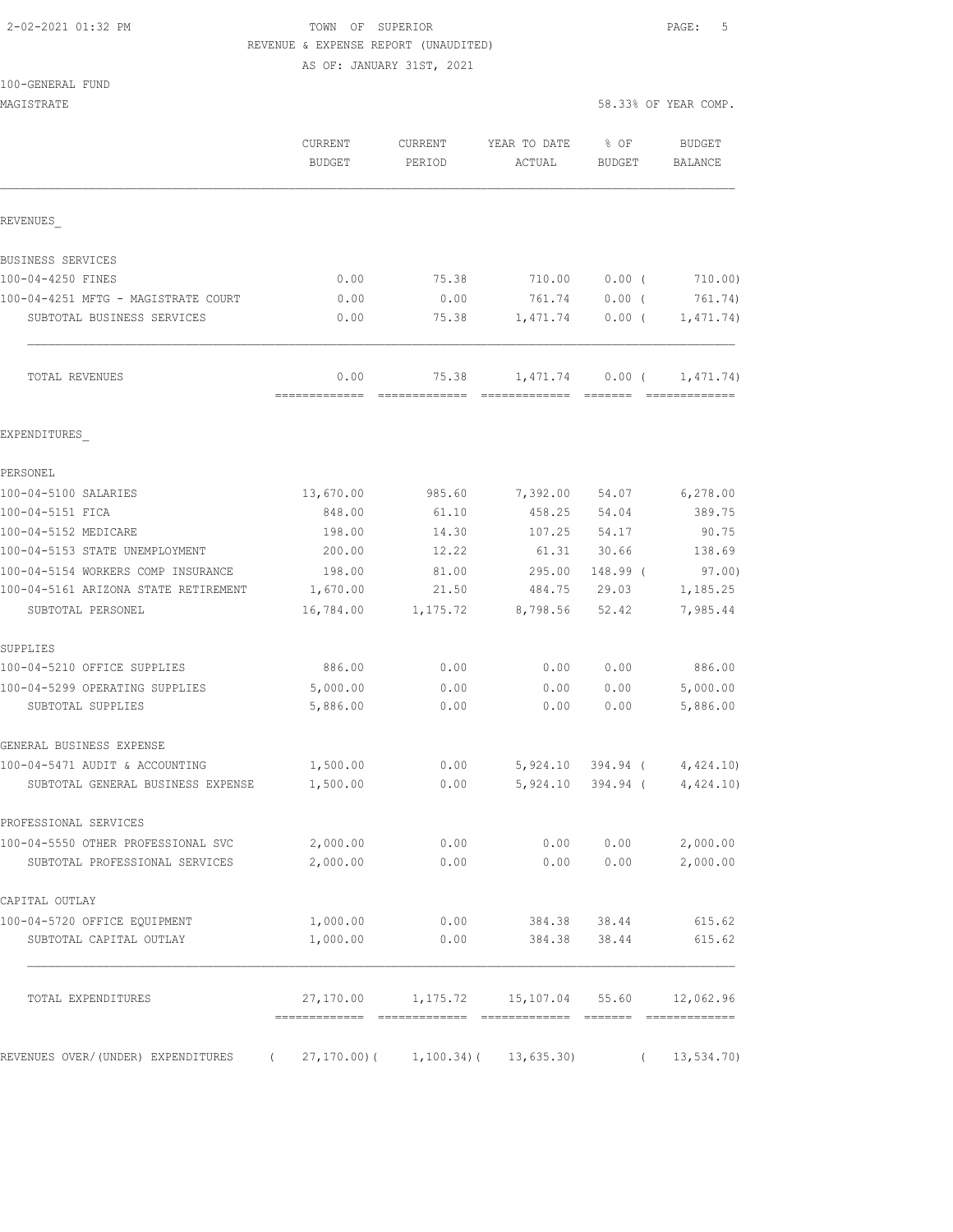#### 2-02-2021 01:32 PM TOWN OF SUPERIOR PAGE: 6 REVENUE & EXPENSE REPORT (UNAUDITED)

AS OF: JANUARY 31ST, 2021

## 100-GENERAL FUND

|                                          | CURRENT<br><b>BUDGET</b> | CURRENT<br>PERIOD | YEAR TO DATE<br>ACTUAL | % OF<br><b>BUDGET</b> | <b>BUDGET</b><br>BALANCE |
|------------------------------------------|--------------------------|-------------------|------------------------|-----------------------|--------------------------|
| REVENUES                                 |                          |                   |                        |                       |                          |
| BUSINESS SERVICES                        |                          |                   |                        |                       |                          |
| 100-05-4240 ADMIN FEES (FAX/COPY/NOTARY) | 0.00                     | 44.25             | 252.00                 | $0.00$ (              | 252.00                   |
| SUBTOTAL BUSINESS SERVICES               | 0.00                     | 44.25             | 252.00                 | 0.00(                 | 252,00)                  |
| GRANTS                                   |                          |                   |                        |                       |                          |
| 100-05-4601 CC CONVENIENCE FEE           | 0.00                     | 25.97             | 475.83                 | $0.00$ (              | 475.83)                  |
| SUBTOTAL GRANTS                          | 0.00                     | 25.97             | 475.83                 | $0.00$ (              | 475.83)                  |
| TOTAL REVENUES                           | 0.00                     | 70.22             | 727.83                 | 0.00(                 | 727.83)                  |
| EXPENDITURES                             |                          |                   |                        |                       |                          |
| PERSONEL                                 |                          |                   |                        |                       |                          |
| 100-05-5100 SALARIES                     | 101,255.00               | 7,795.20          |                        | 57,025.25 56.32       | 44,229.75                |
| 100-05-5101 OVERTIME                     | 0.00                     | 0.00              |                        | 708.60 0.00 (         | 708.60)                  |
| 100-05-5151 FICA                         | 6,278.00                 | 465.52            | 3,455.00               | 55.03                 | 2,823.00                 |
| 100-05-5152 MEDICARE                     | 1,468.00                 | 108.87            | 808.00                 | 55.04                 | 660.00                   |
| 100-05-5153 STATE UNEMPLOYMENT           | 160.00                   | 93.35             | 93.35                  | 58.34                 | 66.65                    |
| 100-05-5154 WORKERS COMP INSURANCE       | 262.00                   | 102.00            | 292.00                 | $111.45$ (            | 30.00                    |
| 100-05-5161 ARIZONA STATE RETIREMENT     | 12,373.00                | 952.57            | 7,055.06               | 57.02                 | 5, 317.94                |
| 100-05-5162 LIFE INSURANCE               | 193.00                   | 20.10             | 205.95                 | $106.71$ (            | 12.95)                   |
| 100-05-5163 HEALTH INSURANCE             | 12,325.00                | 0.00              | 8,917.30               | 72.35                 | 3,407.70                 |
| 100-05-5164 DENTAL INSURANCE             | 910.00                   | 94.74             | 691.52                 | 75.99                 | 218.48                   |
| SUBTOTAL PERSONEL                        | 135,224.00               | 9,632.35          | 79,252.03              | 58.61                 | 55, 971.97               |
| SUPPLIES                                 |                          |                   |                        |                       |                          |
| 100-05-5210 OFFICE SUPPLIES              | 10,000.00                | 0.00              | 4,727.87               | 47.28                 | 5, 272.13                |
| 100-05-5299 OPERATING SUPPLIES           | 5,000.00                 | 733.26            | 4,168.46 83.37         |                       | 831.54                   |
| SUBTOTAL SUPPLIES                        | 15,000.00                | 733.26            |                        | 8,896.33 59.31        | 6, 103.67                |
| UTILITIES                                |                          |                   |                        |                       |                          |
| 100-05-5310 ELECTRICITY                  | 18,910.00                | 0.00              | 10,978.36              | 58.06                 | 7,931.64                 |
| 100-05-5320 GAS                          | 1,200.00                 | 384.29            | 1,104.13               | 92.01                 | 95.87                    |
| 100-05-5350 TELEPHONE                    | 4,000.00                 | 286.83            | 2,043.35               | 51.08                 | 1,956.65                 |
| 100-05-5360 WATER                        | 2,300.00                 | 112.93            | 780.87                 | 33.95                 | 1,519.13                 |
| 100-05-5380 SECURITY                     | 1,230.00                 | 0.00              | 0.00                   | 0.00                  | 1,230.00                 |
| SUBTOTAL UTILITIES                       | 27,640.00                | 784.05            | 14,906.71              | 53.93                 | 12,733.29                |
| GENERAL BUSINESS EXPENSE                 |                          |                   |                        |                       |                          |
| 100-05-5410 ADVERTISING                  | 6,000.00                 | 912.90 (          | 11,231.66) 187.19-     |                       | 17,231.66                |
| 100-05-5420 DUES & SUBSCRIPTIONS         | 9,000.00                 | 813.44            | 8,025.02               | 89.17                 | 974.98                   |
| 100-05-5425 CONFERENCES & TRAINING       | 0.00                     | 0.00              | 480.71                 | $0.00$ (              | 480.71)                  |
| 100-05-5430 PRINTING                     | 5,120.00                 | 100.16            | 709.21                 | 13.85                 | 4,410.79                 |
| 100-05-5440 ELECTIONS                    | 5,000.00                 | 0.00              | 2,133.79               | 42.68                 | 2,866.21                 |
| 100-05-5460 POSTAGE                      | 6,000.00                 | 208.78            | 1,259.64               | 20.99                 | 4,740.36                 |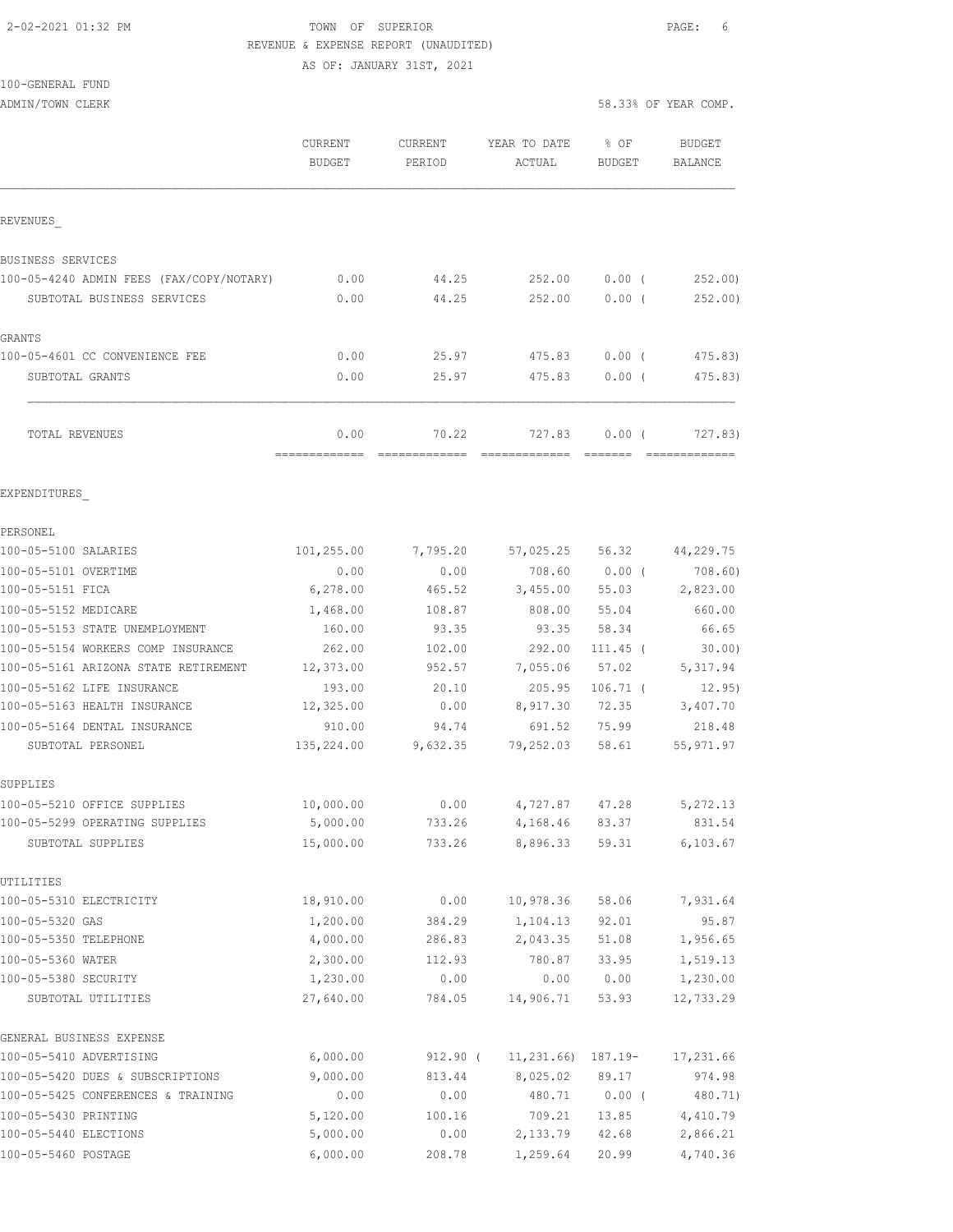#### 2-02-2021 01:32 PM TOWN OF SUPERIOR PAGE: 7 REVENUE & EXPENSE REPORT (UNAUDITED)

AS OF: JANUARY 31ST, 2021

# 100-GENERAL FUND

ADMIN/TOWN CLERK 6.33% OF YEAR COMP.

|                                                | CURRENT<br><b>BUDGET</b>    | CURRENT<br>PERIOD                                                                                                                                                                                                                                                                                                                                                                                                                                                                                   | YEAR TO DATE<br>ACTUAL      | % OF<br><b>BUDGET</b>                                                                                                                                                                                                                                                                                                                                                                                                                                                                           | <b>BUDGET</b><br>BALANCE |
|------------------------------------------------|-----------------------------|-----------------------------------------------------------------------------------------------------------------------------------------------------------------------------------------------------------------------------------------------------------------------------------------------------------------------------------------------------------------------------------------------------------------------------------------------------------------------------------------------------|-----------------------------|-------------------------------------------------------------------------------------------------------------------------------------------------------------------------------------------------------------------------------------------------------------------------------------------------------------------------------------------------------------------------------------------------------------------------------------------------------------------------------------------------|--------------------------|
| 100-05-5471 AUDIT & ACCOUNTING                 | 0.00                        | 0.00                                                                                                                                                                                                                                                                                                                                                                                                                                                                                                | 1,324.10                    | $0.00$ (                                                                                                                                                                                                                                                                                                                                                                                                                                                                                        | 1,324.10)                |
| 100-05-5480 GENERAL INSURANCE                  | 12,820.00                   | 0.00                                                                                                                                                                                                                                                                                                                                                                                                                                                                                                | 3,126.39                    | 24.39                                                                                                                                                                                                                                                                                                                                                                                                                                                                                           | 9,693.61                 |
| 100-05-5491 FINANCE/BANK FEES                  | 3,000.00                    | 0.00                                                                                                                                                                                                                                                                                                                                                                                                                                                                                                | 2,184.27                    | 72.81                                                                                                                                                                                                                                                                                                                                                                                                                                                                                           | 815.73                   |
| SUBTOTAL GENERAL BUSINESS EXPENSE              | 46,940.00                   | 2,035.28                                                                                                                                                                                                                                                                                                                                                                                                                                                                                            | 8,011.47                    | 17.07                                                                                                                                                                                                                                                                                                                                                                                                                                                                                           | 38,928.53                |
| PROFESSIONAL SERVICES                          |                             |                                                                                                                                                                                                                                                                                                                                                                                                                                                                                                     |                             |                                                                                                                                                                                                                                                                                                                                                                                                                                                                                                 |                          |
| 100-05-5520 CONTRACT                           | 0.00                        | 1,400.00                                                                                                                                                                                                                                                                                                                                                                                                                                                                                            | 10,075.00                   | $0.00$ (                                                                                                                                                                                                                                                                                                                                                                                                                                                                                        | $10,075.00$ )            |
| 100-05-5550 OTHER PROFESSIONAL SERVICES        | 2,000.00                    | 1,264.00                                                                                                                                                                                                                                                                                                                                                                                                                                                                                            |                             | 46, 182. 68 2, 309. 13 (                                                                                                                                                                                                                                                                                                                                                                                                                                                                        | 44, 182, 68)             |
| 100-05-5590 AUDIT & ACCOUNTING                 | 1,545.00                    | 0.00                                                                                                                                                                                                                                                                                                                                                                                                                                                                                                | 0.00                        | 0.00                                                                                                                                                                                                                                                                                                                                                                                                                                                                                            | 1,545.00                 |
| SUBTOTAL PROFESSIONAL SERVICES                 | 3,545.00                    | 2,664.00                                                                                                                                                                                                                                                                                                                                                                                                                                                                                            |                             | 56,257.68 1,586.96 (                                                                                                                                                                                                                                                                                                                                                                                                                                                                            | 52, 712.68               |
| REPAIR/MAINTENANCE                             |                             |                                                                                                                                                                                                                                                                                                                                                                                                                                                                                                     |                             |                                                                                                                                                                                                                                                                                                                                                                                                                                                                                                 |                          |
| 100-05-5640 AUTO & TRUCK REPAIRS               | 1,000.00                    | 0.00                                                                                                                                                                                                                                                                                                                                                                                                                                                                                                | 231.27                      | 23.13                                                                                                                                                                                                                                                                                                                                                                                                                                                                                           | 768.73                   |
| 100-05-5641 GAS & OIL                          | 500.00                      | 0.00                                                                                                                                                                                                                                                                                                                                                                                                                                                                                                | 278.85                      | 55.77                                                                                                                                                                                                                                                                                                                                                                                                                                                                                           | 221.15                   |
| SUBTOTAL REPAIR/MAINTENANCE                    | 1,500.00                    | 0.00                                                                                                                                                                                                                                                                                                                                                                                                                                                                                                | 510.12                      | 34.01                                                                                                                                                                                                                                                                                                                                                                                                                                                                                           | 989.88                   |
| CAPITAL OUTLAY                                 |                             |                                                                                                                                                                                                                                                                                                                                                                                                                                                                                                     |                             |                                                                                                                                                                                                                                                                                                                                                                                                                                                                                                 |                          |
| 100-05-5710 BUILDING                           | 9,000.00                    | 666.66                                                                                                                                                                                                                                                                                                                                                                                                                                                                                              | 2,666.64                    | 29.63                                                                                                                                                                                                                                                                                                                                                                                                                                                                                           | 6,333.36                 |
| 100-05-5720 OFFICE EQUIPMENT                   | 5,000.00                    | 0.00                                                                                                                                                                                                                                                                                                                                                                                                                                                                                                | 4,196.86                    | 83.94                                                                                                                                                                                                                                                                                                                                                                                                                                                                                           | 803.14                   |
| 100-05-5780 COMPUTER/INCODE SOFTWARE           | 32,539.00                   | 1,144.58                                                                                                                                                                                                                                                                                                                                                                                                                                                                                            | 8,817.37                    | 27.10                                                                                                                                                                                                                                                                                                                                                                                                                                                                                           | 23,721.63                |
| SUBTOTAL CAPITAL OUTLAY                        | 46,539.00                   | 1,811.24                                                                                                                                                                                                                                                                                                                                                                                                                                                                                            | 15,680.87                   | 33.69                                                                                                                                                                                                                                                                                                                                                                                                                                                                                           | 30,858.13                |
| DEBT SERVICE                                   |                             |                                                                                                                                                                                                                                                                                                                                                                                                                                                                                                     |                             |                                                                                                                                                                                                                                                                                                                                                                                                                                                                                                 |                          |
| 100-05-5900 DEBT SERVICE:<br>PRINCIPAL         | 0.00                        | 0.00                                                                                                                                                                                                                                                                                                                                                                                                                                                                                                | 1,305.57                    | 0.00(                                                                                                                                                                                                                                                                                                                                                                                                                                                                                           | 1, 305.57)               |
| 100-05-5901 DEBT SERVCE INTEREST               | 0.00                        | 0.00                                                                                                                                                                                                                                                                                                                                                                                                                                                                                                | 144.33                      | $0.00$ (                                                                                                                                                                                                                                                                                                                                                                                                                                                                                        | 144.33)                  |
| SUBTOTAL DEBT SERVICE                          | 0.00                        | 0.00                                                                                                                                                                                                                                                                                                                                                                                                                                                                                                | 1,449.90                    | $0.00$ (                                                                                                                                                                                                                                                                                                                                                                                                                                                                                        | 1,449.90)                |
| TOTAL EXPENDITURES                             | 276,388.00<br>------------- | 17,660.18<br>$\begin{array}{cccccccccc} \multicolumn{2}{c}{} & \multicolumn{2}{c}{} & \multicolumn{2}{c}{} & \multicolumn{2}{c}{} & \multicolumn{2}{c}{} & \multicolumn{2}{c}{} & \multicolumn{2}{c}{} & \multicolumn{2}{c}{} & \multicolumn{2}{c}{} & \multicolumn{2}{c}{} & \multicolumn{2}{c}{} & \multicolumn{2}{c}{} & \multicolumn{2}{c}{} & \multicolumn{2}{c}{} & \multicolumn{2}{c}{} & \multicolumn{2}{c}{} & \multicolumn{2}{c}{} & \multicolumn{2}{c}{} & \multicolumn{2}{c}{} & \mult$ | 184,965.11<br>============= | 66.92<br>$\begin{array}{cccccccccc} \multicolumn{2}{c}{} & \multicolumn{2}{c}{} & \multicolumn{2}{c}{} & \multicolumn{2}{c}{} & \multicolumn{2}{c}{} & \multicolumn{2}{c}{} & \multicolumn{2}{c}{} & \multicolumn{2}{c}{} & \multicolumn{2}{c}{} & \multicolumn{2}{c}{} & \multicolumn{2}{c}{} & \multicolumn{2}{c}{} & \multicolumn{2}{c}{} & \multicolumn{2}{c}{} & \multicolumn{2}{c}{} & \multicolumn{2}{c}{} & \multicolumn{2}{c}{} & \multicolumn{2}{c}{} & \multicolumn{2}{c}{} & \mult$ | 91, 422.89               |
| REVENUES OVER/(UNDER) EXPENDITURES<br>$\left($ | $276,388.00$ (              | 17,589.96)(                                                                                                                                                                                                                                                                                                                                                                                                                                                                                         | 184, 237. 28)               | $\left($                                                                                                                                                                                                                                                                                                                                                                                                                                                                                        | 92, 150.72)              |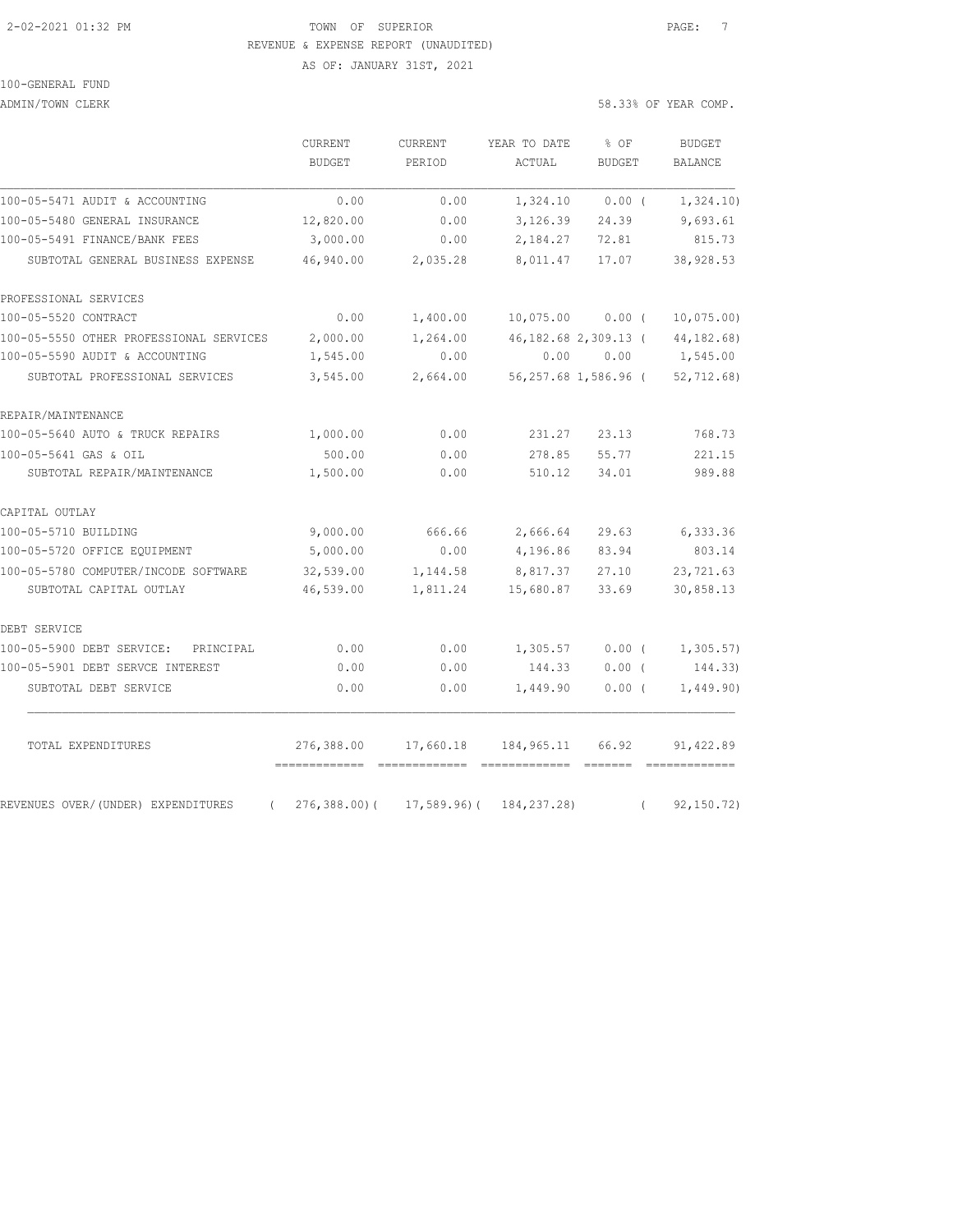| 2-02-2021 01:32 PM                                                            | TOWN OF SUPERIOR<br>REVENUE & EXPENSE REPORT (UNAUDITED)<br>AS OF: JANUARY 31ST, 2021 | PAGE:<br>8                                                                                                                                                                                                                                                                                                                                                                                                                                                                                   |                                                                                                                                                                                                                                                                                                                                                                                                                                                                                        |                      |                           |  |  |
|-------------------------------------------------------------------------------|---------------------------------------------------------------------------------------|----------------------------------------------------------------------------------------------------------------------------------------------------------------------------------------------------------------------------------------------------------------------------------------------------------------------------------------------------------------------------------------------------------------------------------------------------------------------------------------------|----------------------------------------------------------------------------------------------------------------------------------------------------------------------------------------------------------------------------------------------------------------------------------------------------------------------------------------------------------------------------------------------------------------------------------------------------------------------------------------|----------------------|---------------------------|--|--|
| 100-GENERAL FUND<br>FINANCE                                                   |                                                                                       |                                                                                                                                                                                                                                                                                                                                                                                                                                                                                              |                                                                                                                                                                                                                                                                                                                                                                                                                                                                                        | 58.33% OF YEAR COMP. |                           |  |  |
|                                                                               | CURRENT                                                                               | CURRENT                                                                                                                                                                                                                                                                                                                                                                                                                                                                                      | YEAR TO DATE                                                                                                                                                                                                                                                                                                                                                                                                                                                                           | $8$ OF               | BUDGET                    |  |  |
|                                                                               | <b>BUDGET</b>                                                                         | PERIOD                                                                                                                                                                                                                                                                                                                                                                                                                                                                                       | ACTUAL                                                                                                                                                                                                                                                                                                                                                                                                                                                                                 | BUDGET               | BALANCE                   |  |  |
| REVENUES                                                                      |                                                                                       |                                                                                                                                                                                                                                                                                                                                                                                                                                                                                              |                                                                                                                                                                                                                                                                                                                                                                                                                                                                                        |                      |                           |  |  |
| GRANTS                                                                        |                                                                                       |                                                                                                                                                                                                                                                                                                                                                                                                                                                                                              |                                                                                                                                                                                                                                                                                                                                                                                                                                                                                        |                      |                           |  |  |
|                                                                               |                                                                                       | $\begin{array}{c} \multicolumn{2}{c} {\textbf{1}} & \multicolumn{2}{c} {\textbf{2}} & \multicolumn{2}{c} {\textbf{3}} & \multicolumn{2}{c} {\textbf{4}} \\ \multicolumn{2}{c} {\textbf{5}} & \multicolumn{2}{c} {\textbf{6}} & \multicolumn{2}{c} {\textbf{7}} & \multicolumn{2}{c} {\textbf{8}} & \multicolumn{2}{c} {\textbf{9}} \\ \multicolumn{2}{c} {\textbf{6}} & \multicolumn{2}{c} {\textbf{7}} & \multicolumn{2}{c} {\textbf{8}} & \multicolumn{2}{c} {\textbf{9}} & \multicolumn{$ | $\begin{array}{cccccccccccccc} \multicolumn{2}{c}{} & \multicolumn{2}{c}{} & \multicolumn{2}{c}{} & \multicolumn{2}{c}{} & \multicolumn{2}{c}{} & \multicolumn{2}{c}{} & \multicolumn{2}{c}{} & \multicolumn{2}{c}{} & \multicolumn{2}{c}{} & \multicolumn{2}{c}{} & \multicolumn{2}{c}{} & \multicolumn{2}{c}{} & \multicolumn{2}{c}{} & \multicolumn{2}{c}{} & \multicolumn{2}{c}{} & \multicolumn{2}{c}{} & \multicolumn{2}{c}{} & \multicolumn{2}{c}{} & \multicolumn{2}{c}{} & \$ |                      |                           |  |  |
| EXPENDITURES                                                                  |                                                                                       |                                                                                                                                                                                                                                                                                                                                                                                                                                                                                              |                                                                                                                                                                                                                                                                                                                                                                                                                                                                                        |                      |                           |  |  |
| PERSONEL                                                                      |                                                                                       |                                                                                                                                                                                                                                                                                                                                                                                                                                                                                              |                                                                                                                                                                                                                                                                                                                                                                                                                                                                                        |                      |                           |  |  |
| 100-06-5164 DENTAL INSURANCE                                                  | 0.00                                                                                  | $0.00$ (                                                                                                                                                                                                                                                                                                                                                                                                                                                                                     | 33.20) 0.00                                                                                                                                                                                                                                                                                                                                                                                                                                                                            |                      | 33.20                     |  |  |
| SUBTOTAL PERSONEL                                                             | 0.00                                                                                  | $0.00$ (                                                                                                                                                                                                                                                                                                                                                                                                                                                                                     | 33,20)                                                                                                                                                                                                                                                                                                                                                                                                                                                                                 | 0.00                 | 33.20                     |  |  |
| SUPPLIES                                                                      |                                                                                       |                                                                                                                                                                                                                                                                                                                                                                                                                                                                                              |                                                                                                                                                                                                                                                                                                                                                                                                                                                                                        |                      |                           |  |  |
| 100-06-5299 OPERATING SUPPLIES                                                | 0.00                                                                                  | 227.24                                                                                                                                                                                                                                                                                                                                                                                                                                                                                       | 2,901.89 0.00 (                                                                                                                                                                                                                                                                                                                                                                                                                                                                        |                      | 2,901.89                  |  |  |
| SUBTOTAL SUPPLIES                                                             | 0.00                                                                                  | 227.24                                                                                                                                                                                                                                                                                                                                                                                                                                                                                       | 2,901.89                                                                                                                                                                                                                                                                                                                                                                                                                                                                               | $0.00$ (             | 2,901.89                  |  |  |
| UTILITIES                                                                     |                                                                                       |                                                                                                                                                                                                                                                                                                                                                                                                                                                                                              |                                                                                                                                                                                                                                                                                                                                                                                                                                                                                        |                      |                           |  |  |
| GENERAL BUSINESS EXPENSE                                                      |                                                                                       |                                                                                                                                                                                                                                                                                                                                                                                                                                                                                              |                                                                                                                                                                                                                                                                                                                                                                                                                                                                                        |                      |                           |  |  |
| 100-06-5471 AUDIT & ACCOUNTING                                                | 0.00                                                                                  | 0.00                                                                                                                                                                                                                                                                                                                                                                                                                                                                                         |                                                                                                                                                                                                                                                                                                                                                                                                                                                                                        | $1,324.10$ 0.00 (    | 1,324.10)                 |  |  |
| 100-06-5480 GENERAL INSURANCE                                                 | 12,820.00                                                                             | 0.00                                                                                                                                                                                                                                                                                                                                                                                                                                                                                         |                                                                                                                                                                                                                                                                                                                                                                                                                                                                                        |                      | $0.00$ $0.00$ $12,820.00$ |  |  |
| 100-06-5491 FINANCE/BANK FEES                                                 | 9,100.00                                                                              | 501.70                                                                                                                                                                                                                                                                                                                                                                                                                                                                                       | 4, 187. 75 46. 02                                                                                                                                                                                                                                                                                                                                                                                                                                                                      |                      | 4,912.25                  |  |  |
| SUBTOTAL GENERAL BUSINESS EXPENSE                                             | 21,920.00                                                                             | 501.70                                                                                                                                                                                                                                                                                                                                                                                                                                                                                       | 5,511.85                                                                                                                                                                                                                                                                                                                                                                                                                                                                               | 25.15                | 16,408.15                 |  |  |
| PROFESSIONAL SERVICES                                                         |                                                                                       |                                                                                                                                                                                                                                                                                                                                                                                                                                                                                              |                                                                                                                                                                                                                                                                                                                                                                                                                                                                                        |                      |                           |  |  |
| 100-06-5550 OTHER PROFESSIONAL SERVICES                                       | 46,000.00                                                                             | 0.00                                                                                                                                                                                                                                                                                                                                                                                                                                                                                         | 34,482.50                                                                                                                                                                                                                                                                                                                                                                                                                                                                              | 74.96                | 11, 517.50                |  |  |
| 100-06-5590 AUDIT & ACCOUNTING                                                | 1,545.00                                                                              | 0.00                                                                                                                                                                                                                                                                                                                                                                                                                                                                                         |                                                                                                                                                                                                                                                                                                                                                                                                                                                                                        | 0.00 0.00            | 1,545.00                  |  |  |
| SUBTOTAL PROFESSIONAL SERVICES                                                | 47,545.00                                                                             |                                                                                                                                                                                                                                                                                                                                                                                                                                                                                              | $0.00$ $34,482.50$                                                                                                                                                                                                                                                                                                                                                                                                                                                                     | 72.53                | 13,062.50                 |  |  |
| CAPITAL OUTLAY                                                                |                                                                                       |                                                                                                                                                                                                                                                                                                                                                                                                                                                                                              |                                                                                                                                                                                                                                                                                                                                                                                                                                                                                        |                      |                           |  |  |
| TOTAL EXPENDITURES                                                            |                                                                                       |                                                                                                                                                                                                                                                                                                                                                                                                                                                                                              | 69,465.00 728.94 42,863.04 61.70 26,601.96                                                                                                                                                                                                                                                                                                                                                                                                                                             |                      |                           |  |  |
| REVENUES OVER/(UNDER) EXPENDITURES (69,465.00)(728.94)(42,863.04) (26,601.96) |                                                                                       |                                                                                                                                                                                                                                                                                                                                                                                                                                                                                              |                                                                                                                                                                                                                                                                                                                                                                                                                                                                                        |                      |                           |  |  |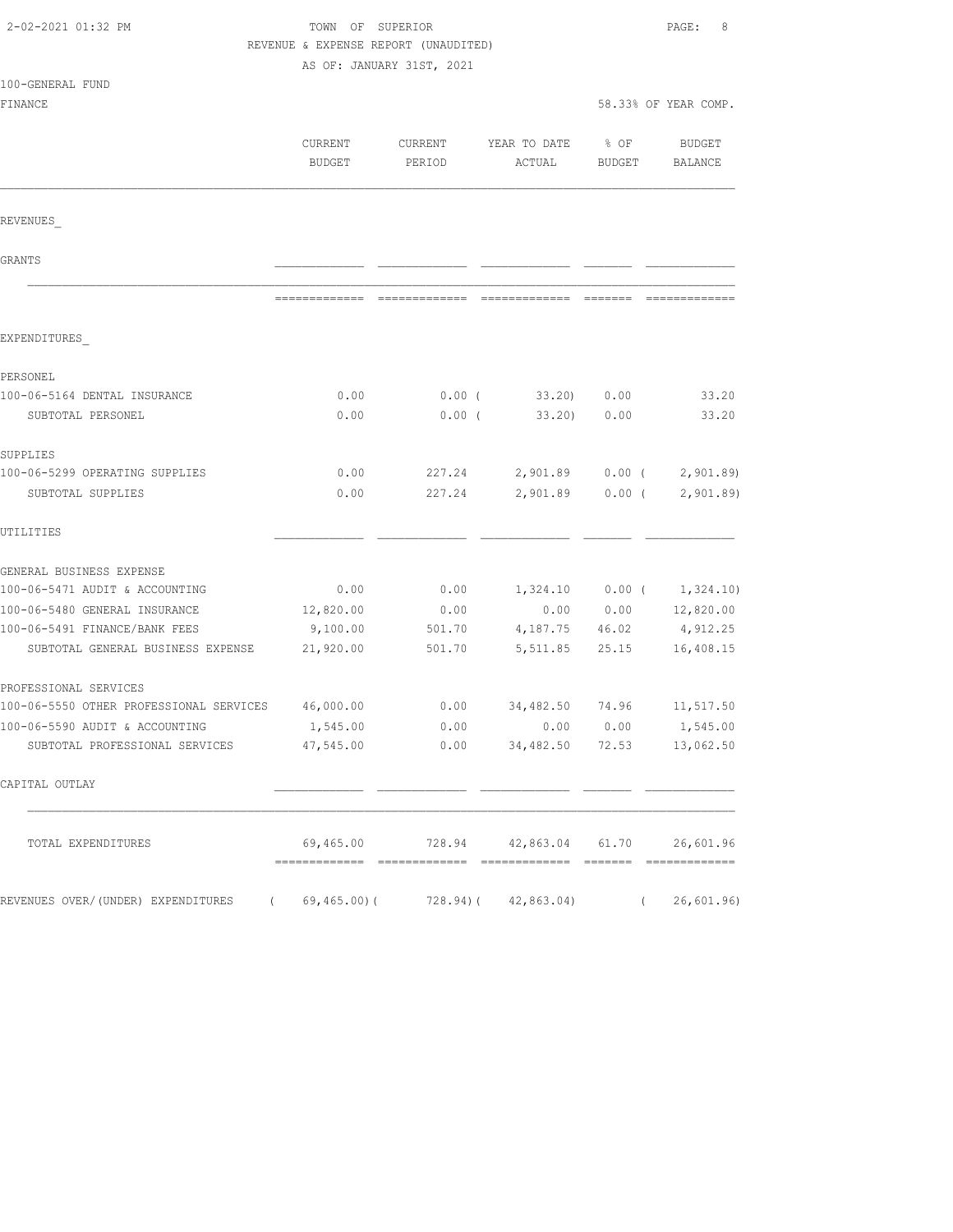## 2-02-2021 01:32 PM TOWN OF SUPERIOR PAGE: 9 REVENUE & EXPENSE REPORT (UNAUDITED)

AS OF: JANUARY 31ST, 2021

#### $100 - \text{GEN}$

| 100-GENERAL FUND                         |                   |                   |                        |               |                      |
|------------------------------------------|-------------------|-------------------|------------------------|---------------|----------------------|
| POLICE                                   |                   |                   |                        |               | 58.33% OF YEAR COMP. |
|                                          |                   |                   |                        | % OF          |                      |
|                                          | CURRENT<br>BUDGET | CURRENT<br>PERIOD | YEAR TO DATE<br>ACTUAL | <b>BUDGET</b> | BUDGET<br>BALANCE    |
|                                          |                   |                   |                        |               |                      |
| REVENUES                                 |                   |                   |                        |               |                      |
| BUSINESS SERVICES                        |                   |                   |                        |               |                      |
| 100-07-4230 PD SERVICES-IMPOUND/FING PRI | 20,000.00         | 150.00            | 1,403.75               | 7.02          | 18,596.25            |
| 100-07-4250 TRAFFIC FINES                | 14,000.00         | 433.38            | 7,225.55               | 51.61         | 6,774.45             |
| SUBTOTAL BUSINESS SERVICES               | 34,000.00         | 583.38            | 8,629.30               | 25.38         | 25,370.70            |
| GRANTS                                   |                   |                   |                        |               |                      |
| 100-07-4600 REVENUE                      | 0.00              | 0.00              | 500.00                 | $0.00$ (      | 500.00               |
| SUBTOTAL GRANTS                          | 0.00              | 0.00              | 500.00                 | $0.00$ (      | 500.00)              |
| CONTRIBUTIONS                            |                   |                   |                        |               |                      |
| TOTAL REVENUES                           | 34,000.00         | 583.38            | 9,129.30               | 26.85         | 24,870.70            |
| EXPENDITURES                             |                   |                   |                        |               |                      |
| PERSONEL                                 |                   |                   |                        |               |                      |
| 100-07-5100 SALARIES                     | 442,447.00        | 36, 179.49        | 280,896.20             | 63.49         | 161,550.80           |
| 100-07-5101 OVERTIME                     | 30,000.00         | 2,569.29          | 22,055.76              | 73.52         | 7,944.24             |
| 100-07-5151 FICA                         | 3,799.00          | 229.54            | 1,647.01               | 43.35         | 2,151.99             |
| 100-07-5152 MEDICARE                     | 6,232.00          | 534.95            | 4,171.13               | 66.93         | 2,060.87             |
| 100-07-5153 STATE UNEMPLOYMENT           | 626.00            | 452.10            | 619.83                 | 99.01         | 6.17                 |
| 100-07-5154 WORKERS COMP INSURANCE       | 24,710.00         | 9,636.00          | 25, 255.00             | $102.21$ (    | 545.00)              |
| 100-07-5160 PUBLIC SAFETY RETIREMENT     | 76,594.00         | 9,882.45          | 73,468.49              | 95.92         | 3,125.51             |
| 100-07-5161 ARIZONA STATE RETIREMENT     | 0.00              | 417.45            | 2,774.67               | $0.00$ (      | 2,774.67)            |
| 100-07-5162 LIFE INSURANCE               | 683.00            | 60.30             | 573.95                 | 84.03         | 109.05               |
| 100-07-5163 HEALTH INSURANCE             | 75,731.00         | 0.00              | 44,001.70              | 58.10         | 31,729.30            |
| 100-07-5164 DENTAL INSURANCE             | 3,221.00          | 245.94            | 2,059.02               | 63.92         | 1,161.98             |
| SUBTOTAL PERSONEL                        | 664,043.00        | 60, 207.51        | 457,522.76             | 68.90         | 206,520.24           |
| SUPPLIES                                 |                   |                   |                        |               |                      |
| 100-07-5210 OFFICE SUPPLIES              | 0.00              | 0.00              | 1,582.37               | $0.00$ (      | 1,582.37)            |
| 100-07-5227 K9 FOOD & MEDICAL SUPPLIES   | 2,000.00          | 0.00              | 1,161.41               | 58.07         | 838.59               |
| 100-07-5299 OPERATING SUPPLIES           | 4,000.00          | 0.00              | 813.55                 | 20.34         | 3,186.45             |
| SUBTOTAL SUPPLIES                        | 6,000.00          | 0.00              | 3,557.33               | 59.29         | 2,442.67             |
| UTILITIES                                |                   |                   |                        |               |                      |
| 100-07-5310 ELECTRICITY                  | 4,900.00          | 0.00              | 243.88                 | 4.98          | 4,656.12             |
| 100-07-5320 GAS                          | 200.00            | 0.00              | 0.00                   | 0.00          | 200.00               |
| 100-07-5350 TELEPHONE                    | 14,000.00         | 706.04            | 12,583.02              | 89.88         | 1,416.98             |

100-07-5360 WATER 1,000.00 152.29 1,246.74 124.67 ( 246.74) SUBTOTAL UTILITIES 20,100.00 858.33 14,073.64 70.02 6,026.36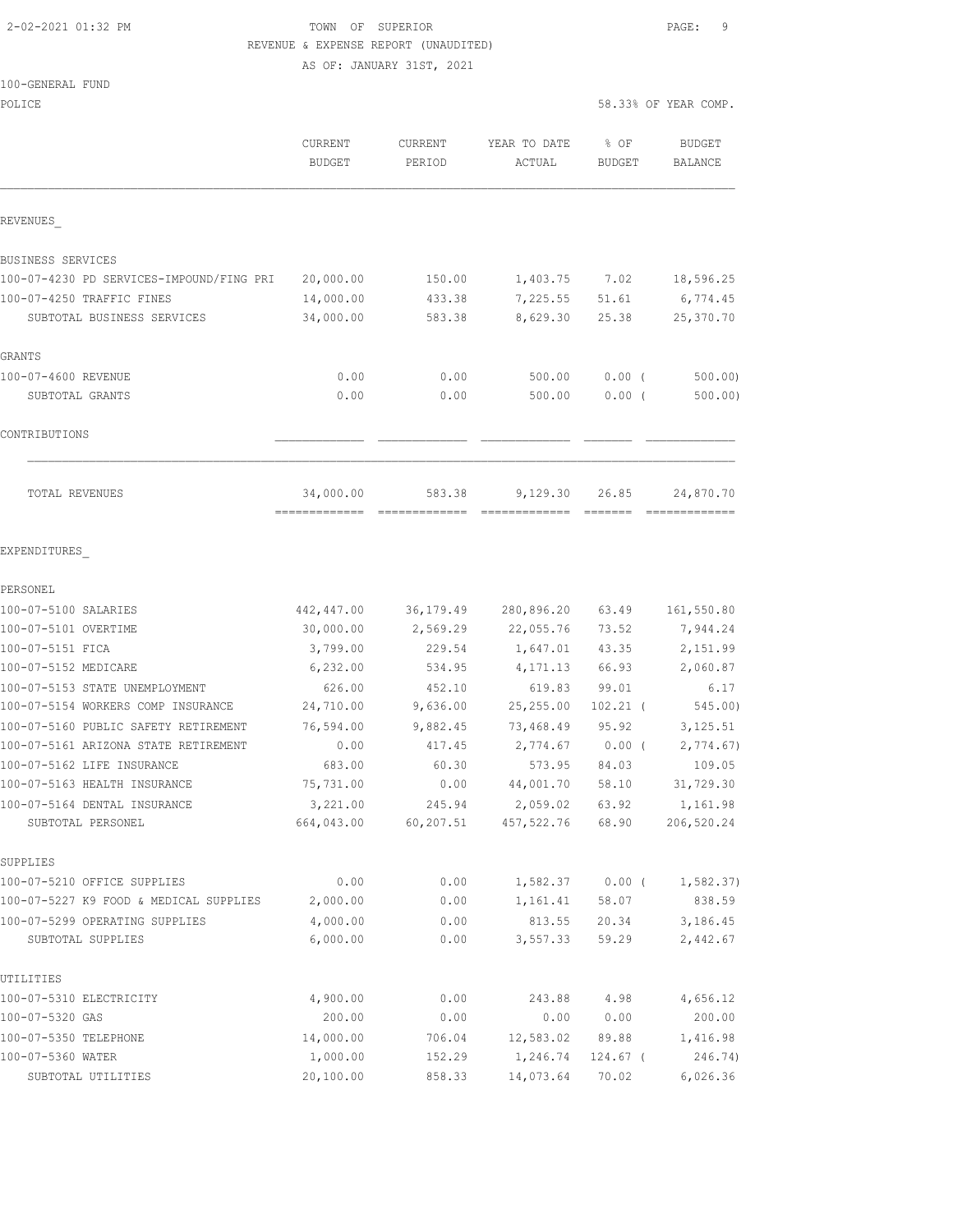#### 2-02-2021 01:32 PM TOWN OF SUPERIOR PAGE: 10 REVENUE & EXPENSE REPORT (UNAUDITED)

| 100-GENERAL FUND |  |
|------------------|--|
|------------------|--|

| POLICE | 58.33% OF YEAR COMP. |
|--------|----------------------|
|        |                      |

|                                                | CURRENT      | YEAR TO DATE<br><b>CURRENT</b> |              | % OF          |            | <b>BUDGET</b>                                                                                                                                                                                                                                                                                                                                                                                                                                                                                         |
|------------------------------------------------|--------------|--------------------------------|--------------|---------------|------------|-------------------------------------------------------------------------------------------------------------------------------------------------------------------------------------------------------------------------------------------------------------------------------------------------------------------------------------------------------------------------------------------------------------------------------------------------------------------------------------------------------|
|                                                | BUDGET       | PERIOD                         | ACTUAL       | <b>BUDGET</b> |            | BALANCE                                                                                                                                                                                                                                                                                                                                                                                                                                                                                               |
| GENERAL BUSINESS EXPENSE                       |              |                                |              |               |            |                                                                                                                                                                                                                                                                                                                                                                                                                                                                                                       |
| 100-07-5410 ADVERTISING                        | 500.00       | 0.00                           | 0.00         | 0.00          |            | 500.00                                                                                                                                                                                                                                                                                                                                                                                                                                                                                                |
| 100-07-5420 DUES & SUBSCRIPTIONS               | 1,000.00     | 0.00                           | 100.00       | 10.00         |            | 900.00                                                                                                                                                                                                                                                                                                                                                                                                                                                                                                |
| 100-07-5425 CONFERENCES & TRAINING             | 0.00         | $0.00$ (                       | 500.00       | 0.00          |            | 500.00                                                                                                                                                                                                                                                                                                                                                                                                                                                                                                |
| 100-07-5430 PRINTING                           | 600.00       | 0.00                           | 0.00         | 0.00          |            | 600.00                                                                                                                                                                                                                                                                                                                                                                                                                                                                                                |
| 100-07-5460 POSTAGE                            | 500.00       | 40.15                          | 571.15       | 114.23 (      |            | 71.15)                                                                                                                                                                                                                                                                                                                                                                                                                                                                                                |
| 100-07-5471 AUDIT & ACCOUNTING                 | 1,545.00     | 0.00                           | 1,324.10     | 85.70         |            | 220.90                                                                                                                                                                                                                                                                                                                                                                                                                                                                                                |
| 100-07-5480 GENERAL INSURANCE                  | 12,820.00    | 0.00                           | 3,126.39     | 24.39         |            | 9,693.61                                                                                                                                                                                                                                                                                                                                                                                                                                                                                              |
| SUBTOTAL GENERAL BUSINESS EXPENSE              | 16,965.00    | 40.15                          | 4,621.64     | 27.24         |            | 12,343.36                                                                                                                                                                                                                                                                                                                                                                                                                                                                                             |
| PROFESSIONAL SERVICES                          |              |                                |              |               |            |                                                                                                                                                                                                                                                                                                                                                                                                                                                                                                       |
| 100-07-5520 CONTRACTUAL SERVICES               | 75,000.00    | 1,680.00                       | 42,890.84    | 57.19         |            | 32,109.16                                                                                                                                                                                                                                                                                                                                                                                                                                                                                             |
| 100-07-5530 Animal Control                     | 17,112.00    | 0.00                           | 1,755.87     | 10.26         |            | 15,356.13                                                                                                                                                                                                                                                                                                                                                                                                                                                                                             |
| 100-07-5550 OTHER PROFESSIONAL SERVICES        | 2,000.00     | 0.00                           | 1,389.68     | 69.48         |            | 610.32                                                                                                                                                                                                                                                                                                                                                                                                                                                                                                |
| SUBTOTAL PROFESSIONAL SERVICES                 | 94, 112.00   | 1,680.00                       | 46,036.39    | 48.92         |            | 48,075.61                                                                                                                                                                                                                                                                                                                                                                                                                                                                                             |
| REPAIR/MAINTENANCE                             |              |                                |              |               |            |                                                                                                                                                                                                                                                                                                                                                                                                                                                                                                       |
| 100-07-5610 PARK & BLDG IMPROVEMENTS           | 0.00         | 0.00                           | 25, 264.42   | $0.00$ (      |            | 25, 264.42)                                                                                                                                                                                                                                                                                                                                                                                                                                                                                           |
| 100-07-5640 AUTO & TRUCK REPAIRS               | 0.00         | 0.00                           | 219.50       | $0.00$ (      |            | 219.50                                                                                                                                                                                                                                                                                                                                                                                                                                                                                                |
| 100-07-5641 GAS & OIL                          | 21,884.00    | 0.00                           | 10,438.17    | 47.70         |            | 11,445.83                                                                                                                                                                                                                                                                                                                                                                                                                                                                                             |
| 100-07-5642 TIRES & TUBES                      | 0.00         | $0.00$ (                       | 668,00)      | 0.00          |            | 668.00                                                                                                                                                                                                                                                                                                                                                                                                                                                                                                |
| SUBTOTAL REPAIR/MAINTENANCE                    | 21,884.00    | 0.00                           | 35,254.09    | $161.10$ (    |            | 13, 370.09                                                                                                                                                                                                                                                                                                                                                                                                                                                                                            |
| CAPITAL OUTLAY                                 |              |                                |              |               |            |                                                                                                                                                                                                                                                                                                                                                                                                                                                                                                       |
| 100-07-5710 BUILDING                           | 0.00         | 0.00                           | 30,417.83    | $0.00$ (      |            | 30, 417.83                                                                                                                                                                                                                                                                                                                                                                                                                                                                                            |
| 100-07-5720 OFFICE EQUIPMENT                   | 0.00         | 0.00                           | 83.37        | $0.00$ (      |            | 83.37)                                                                                                                                                                                                                                                                                                                                                                                                                                                                                                |
| SUBTOTAL CAPITAL OUTLAY                        | 0.00         | 0.00                           | 30,501.20    | $0.00$ (      |            | 30, 501.20                                                                                                                                                                                                                                                                                                                                                                                                                                                                                            |
| TOTAL EXPENDITURES                             |              | 823,104.00 62,785.99           | 591,567.05   | 71.87         |            | 231,536.95                                                                                                                                                                                                                                                                                                                                                                                                                                                                                            |
| REVENUES OVER/(UNDER) EXPENDITURES<br>$\left($ | 789,104.00)( | 62,202.61)(                    | 582, 437.75) |               | $\sqrt{2}$ | $\begin{array}{cccccccccc} \multicolumn{2}{c}{} & \multicolumn{2}{c}{} & \multicolumn{2}{c}{} & \multicolumn{2}{c}{} & \multicolumn{2}{c}{} & \multicolumn{2}{c}{} & \multicolumn{2}{c}{} & \multicolumn{2}{c}{} & \multicolumn{2}{c}{} & \multicolumn{2}{c}{} & \multicolumn{2}{c}{} & \multicolumn{2}{c}{} & \multicolumn{2}{c}{} & \multicolumn{2}{c}{} & \multicolumn{2}{c}{} & \multicolumn{2}{c}{} & \multicolumn{2}{c}{} & \multicolumn{2}{c}{} & \multicolumn{2}{c}{} & \mult$<br>206,666.25) |
|                                                |              |                                |              |               |            |                                                                                                                                                                                                                                                                                                                                                                                                                                                                                                       |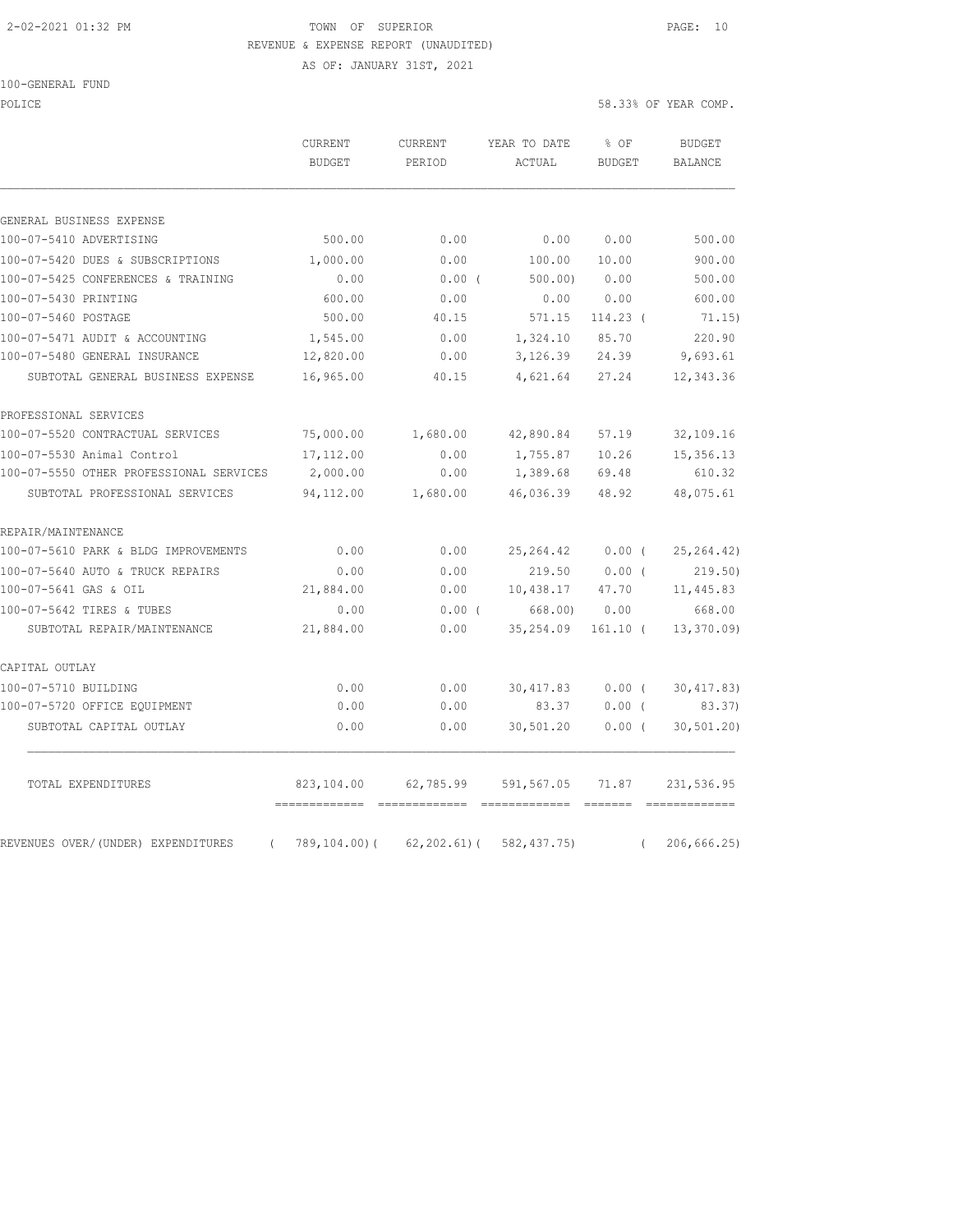## 2-02-2021 01:32 PM TOWN OF SUPERIOR PAGE: 11 REVENUE & EXPENSE REPORT (UNAUDITED)

|                                                    | CURRENT<br><b>BUDGET</b> | CURRENT<br>PERIOD     | YEAR TO DATE<br>ACTUAL | % OF<br>BUDGET | <b>BUDGET</b><br>BALANCE |
|----------------------------------------------------|--------------------------|-----------------------|------------------------|----------------|--------------------------|
| REVENUES                                           |                          |                       |                        |                |                          |
| <b>BUSINESS SERVICES</b>                           |                          |                       |                        |                |                          |
| 100-08-4240 FEES                                   | 0.00                     | 0.00                  | 7.00                   | $0.00$ (       | 7.00)                    |
| SUBTOTAL BUSINESS SERVICES                         | 0.00                     | 0.00                  | 7.00                   | $0.00$ (       | 7.00)                    |
| GRANTS                                             |                          |                       |                        |                |                          |
|                                                    |                          |                       |                        |                |                          |
| CONTRIBUTIONS                                      |                          |                       |                        |                |                          |
| TOTAL REVENUES                                     | 0.00<br>=============    | 0.00<br>============= | 7.00<br>-------------- | 0.00(          | 7.00)<br>--------------  |
| EXPENDITURES                                       |                          |                       |                        |                |                          |
| PERSONEL                                           |                          |                       |                        |                |                          |
| 100-08-5100 SALARIES                               | 66,880.00                | 5,821.54              | 36,595.28              | 54.72          | 30,284.72                |
| 100-08-5101 OVERTIME                               | 4,500.00                 | 424.88                | 5,016.94               | $111.49$ (     | 516.94)                  |
| 100-08-5151 FICA                                   | 4,213.00                 | 328.26                | 2,176.13               | 51.65          | 2,036.87                 |
| 100-08-5152 MEDICARE                               | 985.00                   | 76.77                 | 508.92                 | 51.67          | 476.08                   |
| 100-08-5153 STATE UNEMPLOYMENT                     | 186.00                   | 67.43                 | 92.00                  | 49.46          | 94.00                    |
| 100-08-5154 WORKERS COMP INSURANCE                 | 4,018.00                 | 0.00                  | 0.00                   | 0.00           | 4,018.00                 |
| 100-08-5160 PUBLIC SAFETY RETIREMENT               | 9,055.00                 | 839.98                | 6,221.03               | 68.70          | 2,833.97                 |
| 100-08-5162 LIFE INSURANCE                         | 113.00                   | 9.38                  | 120.19                 | $106.36$ (     | 7.19)                    |
| 100-08-5163 HEALTH INSURANCE                       | 6,163.00                 | 0.00                  | 5,350.38               | 86.81          | 812.62                   |
| 100-08-5164 DENTAL INSURANCE                       | 531.00                   | 44.21                 | 287.28                 | 54.10          | 243.72                   |
| SUBTOTAL PERSONEL                                  | 96,644.00                | 7,612.45              | 56,368.15              | 58.33          | 40,275.85                |
| SUPPLIES                                           |                          |                       |                        |                |                          |
| 100-08-5210 OFFICE SUPPLIES                        | 250.00                   | 0.00                  | 0.00                   | 0.00           | 250.00                   |
| 100-08-5215 PUBLIC EDUCATION                       | 1,200.00                 | 0.00                  | 692.50                 | 57.71          | 507.50                   |
| 100-08-5225 SAFETY SUPPLIES/EQUIPMENT              | 0.00                     | 0.00                  | 1,382.03               | $0.00$ (       | 1,382.03)                |
| 100-08-5299 OPERATING SUPPLIES                     | 3,000.00                 | 0.00                  | 417.23                 | 13.91          | 2,582.77                 |
| SUBTOTAL SUPPLIES                                  | 4,450.00                 | 0.00                  | 2,491.76               | 55.99          | 1,958.24                 |
| UTILITIES                                          |                          |                       |                        |                |                          |
| 100-08-5310 ELECTRICITY                            | 2,783.00                 | 0.00                  | 1,554.88               | 55.87          | 1,228.12                 |
| 100-08-5350 TELEPHONE                              | 1,163.00                 | 109.46                | 779.07                 | 66.99          | 383.93                   |
| 100-08-5360 WATER                                  | 811.00                   | 155.45                | 677.69                 | 83.56          | 133.31                   |
| SUBTOTAL UTILITIES                                 | 4,757.00                 | 264.91                | 3,011.64               | 63.31          | 1,745.36                 |
| GENERAL BUSINESS EXPENSE                           |                          |                       |                        |                |                          |
| 100-08-5410 ADVERTISING                            | 100.00                   | 0.00                  | 0.00                   | 0.00           | 100.00                   |
| 100-08-5420 DUES & SUBSCRIPTIONS                   | 600.00                   | 0.00                  | 0.00                   | 0.00           | 600.00                   |
| 100-08-5430 PRINTING                               | 700.00                   | 0.00                  | 0.00                   | 0.00           | 700.00                   |
| 100-08-5460 POSTAGE                                | 400.00                   | 40.15                 | 240.45                 | 60.11          | 159.55                   |
| 100-08-5471 AUDIT<br>100-08-5480 GENERAL INSURANCE | 1,545.00<br>6,410.00     | 0.00<br>0.00          | 1,324.10<br>1,563.20   | 85.70<br>24.39 | 220.90<br>4,846.80       |
| SUBTOTAL GENERAL BUSINESS EXPENSE                  | 9,755.00                 | 40.15                 | 3,127.75               | 32.06          | 6,627.25                 |
|                                                    |                          |                       |                        |                |                          |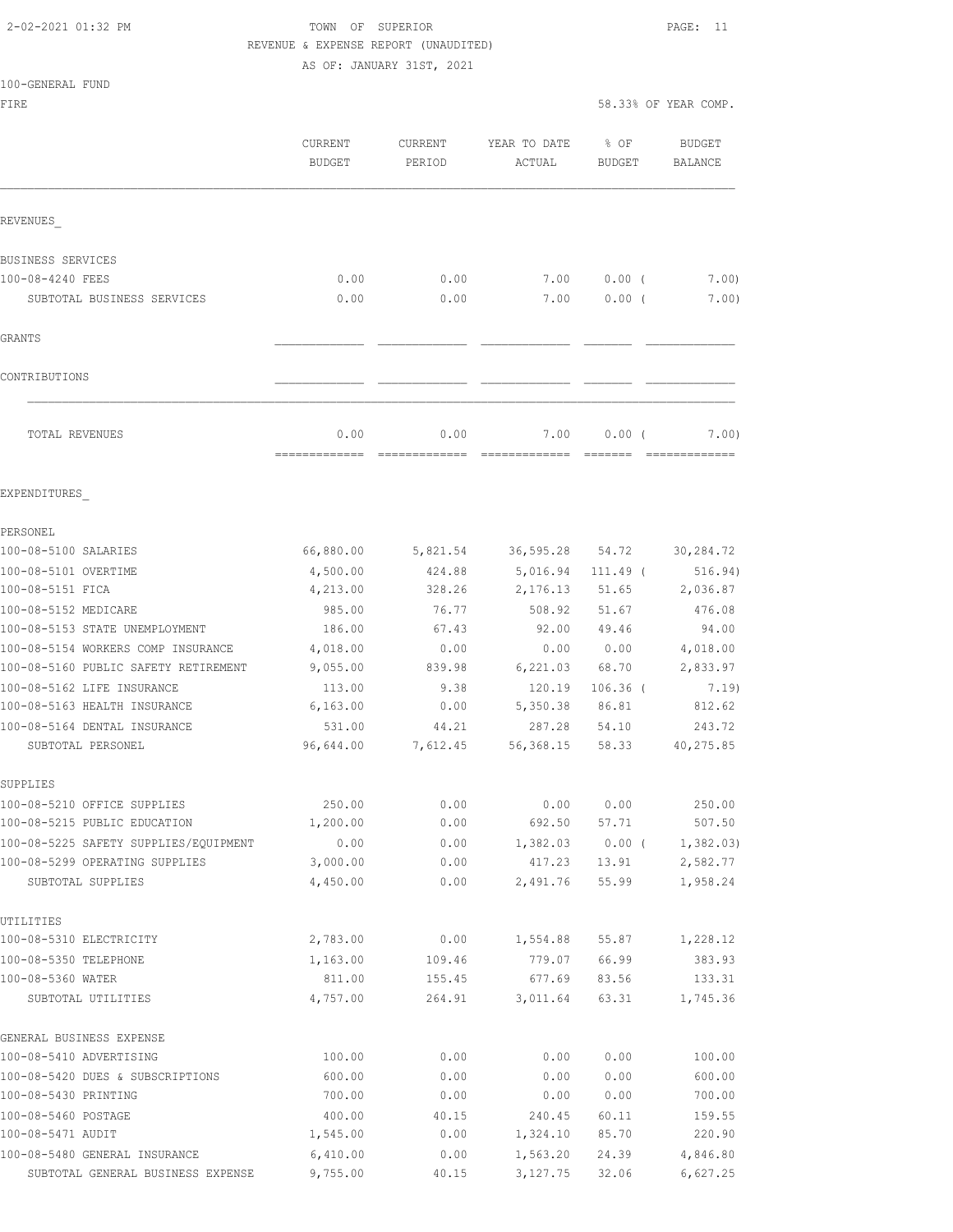#### 2-02-2021 01:32 PM TOWN OF SUPERIOR PAGE: 12 REVENUE & EXPENSE REPORT (UNAUDITED)

AS OF: JANUARY 31ST, 2021

#### 100-GENERAL FUND

|           | PERIOD                   | ACTUAL | % OF<br>BUDGET                                                                      | BUDGET<br><b>BALANCE</b>                                                                       |
|-----------|--------------------------|--------|-------------------------------------------------------------------------------------|------------------------------------------------------------------------------------------------|
|           |                          |        |                                                                                     |                                                                                                |
|           |                          |        |                                                                                     |                                                                                                |
| 15,000.00 |                          |        |                                                                                     | 9,390.40                                                                                       |
| 15,000.00 |                          |        |                                                                                     | 9,390.40                                                                                       |
|           |                          |        |                                                                                     |                                                                                                |
| 3,000.00  | 0.00                     |        | 25.28                                                                               | 2,241.57                                                                                       |
| 3,000.00  | 0.00                     | 758.43 | 25.28                                                                               | 2,241.57                                                                                       |
|           |                          |        |                                                                                     |                                                                                                |
|           |                          |        |                                                                                     |                                                                                                |
| 800.00    | 0.00                     | 623.96 | 78.00                                                                               | 176.04                                                                                         |
| 400.00    | 0.00                     | 90.98  | 22.75                                                                               | 309.02                                                                                         |
| 1,200.00  | 0.00                     | 714.94 | 59.58                                                                               | 485.06                                                                                         |
|           |                          |        |                                                                                     |                                                                                                |
|           |                          |        |                                                                                     | 62,723.73                                                                                      |
|           |                          |        |                                                                                     | 62,730.73)                                                                                     |
|           | BUDGET<br>-------------- |        | 5,008.00<br>5,008.00<br>--------------<br>$134,806.00$ ( $12,925.51$ ) ( 72,075.27) | 5,609.60 37.40<br>5,609.60 37.40<br>758.43<br>134,806.00 12,925.51 72,082.27 53.47<br>$\left($ |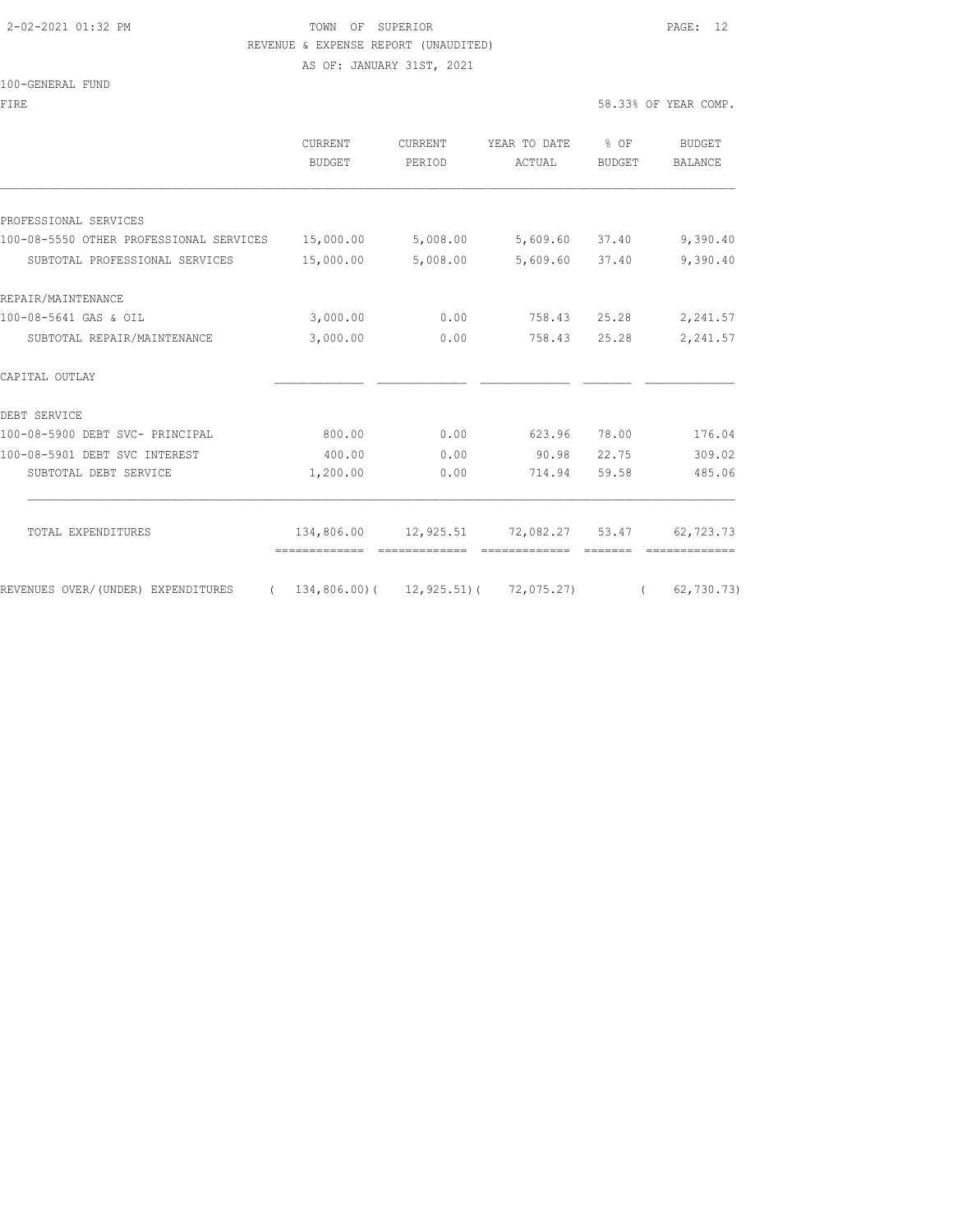|                                                              | KEVENUE & EXPENSE KEPORT (UNAUDITED) | AS OF: JANUARY 31ST, 2021 |                               |                   |                                 |
|--------------------------------------------------------------|--------------------------------------|---------------------------|-------------------------------|-------------------|---------------------------------|
| 100-GENERAL FUND                                             |                                      |                           |                               |                   |                                 |
| PW-STREETS/BLDG MAINT                                        |                                      |                           |                               |                   | 58.33% OF YEAR COMP.            |
|                                                              | CURRENT<br><b>BUDGET</b>             | CURRENT<br>PERIOD         | YEAR TO DATE<br>ACTUAL        | $8$ OF<br>BUDGET  | <b>BUDGET</b><br><b>BALANCE</b> |
| REVENUES                                                     |                                      |                           |                               |                   |                                 |
| GRANTS                                                       |                                      |                           |                               |                   |                                 |
| MISCELLANEOUS                                                |                                      |                           |                               |                   |                                 |
|                                                              |                                      |                           | ============================= | --------          |                                 |
| EXPENDITURES                                                 |                                      |                           |                               |                   |                                 |
| PERSONEL                                                     |                                      |                           |                               |                   |                                 |
| 100-09-5100 SALARIES                                         | 66,993.00                            | 4,857.79                  |                               | 45,576.94 68.03   | 21,416.06                       |
| 100-09-5101 OVERTIME                                         | 2,000.00                             | 90.00                     | 2,317.45                      | 115.87 (          | 317.45)                         |
| 100-09-5120 INMATE LABOR                                     | 4,500.00                             | 0.00                      | 0.00                          | 0.00              | 4,500.00                        |
| 100-09-5151 FICA                                             | 4,154.00                             | 299.08                    | 2,884.41 69.44                |                   | 1,269.59                        |
| 100-09-5152 MEDICARE                                         | 971.00                               | 69.94                     | 674.56                        | 69.47             | 296.44                          |
| 100-09-5153 STATE UNEMPLOYMENT                               | 186.00                               | 59.26                     | 69.84                         | 37.55             | 116.16                          |
| 100-09-5154 WORKERS COMP INSURANCE                           | 1,358.00                             | 728.00                    | 2,116.00                      | 155.82 (          | 758.00)                         |
| 100-09-5161 ARIZONA STATE RETIREMENT                         | 8,162.00                             | 388.33                    | 5,823.63                      | 71.35             | 2,338.37                        |
| 100-09-5162 LIFE INSURANCE                                   | 84.00                                | 6.70                      | 279.90                        |                   | 333.21 ( 195.90)                |
| 100-09-5163 HEALTH INSURANCE<br>100-09-5164 DENTAL INSURANCE | 9,230.00<br>586.00                   | 0.00                      | 11,815.10                     | 128.01 (          | 2,585.10                        |
| SUBTOTAL PERSONEL                                            | 98,224.00                            | 69.86<br>6,568.96         | 1,362.83<br>72,920.66         | 232.56 (<br>74.24 | 776.83)<br>25, 303.34           |
| SUPPLIES                                                     |                                      |                           |                               |                   |                                 |
| 100-09-5210 OFFICE SUPPLIES                                  | 0.00                                 | 0.00                      |                               | 115.38 0.00 (     | 115.38)                         |
| 100-09-5225 SAFETY SUPPLIES/EQUIPMENT                        | 2,000.00                             | 0.00                      | 1,631.83                      | 81.59             | 368.17                          |
| 100-09-5230 SANITATION SUPPLIES                              | 14,000.00                            | 1,022.45                  | 6,461.49 46.15                |                   | 7,538.51                        |
| 100-09-5299 OPERATING SUPPLIES                               | 9,000.00                             | 48.30                     | 9,509.23                      | $105.66$ (        | 509.23                          |
| SUBTOTAL SUPPLIES                                            | 25,000.00                            | 1,070.75                  | 17,717.93                     | 70.87             | 7,282.07                        |
| UTILITIES                                                    |                                      |                           |                               |                   |                                 |
| 100-09-5310 ELECTRICITY                                      | 8,000.00                             | 0.00                      | 7,702.17                      | 96.28             | 297.83                          |
| 100-09-5320 GAS                                              | 2,500.00                             | 145.10                    | 349.86                        | 13.99             | 2,150.14                        |
| 100-09-5330 REFUSE                                           | 0.00                                 | 0.00                      | 3,855.46                      | $0.00$ (          | 3,855.46                        |
| 100-09-5350 TELEPHONE                                        | 675.00                               | 80.02                     | 684.64                        | $101.43$ (        | 9.64)                           |
| 100-09-5360 WATER                                            | 4,870.00                             | 162.02                    | 2,653.17                      | 54.48             | 2,216.83                        |
| 100-09-5380 SECURITY                                         | 825.00                               | 0.00                      | 0.00                          | 0.00              | 825.00                          |
| SUBTOTAL UTILITIES                                           | 16,870.00                            | 387.14                    | 15,245.30                     | 90.37             | 1,624.70                        |
| GENERAL BUSINESS EXPENSE                                     |                                      |                           |                               |                   |                                 |
| 100-09-5410 ADVERTISING                                      | 955.00                               | 0.00                      | 0.00                          | 0.00              | 955.00                          |

100-09-5425 CONFERENCES & TRAINING 2,000.00 0.00 504.00 25.20 1,496.00 100-09-5450 UNIFORMS 4,000.00 573.77 5,263.59 131.59 ( 1,263.59) 100-09-5460 POSTAGE 100.00 0.00 0.00 0.00 100.00 100-09-5471 AUDIT & ACCOUNTING 1,545.00 0.00 1,324.10 85.70 220.90 100-09-5480 GENERAL INSURANCE 12,820.00 0.00 3,126.39 24.39 9,693.61 SUBTOTAL GENERAL BUSINESS EXPENSE 21,420.00 573.77 10,218.08 47.70 11,201.92

 2-02-2021 01:32 PM TOWN OF SUPERIOR PAGE: 13 REVENUE & EXPENSE REPORT (UNAUDITED)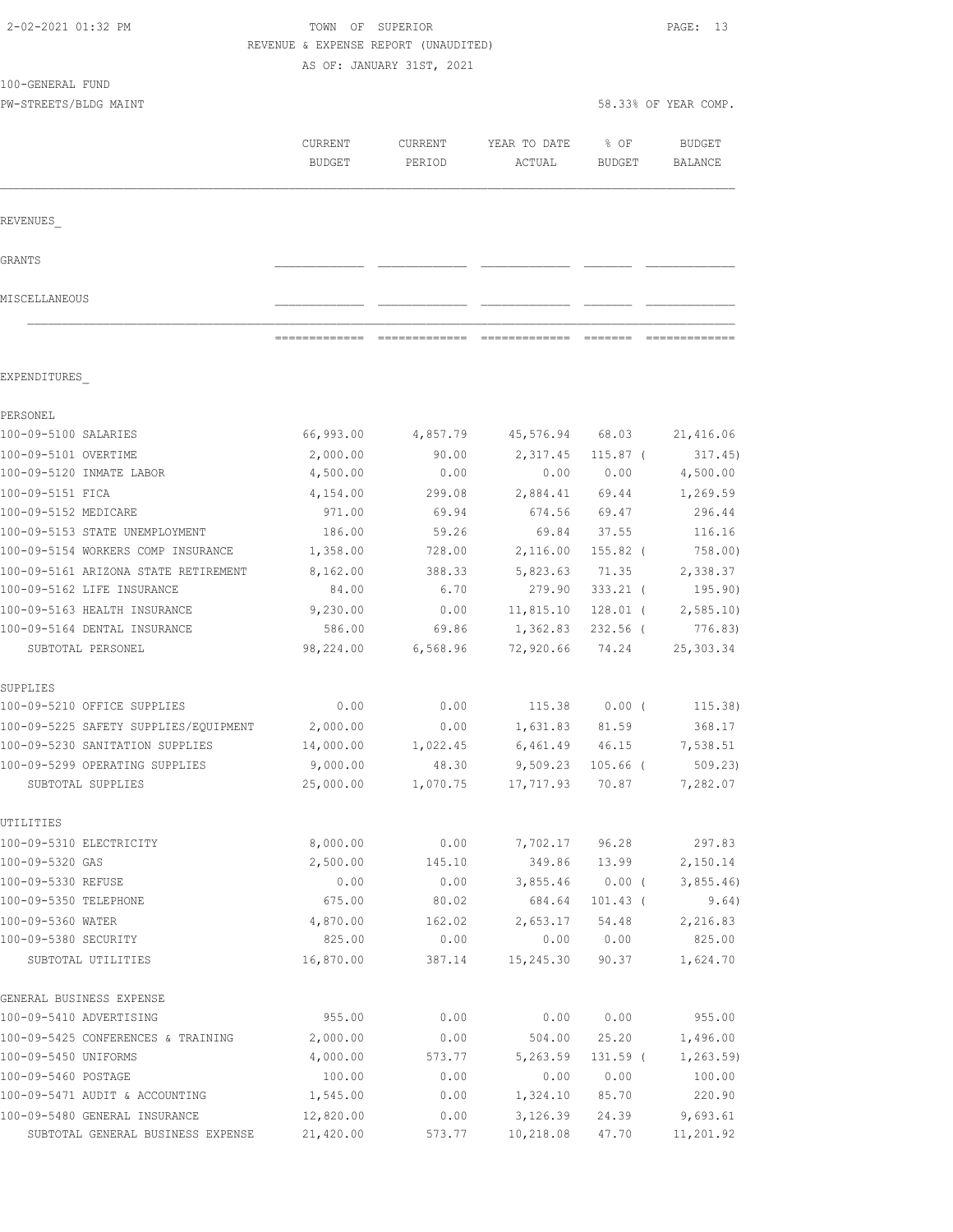#### 2-02-2021 01:32 PM TOWN OF SUPERIOR PAGE: 14 REVENUE & EXPENSE REPORT (UNAUDITED)

AS OF: JANUARY 31ST, 2021

| 100-GENERAL FUND |
|------------------|
|------------------|

PW-STREETS/BLDG MAINT 58.33% OF YEAR COMP.

|                                                | CURRENT<br><b>BUDGET</b> | CURRENT<br>PERIOD | YEAR TO DATE<br>ACTUAL | % OF<br><b>BUDGET</b> | <b>BUDGET</b><br><b>BALANCE</b> |
|------------------------------------------------|--------------------------|-------------------|------------------------|-----------------------|---------------------------------|
| PROFESSIONAL SERVICES                          |                          |                   |                        |                       |                                 |
| 100-09-5520 CONTRACTUAL SERVICESL              | 0.00                     | 8,140.92          | 19,087.25              | $0.00$ (              | 19,087.25)                      |
| 100-09-5550 OTHER PROFESSIONAL SERVICES        | 6,000.00                 | 0.00              | 600.00                 | 10.00                 | 5,400.00                        |
| SUBTOTAL PROFESSIONAL SERVICES                 | 6,000.00                 | 8,140.92          | 19,687.25              | $328.12$ (            | 13,687.25                       |
| REPAIR/MAINTENANCE                             |                          |                   |                        |                       |                                 |
| 100-09-5610 PARK & BLDG IMPROVEMENTS           | 2,980.00                 | 210.00            | 26,947.15              | $904.27$ (            | 23, 967.15                      |
| 100-09-5640 AUTO & TRUCK REPAIRS               | 7,500.00                 | 212.07            | 6,795.57               | 90.61                 | 704.43                          |
| 100-09-5641 GAS & OIL                          | 1,000.00                 | 0.00              | 0.00                   | 0.00                  | 1,000.00                        |
| 100-09-5642 TIRES & TUBES                      | 0.00                     | 0.00              | 1,821.12               | $0.00$ (              | 1,821.12)                       |
| 100-09-5643 INMATE FUEL                        | 500.00                   | 0.00              | 0.00                   | 0.00                  | 500.00                          |
| 100-09-5650 OTHER EQUIPMENT REPAIRS            | 4,000.00                 | 0.00              | 3,033.56               | 75.84                 | 966.44                          |
| 100-09-5670 STREET & SIDEWALK REPAIR           | 0.00                     | 0.00              | 1,133.00               | $0.00$ (              | 1, 133.00                       |
| SUBTOTAL REPAIR/MAINTENANCE                    | 15,980.00                | 422.07            | 39,730.40              | 248.63 (              | 23,750.40)                      |
| CAPITAL OUTLAY                                 |                          |                   |                        |                       |                                 |
| 100-09-5710 BUILDING                           | 0.00                     | 420.00            | 7,831.00               | 0.00(                 | 7,831.00                        |
| 100-09-5711 MAGMA BUILDING                     | 2,000.00                 | 0.00              | 0.00                   | 0.00                  | 2,000.00                        |
| 100-09-5712 ROOSEVELT BUILDING                 | 5,000.00                 | 0.00              | 0.00                   | 0.00                  | 5,000.00                        |
| 100-09-5750 OTHER EQUIP/SMALL TOOLS            | 10,000.00                | 0.00              | 9,672.84               | 96.73                 | 327.16                          |
| SUBTOTAL CAPITAL OUTLAY                        | 17,000.00                | 420.00            | 17,503.84              | $102.96$ (            | 503.84)                         |
| DEBT SERVICE                                   |                          |                   |                        |                       |                                 |
| 100-09-5900 DEBT SVC - PRINCIPAL               | 0.00                     | 0.00              | 1,170.71               | 0.00(                 | 1, 170.71)                      |
| 100-09-5901 DEBT SVC - INTEREST                | 0.00                     | 0.00              | 121.22                 | 0.00(                 | 121.22)                         |
| 100-09-5999 CONTINGENCY                        | 10,000.00                | 0.00              | 0.00                   | 0.00                  | 10,000.00                       |
| SUBTOTAL DEBT SERVICE                          | 10,000.00                | 0.00              | 1,291.93               | 12.92                 | 8,708.07                        |
| TOTAL EXPENDITURES                             | 210,494.00               | 17,583.61         | 194,315.39             | 92.31                 | 16,178.61                       |
| REVENUES OVER/(UNDER) EXPENDITURES<br>$\left($ | $210, 494.00$ (          | $17,583.61$ (     | 194, 315.39)           | $\left($              | 16, 178.61)                     |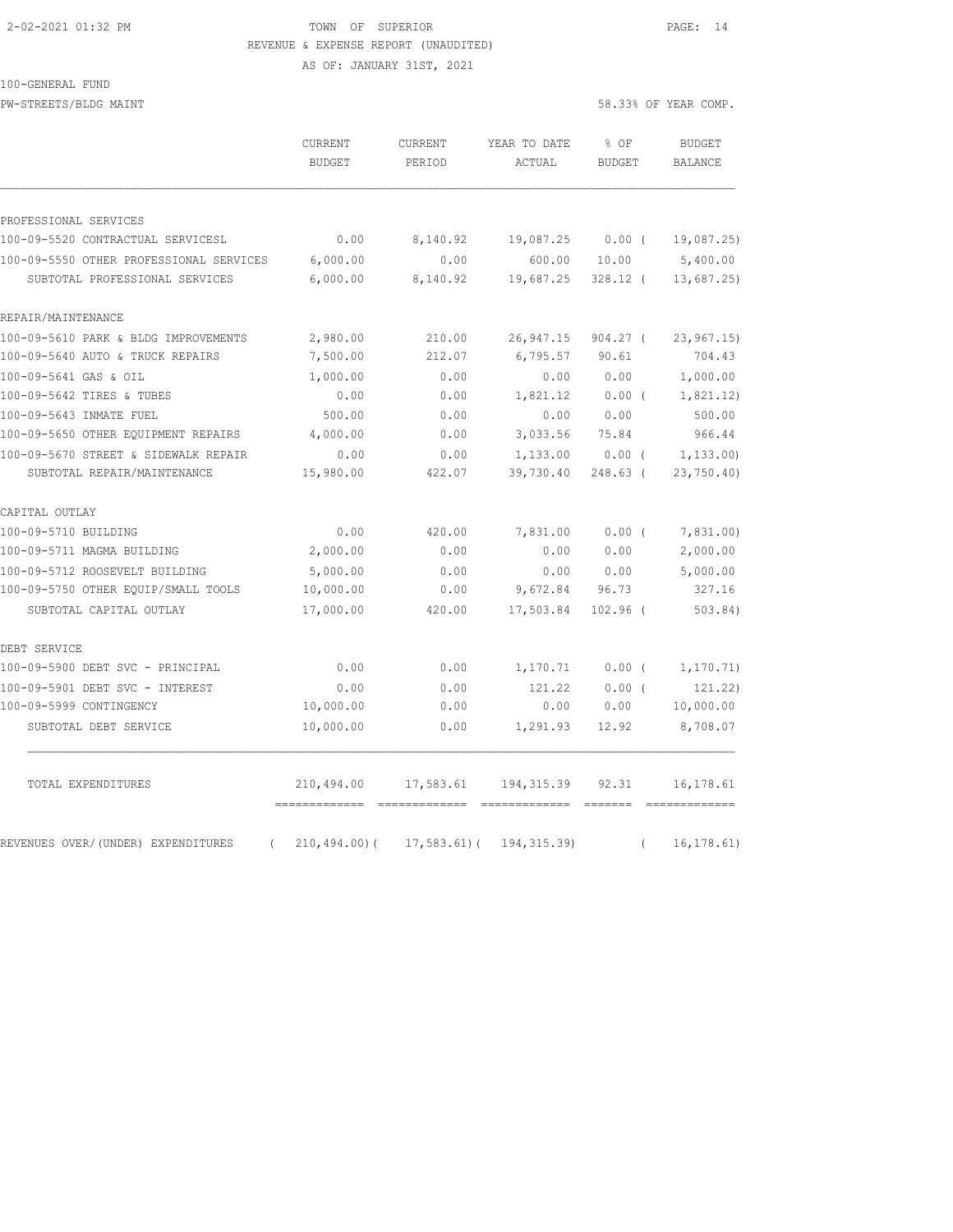#### 2-02-2021 01:32 PM TOWN OF SUPERIOR PAGE: 15 REVENUE & EXPENSE REPORT (UNAUDITED)

AS OF: JANUARY 31ST, 2021

|  | 100-GENERAL FUND |  |
|--|------------------|--|
|  |                  |  |

PW-BLDG REGS/ZONING 58.33% OF YEAR COMP.

|                                         | CURRENT<br><b>BUDGET</b>   | CURRENT<br>PERIOD | YEAR TO DATE<br>ACTUAL | % OF<br><b>BUDGET</b> | <b>BUDGET</b><br><b>BALANCE</b> |
|-----------------------------------------|----------------------------|-------------------|------------------------|-----------------------|---------------------------------|
| REVENUES                                |                            |                   |                        |                       |                                 |
| BUSINESS SERVICES                       |                            |                   |                        |                       |                                 |
| 100-10-4240 FEES                        | 50,000.00                  | 0.00              | 0.00                   | 0.00                  | 50,000.00                       |
| SUBTOTAL BUSINESS SERVICES              | 50,000.00                  | 0.00              | 0.00                   | 0.00                  | 50,000.00                       |
| TOTAL REVENUES                          | 50,000.00<br>============= | 0.00              | 0.00                   | 0.00                  | 50,000.00                       |
| EXPENDITURES                            |                            |                   |                        |                       |                                 |
| PERSONEL                                |                            |                   |                        |                       |                                 |
| 100-10-5100 SALARIES                    | 38,083.00                  | 2,720.00          | 17,663.00              | 46.38                 | 20,420.00                       |
| 100-10-5101 OVERTIME                    | 0.00                       | 0.00              | 191.25                 | $0.00$ (              | 191.25)                         |
| 100-10-5151 FICA                        | 2,361.00                   | 168.64            | 1,106.96               | 46.89                 | 1,254.04                        |
| 100-10-5152 MEDICARE                    | 552.00                     | 39.44             | 258.89                 | 46.90                 | 293.11                          |
| 100-10-5153 STATE UNEMPLOYMENT          | 33.00                      | 33.73             | 33.73                  | $102.21$ (            | 0.73)                           |
| 100-10-5154 WORKERS COMP INSURANCE      | 62.00                      | 0.00              | 0.00                   | 0.00                  | 62.00                           |
| 100-10-5161 ARIZONA STATE RETIREMENT    | 4,654.00                   | 332.38            | 2,181.77               | 46.88                 | 2,472.23                        |
| 100-10-5162 LIFE INSURANCE              | 40.00                      | 6.70              | 53.60                  | 134.00 (              | 13.60)                          |
| 100-10-5164 DENTAL INSURANCE            | 189.00                     | 0.00              | 0.00                   | 0.00                  | 189.00                          |
| SUBTOTAL PERSONEL                       | 45,974.00                  | 3,300.89          | 21,489.20              | 46.74                 | 24,484.80                       |
| SUPPLIES                                |                            |                   |                        |                       |                                 |
| 100-10-5299 OPERATING SUPPLIES          | 500.00                     | 53.23             | 984.67                 | $196.93$ (            | 484.67)                         |
| SUBTOTAL SUPPLIES                       | 500.00                     | 53.23             | 984.67                 | $196.93$ (            | 484.67)                         |
| UTILITIES                               |                            |                   |                        |                       |                                 |
| 100-10-5350 TELEPHONE                   | 0.00                       | 78.87             | 552.70                 | 0.00(                 | 552.70)                         |
| SUBTOTAL UTILITIES                      | 0.00                       | 78.87             | 552.70                 | $0.00$ (              | 552.70)                         |
| GENERAL BUSINESS EXPENSE                |                            |                   |                        |                       |                                 |
| 100-10-5420 DUES & SUBSCRIPTIONS        | 500.00                     | 0.00              | 0.00                   | 0.00                  | 500.00                          |
| 100-10-5425 CONFERENCES & TRAINING      | 2,000.00                   | 0.00              | 0.00                   | 0.00                  | 2,000.00                        |
| 100-10-5470 TRAVEL                      | 1,000.00                   | 0.00              | 0.00                   | 0.00                  | 1,000.00                        |
| SUBTOTAL GENERAL BUSINESS EXPENSE       | 3,500.00                   | 0.00              | 0.00                   | 0.00                  | 3,500.00                        |
| PROFESSIONAL SERVICES                   |                            |                   |                        |                       |                                 |
| 100-10-5550 OTHER PROFESSIONAL SERVICES | 30,000.00                  | 0.00              | 4,944.80               | 16.48                 | 25,055.20                       |
| SUBTOTAL PROFESSIONAL SERVICES          | 30,000.00                  | 0.00              | 4,944.80               | 16.48                 | 25,055.20                       |

REPAIR/MAINTENANCE \_\_\_\_\_\_\_\_\_\_\_\_\_ \_\_\_\_\_\_\_\_\_\_\_\_\_ \_\_\_\_\_\_\_\_\_\_\_\_\_ \_\_\_\_\_\_\_ \_\_\_\_\_\_\_\_\_\_\_\_\_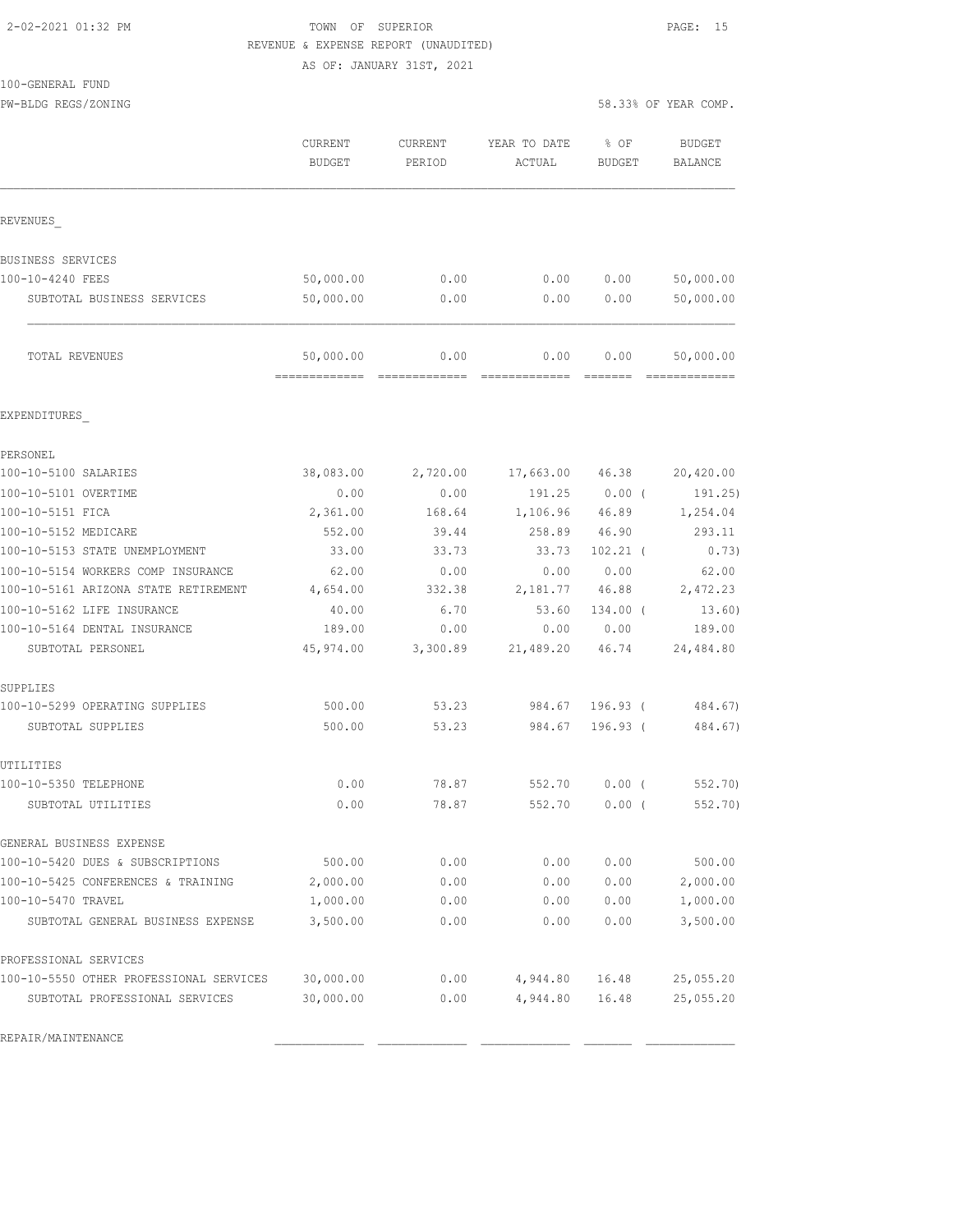| 2-02-2021 01:32 PM                 |                      | TOWN                                 | OF SUPERIOR       |                                    |                            | PAGE: 16             |
|------------------------------------|----------------------|--------------------------------------|-------------------|------------------------------------|----------------------------|----------------------|
|                                    |                      | REVENUE & EXPENSE REPORT (UNAUDITED) |                   |                                    |                            |                      |
|                                    |                      | AS OF: JANUARY 31ST, 2021            |                   |                                    |                            |                      |
| 100-GENERAL FUND                   |                      |                                      |                   |                                    |                            |                      |
| PW-BLDG REGS/ZONING                |                      |                                      |                   |                                    |                            | 58.33% OF YEAR COMP. |
|                                    |                      | CURRENT<br>BUDGET                    | CURRENT<br>PERIOD | YEAR TO DATE<br>ACTUAL             | $\frac{1}{2}$ OF<br>BUDGET | BUDGET<br>BALANCE    |
| CAPITAL OUTLAY                     |                      |                                      |                   |                                    |                            |                      |
|                                    |                      |                                      |                   |                                    |                            |                      |
| TOTAL EXPENDITURES                 |                      |                                      |                   | 79,974.00 3,432.99 27,971.37 34.98 |                            | 52,002.63            |
| REVENUES OVER/(UNDER) EXPENDITURES | $\sim$ $\sim$ $\sim$ |                                      |                   | 29,974.00)( 3,432.99)( 27,971.37)  | $\sqrt{2}$                 | 2,002.63)            |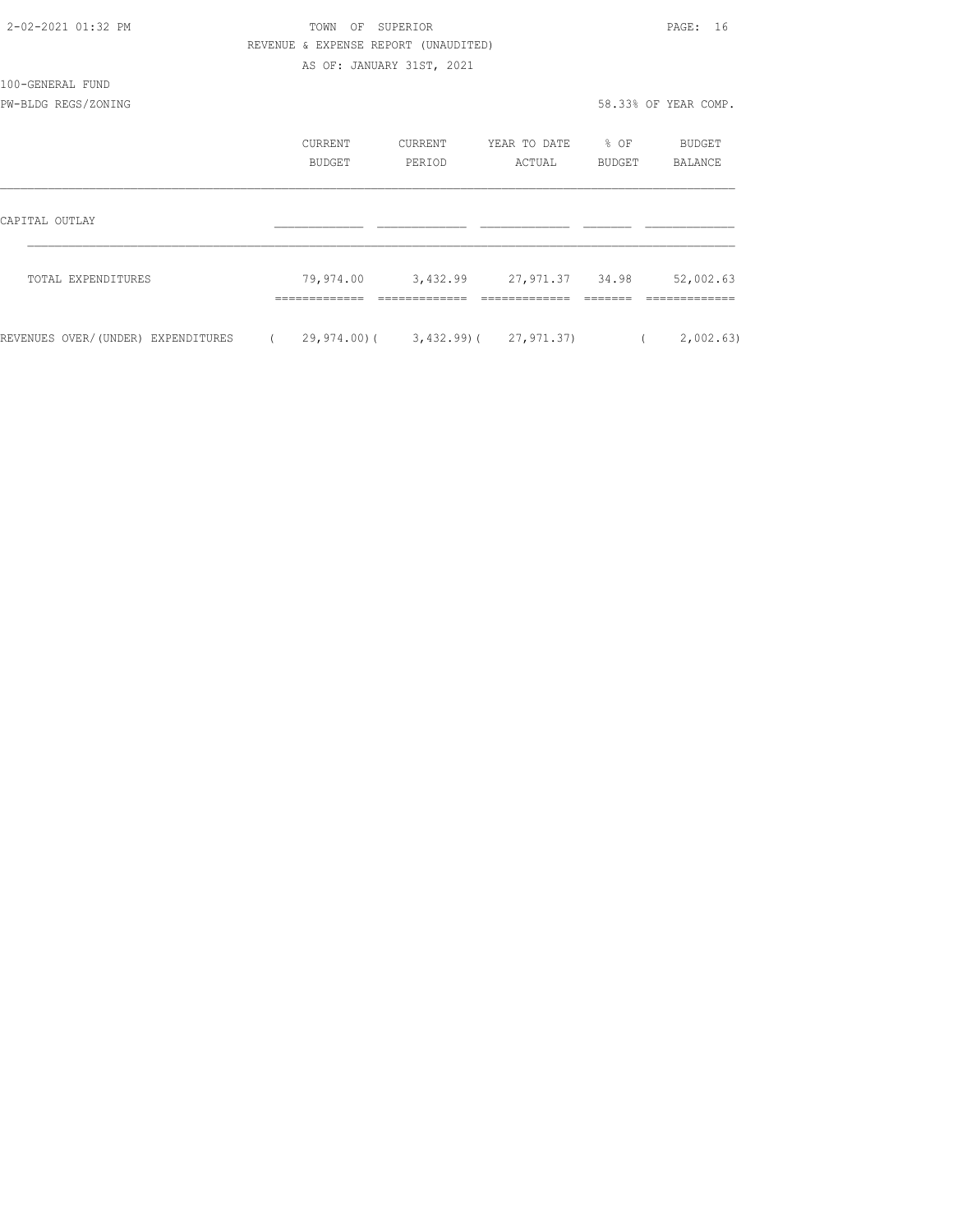## 2-02-2021 01:32 PM TOWN OF SUPERIOR PAGE: 17 REVENUE & EXPENSE REPORT (UNAUDITED)

|                                         | CURRENT<br><b>BUDGET</b>   | CURRENT<br>PERIOD | YEAR TO DATE<br>ACTUAL | % OF<br><b>BUDGET</b> | <b>BUDGET</b><br><b>BALANCE</b> |
|-----------------------------------------|----------------------------|-------------------|------------------------|-----------------------|---------------------------------|
| REVENUES                                |                            |                   |                        |                       |                                 |
| <b>BUSINESS SERVICES</b>                |                            |                   |                        |                       |                                 |
| 100-11-4240 POOL SWIM/POOL RENTAL       | 3,000.00                   | 0.00              | 95.00                  | 3.17                  | 2,905.00                        |
| SUBTOTAL BUSINESS SERVICES              | 3,000.00                   | 0.00              | 95.00                  | 3.17                  | 2,905.00                        |
| TOTAL REVENUES                          | 3,000.00<br>=============  | 0.00              | 95.00                  | 3.17                  | 2,905.00                        |
| EXPENDITURES                            |                            |                   |                        |                       |                                 |
| PERSONEL                                |                            |                   |                        |                       |                                 |
| 100-11-5100 SALARIES                    | 19,200.00                  | 0.00              | 5,389.00               | 28.07                 | 13,811.00                       |
| 100-11-5151 FICA                        | 1,250.00                   | 0.00              | 334.12                 | 26.73                 | 915.88                          |
| 100-11-5152 MEDICARE                    | 292.00                     | 0.00              | 78.14                  | 26.76                 | 213.86                          |
| 100-11-5153 STATE UNEMPLOYMENT          | 67.00                      | 0.00              | 51.20                  | 76.42                 | 15.80                           |
| 100-11-5154 WORKERS COMP INSURANCE      | 373.00                     | 0.00              | 237.00                 | 63.54                 | 136.00                          |
| SUBTOTAL PERSONEL                       | 21,182.00                  | 0.00              | 6,089.46               | 28.75                 | 15,092.54                       |
| SUPPLIES                                |                            |                   |                        |                       |                                 |
| 100-11-5240 CHEMICAL SUPPLIES           | 1,900.00                   | 54.30             | 707.92                 | 37.26                 | 1,192.08                        |
| 100-11-5299 OPERATING SUPPLIES          | 2,000.00                   | 0.00              | 6,895.96               | 344.80 (              | 4,895.96                        |
| SUBTOTAL SUPPLIES                       | 3,900.00                   | 54.30             | 7,603.88               | 194.97 (              | 3,703.88                        |
| UTILITIES                               |                            |                   |                        |                       |                                 |
| 100-11-5310 ELECTRICITY                 | 6,860.00                   | 0.00              | 4,448.99               | 64.85                 | 2,411.01                        |
| 100-11-5350 TELEPHONE                   | 453.00                     | 28.87             | 202.70                 | 44.75                 | 250.30                          |
| 100-11-5360 WATER<br>SUBTOTAL UTILITIES | 5,666.00<br>12,979.00      | 420.40<br>449.27  | 2,409.60<br>7,061.29   | 42.53<br>54.41        | 3,256.40<br>5, 917.71           |
| GENERAL BUSINESS EXPENSE                |                            |                   |                        |                       |                                 |
| 100-11-5410 ADVERTISING                 | 100.00                     | 0.00              | 0.00                   | 0.00                  | 100.00                          |
| 100-11-5420 DUES & SUBSCRIPTIONS        | 200.00                     | 0.00              | 192.00                 | 96.00                 | 8.00                            |
| 100-11-5425 CONFERENCES & TRAINING      | 500.00                     | 0.00              | 0.00                   | 0.00                  | 500.00                          |
| 100-11-5450 UNIFORMS                    | 250.00                     | 0.00              | 0.00                   | 0.00                  | 250.00                          |
| SUBTOTAL GENERAL BUSINESS EXPENSE       | 1,050.00                   | 0.00              | 192.00                 | 18.29                 | 858.00                          |
| PROFESSIONAL SERVICES                   |                            |                   |                        |                       |                                 |
| 100-11-5550 OTHER PROFESSIONAL SERVICES | 6,000.00                   | 0.00              | 3,990.00               | 66.50                 | 2,010.00                        |
| SUBTOTAL PROFESSIONAL SERVICES          | 6,000.00                   | 0.00              | 3,990.00               | 66.50                 | 2,010.00                        |
| REPAIR/MAINTENANCE                      |                            |                   |                        |                       |                                 |
| 100-11-5650 OTHER EQUIPMENT REPAIRS     | 5,000.00                   | 0.00              | 0.00                   | 0.00                  | 5,000.00                        |
| SUBTOTAL REPAIR/MAINTENANCE             | 5,000.00                   | 0.00              | 0.00                   | 0.00                  | 5,000.00                        |
| TOTAL EXPENDITURES                      | 50,111.00<br>------------- | 503.57            | 24,936.63              | 49.76                 | 25, 174.37                      |
| REVENUES OVER/(UNDER) EXPENDITURES      | 47,111.00)(                | 503.57)(          | 24,841.63)             |                       | 22, 269.37)                     |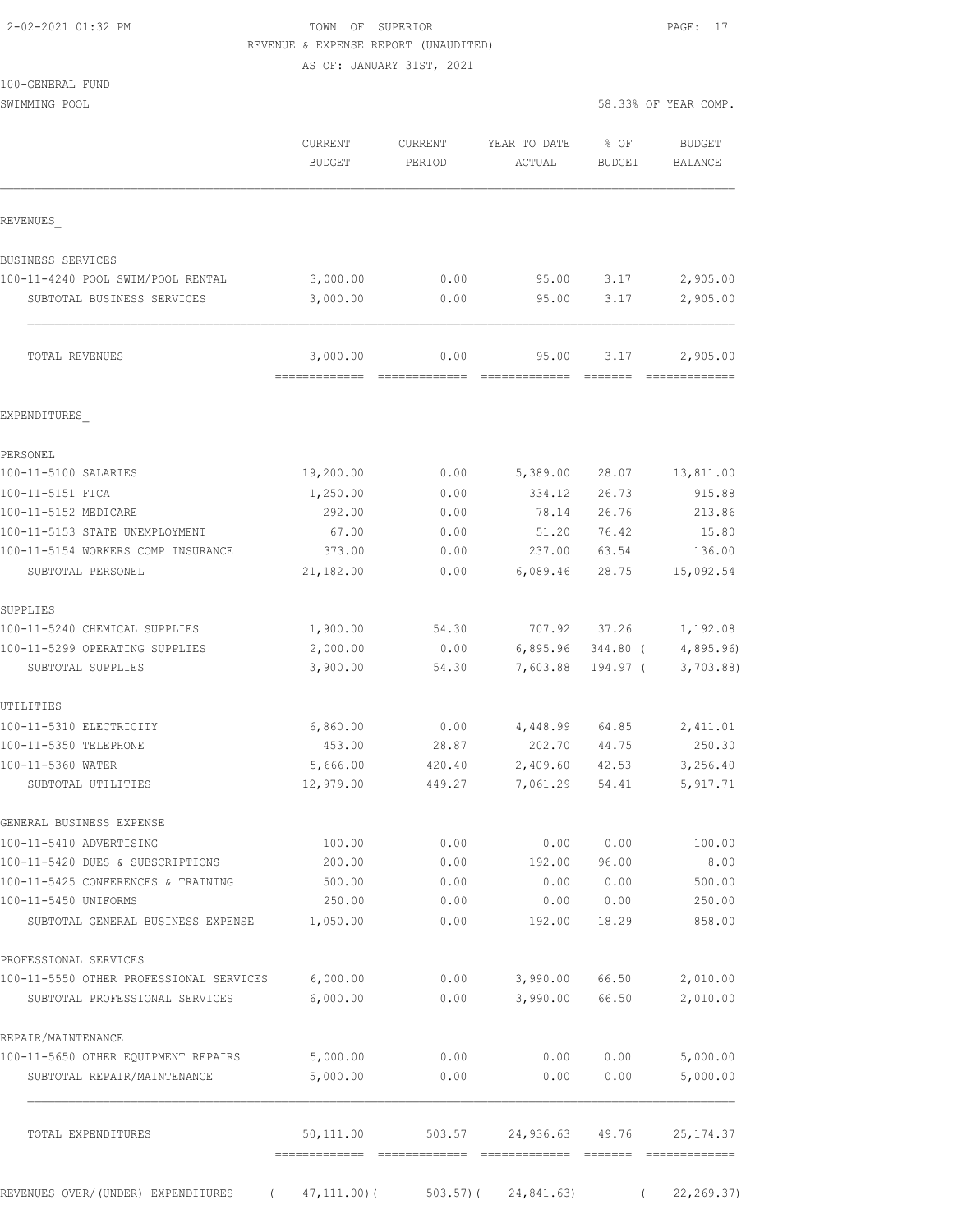## 2-02-2021 01:32 PM TOWN OF SUPERIOR PAGE: 18 REVENUE & EXPENSE REPORT (UNAUDITED)

| RECREATION                                        |                    |                   |                                             | 58.33% OF YEAR COMP. |                             |
|---------------------------------------------------|--------------------|-------------------|---------------------------------------------|----------------------|-----------------------------|
|                                                   | CURRENT<br>BUDGET  | CURRENT<br>PERIOD | YEAR TO DATE<br>ACTUAL                      | % OF<br>BUDGET       | BUDGET<br>BALANCE           |
| REVENUES                                          |                    |                   |                                             |                      |                             |
| BUSINESS SERVICES                                 |                    |                   |                                             |                      |                             |
| 100-12-4220 PARK RENTAL                           | 0.00               | $0.00$ (          | 50.00)                                      | 0.00                 | 50.00                       |
| SUBTOTAL BUSINESS SERVICES                        | 0.00               | $0.00$ (          | 50.00                                       | 0.00                 | 50.00                       |
| MISCELLANEOUS                                     |                    |                   |                                             |                      |                             |
| TOTAL REVENUES                                    | 0.00               | $0.00$ (          | 50.00                                       | 0.00                 | 50.00                       |
| EXPENDITURES                                      |                    |                   |                                             |                      |                             |
| PERSONEL                                          |                    |                   |                                             |                      |                             |
| 100-12-5100 SALARIES                              | 16,432.00          |                   |                                             |                      |                             |
| 100-12-5101 OVERTIME                              | 0.00               | 16.88             | 254.26 0.00 (                               |                      | 254.26                      |
| 100-12-5151 FICA                                  | 361.00             | 71.65             | 534.74                                      | 148.13 (             | 173.74)                     |
| 100-12-5152 MEDICARE                              | 84.00              | 16.75             | 125.07                                      | 148.89 (             | 41.07)                      |
| 100-12-5153 STATE UNEMPLOYMENT                    | 30.00              | 14.34             | 39.95                                       | $133.17$ (           | 9.95)                       |
| 100-12-5154 WORKERS COMP INSURANCE                | 54.00              | 0.00              | 0.00                                        | 0.00                 | 54.00                       |
| 100-12-5161 ARIZONA STATE RETIREMENT              | 687.00             | 150.53            | 1,119.14                                    | $162.90$ (           | 432.14)                     |
| 100-12-5162 LIFE INSURANCE                        | 16.00              | 6.70              | 46.90                                       | $293.13$ (           | 30.90)                      |
| 100-12-5163 HEALTH INSURANCE                      | 1,527.00           | 0.00              | 4,493.65                                    | 294.28 (             | 2,966.65                    |
| 100-12-5164 DENTAL INSURANCE<br>SUBTOTAL PERSONEL | 74.00<br>19,265.00 | 31.58<br>1,523.43 | 154.68<br>15,672.39                         | $209.03$ (<br>81.35  | 80.68)<br>3,592.61          |
| SUPPLIES                                          |                    |                   |                                             |                      |                             |
| 100-12-5299 OPERATING SUPPLIES                    | 12,500.00          | 0.00              |                                             |                      | 4,072.54 32.58 8,427.46     |
| SUBTOTAL SUPPLIES                                 | 12,500.00          | 0.00              | 4,072.54                                    | 32.58                | 8,427.46                    |
| UTILITIRS                                         |                    |                   |                                             |                      |                             |
| GENERAL BUSINESS EXPENSE                          |                    |                   |                                             |                      |                             |
| PROFESSIONAL SERVICES                             |                    |                   |                                             |                      |                             |
| 100-12-5520 CONTRACTUAL SERVICES                  | 0.00               | 0.00              | $1,250.00$ $0.00$ ( $1,250.00$ )            |                      |                             |
| 100-12-5550 OTHER PROFESSIONAL SERVICES           | 0.00               | 0.00              |                                             |                      | $1,127.72$ 0.00 ( 1,127.72) |
| SUBTOTAL PROFESSIONAL SERVICES                    | 0.00               | 0.00              |                                             |                      | 2,377.72 0.00 ( 2,377.72)   |
| TOTAL EXPENDITURES                                |                    |                   | 31,765.00    1,523.43    22,122.65    69.64 |                      | 9,642.35                    |
| REVENUES OVER/(UNDER) EXPENDITURES<br>$\sqrt{2}$  |                    |                   | $31, 765.00$ ( $1, 523.43$ ( $22, 172.65$ ) | $\left($             | 9,592.35)                   |
|                                                   |                    |                   |                                             |                      |                             |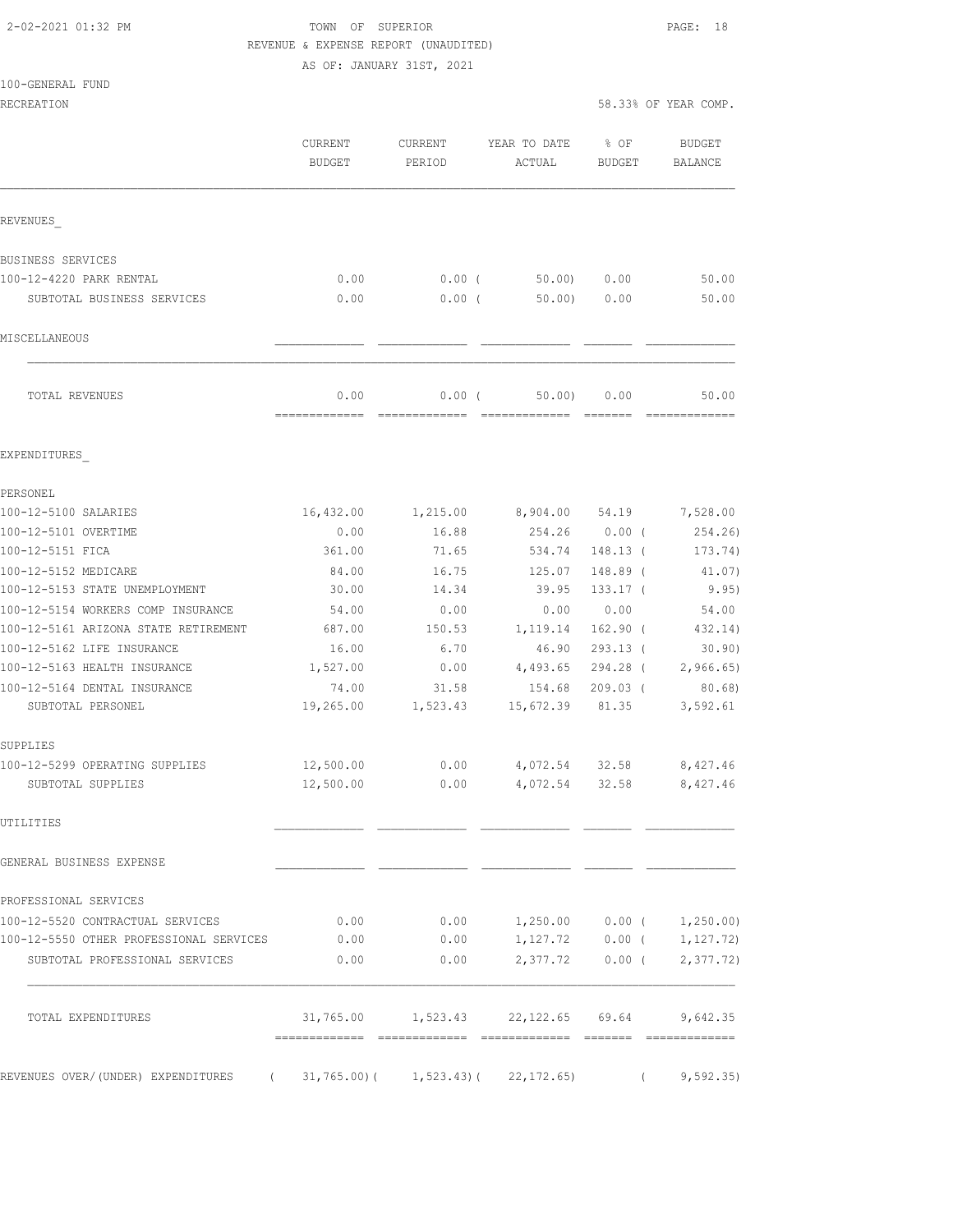#### 2-02-2021 01:32 PM TOWN OF SUPERIOR PAGE: 19 REVENUE & EXPENSE REPORT (UNAUDITED)

|                                      | AS OF: JANUARY 31ST, 2021 |                   |                        |                       |                          |  |  |
|--------------------------------------|---------------------------|-------------------|------------------------|-----------------------|--------------------------|--|--|
| 100-GENERAL FUND                     |                           |                   |                        |                       |                          |  |  |
| LIBRARY                              |                           |                   |                        |                       | 58.33% OF YEAR COMP.     |  |  |
|                                      | CURRENT<br><b>BUDGET</b>  | CURRENT<br>PERIOD | YEAR TO DATE<br>ACTUAL | % OF<br><b>BUDGET</b> | <b>BUDGET</b><br>BALANCE |  |  |
| REVENUES                             |                           |                   |                        |                       |                          |  |  |
| BUSINESS SERVICES                    |                           |                   |                        |                       |                          |  |  |
| 100-13-4250 INTERNET/LATE FEES       | 2,000.00                  | 0.00              | 0.00                   | 0.00                  | 2,000.00                 |  |  |
| SUBTOTAL BUSINESS SERVICES           | 2,000.00                  | 0.00              | 0.00                   | 0.00                  | 2,000.00                 |  |  |
| TOTAL REVENUES                       | 2,000.00                  | 0.00              | 0.00                   | 0.00                  | 2,000.00                 |  |  |
| EXPENDITURES                         |                           |                   |                        |                       |                          |  |  |
| PERSONEL                             |                           |                   |                        |                       |                          |  |  |
| 100-13-5100 SALARIES                 | 33,290.00                 | 3,391.98          | 23,954.44              | 71.96                 | 9,335.56                 |  |  |
| 100-13-5151 FICA                     | 2,064.00                  | 189.42            | 1,459.16               | 70.70                 | 604.84                   |  |  |
| 100-13-5152 MEDICARE                 | 483.00                    | 44.30             | 341.24                 | 70.65                 | 141.76                   |  |  |
| 100-13-5153 STATE UNEMPLOYMENT       | 166.00                    | 38.71             | 63.60                  | 38.31                 | 102.40                   |  |  |
| 100-13-5154 WORKERS COMP INSURANCE   | 199.00                    | 37.00             | 106.00                 | 53.27                 | 93.00                    |  |  |
| 100-13-5161 ARIZONA STATE RETIREMENT | 4,068.00                  | 236.09            | 2,230.74               | 54.84                 | 1,837.26                 |  |  |
| 100-13-5162 LIFE INSURANCE           | 80.00                     | 6.70              | 53.60                  | 67.00                 | 26.40                    |  |  |
| 100-13-5163 HEALTH INSURANCE         | 7,703.00                  | 0.00              | 4,458.65               | 57.88                 | 3,244.35                 |  |  |
| 100-13-5164 DENTAL INSURANCE         | 379.00                    | 31.58             | 169.66                 | 44.77                 | 209.34                   |  |  |
| SUBTOTAL PERSONEL                    | 48,432.00                 | 3,975.78          | 32,837.09              | 67.80                 | 15,594.91                |  |  |
| SUPPLIES                             |                           |                   |                        |                       |                          |  |  |
| 100-13-5270 LIBRARY BOOKS            | 2,000.00                  | 0.00              | 0.00                   | 0.00                  | 2,000.00                 |  |  |
| SUBTOTAL SUPPLIES                    | 2,000.00                  | 0.00              | 0.00                   | 0.00                  | 2,000.00                 |  |  |
| UTILITIES                            |                           |                   |                        |                       |                          |  |  |
| 100-13-5310 ELECTRICITY              | 6,174.00                  | 0.00              | 2,883.30               | 46.70                 | 3,290.70                 |  |  |
| 100-13-5320 GAS                      | 1,100.00                  | 217.04            | 449.86                 | 40.90                 | 650.14                   |  |  |
| 100-13-5350 TELEPHONE                | 1,009.00                  | 87.33             | 604.66                 | 59.93                 | 404.34                   |  |  |
| 100-13-5360 WATER                    | 400.00                    | 29.13             | 206.90                 | 51.73                 | 193.10                   |  |  |
| 100-13-5380 SECURITY                 | 300.00                    | 25.00             | 175.00                 | 58.33                 | 125.00                   |  |  |
| SUBTOTAL UTILITIES                   | 8,983.00                  | 358.50            | 4,319.72               | 48.09                 | 4,663.28                 |  |  |
| GENERAL BUSINESS EXPENSE             |                           |                   |                        |                       |                          |  |  |
| 100-13-5410 ADVERTISING              | 100.00                    | 0.00              | 0.00                   | 0.00                  | 100.00                   |  |  |
| 100-13-5420 DUES & SUBSCRIPTIONS     | 1,000.00                  | 0.00              | 679.36                 | 67.94                 | 320.64                   |  |  |
| 100-13-5460 POSTAGE                  | 900.00                    | 80.30             | 480.90                 | 53.43                 | 419.10                   |  |  |

100-13-5471 AUDIT 1,545.00 0.00 1,324.10 85.70 220.90 100-13-5480 GENERAL INSURANCE 12,820.00 0.00 3,126.39 24.39 9,693.61 SUBTOTAL GENERAL BUSINESS EXPENSE 16,365.00 80.30 5,610.75 34.29 10,754.25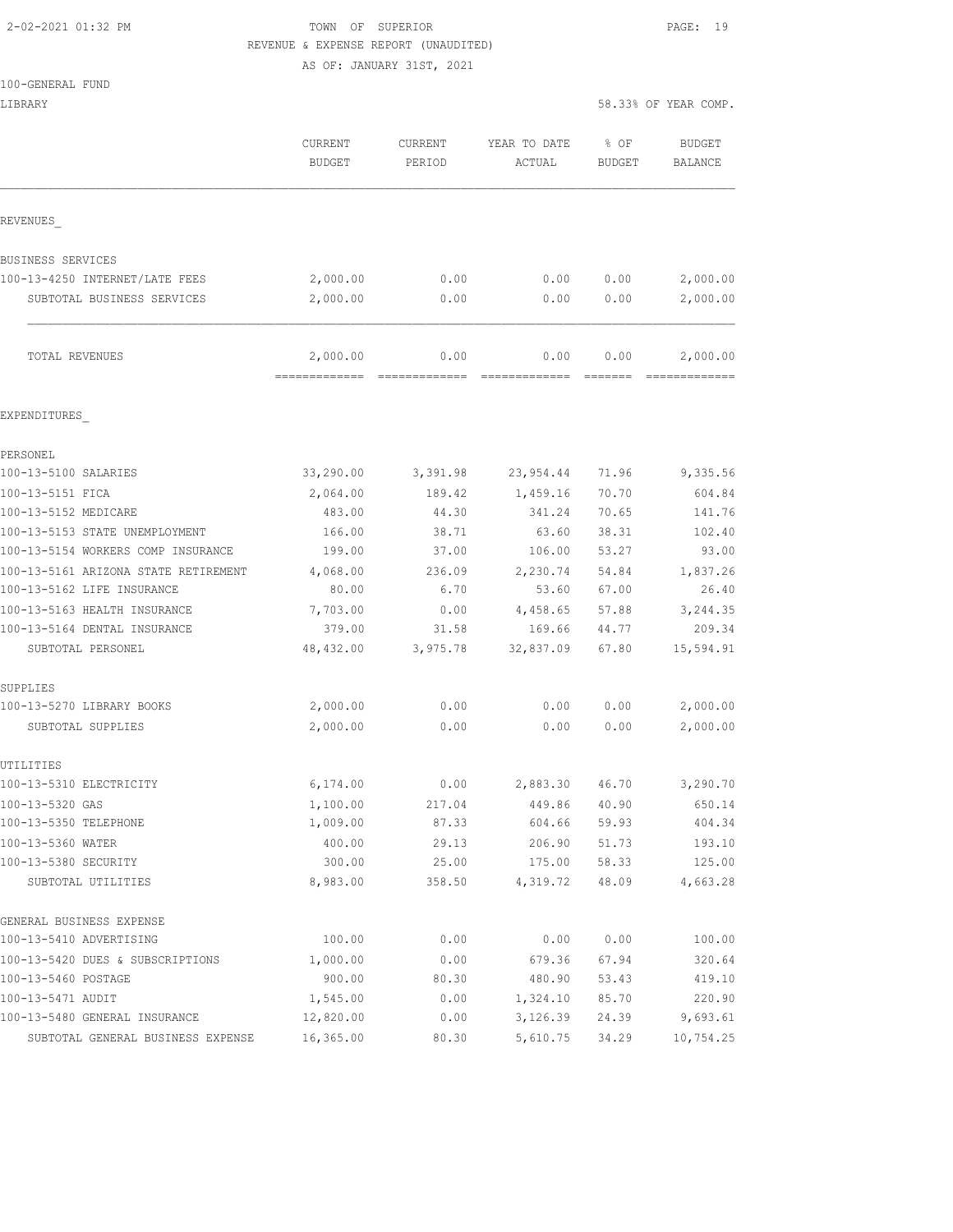#### 2-02-2021 01:32 PM TOWN OF SUPERIOR PAGE: 20 REVENUE & EXPENSE REPORT (UNAUDITED)

AS OF: JANUARY 31ST, 2021

100-GENERAL FUND

LIBRARY 58.33% OF YEAR COMP.

|                                                | <b>CURRENT</b><br><b>BUDGET</b> | CURRENT<br>PERIOD                 | YEAR TO DATE<br>ACTUAL | % OF<br>BUDGET | BUDGET<br>BALANCE |
|------------------------------------------------|---------------------------------|-----------------------------------|------------------------|----------------|-------------------|
|                                                |                                 |                                   |                        |                |                   |
| PROFESSIONAL SERVICES                          |                                 |                                   |                        |                |                   |
| 100-13-5550 OTHER PROFESSIONAL SERVICES        | 300.00                          | 0.00                              | 0.00                   | 0.00           | 300.00            |
| SUBTOTAL PROFESSIONAL SERVICES                 | 300.00                          | 0.00                              | 0.00                   | 0.00           | 300.00            |
| REPAIR/MAINTENANCE                             |                                 |                                   |                        |                |                   |
| 100-13-5650 OTHER EQUIPMENT REPAIRS            | 5,000.00                        | 0.00                              | 0.00                   | 0.00           | 5,000.00          |
| SUBTOTAL REPAIR/MAINTENANCE                    | 5,000.00                        | 0.00                              | 0.00                   | 0.00           | 5,000.00          |
| TOTAL EXPENDITURES                             | 81,080.00                       | 4,414.58                          | 42,767.56 52.75        |                | 38, 312.44        |
| REVENUES OVER/(UNDER) EXPENDITURES<br>$\left($ |                                 | 79,080.00) (4,414.58) (42,767.56) |                        |                | 36, 312.44)       |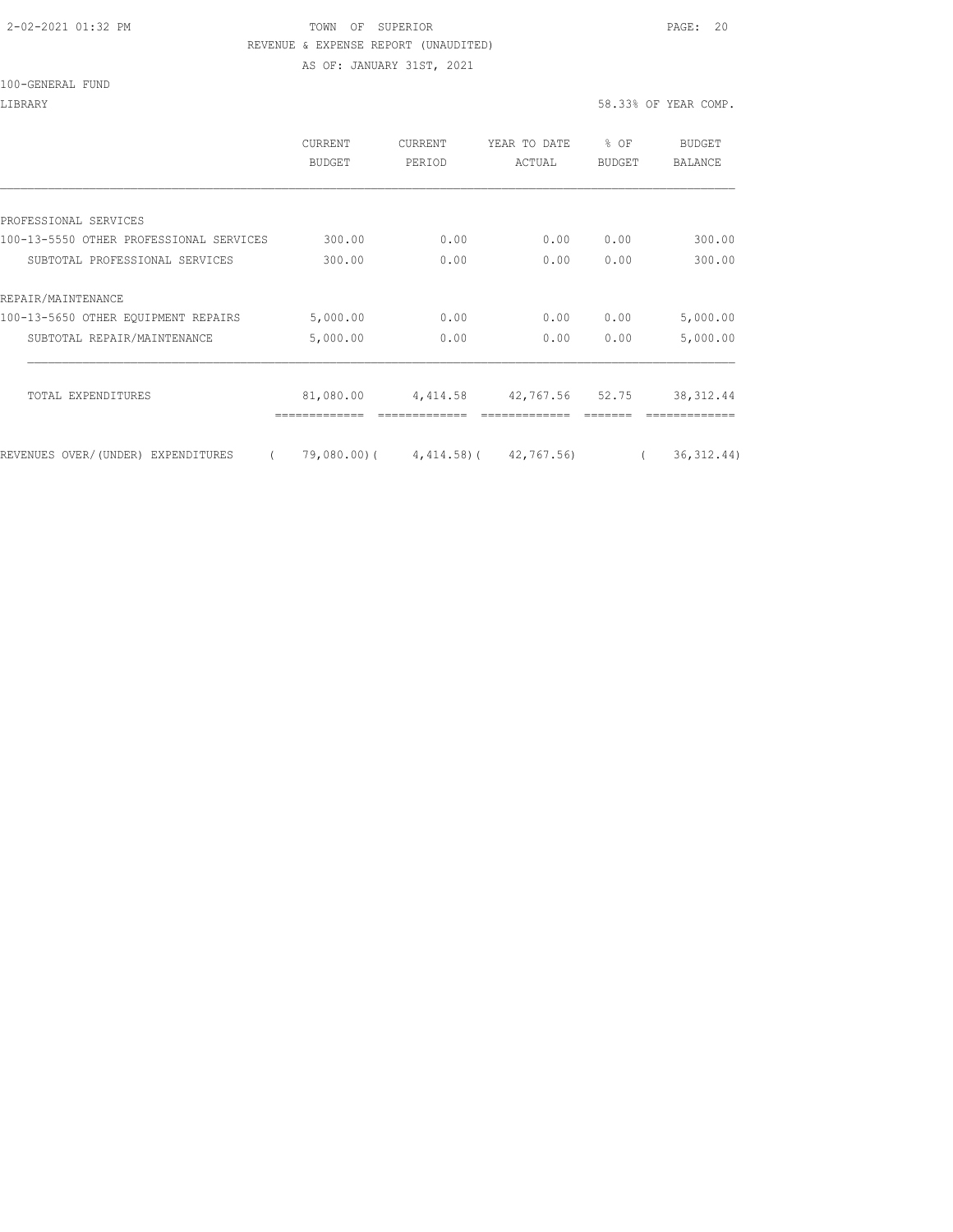| REVENUE & EXPENSE REPORT (UNAUDITED) |                   |                           |                                        |                  |                      |  |  |
|--------------------------------------|-------------------|---------------------------|----------------------------------------|------------------|----------------------|--|--|
|                                      |                   | AS OF: JANUARY 31ST, 2021 |                                        |                  |                      |  |  |
| 100-GENERAL FUND                     |                   |                           |                                        |                  |                      |  |  |
| BUILDING RENTALS                     |                   |                           |                                        |                  | 58.33% OF YEAR COMP. |  |  |
|                                      | CURRENT<br>BUDGET | CURRENT<br>PERIOD         | YEAR TO DATE % OF<br>ACTUAL            | BUDGET           | BUDGET<br>BALANCE    |  |  |
| REVENUES                             |                   |                           |                                        |                  |                      |  |  |
| ENTERPRISE SERVICES                  |                   |                           |                                        |                  |                      |  |  |
| 100-14-4330 RENTAL INCOME            | 20,000.00         |                           | $100.00$ ( 600.00) 3.00-               |                  | 20,600.00            |  |  |
| SUBTOTAL ENTERPRISE SERVICES         | 20,000.00         | 100.00 (                  |                                        | $600.00$ $3.00-$ | 20,600.00            |  |  |
| TOTAL REVENUES                       | 20,000.00         |                           | $100.00$ ( 600.00) 3.00-               |                  | 20,600.00            |  |  |
| EXPENDITURES                         |                   |                           |                                        |                  |                      |  |  |
| SUPPLIES                             |                   |                           |                                        |                  |                      |  |  |
| UTILITIES                            |                   |                           |                                        |                  |                      |  |  |
| 100-14-5310 ELECTRICITY              | 8,000.00          | 0.00                      | 1,175.51 14.69                         |                  | 6,824.49             |  |  |
| 100-14-5360 WATER                    | 0.00              | 52.14                     | 367.50 0.00 (                          |                  | 367.50)              |  |  |
| SUBTOTAL UTILITIES                   | 8,000.00          | 52.14                     | 1,543.01 19.29                         |                  | 6,456.99             |  |  |
| GENERAL BUSINESS EXPENSE             |                   |                           |                                        |                  |                      |  |  |
| PROFESSIONAL SERVICES                |                   |                           |                                        |                  |                      |  |  |
| REPAIR/MAINTENANCE                   |                   |                           |                                        |                  |                      |  |  |
| TOTAL EXPENDITURES                   |                   |                           | 8,000.00 52.14 1,543.01 19.29 6,456.99 |                  |                      |  |  |
| REVENUES OVER/(UNDER) EXPENDITURES   | 12,000.00         | 47.86 (                   | 2,143.01)                              |                  | 14, 143.01           |  |  |

2-02-2021 01:32 PM TOWN OF SUPERIOR PAGE: 21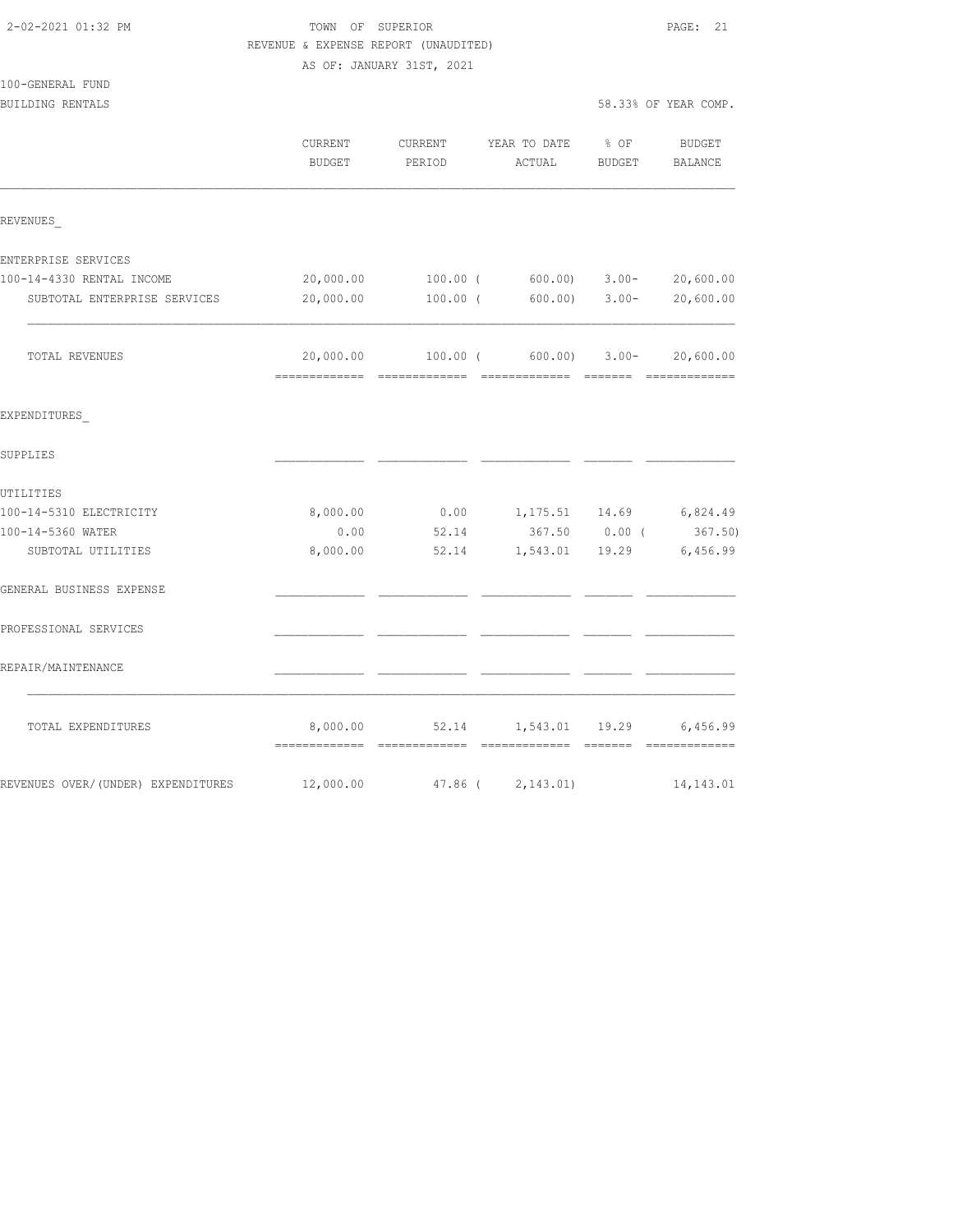## 2-02-2021 01:32 PM TOWN OF SUPERIOR PAGE: 22 REVENUE & EXPENSE REPORT (UNAUDITED)

AS OF: JANUARY 31ST, 2021

#### 100-GENERAL FUND

SR CITIZENS-CONGREGATE 58.333% OF YEAR COMP. THE SERIES OF STREET STREET STREET STREET STREET STREET STREET ST

|                                                     | CURRENT<br><b>BUDGET</b> | CURRENT<br>PERIOD | YEAR TO DATE<br>ACTUAL | % OF<br>BUDGET | <b>BUDGET</b><br><b>BALANCE</b> |
|-----------------------------------------------------|--------------------------|-------------------|------------------------|----------------|---------------------------------|
| REVENUES                                            |                          |                   |                        |                |                                 |
| BUSINESS SERVICES                                   |                          |                   |                        |                |                                 |
| 100-15-4215 SRC AAA DOLLARS                         | 0.00                     | 0.00              | 302.00                 | $0.00$ (       | 302.00                          |
| 100-15-4217 SRC PROGRAM REVENUE                     | 0.00                     | 533.00            | 27,717.00              | $0.00$ (       | 27,717.00)                      |
| SUBTOTAL BUSINESS SERVICES                          | 0.00                     | 533.00            | 28,019.00              | $0.00$ (       | 28,019.00)                      |
| GRANTS                                              |                          |                   |                        |                |                                 |
| TOTAL REVENUES                                      | 0.00                     | 533.00            | 28,019.00              | $0.00$ (       | 28,019.00)                      |
| EXPENDITURES                                        |                          |                   |                        |                |                                 |
| PERSONEL                                            |                          |                   |                        |                |                                 |
| 100-15-5100 SALARIES                                | 18,405.00                | 1,686.02          | 9,982.83               | 54.24          | 8,422.17                        |
| 100-15-5101 OVERTIME                                | 0.00                     | 0.00              | 76.25                  | $0.00$ (       | 76.25)                          |
| 100-15-5120 INMATE LABOR                            | 1,000.00                 | 0.00              | 0.00                   | 0.00           | 1,000.00                        |
| 100-15-5151 FICA                                    | 1,141.00                 | 84.51             | 603.64                 | 52.90          | 537.36                          |
| 100-15-5152 MEDICARE                                | 267.00                   | 19.76             | 141.16                 | 52.87          | 125.84                          |
| 100-15-5153 STATE UNEMPLOYMENT                      | 83.00                    | 16.94             | 29.82                  | 35.93          | 53.18                           |
| 100-15-5154 WORKERS COMP INSURANCE                  | 321.00                   | 110.00            | 320.99                 | 100.00         | 0.01                            |
| 100-15-5161 ARIZONA STATE RETIREMENT                | 2,249.00                 | 121.29            | 874.96                 | 38.90          | 1,374.04                        |
| SUBTOTAL PERSONEL                                   | 23,466.00                | 2,038.52          | 12,029.65              | 51.26          | 11,436.35                       |
| SUPPLIES                                            |                          |                   |                        |                |                                 |
| 100-15-5210 OFFICE SUPPLIES                         | 500.00                   | 0.00              | 49.98                  | 10.00          | 450.02                          |
| 100-15-5250 KITCHEN SUPPLIES                        | 1,000.00                 | 0.00              | 0.00                   | 0.00           | 1,000.00                        |
| 100-15-5260 FOOD SUPPLIES                           | 1,000.00                 | 0.00              | 0.00                   | 0.00           | 1,000.00                        |
| 100-15-5299 OPERATING SUPPLIES<br>SUBTOTAL SUPPLIES | 1,500.00<br>4,000.00     | 0.00<br>0.00      | 143.95<br>193.93       | 9.60<br>4.85   | 1,356.05<br>3,806.07            |
| UTILITIES                                           |                          |                   |                        |                |                                 |
| 100-15-5310 ELECTRICITY                             | 4,547.00                 | 0.00              | 3,090.59               | 67.97          | 1,456.41                        |
| 100-15-5320 GAS                                     | 746.00                   | 102.47            | 376.86                 | 50.52          | 369.14                          |
| 100-15-5350 TELEPHONE                               | 250.00                   | 0.00              | 0.00                   | 0.00           | 250.00                          |
| 100-15-5360 WATER                                   | 250.00                   | 13.32             | 99.26                  | 39.70          | 150.74                          |
| SUBTOTAL UTILITIES                                  | 5,793.00                 | 115.79            | 3,566.71               | 61.57          | 2,226.29                        |
| GENERAL BUSINESS EXPENSE                            |                          |                   |                        |                |                                 |
| 100-15-5420 DUES & SUBSCRIPTIONS                    | 200.00                   | 0.00              | 0.00                   | 0.00           | 200.00                          |
| 100-15-5460 POSTAGE                                 | 0.00                     | 12.05             | 72.15                  | $0.00$ (       | 72.15)                          |
| 100-15-5471 AUDIT                                   | 773.00                   | 0.00              | 441.37                 | 57.10          | 331.63                          |
| 100-15-5480 GENERAL INSURANCE                       | 4,273.00                 | 0.00              | 1,042.13               | 24.39          | 3,230.87                        |
| SUBTOTAL GENERAL BUSINESS EXPENSE                   | 5,246.00                 | 12.05             | 1,555.65               | 29.65          | 3,690.35                        |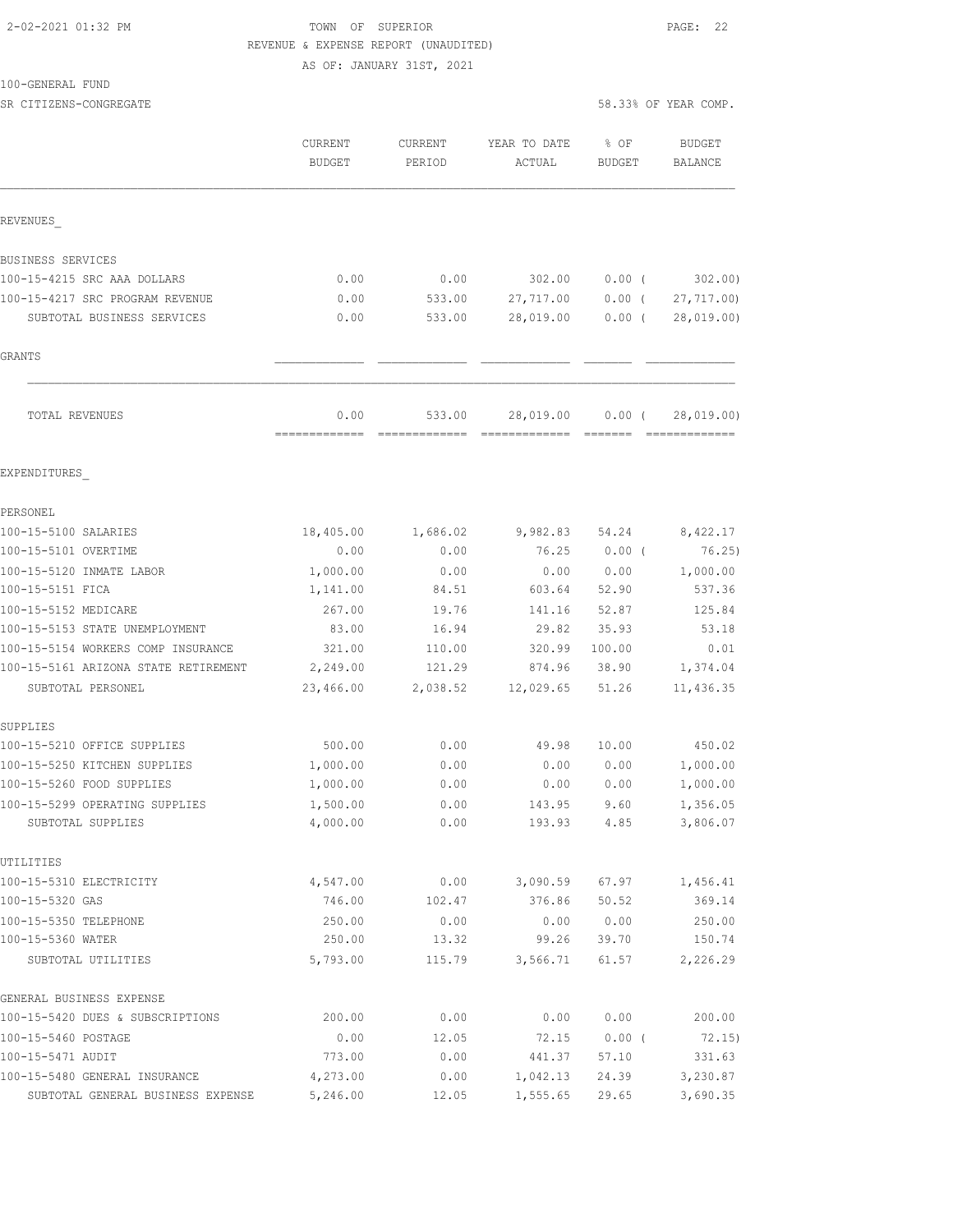#### 2-02-2021 01:32 PM TOWN OF SUPERIOR PAGE: 23 REVENUE & EXPENSE REPORT (UNAUDITED)

AS OF: JANUARY 31ST, 2021

100-GENERAL FUND

SR CITIZENS-CONGREGATE 58.33% OF YEAR COMP.

|                                                | CURRENT<br><b>BUDGET</b> | <b>CURRENT</b><br>PERIOD | YEAR TO DATE<br>ACTUAL              | $8$ OF<br><b>BUDGET</b> | BUDGET<br>BALANCE           |
|------------------------------------------------|--------------------------|--------------------------|-------------------------------------|-------------------------|-----------------------------|
|                                                |                          |                          |                                     |                         |                             |
| PROFESSIONAL SERVICES                          |                          |                          |                                     |                         |                             |
| 100-15-5520 CONTRACT EMPLOYEE                  | 0.00                     | 134.16                   |                                     |                         | $1,544.76$ 0.00 ( 1,544.76) |
| 100-15-5550 OTHER PROFESSIONAL SERVICES        | 37,893.00                | 448.20                   | 26,693.92                           | 70.45                   | 11,199.08                   |
| SUBTOTAL PROFESSIONAL SERVICES                 | 37,893.00                | 582.36                   | 28, 238.68                          | 74.52                   | 9,654.32                    |
| REPAIR/MAINTENANCE                             |                          |                          |                                     |                         |                             |
| 100-15-5643 INMATE FUEL                        | 100.00                   | 0.00                     | 0.00                                | 0.00                    | 100.00                      |
| 100-15-5650 OTHER EQUIPMENT REPAIRS            | 300.00                   | 0.00                     | 0.00                                | 0.00                    | 300.00                      |
| SUBTOTAL REPAIR/MAINTENANCE                    | 400.00                   | 0.00                     | 0.00                                | 0.00                    | 400.00                      |
| DEBT SERVICE                                   |                          |                          |                                     |                         |                             |
| TOTAL EXPENDITURES                             | 76,798.00                | 2,748.72                 | 45,584.62 59.36                     |                         | 31, 213.38                  |
| REVENUES OVER/(UNDER) EXPENDITURES<br>$\left($ |                          |                          | 76,798.00) ( 2,215.72) ( 17,565.62) | $\overline{a}$          | 59,232.38)                  |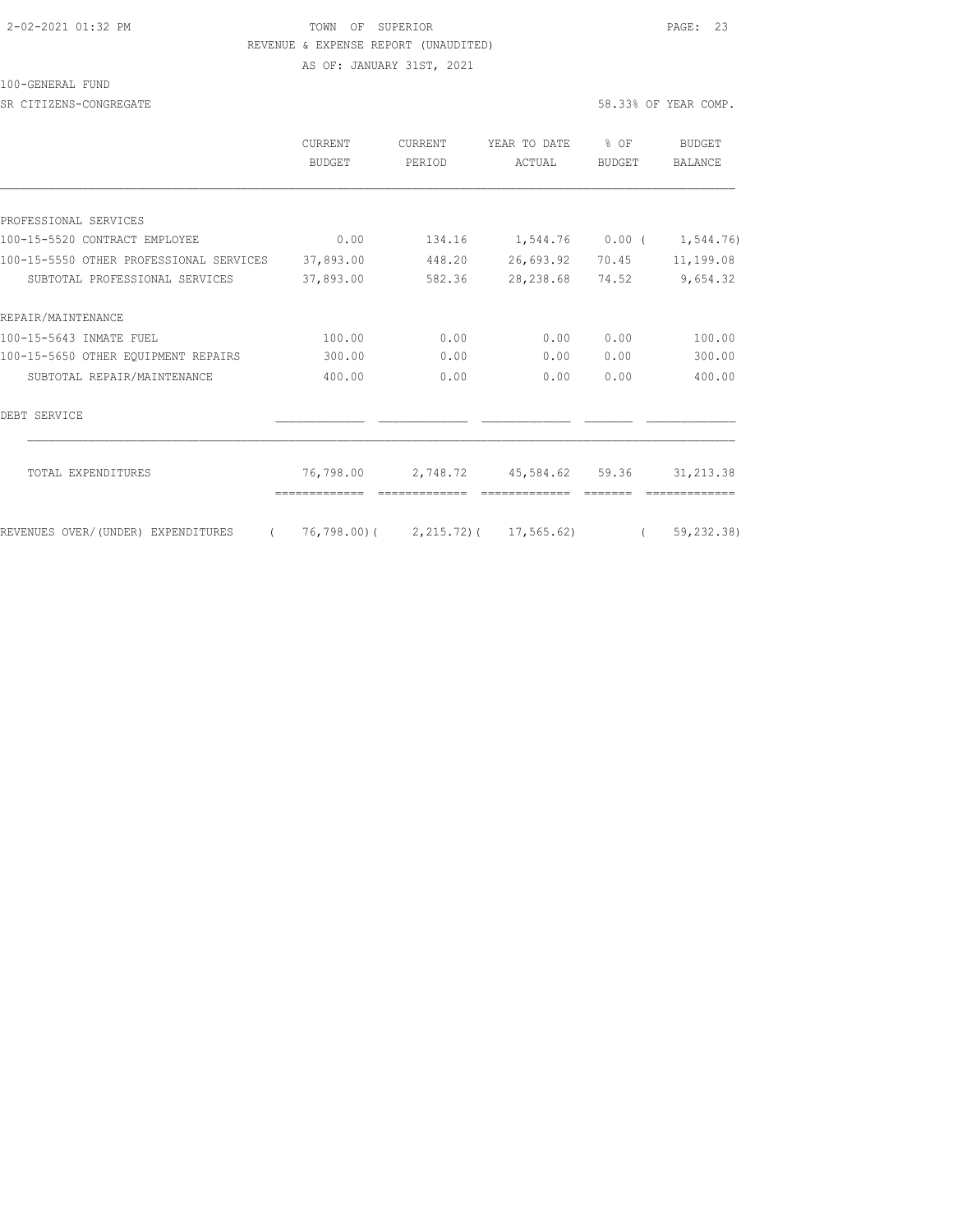#### 2-02-2021 01:32 PM TOWN OF SUPERIOR PAGE: 24 REVENUE & EXPENSE REPORT (UNAUDITED)

AS OF: JANUARY 31ST, 2021

SR CITIZENS-HOME DELIVERY 58.33% OF YEAR COMP.

|                                                           | CURRENT<br><b>BUDGET</b> | CURRENT<br>PERIOD     | YEAR TO DATE<br>ACTUAL     | % OF<br>BUDGET | <b>BUDGET</b><br>BALANCE |
|-----------------------------------------------------------|--------------------------|-----------------------|----------------------------|----------------|--------------------------|
| REVENUES                                                  |                          |                       |                            |                |                          |
| BUSINESS SERVICES                                         |                          |                       |                            |                |                          |
| 100-16-4217 SRC PROGRAM REVENUE                           | 0.00                     | 0.00                  | 31,904.74                  | $0.00$ (       | 31, 904.74)              |
| SUBTOTAL BUSINESS SERVICES                                | 0.00                     | 0.00                  | 31,904.74                  | 0.00(          | 31, 904.74)              |
| TOTAL REVENUES                                            | 0.00<br>=============    | 0.00<br>============= | 31,904.74<br>============= | $0.00$ (       | 31, 904.74)              |
| EXPENDITURES                                              |                          |                       |                            |                |                          |
| PERSONEL                                                  |                          |                       |                            |                |                          |
| 100-16-5100 SALARIES                                      | 14,748.00                | 1,123.76              | 7,949.11                   | 53.90          | 6,798.89                 |
| 100-16-5101 OVERTIME                                      | 0.00                     | 0.00                  | 38.12                      | $0.00$ (       | 38.12)                   |
| 100-16-5120 INMATE LABOR                                  | 1,000.00                 | 0.00                  | 0.00                       | 0.00           | 1,000.00                 |
| 100-16-5151 FICA                                          | 914.00                   | 69.67                 | 495.19                     | 54.18          | 418.81                   |
| 100-16-5152 MEDICARE                                      | 214.00                   | 16.29                 | 115.80                     | 54.11          | 98.20                    |
| 100-16-5153 STATE UNEMPLOYMENT                            | 60.00                    | 13.88                 | 13.88                      | 23.13          | 46.12                    |
| 100-16-5154 WORKERS COMP INSURANCE                        | 223.00                   | 110.00                | 321.01                     | 143.95 (       | 98.01)                   |
| 100-16-5161 ARIZONA STATE RETIREMENT<br>SUBTOTAL PERSONEL | 1,802.00<br>18,961.00    | 137.33<br>1,470.93    | 976.03<br>9,909.14         | 54.16<br>52.26 | 825.97<br>9,051.86       |
| SUPPLIES                                                  |                          |                       |                            |                |                          |
| 100-16-5210 OFFICE SUPPLIES                               | 0.00                     | 0.00                  | 49.98                      | $0.00$ (       | 49.98)                   |
| SUBTOTAL SUPPLIES                                         | 0.00                     | 0.00                  | 49.98                      | $0.00$ (       | 49.98)                   |
| UTILITIES                                                 |                          |                       |                            |                |                          |
| 100-16-5310 ELECTRICITY                                   | 4,547.00                 | 0.00                  | 3,090.57                   | 67.97          | 1,456.43                 |
| 100-16-5320 GAS                                           | 802.00                   | 102.47                | 331.74                     | 41.36          | 470.26                   |
| 100-16-5350 TELEPHONE<br>100-16-5360 WATER                | 250.00                   | 0.00                  | 45.17                      | 18.07          | 204.83<br>100.78         |
| SUBTOTAL UTILITIES                                        | 200.00<br>5,799.00       | 13.31<br>115.78       | 99.22<br>3,566.70          | 49.61<br>61.51 | 2,232.30                 |
| GENERAL BUSINESS EXPENSE                                  |                          |                       |                            |                |                          |
| 100-16-5460 POSTAGE                                       | 150.00                   | 12.04                 | 72.12                      | 48.08          | 77.88                    |
| 100-16-5471 AUDIT                                         | 773.00                   | 0.00                  | 441.37                     | 57.10          | 331.63                   |
| 100-16-5480 GENERAL INSURANCE                             | 4,273.00                 | 0.00                  | 1,042.13                   | 24.39          | 3,230.87                 |
| SUBTOTAL GENERAL BUSINESS EXPENSE                         | 5,196.00                 | 12.04                 | 1,555.62                   | 29.94          | 3,640.38                 |
| PROFESSIONAL SERVICES                                     |                          |                       |                            |                |                          |
| 100-16-5550 OTHER PROFESSIONAL SERVICES                   | 34,179.00                | 0.00                  | 19,085.40                  | 55.84          | 15,093.60                |
| SUBTOTAL PROFESSIONAL SERVICES                            | 34,179.00                | 0.00                  | 19,085.40                  | 55.84          | 15,093.60                |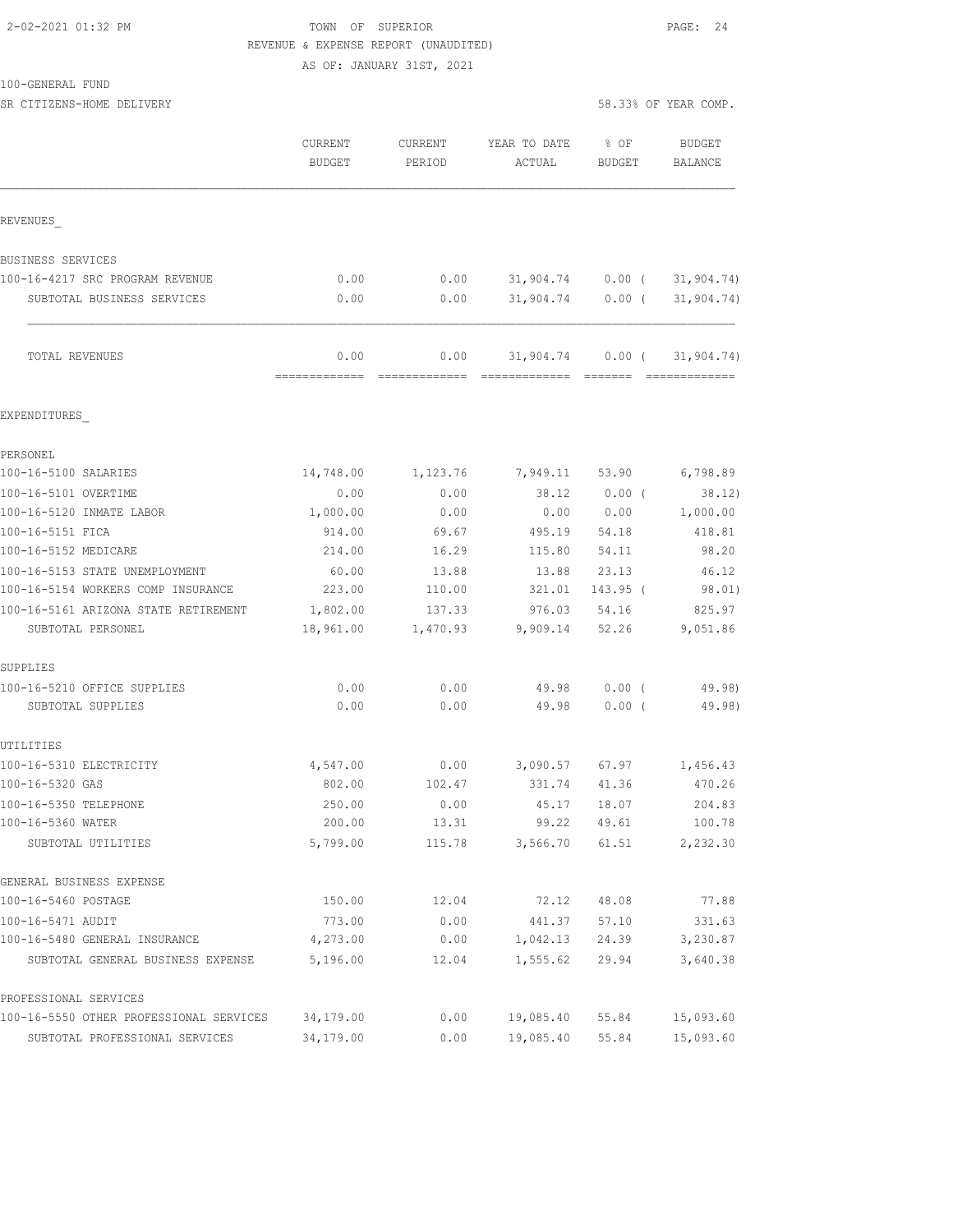## 2-02-2021 01:32 PM TOWN OF SUPERIOR PAGE: 25 REVENUE & EXPENSE REPORT (UNAUDITED) AS OF: JANUARY 31ST, 2021

100-GENERAL FUND

SR CITIZENS-HOME DELIVERY 58.33% OF YEAR COMP.

|                                    | CURRENT<br>BUDGET | <b>CURRENT</b><br>PERIOD             | YEAR TO DATE<br>ACTUAL | % OF<br><b>BUDGET</b> | BUDGET<br>BALANCE |
|------------------------------------|-------------------|--------------------------------------|------------------------|-----------------------|-------------------|
|                                    |                   |                                      |                        |                       |                   |
| REPAIR/MAINTENANCE                 |                   |                                      |                        |                       |                   |
| 100-16-5641 GAS & OIL              | 500.00            | 0.00                                 | 198.51                 | 39.70                 | 301.49            |
| 100-16-5643 INMATE FUEL            | 100.00            | 0.00                                 | 0.00                   | 0.00                  | 100.00            |
| SUBTOTAL REPAIR/MAINTENANCE        | 600.00            | 0.00                                 | 198.51                 | 33.09                 | 401.49            |
| DEBT SERVICE                       |                   |                                      |                        |                       |                   |
| TOTAL EXPENDITURES                 | 64,735.00         | 1,598.75                             | 34, 365. 35            | 53.09                 | 30,369.65         |
| REVENUES OVER/(UNDER) EXPENDITURES |                   | $64, 735.00$ ( 1,598.75) ( 2,460.61) |                        |                       | 62, 274.39        |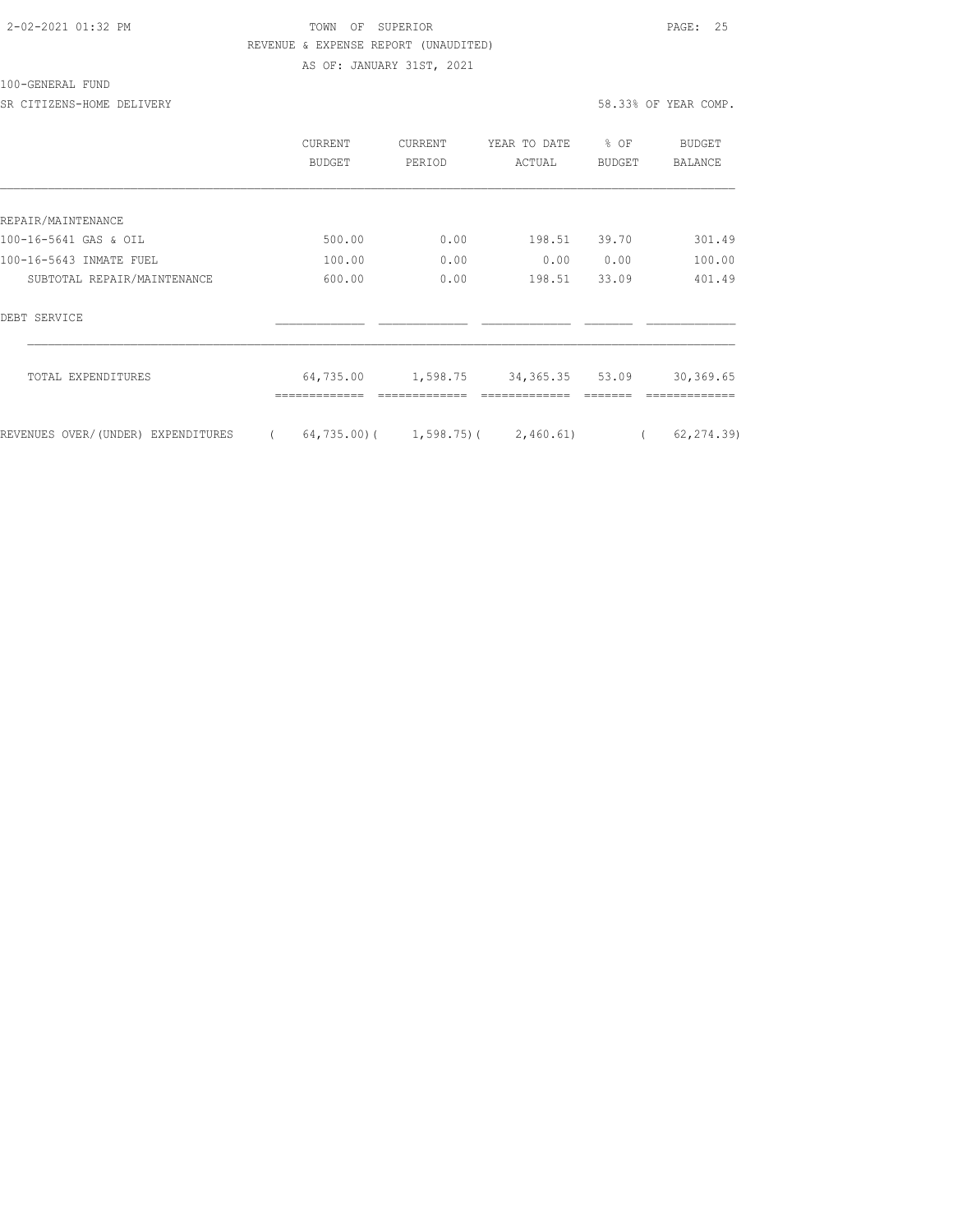### 2-02-2021 01:32 PM TOWN OF SUPERIOR PAGE: 26 REVENUE & EXPENSE REPORT (UNAUDITED)

AS OF: JANUARY 31ST, 2021

SR CITIZENS-TRANSPORTATIO 58.33% OF YEAR COMP.

| 58.33% OF YEAR COMP |  |  |
|---------------------|--|--|
|---------------------|--|--|

|                                                                            | <b>CURRENT</b><br><b>BUDGET</b> | <b>CURRENT</b><br>PERIOD  | YEAR TO DATE<br>ACTUAL                | % OF<br>BUDGET    | <b>BUDGET</b><br>BALANCE       |
|----------------------------------------------------------------------------|---------------------------------|---------------------------|---------------------------------------|-------------------|--------------------------------|
| REVENUES                                                                   |                                 |                           |                                       |                   |                                |
| BUSINESS SERVICES                                                          |                                 |                           |                                       |                   |                                |
| 100-17-4217 SRC PROGRAM REVENUE                                            | 0.00                            | 0.00                      | 7,099.32                              | $0.00$ (          | 7,099.32)                      |
| SUBTOTAL BUSINESS SERVICES                                                 | 0.00                            | 0.00                      | 7,099.32                              | $0.00$ (          | 7,099.32)                      |
| TOTAL REVENUES                                                             | 0.00<br>-------------           | 0.00<br>$222222222222222$ | 7,099.32<br>========================= | $0.00$ (          | 7,099.32)<br>$222222222222222$ |
| EXPENDITURES                                                               |                                 |                           |                                       |                   |                                |
| PERSONEL                                                                   |                                 |                           |                                       |                   |                                |
| 100-17-5100 SALARIES                                                       | 5,238.00                        | 434.36                    | 3,069.68                              | 58.60             | 2,168.32                       |
| 100-17-5101 OVERTIME                                                       | 0.00                            | 0.00                      | 12.71                                 | $0.00$ (          | 12.71)                         |
| 100-17-5151 FICA                                                           | 325.00                          | 26.93                     | 191.11                                | 58.80             | 133.89                         |
| 100-17-5152 MEDICARE                                                       | 76.00                           | 6.30                      | 44.70                                 | 58.82             | 31.30                          |
| 100-17-5153 STATE UNEMPLOYMENT                                             | 52.00                           | 5.37                      | 5.37                                  | 10.33             | 46.63                          |
| 100-17-5154 WORKERS COMP INSURANCE<br>100-17-5161 ARIZONA STATE RETIREMENT | 36.00<br>618.00                 | 109.00<br>53.08           | 320.00<br>376.70                      | 888.89 (<br>60.95 | 284.00)<br>241.30              |
| SUBTOTAL PERSONEL                                                          | 6,345.00                        | 635.04                    | 4,020.27                              | 63.36             | 2,324.73                       |
| SUPPLIES                                                                   |                                 |                           |                                       |                   |                                |
| UTILITIES                                                                  |                                 |                           |                                       |                   |                                |
| 100-17-5350 TELEPHONE                                                      | 490.00                          | 65.33                     | 455.11                                | 92.88             | 34.89                          |
| SUBTOTAL UTILITIES                                                         | 490.00                          | 65.33                     | 455.11                                | 92.88             | 34.89                          |
| GENERAL BUSINESS EXPENSE                                                   |                                 |                           |                                       |                   |                                |
| 100-17-5471 AUDIT                                                          | 773.00                          | 0.00                      | 441.37                                | 57.10             | 331.63                         |
| 100-17-5480 GENERAL INSURANCE                                              | 4,273.00                        | 0.00                      | 1,042.13                              | 24.39             | 3,230.87                       |
| SUBTOTAL GENERAL BUSINESS EXPENSE                                          | 5,046.00                        | 0.00                      | 1,483.50                              | 29.40             | 3,562.50                       |
| PROFESSIONAL SERVICES                                                      |                                 |                           |                                       |                   |                                |
| 100-17-5550 OTHER PROFESSIONAL SERVICES                                    | 1,000.00                        | 0.00                      | 0.00                                  | 0.00              | 1,000.00                       |
| SUBTOTAL PROFESSIONAL SERVICES                                             | 1,000.00                        | 0.00                      | 0.00                                  | 0.00              | 1,000.00                       |
| REPAIR/MAINTENANCE                                                         |                                 |                           |                                       |                   |                                |
| 100-17-5640 AUTO & TRUCK REPAIRS                                           | 2,000.00                        | 83.64                     | 83.64                                 | 4.18              | 1,916.36                       |
| 100-17-5641 GAS & OIL                                                      | 500.00                          | 0.00                      | 297.74                                | 59.55             | 202.26                         |
| 100-17-5650 OTHER EQUIPMENT REPAIRS<br>SUBTOTAL REPAIR/MAINTENANCE         | 0.00<br>2,500.00                | 0.00<br>83.64             | 265.07<br>646.45                      | $0.00$ (<br>25.86 | 265.07<br>1,853.55             |
| TOTAL EXPENDITURES                                                         | 15,381.00                       | 784.01                    | 6,605.33                              | 42.94             | 8,775.67                       |
|                                                                            |                                 |                           |                                       |                   |                                |
| REVENUES OVER/(UNDER) EXPENDITURES<br>$\sqrt{2}$                           | 15,381.00)(                     | 784.01)                   | 493.99                                | $\left($          | 15,874.99)                     |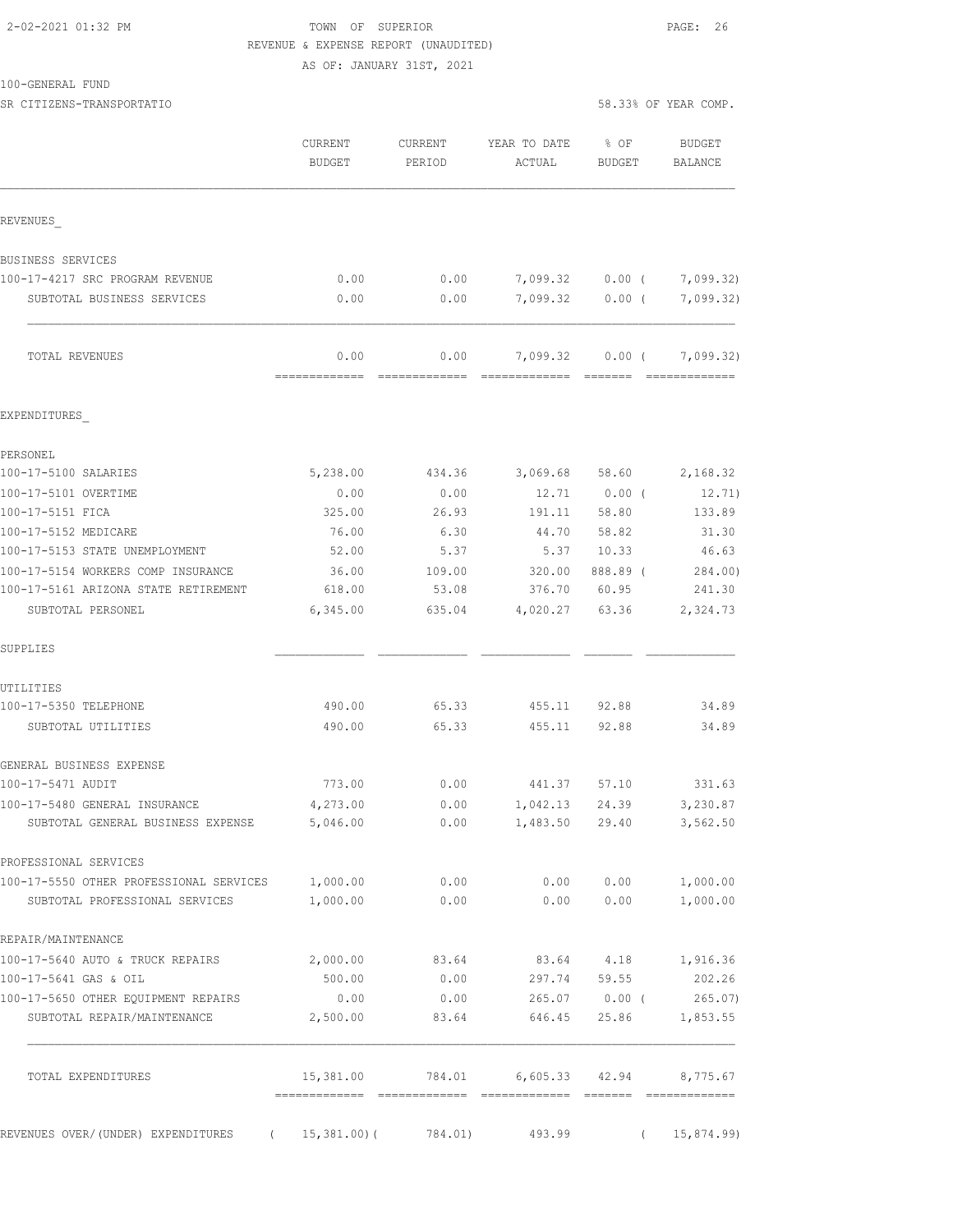#### 2-02-2021 01:32 PM TOWN OF SUPERIOR PAGE: 27 REVENUE & EXPENSE REPORT (UNAUDITED)

| 100-GENERAL FUND           |                   |                   |                        |                       |                      |
|----------------------------|-------------------|-------------------|------------------------|-----------------------|----------------------|
| CODE ENFORCEMENT           |                   |                   |                        |                       | 58.33% OF YEAR COMP. |
|                            | CURRENT<br>BUDGET | CURRENT<br>PERIOD | YEAR TO DATE<br>ACTUAL | % OF<br><b>BUDGET</b> | BUDGET<br>BALANCE    |
| <b>REVENUES</b>            |                   |                   |                        |                       |                      |
| GRANTS                     |                   |                   |                        |                       |                      |
| 100-18-4600 BLIGHT REVENUE | 0.00              | 0.00              | 13,572.00              | $0.00$ (              | 13,572.00            |
| SUBTOTAL GRANTS            | 0.00              | 0.00              | 13,572.00              | 0.00 <sub>1</sub>     | 13,572.00            |

| 58.33% OF YEAR COME |  |  |
|---------------------|--|--|
|                     |  |  |

|                                                | <b>CURRENT</b><br><b>BUDGET</b> | <b>CURRENT</b><br>PERIOD                                                                                                                                                                                                                                                                                                                                                                                                                                                                       | YEAR TO DATE<br>ACTUAL | % OF<br><b>BUDGET</b>                                                                                                                                                                                                                                                                                                                                                                                                                                                                              | <b>BUDGET</b><br><b>BALANCE</b> |
|------------------------------------------------|---------------------------------|------------------------------------------------------------------------------------------------------------------------------------------------------------------------------------------------------------------------------------------------------------------------------------------------------------------------------------------------------------------------------------------------------------------------------------------------------------------------------------------------|------------------------|----------------------------------------------------------------------------------------------------------------------------------------------------------------------------------------------------------------------------------------------------------------------------------------------------------------------------------------------------------------------------------------------------------------------------------------------------------------------------------------------------|---------------------------------|
|                                                |                                 |                                                                                                                                                                                                                                                                                                                                                                                                                                                                                                |                        |                                                                                                                                                                                                                                                                                                                                                                                                                                                                                                    |                                 |
| REVENUES                                       |                                 |                                                                                                                                                                                                                                                                                                                                                                                                                                                                                                |                        |                                                                                                                                                                                                                                                                                                                                                                                                                                                                                                    |                                 |
| GRANTS                                         |                                 |                                                                                                                                                                                                                                                                                                                                                                                                                                                                                                |                        |                                                                                                                                                                                                                                                                                                                                                                                                                                                                                                    |                                 |
| 100-18-4600 BLIGHT REVENUE                     | 0.00                            | 0.00                                                                                                                                                                                                                                                                                                                                                                                                                                                                                           | 13,572.00              | $0.00$ (                                                                                                                                                                                                                                                                                                                                                                                                                                                                                           | 13, 572.00                      |
| SUBTOTAL GRANTS                                | 0.00                            | 0.00                                                                                                                                                                                                                                                                                                                                                                                                                                                                                           | 13,572.00              | $0.00$ (                                                                                                                                                                                                                                                                                                                                                                                                                                                                                           | 13, 572.00                      |
| TOTAL REVENUES                                 | 0.00<br>-------------           | 0.00<br>$\begin{array}{cccccccccc} \multicolumn{2}{c}{} & \multicolumn{2}{c}{} & \multicolumn{2}{c}{} & \multicolumn{2}{c}{} & \multicolumn{2}{c}{} & \multicolumn{2}{c}{} & \multicolumn{2}{c}{} & \multicolumn{2}{c}{} & \multicolumn{2}{c}{} & \multicolumn{2}{c}{} & \multicolumn{2}{c}{} & \multicolumn{2}{c}{} & \multicolumn{2}{c}{} & \multicolumn{2}{c}{} & \multicolumn{2}{c}{} & \multicolumn{2}{c}{} & \multicolumn{2}{c}{} & \multicolumn{2}{c}{} & \multicolumn{2}{c}{} & \mult$ | 13,572.00              | $0.00$ (<br>$\begin{array}{cccccccccc} \multicolumn{2}{c}{} & \multicolumn{2}{c}{} & \multicolumn{2}{c}{} & \multicolumn{2}{c}{} & \multicolumn{2}{c}{} & \multicolumn{2}{c}{} & \multicolumn{2}{c}{} & \multicolumn{2}{c}{} & \multicolumn{2}{c}{} & \multicolumn{2}{c}{} & \multicolumn{2}{c}{} & \multicolumn{2}{c}{} & \multicolumn{2}{c}{} & \multicolumn{2}{c}{} & \multicolumn{2}{c}{} & \multicolumn{2}{c}{} & \multicolumn{2}{c}{} & \multicolumn{2}{c}{} & \multicolumn{2}{c}{} & \mult$ | 13, 572.00                      |
| EXPENDITURES                                   |                                 |                                                                                                                                                                                                                                                                                                                                                                                                                                                                                                |                        |                                                                                                                                                                                                                                                                                                                                                                                                                                                                                                    |                                 |
| PERSONEL                                       |                                 |                                                                                                                                                                                                                                                                                                                                                                                                                                                                                                |                        |                                                                                                                                                                                                                                                                                                                                                                                                                                                                                                    |                                 |
| 100-18-5100 SALARIES                           | 21,584.00                       | 1,715.30                                                                                                                                                                                                                                                                                                                                                                                                                                                                                       | 12,289.62              | 56.94                                                                                                                                                                                                                                                                                                                                                                                                                                                                                              | 9,294.38                        |
| 100-18-5101 OVERTIME                           | 0.00                            | 121.08                                                                                                                                                                                                                                                                                                                                                                                                                                                                                         | 385.93                 | $0.00$ (                                                                                                                                                                                                                                                                                                                                                                                                                                                                                           | 385.93)                         |
| 100-18-5151 FICA                               | 1,338.00                        | 0.00                                                                                                                                                                                                                                                                                                                                                                                                                                                                                           | 0.00                   | 0.00                                                                                                                                                                                                                                                                                                                                                                                                                                                                                               | 1,338.00                        |
| 100-18-5152 MEDICARE                           | 313.00                          | 26.63                                                                                                                                                                                                                                                                                                                                                                                                                                                                                          | 183.75                 | 58.71                                                                                                                                                                                                                                                                                                                                                                                                                                                                                              | 129.25                          |
| 100-18-5153 STATE UNEMPLOYMENT                 | 33.00                           | 22.83                                                                                                                                                                                                                                                                                                                                                                                                                                                                                          | 22.83                  | 69.18                                                                                                                                                                                                                                                                                                                                                                                                                                                                                              | 10.17                           |
| 100-18-5154 WORKERS COMP INSURANCE             | 452.00                          | 0.00                                                                                                                                                                                                                                                                                                                                                                                                                                                                                           | 0.00                   | 0.00                                                                                                                                                                                                                                                                                                                                                                                                                                                                                               | 452.00                          |
| 100-18-5161 ARIZONA STATE RETIREMENT           | 4,477.00                        | 0.00                                                                                                                                                                                                                                                                                                                                                                                                                                                                                           | 0.00                   | 0.00                                                                                                                                                                                                                                                                                                                                                                                                                                                                                               | 4,477.00                        |
| 100-18-5162 LIFE INSURANCE                     | 40.00                           | 0.00                                                                                                                                                                                                                                                                                                                                                                                                                                                                                           | 0.00                   | 0.00                                                                                                                                                                                                                                                                                                                                                                                                                                                                                               | 40.00                           |
| 100-18-5164 DENTAL INSURANCE                   | 189.00                          | 0.00                                                                                                                                                                                                                                                                                                                                                                                                                                                                                           | 0.00                   | 0.00                                                                                                                                                                                                                                                                                                                                                                                                                                                                                               | 189.00                          |
| SUBTOTAL PERSONEL                              | 28,426.00                       | 1,885.84                                                                                                                                                                                                                                                                                                                                                                                                                                                                                       | 12,882.13              | 45.32                                                                                                                                                                                                                                                                                                                                                                                                                                                                                              | 15,543.87                       |
| PROFESSIONAL SERVICES                          |                                 |                                                                                                                                                                                                                                                                                                                                                                                                                                                                                                |                        |                                                                                                                                                                                                                                                                                                                                                                                                                                                                                                    |                                 |
| 100-18-5520 Blight Mitigation                  | 10,000.00                       | 0.00                                                                                                                                                                                                                                                                                                                                                                                                                                                                                           | 0.00                   | 0.00                                                                                                                                                                                                                                                                                                                                                                                                                                                                                               | 10,000.00                       |
| SUBTOTAL PROFESSIONAL SERVICES                 | 10,000.00                       | 0.00                                                                                                                                                                                                                                                                                                                                                                                                                                                                                           | 0.00                   | 0.00                                                                                                                                                                                                                                                                                                                                                                                                                                                                                               | 10,000.00                       |
| DEBT SERVICE                                   |                                 |                                                                                                                                                                                                                                                                                                                                                                                                                                                                                                |                        |                                                                                                                                                                                                                                                                                                                                                                                                                                                                                                    |                                 |
| TOTAL EXPENDITURES                             | 38,426.00                       | 1,885.84                                                                                                                                                                                                                                                                                                                                                                                                                                                                                       | 12,882.13              | 33.52                                                                                                                                                                                                                                                                                                                                                                                                                                                                                              | 25,543.87                       |
| REVENUES OVER/(UNDER) EXPENDITURES<br>$\left($ | 38,426.00) (                    | 1,885.84                                                                                                                                                                                                                                                                                                                                                                                                                                                                                       | 689.87                 | $\left($                                                                                                                                                                                                                                                                                                                                                                                                                                                                                           | 39, 115.87)                     |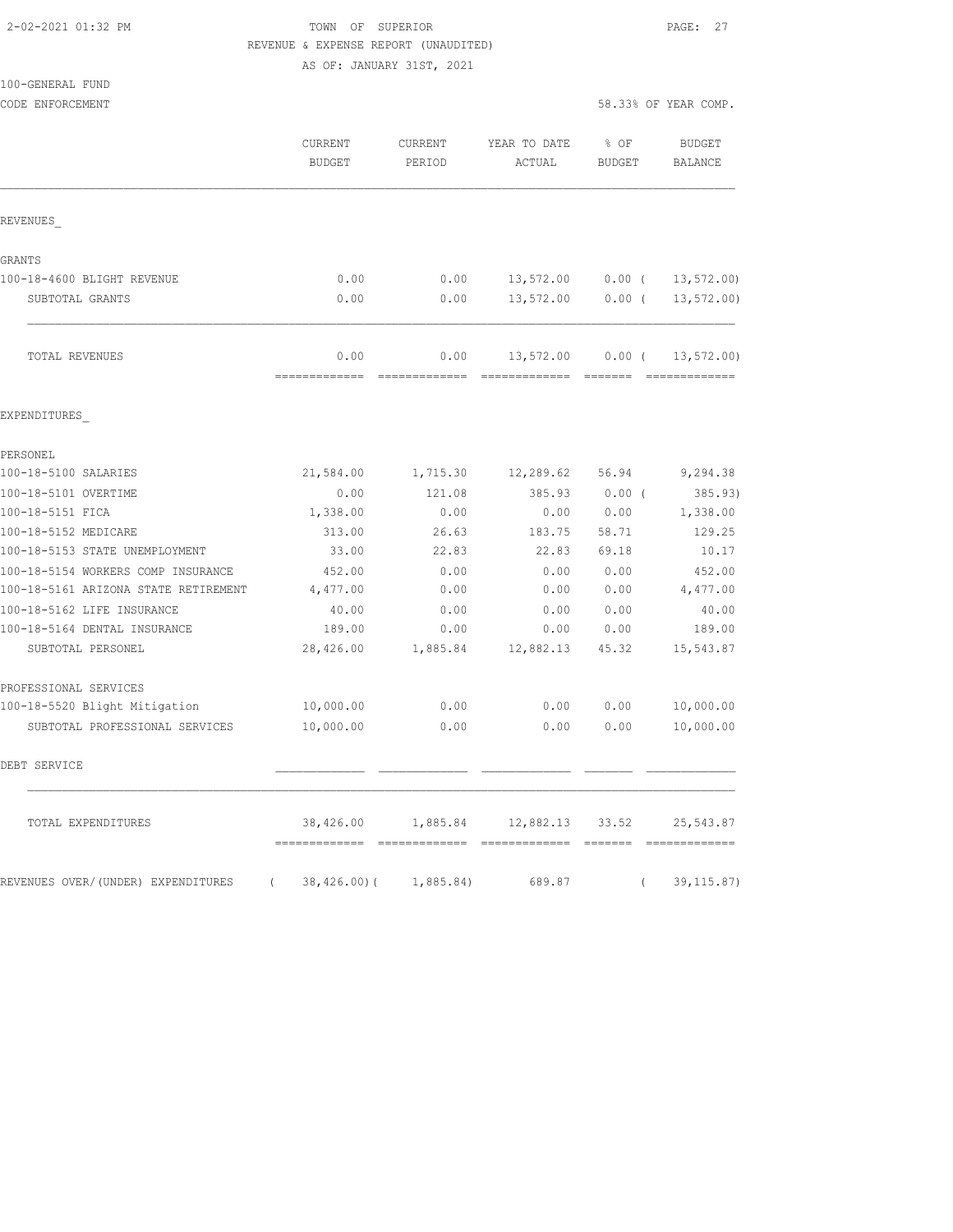## 2-02-2021 01:32 PM TOWN OF SUPERIOR PAGE: 28 REVENUE & EXPENSE REPORT (UNAUDITED)

AS OF: JANUARY 31ST, 2021

| 100-GENERAL FUND |  |
|------------------|--|
|------------------|--|

EDC 58.33% OF YEAR COMP.

|                                    | CURRENT<br><b>BUDGET</b> | CURRENT<br>PERIOD | YEAR TO DATE<br>ACTUAL   | % OF<br>BUDGET | BUDGET<br><b>BALANCE</b> |
|------------------------------------|--------------------------|-------------------|--------------------------|----------------|--------------------------|
|                                    |                          |                   |                          |                |                          |
| EXPENDITURES                       |                          |                   |                          |                |                          |
| SUPPLIES                           |                          |                   |                          |                |                          |
| 100-19-5299 OPERATING SUPPLIES     | 0.00                     | 0.00              | 4,000.00                 | $0.00$ (       | 4,000.00)                |
| SUBTOTAL SUPPLIES                  | 0.00                     | 0.00              | 4,000.00                 | 0.00(          | 4,000.00)                |
| GENERAL BUSINESS EXPENSE           |                          |                   |                          |                |                          |
| 100-19-5410 Advertising            | 10,000.00                | 0.00              | 9,209.00                 | 92.09          | 791.00                   |
| 100-19-5415 Promotional Materials  | 5,000.00                 | 0.00              | 0.00                     | 0.00           | 5,000.00                 |
| 100-19-5425 CONFERENCES & TRAINING | 4,000.00                 | 0.00              | 497.00                   | 12.43          | 3,503.00                 |
| 100-19-5470 TRAVEL                 | 6,000.00                 | 0.00              | 0.00                     | 0.00           | 6,000.00                 |
| SUBTOTAL GENERAL BUSINESS EXPENSE  | 25,000.00                | 0.00              | 9,706.00                 | 38.82          | 15,294.00                |
| PROFESSIONAL SERVICES              |                          |                   |                          |                |                          |
| TOTAL EXPENDITURES                 | 25,000.00                | 0.00              | 13,706.00                | 54.82          | 11,294.00                |
|                                    | =============            | =============     | =============            | =======        |                          |
| REVENUES OVER/(UNDER) EXPENDITURES | (25,000.00)              |                   | $0.00$ ( $13,706.00$ ) ( |                | 11, 294.00               |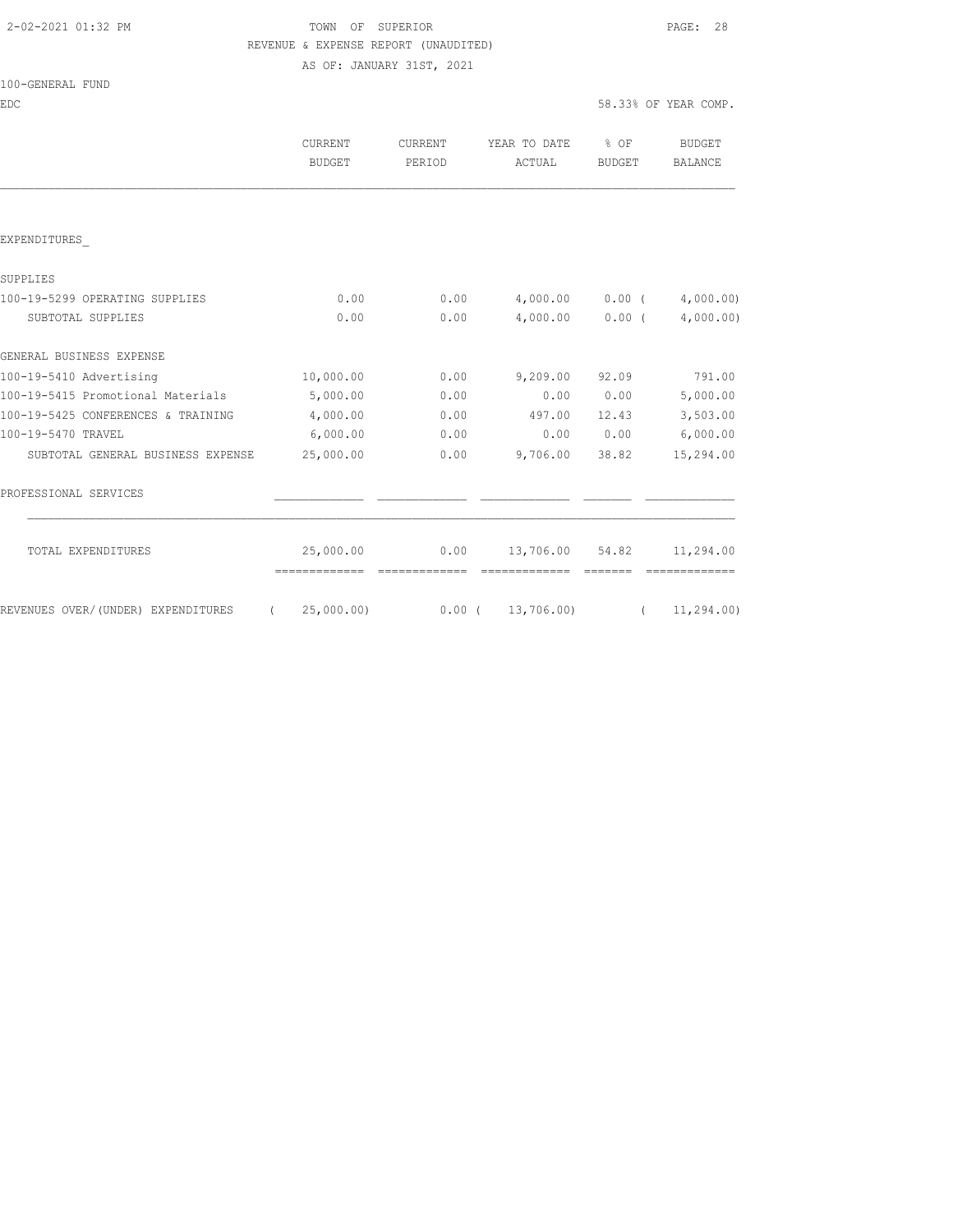| 2-02-2021 01:32 PM  | OF<br>TOWN                           | SUPERIOR                  |              |                  | PAGE: 29             |
|---------------------|--------------------------------------|---------------------------|--------------|------------------|----------------------|
|                     | REVENUE & EXPENSE REPORT (UNAUDITED) |                           |              |                  |                      |
|                     |                                      | AS OF: JANUARY 31ST, 2021 |              |                  |                      |
| 100-GENERAL FUND    |                                      |                           |              |                  |                      |
| LOST TRAIL          |                                      |                           |              |                  | 58.33% OF YEAR COMP. |
|                     | CURRENT                              | CURRENT                   | YEAR TO DATE | $\frac{1}{2}$ OF | BUDGET               |
|                     | BUDGET                               | PERIOD                    | ACTUAL       | BUDGET           | <b>BALANCE</b>       |
|                     |                                      |                           |              |                  |                      |
|                     |                                      |                           |              |                  |                      |
| <b>EXPENDITURES</b> |                                      |                           |              |                  |                      |

 ${\tt SUPPLIES}$ 

============= ============= ============= ======= =============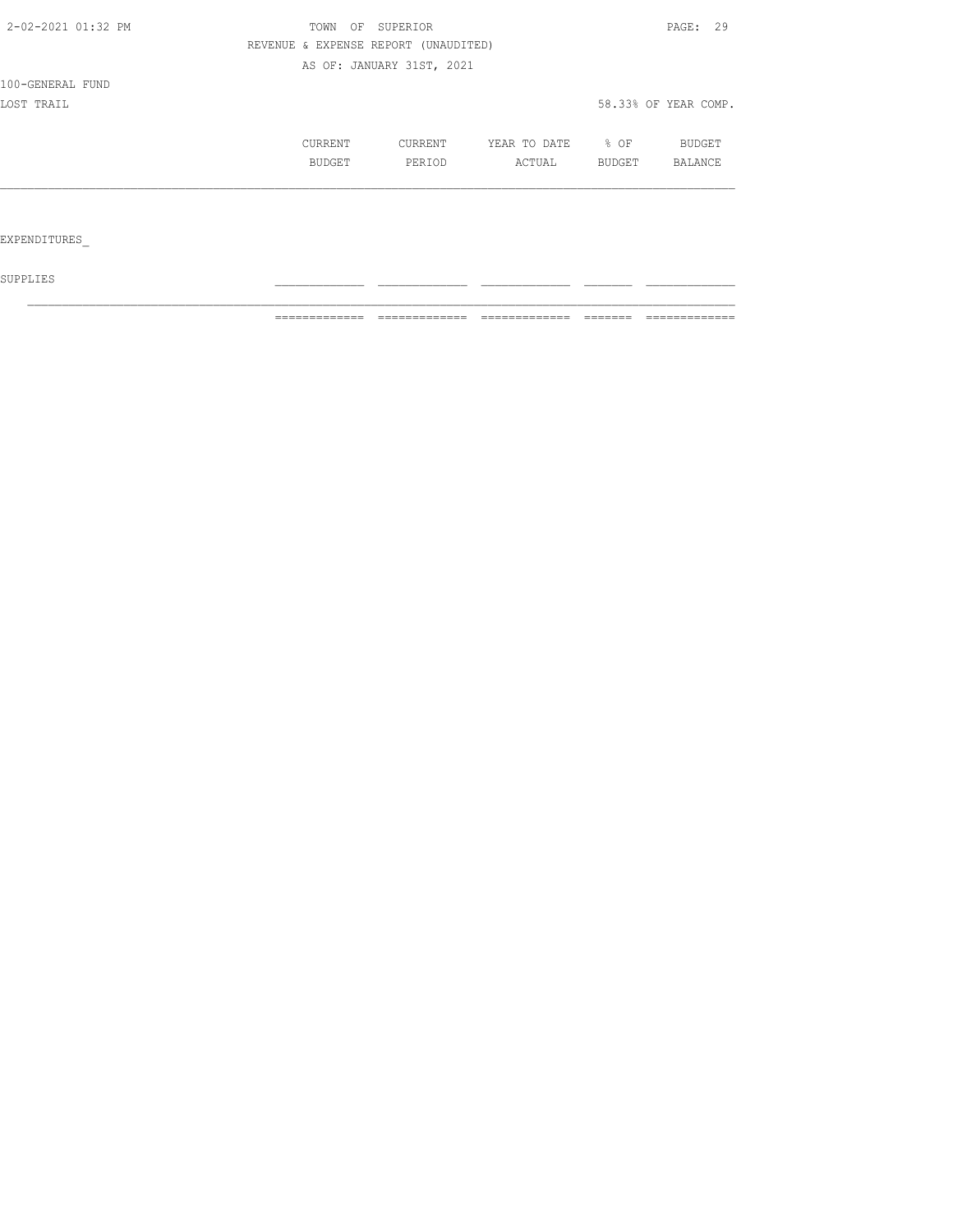| 2-02-2021 01:32 PM        | TOWN                                 | OF SUPERIOR               |                                  |          | PAGE: 30             |
|---------------------------|--------------------------------------|---------------------------|----------------------------------|----------|----------------------|
|                           | REVENUE & EXPENSE REPORT (UNAUDITED) |                           |                                  |          |                      |
|                           |                                      | AS OF: JANUARY 31ST, 2021 |                                  |          |                      |
| 100-GENERAL FUND          |                                      |                           |                                  |          |                      |
| SOCIO-ECONOMIC CONTINGNCY |                                      |                           |                                  |          | 58.33% OF YEAR COMP. |
|                           | CURRENT                              |                           | CURRENT YEAR TO DATE % OF BUDGET |          |                      |
|                           | BUDGET                               | PERIOD                    | ACTUAL BUDGET BALANCE            |          |                      |
| REVENUES                  |                                      |                           |                                  |          |                      |
| CONTRIBUTIONS             |                                      |                           |                                  |          |                      |
|                           | =============                        | --------------            | --------------                   | -------- |                      |
| EXPENDITURES              |                                      |                           |                                  |          |                      |
| SUPPLIES                  |                                      |                           |                                  |          |                      |
|                           |                                      |                           |                                  |          |                      |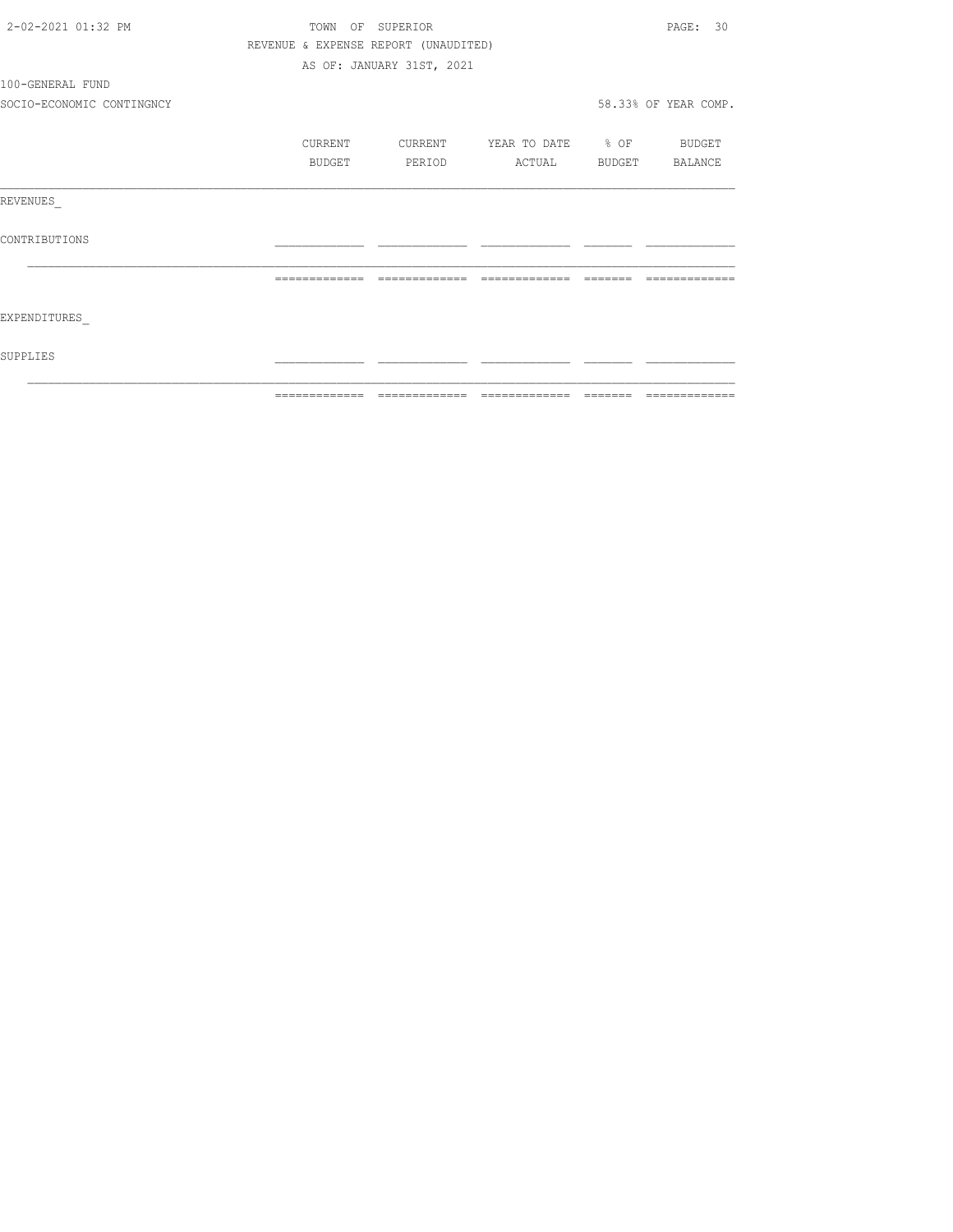| 2-02-2021 01:32 PM | OF<br>TOWN                           | SUPERIOR                  |              |        | PAGE: 31             |  |
|--------------------|--------------------------------------|---------------------------|--------------|--------|----------------------|--|
|                    | REVENUE & EXPENSE REPORT (UNAUDITED) |                           |              |        |                      |  |
|                    |                                      | AS OF: JANUARY 31ST, 2021 |              |        |                      |  |
| 100-GENERAL FUND   |                                      |                           |              |        |                      |  |
| CONTINGENCY        |                                      |                           |              |        | 58.33% OF YEAR COMP. |  |
|                    | CURRENT                              | CURRENT                   | YEAR TO DATE | % OF   | BUDGET               |  |
|                    | <b>BUDGET</b>                        | PERIOD                    | ACTUAL       | BUDGET | BALANCE              |  |
|                    |                                      |                           |              |        |                      |  |
| EXPENDITURES       |                                      |                           |              |        |                      |  |
| SUPPLIES           |                                      |                           |              |        |                      |  |

 $\mathcal{L}_\text{max}$ 

============= ============= ============= ======= =============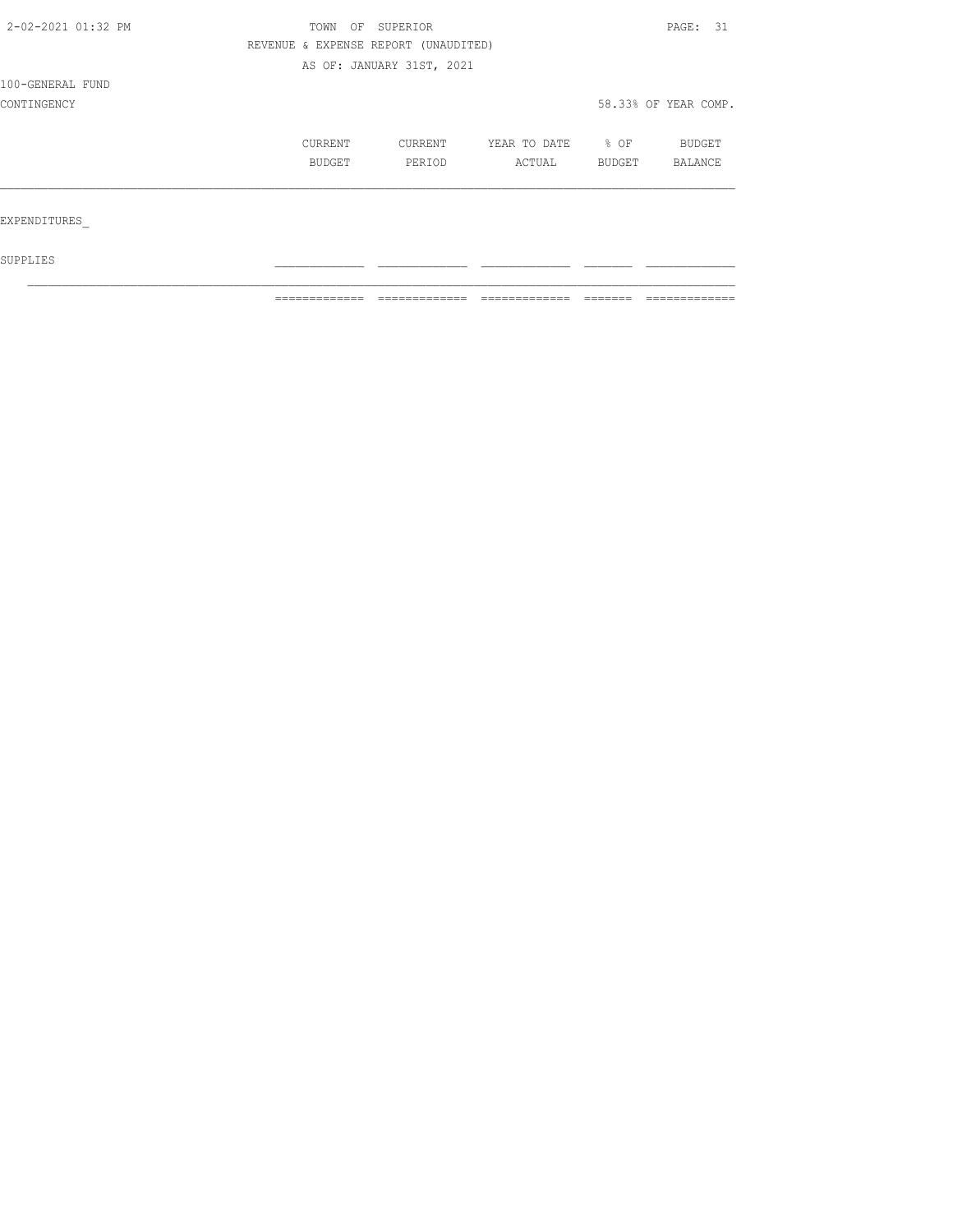#### 2-02-2021 01:32 PM TOWN OF SUPERIOR PAGE: 32 REVENUE & EXPENSE REPORT (UNAUDITED)

AS OF: JANUARY 31ST, 2021

100-GENERAL FUND

58.33% OF YEAR COMP.

|                                    | CURRENT<br><b>BUDGET</b> | <b>CURRENT</b><br>PERTOD | YEAR TO DATE<br>ACTUAL | % OF<br><b>BUDGET</b> | BUDGET<br>BALANCE |
|------------------------------------|--------------------------|--------------------------|------------------------|-----------------------|-------------------|
| FUND TOTAL REVENUES                | 2,484,469.00             | 258,792.59               | 1,969,604.66           | 79.28                 | 514,864.34        |
| FUND TOTAL EXPENDITURES            | 2,484,466.40             | 141,983.09               | 1,488,579.94           | 59.92                 | 995,886.46        |
| REVENUES OVER/(UNDER) EXPENDITURES | 2.60                     | 116,809.50               | 481,024.72             |                       | 481,022.12)       |
|                                    |                          |                          |                        |                       | ___________       |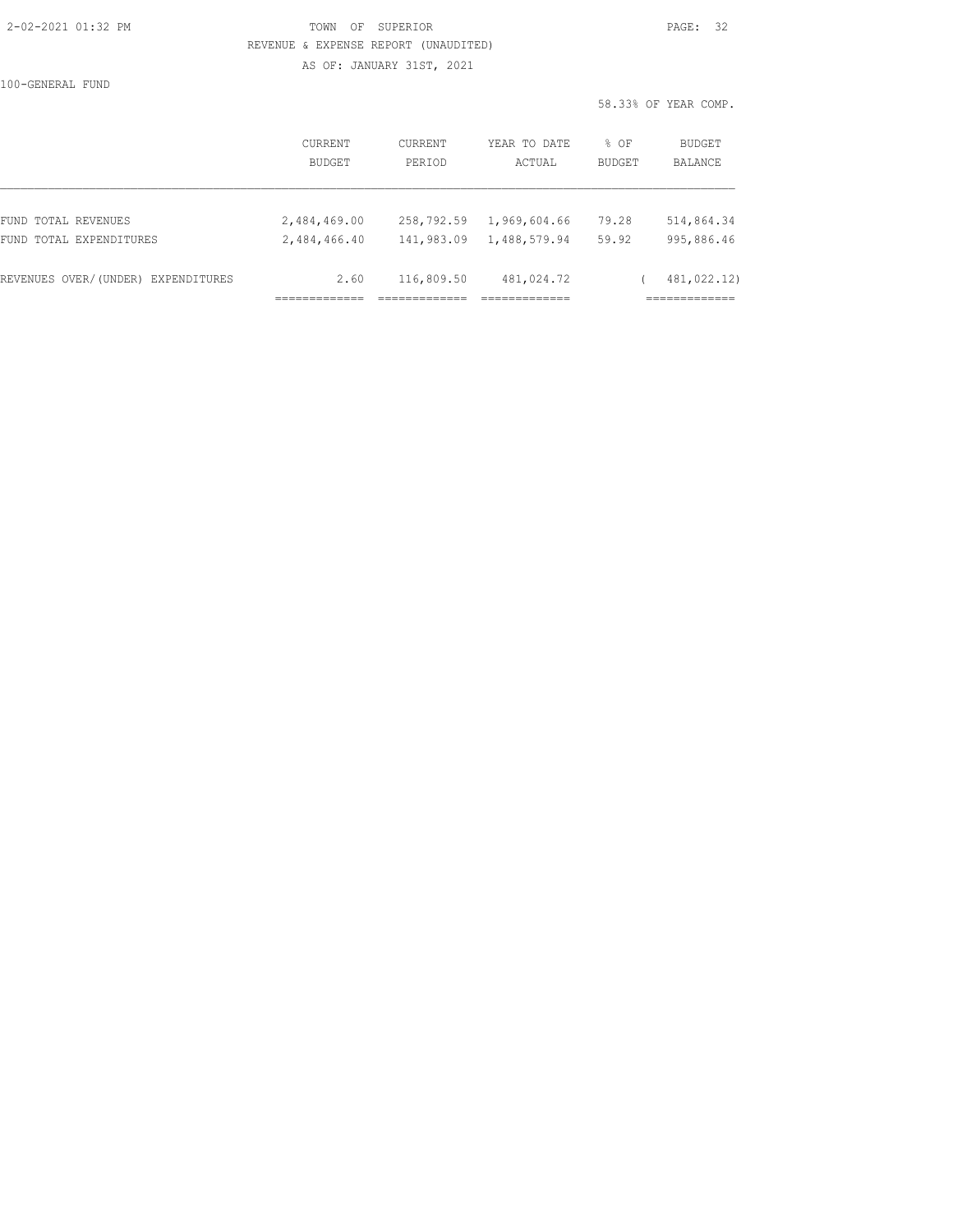## 2-02-2021 01:33 PM TOWN OF SUPERIOR PAGE: 1 REVENUE & EXPENSE REPORT (UNAUDITED)

AS OF: JANUARY 31ST, 2021

# 200-REFUSE SERVICE

|                                                     | CURRENT<br><b>BUDGET</b> | CURRENT<br>PERIOD  | YEAR TO DATE<br>ACTUAL | % OF<br>BUDGET           | <b>BUDGET</b><br><b>BALANCE</b> |
|-----------------------------------------------------|--------------------------|--------------------|------------------------|--------------------------|---------------------------------|
| REVENUES                                            |                          |                    |                        |                          |                                 |
| BUSINESS SERVICES                                   |                          |                    |                        |                          |                                 |
| 200-00-4240 REFUSE FEES                             | 6,000.00                 | 0.00               | 20.00                  | 0.33                     | 5,980.00                        |
| 200-00-4241 TIPPING FEES-                           | 15,000.00)<br>$\left($   | 0.00               | 544.00                 | $3.63 - ($               | 15, 544.00                      |
| SUBTOTAL BUSINESS SERVICES                          | 9,000.00)<br>$\left($    | 0.00               | 564.00                 | $6.27 - ($               | 9,564.00)                       |
| ENTERPRISE SERVICES                                 |                          |                    |                        |                          |                                 |
| CONTINGENCY                                         |                          |                    |                        |                          |                                 |
| 200-00-4901 TRANSFERS                               | 28, 354.00               | 0.00               | 0.00                   | 0.00                     | 28, 354.00                      |
| SUBTOTAL CONTINGENCY                                | 28,354.00                | 0.00               | 0.00                   | 0.00                     | 28,354.00                       |
| TOTAL REVENUES                                      | 19,354.00                | 0.00<br>---------- | 564.00                 | 2.91                     | 18,790.00                       |
| EXPENDITURES                                        |                          |                    |                        |                          |                                 |
| PERSONEL                                            |                          |                    |                        |                          |                                 |
| 200-00-5100 Salaries                                | 13,520.00                | 1,215.00           | 8,904.00               | 65.86                    | 4,616.00                        |
| 200-00-5101 OVERTIME                                | 0.00                     | 16.87              | 254.24                 | 0.00(                    | 254.24)                         |
| 200-00-5151 FICA                                    | 361.00                   | 76.38              | 567.83                 | $157.29$ (               | 206.83)                         |
| 200-00-5152 Medicare                                | 84.00                    | 17.86              | 132.81                 | 158.11 (                 | 48.81)                          |
| 200-00-5153 SUTA                                    | 30.00                    | 15.28              | 40.16                  | $133.87$ (               | 10.16)                          |
| 200-00-5154 Workers Comp                            | 54.00                    | 0.00               | 0.00                   | 0.00                     | 54.00                           |
| 200-00-5161 ASRS                                    | 687.00                   | 150.53             | 1,119.14               | $162.90$ (               | 432.14)                         |
| 200-00-5162 Life Insurance                          | 16.00                    | 0.00               | 0.00                   | 0.00                     | 16.00                           |
| 200-00-5163 Health Insurance                        | 1,527.00                 | 0.00               | 0.00                   | 0.00                     | 1,527.00                        |
| 200-00-5164 Dental Insurance                        | 74.00                    | $0.00$ (           | 16.59                  | $22.42-$                 | 90.59                           |
| SUBTOTAL PERSONEL                                   | 16,353.00                | 1,491.92           | 11,001.59              | 67.28                    | 5, 351.41                       |
| SUPPLIES                                            |                          |                    |                        |                          |                                 |
| 200-00-5225 Safety Supplies & Equip                 | 1,000.00                 | 0.00               | 0.00                   | 0.00                     | 1,000.00                        |
| 200-00-5299 Operating Supplies<br>SUBTOTAL SUPPLIES | 500.00<br>1,500.00       | 0.00<br>0.00       | 1,816.79<br>1,816.79   | $363.36$ (<br>$121.12$ ( | 1,316.79<br>316.79              |
| UTILITIES                                           |                          |                    |                        |                          |                                 |
| 200-00-5330 REFUSE                                  | 0.00                     | 0.00               | 28,715.10              | $0.00$ (                 | 28,715.10)                      |
| SUBTOTAL UTILITIES                                  | 0.00                     | 0.00               | 28,715.10              | $0.00$ (                 | 28, 715.10                      |
| GENERAL BUSINESS EXPENSE                            |                          |                    |                        |                          |                                 |
| PROFESSIONAL SERVICES                               |                          |                    |                        |                          |                                 |
| 200-00-5520 CONTRACT SERVICES                       | 0.00                     | 5,349.50           | 23,542.50              | $0.00$ (                 | 23, 542.50                      |
| SUBTOTAL PROFESSIONAL SERVICES                      | 0.00                     | 5,349.50           | 23,542.50              | $0.00$ (                 | 23,542.50)                      |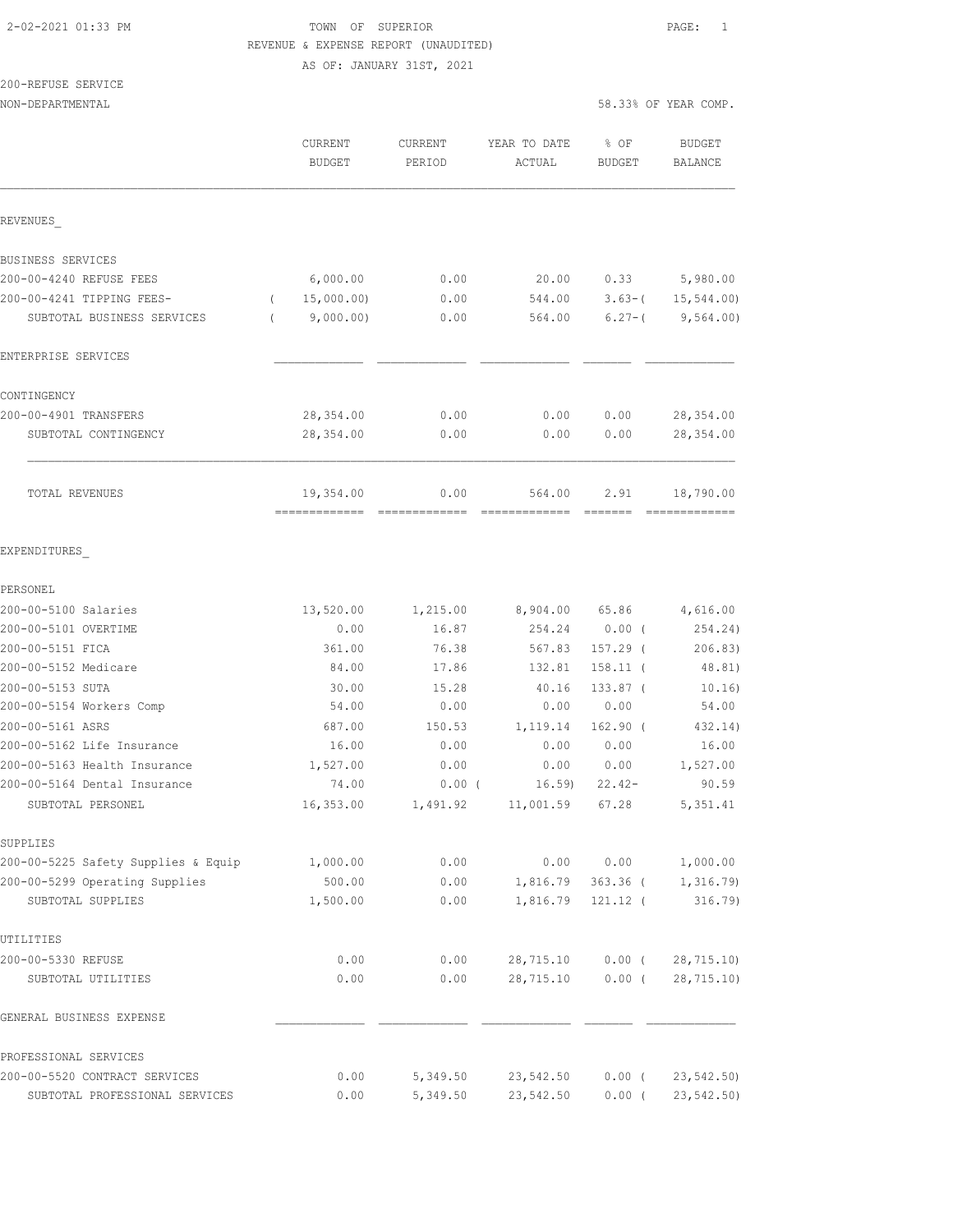## 2-02-2021 01:33 PM TOWN OF SUPERIOR PAGE: 2 REVENUE & EXPENSE REPORT (UNAUDITED)

AS OF: JANUARY 31ST, 2021

# 200-REFUSE SERVICE

NON-DEPARTMENTAL 58.33% OF YEAR COMP.

|                                    | <b>CURRENT</b><br><b>BUDGET</b> | <b>CURRENT</b><br>PERIOD | YEAR TO DATE<br>ACTUAL       | % OF<br><b>BUDGET</b> | <b>BUDGET</b><br><b>BALANCE</b> |
|------------------------------------|---------------------------------|--------------------------|------------------------------|-----------------------|---------------------------------|
|                                    |                                 |                          |                              |                       |                                 |
| REPAIR/MAINTENANCE                 |                                 |                          |                              |                       |                                 |
| 200-00-5640 Auto Truck Repair      | 1,000.00                        | 0.00                     | 0.00                         | 0.00                  | 1,000.00                        |
| 200-00-5641 Gas & Oil              | 500.00                          | 0.00                     | 0.00                         | 0.00                  | 500.00                          |
| SUBTOTAL REPAIR/MAINTENANCE        | 1,500.00                        | 0.00                     | 0.00                         | 0.00                  | 1,500.00                        |
| CAPITAL OUTLAY                     |                                 |                          |                              |                       |                                 |
| DEBT SERVICE                       |                                 |                          |                              |                       |                                 |
| TOTAL EXPENDITURES                 | 19,353.00                       | 6,841.42                 | 65,075.98 336.26 (           |                       | 45,722.98)                      |
|                                    |                                 |                          |                              |                       |                                 |
| REVENUES OVER/(UNDER) EXPENDITURES | $1.00$ (                        |                          | $6, 841.42$ ( $64, 511.98$ ) |                       | 64,512.98                       |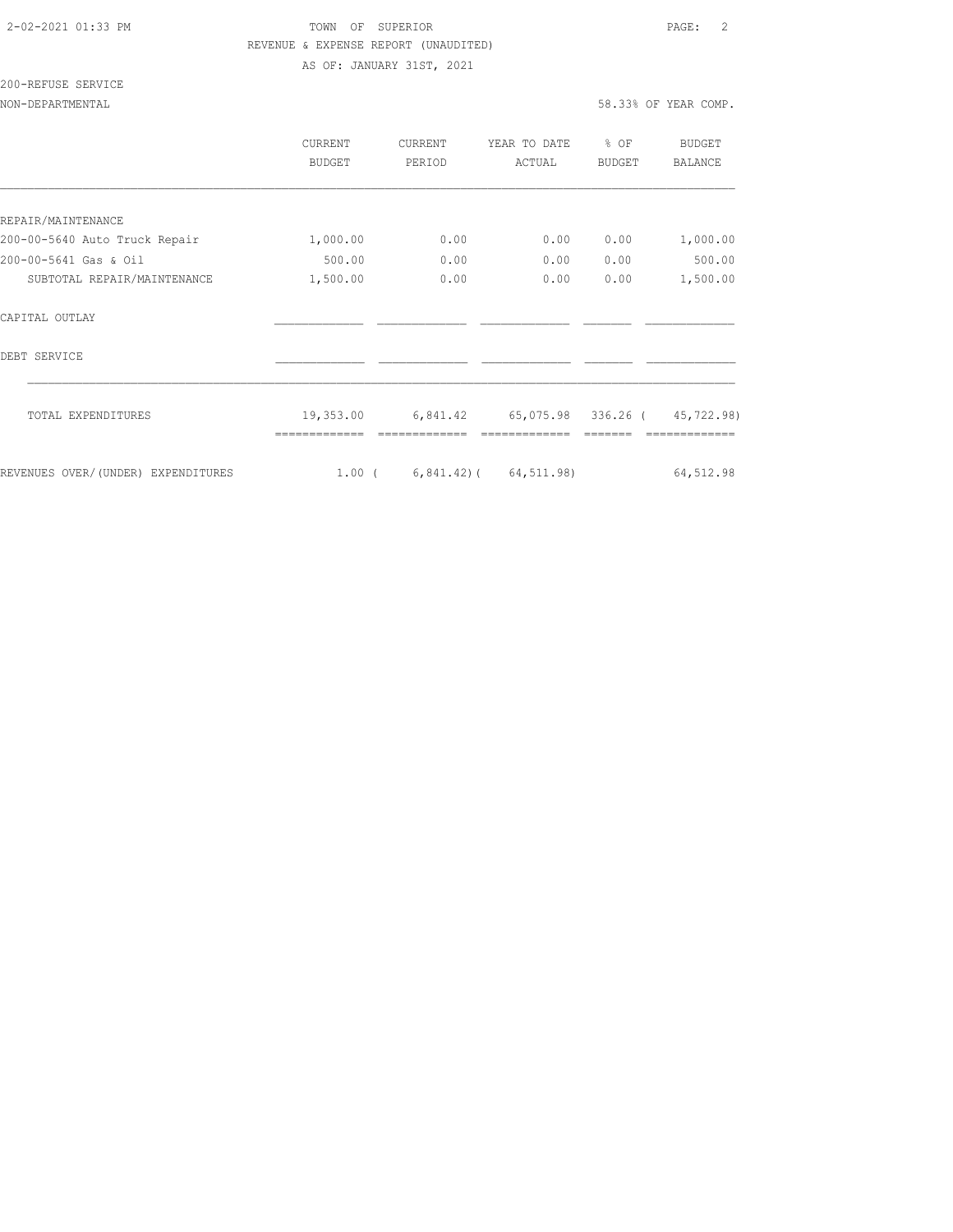| 2-02-2021 01:33 PM |  |
|--------------------|--|
|                    |  |

# TOWN OF SUPERIOR **PAGE:** 3 REVENUE & EXPENSE REPORT (UNAUDITED)

AS OF: JANUARY 31ST, 2021

200-REFUSE SERVICE

58.33% OF YEAR COMP.

|                                    | <b>CURRENT</b>    | CURRENT        | YEAR TO DATE | % OF          | BUDGET         |
|------------------------------------|-------------------|----------------|--------------|---------------|----------------|
|                                    | <b>BUDGET</b>     | PERTOD         | ACTUAL       | <b>BUDGET</b> | <b>BALANCE</b> |
| FUND TOTAL REVENUES                | 19,354.00         | 0.00           | 564.00       | 2.91          | 18,790.00      |
| FUND TOTAL EXPENDITURES            | 19,353.00         | 6,841.42       | 65,075.98    | $336.26$ (    | 45,722.98)     |
| REVENUES OVER/(UNDER) EXPENDITURES | 1.00 <sub>0</sub> | $6,841.42$ ) ( | 64,511.98)   |               | 64,512.98      |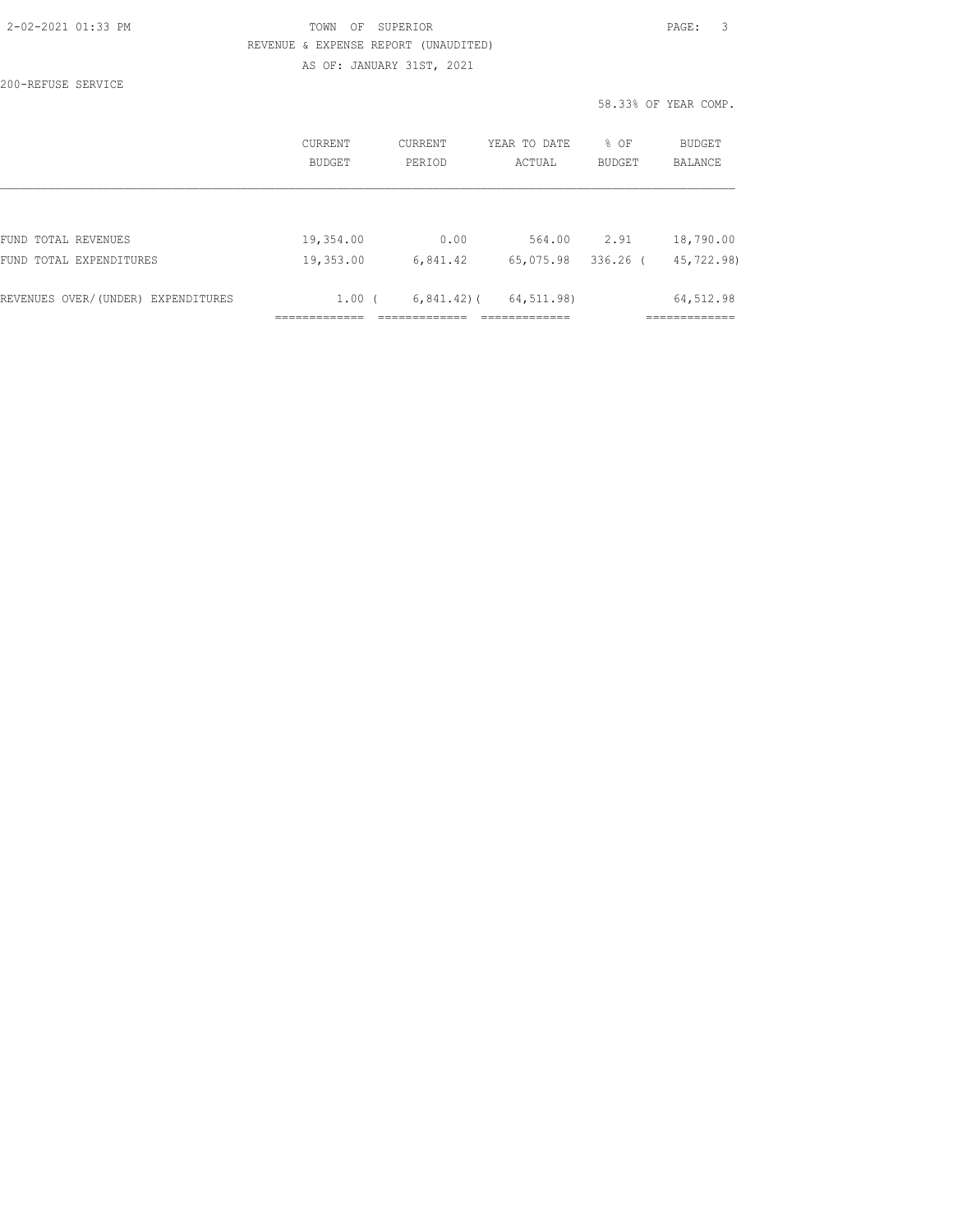## TOWN OF SUPERIOR **PAGE:** 1 REVENUE & EXPENSE REPORT (UNAUDITED)

| -SEWE |  |
|-------|--|
|-------|--|

|                                                                    | CURRENT<br><b>BUDGET</b> | CURRENT<br>PERIOD | YEAR TO DATE<br>ACTUAL                | % OF<br><b>BUDGET</b> | <b>BUDGET</b><br>BALANCE |
|--------------------------------------------------------------------|--------------------------|-------------------|---------------------------------------|-----------------------|--------------------------|
| REVENUES                                                           |                          |                   |                                       |                       |                          |
| TAXE S                                                             |                          |                   |                                       |                       |                          |
| <b>BUSINESS SERVICES</b>                                           |                          |                   |                                       |                       |                          |
| 210-00-4240 SEWER FEES                                             |                          |                   | 380,244.00 34,781.00 249,686.61 65.66 |                       | 130,557.39               |
| 210-00-4250 PENALTIES                                              | $0.00$ (                 | 35.00(            | $358.00$ 0.00                         |                       | 358.00                   |
| SUBTOTAL BUSINESS SERVICES                                         | 380,244.00               |                   | 34,746.00 249,328.61 65.57            |                       | 130, 915.39              |
| GRANTS                                                             |                          |                   |                                       |                       |                          |
| CONTINGENCY                                                        |                          |                   |                                       |                       |                          |
| 210-00-4901 INTERFUND TRANSFER-SEWER                               | 45,047.00                | 0.00              | 0.00                                  | 0.00                  | 45,047.00                |
| SUBTOTAL CONTINGENCY                                               | 45,047.00                | 0.00              | 0.00                                  | 0.00                  | 45,047.00                |
| TOTAL REVENUES                                                     | 425,291.00               | 34,746.00         | 249,328.61                            | 58.63                 | 175,962.39               |
| EXPENDITURES                                                       |                          |                   |                                       |                       |                          |
| PERSONEL                                                           |                          |                   |                                       |                       |                          |
| 210-00-5100 SALARIES                                               | 85, 317.00               |                   | 5,763.88 41,335.21 48.45              |                       | 43,981.79                |
| 210-00-5101 OVERTIME                                               | 7,500.00                 | 1,228.92          | 7,039.67 93.86                        |                       | 460.33                   |
| 210-00-5151 FICA                                                   | 4,975.00                 | 430.62            | 2,978.69 59.87                        |                       | 1,996.31                 |
| 210-00-5152 MEDICARE                                               | 1,164.00                 | 100.70            | 696.62                                | 59.85                 | 467.38                   |
| 210-00-5153 STATE UNEMPLOYMENT                                     | 136.00                   | 84.34             | 84.34                                 | 62.01                 | 51.66                    |
| 210-00-5154 WORKERS COMP INSURANCE                                 | 3,613.00                 | 1,008.00          | 2,844.00                              | 78.72                 | 769.00                   |
| 210-00-5161 ARIZONA STATE RETIREMENT<br>210-00-5162 LIFE INSURANCE | 9,806.00<br>165.00       | 854.52<br>13.40   | 5,911.37<br>120.10                    | 60.28<br>72.79        | 3,894.63<br>44.90        |
| 210-00-5163 HEALTH INSURANCE                                       | 15,407.00                | 0.00              | 5,095.60                              | 33.07                 | 10, 311.40               |
| 210-00-5164 DENTAL INSURANCE                                       | 777.00                   | 63.16             | 438.94 56.49                          |                       | 338.06                   |
| SUBTOTAL PERSONEL                                                  | 128,860.00               | 9,547.54          | 66,544.54                             | 51.64                 | 62, 315.46               |
| SUPPLIES                                                           |                          |                   |                                       |                       |                          |
| 210-00-5210 OFFICE SUPPLIES                                        | 2,000.00                 | 0.00              | 0.00                                  | 0.00                  | 2,000.00                 |
| 210-00-5240 CHEMICAL SUPPLIES                                      | 15,146.00                | 0.00              | 5,432.35                              | 35.87                 | 9,713.65                 |
| 210-00-5299 OPERATING SUPPLIES                                     | 30,000.00                | 747.00            | 6,829.13                              | 22.76                 | 23, 170.87               |
| SUBTOTAL SUPPLIES                                                  | 47,146.00                | 747.00            | 12,261.48                             | 26.01                 | 34,884.52                |
| UTILITIES                                                          |                          |                   |                                       |                       |                          |
| 210-00-5310 ELECTRICITY                                            | 59,202.00                | 0.00              | 30,845.95                             | 52.10                 | 28,356.05                |
| 210-00-5350 TELEPHONE<br>210-00-5360 WATER                         | 1,158.00<br>3,000.00     | 65.13<br>240.07   | 453.97<br>1,686.29                    | 39.20<br>56.21        | 704.03<br>1,313.71       |
| 210-00-5380 SECURITY                                               | 500.00                   | 25.00             | 175.00                                | 35.00                 | 325.00                   |
| SUBTOTAL UTILITIES                                                 | 63,860.00                | 330.20            | 33, 161.21                            | 51.93                 | 30,698.79                |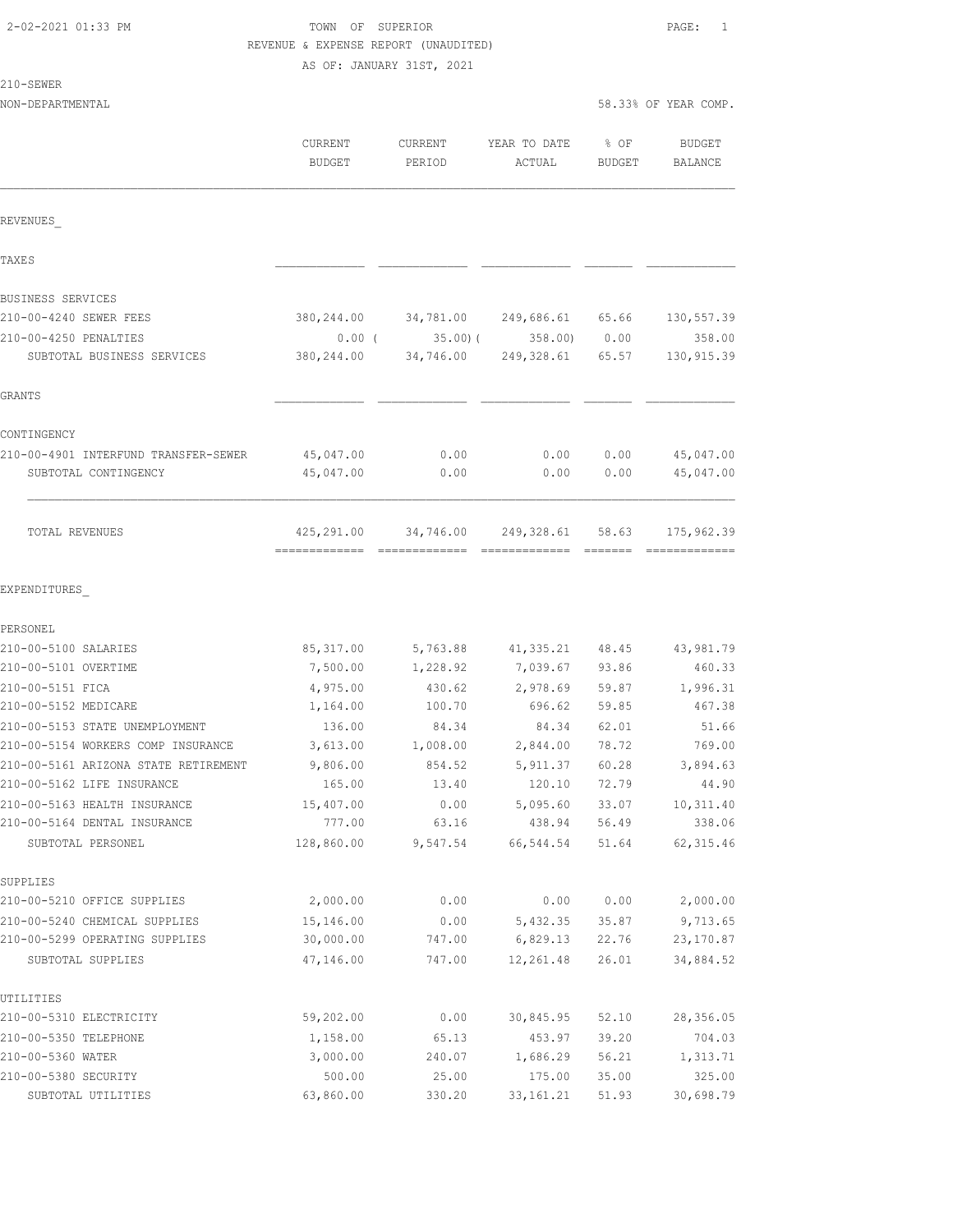AS OF: JANUARY 31ST, 2021

210-SEWER

NON-DEPARTMENTAL 58.33% OF YEAR COMP.

|                                        | CURRENT<br><b>BUDGET</b> | CURRENT<br>PERIOD | YEAR TO DATE<br>ACTUAL                | % OF<br><b>BUDGET</b> | <b>BUDGET</b><br><b>BALANCE</b> |
|----------------------------------------|--------------------------|-------------------|---------------------------------------|-----------------------|---------------------------------|
|                                        |                          |                   |                                       |                       |                                 |
| GENERAL BUSINESS EXPENSE               |                          |                   |                                       |                       |                                 |
| 210-00-5420 DUES & SUBSCRIPTIONS       | 5,000.00                 | 0.00              | 582.07                                | 11.64                 | 4,417.93                        |
| 210-00-5425 CONFERENCES & TRAINING     | 2,000.00                 | 0.00              | 94.94                                 | 4.75                  | 1,905.06                        |
| 210-00-5450 UNIFORMS                   | 659.00                   | 49.56             | 445.56                                | 67.61                 | 213.44                          |
| 210-00-5460 POSTAGE                    | 0.00                     | 409.53            | 2,452.59                              | $0.00$ (              | 2,452.59                        |
| 210-00-5471 AUDIT                      | 1,545.00                 | 0.00              | 1,324.10                              | 85.70                 | 220.90                          |
| 210-00-5480 GENERAL INSURANCE          | 12,820.00                | 0.00              | 3,126.39                              | 24.39                 | 9,693.61                        |
| 210-00-5491 Credit Card Fees           | 5,000.00                 | 0.00              | 0.00                                  | 0.00                  | 5,000.00                        |
| 210-00-5492 BAD DEBT EXPENSE           | 15,000.00                | 0.00              | 0.00                                  | 0.00                  | 15,000.00                       |
| SUBTOTAL GENERAL BUSINESS EXPENSE      | 42,024.00                | 459.09            | 8,025.65                              | 19.10                 | 33,998.35                       |
| PROFESSIONAL SERVICES                  |                          |                   |                                       |                       |                                 |
| 210-00-5520 CONTRACTUAL SERVICES       | 0.00                     | 420.00            | 546.00                                | 0.00(                 | 546.00)                         |
| 210-00-5550 OTHER PROFESSIONAL SERVICE | 73,161.00                | 910.50            | 35,656.70                             | 48.74                 | 37,504.30                       |
| 210-00-5551 COLLECTIONS                | 0.00                     | $0.00$ (          | 2,877.92                              | 0.00                  | 2,877.92                        |
| 210-00-5580 SLUDGE REMOVAL             | 9,000.00                 | 0.00              | 828.09                                | 9.20                  | 8,171.91                        |
| 210-00-5581 BACKFLOW TESTING           | 1,439.00                 | 0.00              | 1,438.00                              | 99.93                 | 1.00                            |
| SUBTOTAL PROFESSIONAL SERVICES         | 83,600.00                | 1,330.50          | 35,590.87                             | 42.57                 | 48,009.13                       |
| REPAIR/MAINTENANCE                     |                          |                   |                                       |                       |                                 |
| 210-00-5640 AUTO & TRUCK REPAIRS       | 2,000.00                 | 0.00              | 324.90                                | 16.25                 | 1,675.10                        |
| 210-00-5641 GAS & OIL                  | 3,000.00                 | 0.00              | 501.42                                | 16.71                 | 2,498.58                        |
| 210-00-5642 TIRES & TUBES              | 1,000.00                 | 0.00              | 0.00                                  | 0.00                  | 1,000.00                        |
| 210-00-5650 OTHER EQUIPMENT REPAIRS    | 8,085.00                 | 0.00              | 2,199.00                              | 27.20                 | 5,886.00                        |
| SUBTOTAL REPAIR/MAINTENANCE            | 14,085.00                | 0.00              | 3,025.32                              | 21.48                 | 11,059.68                       |
| CAPITAL OUTLAY                         |                          |                   |                                       |                       |                                 |
| 210-00-5710 BUILDING                   | 500.00                   | 0.00              | 0.00                                  | 0.00                  | 500.00                          |
| 210-00-5750 OTHER EQUIP/SMALL TOOLS    | 5,000.00                 | 0.00              | 73.43                                 | 1.47                  | 4,926.57                        |
| 210-00-5760 R&M WELLS & PUMPS          | 10,000.00                | 0.00              | 14,086.67                             | 140.87 (              | 4,086.67                        |
| 210-00-5790 MACHINERY AND EQUIPMENT    | 0.00                     | 0.00              | 1,453.28                              | 0.00(                 | 1,453.28                        |
| SUBTOTAL CAPITAL OUTLAY                | 15,500.00                | 0.00              | 15,613.38 100.73 (                    |                       | 113.38)                         |
| NON-OPERATING                          |                          |                   |                                       |                       |                                 |
| DEBT SERVICE                           |                          |                   |                                       |                       |                                 |
| 210-00-5999 CONTINGENCY                | 30, 217.00               | 0.00              | 0.00                                  | 0.00                  | 30,217.00                       |
| SUBTOTAL DEBT SERVICE                  | 30,217.00                | 0.00              | 0.00                                  | 0.00                  | 30, 217.00                      |
| TOTAL EXPENDITURES                     |                          |                   | 425,292.00 12,414.33 174,222.45 40.97 |                       | 251,069.55                      |
|                                        |                          |                   |                                       |                       |                                 |
| REVENUES OVER/ (UNDER) EXPENDITURES    | 1.00)                    | 22,331.67         | 75,106.16                             |                       | 75, 107.16                      |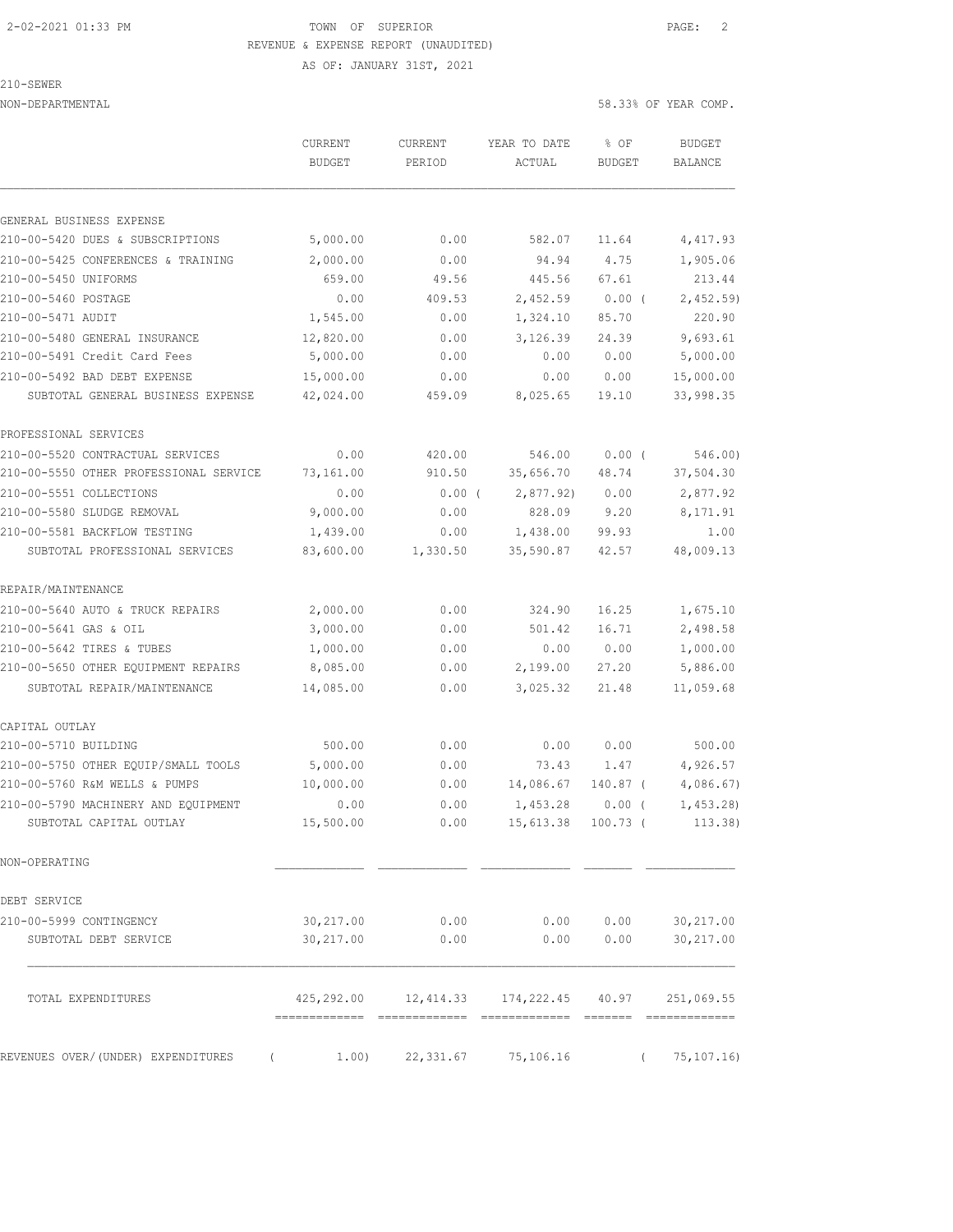AS OF: JANUARY 31ST, 2021

210-SEWER

| CURRENT<br>BUDGET             | CURRENT<br>PERIOD                    | YEAR TO DATE<br>ACTUAL                     | % OF<br>BUDGET | BUDGET<br>BALANCE                            |
|-------------------------------|--------------------------------------|--------------------------------------------|----------------|----------------------------------------------|
|                               |                                      |                                            |                |                                              |
| 425,291.00                    | 34,746.00                            | 249,328.61                                 | 58.63          | 175,962.39                                   |
| 425,292.00                    | 12, 414.33                           | 174,222.45                                 | 40.97          | 251,069.55                                   |
| _____________<br>------------ | 22,331.67<br>___________<br>________ | 75,106.16<br>_____________<br>------------ |                | 75, 107. 16)<br>____________<br>------------ |
|                               |                                      | 1.00)                                      |                |                                              |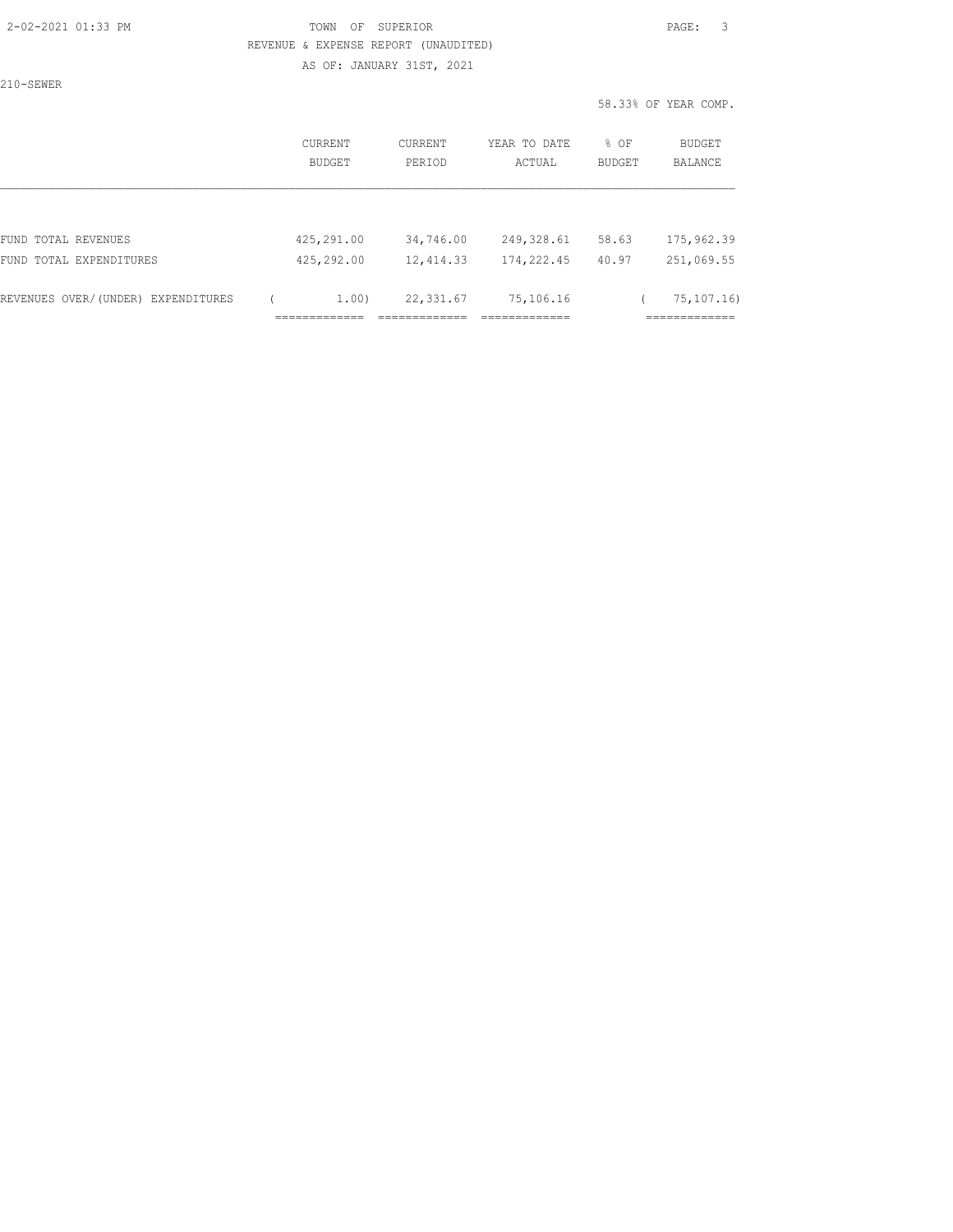| 2-02-2021 01:33 PM |  |  |
|--------------------|--|--|
|--------------------|--|--|

# TOWN OF SUPERIOR **PAGE:** 1 REVENUE & EXPENSE REPORT (UNAUDITED)

AS OF: JANUARY 31ST, 2021

#### 220-AMBULANCE

| NON-DEPARTMENTAL |               |         |              |        | 58.33% OF YEAR COMP. |
|------------------|---------------|---------|--------------|--------|----------------------|
|                  | CURRENT       | CURRENT | YEAR TO DATE | % OF   | <b>BUDGET</b>        |
|                  | <b>BUDGET</b> | PERIOD  | ACTUAL       | BUDGET | BALANCE              |
|                  |               |         |              |        |                      |
| REVENUES         |               |         |              |        |                      |
| TAXE S           |               |         |              |        |                      |

============= ============= ============= ======= =============

| TOTAL REVENUES                           | 470,400.00 | 1,861.34 | 165,491.01 | 35.18 | 304,908.99 |
|------------------------------------------|------------|----------|------------|-------|------------|
| SUBTOTAL CONTINGENCY                     | 90,400.00  | 0.00     | 0.00       | 0.00  | 90,400.00  |
| 220-00-4901 INTERFUND TRANSFER-AMBULANCE | 90,400.00  | 0.00     | 0.00       | 0.00  | 90,400.00  |
| CONTINGENCY                              |            |          |            |       |            |
| SUBTOTAL ENTERPRISE SERVICES             | 380,000.00 | 1,861.34 | 165,491.01 | 43.55 | 214,508.99 |
| 220-00-4310 AMBULANCE BILLINGS           | 380,000.00 | 1,861.34 | 165,491.01 | 43.55 | 214,508.99 |
| ENTERPRISE SERVICES                      |            |          |            |       |            |
| BUSINESS SERVICES                        |            |          |            |       |            |

#### EXPENDITURES\_

| PERSONEL                             |            |           |            |          |            |
|--------------------------------------|------------|-----------|------------|----------|------------|
| 220-00-5100 SALARIES                 | 267,519.00 | 23,286.50 | 146,889.90 | 54.91    | 120,629.10 |
| 220-00-5101 OVERTIME                 | 30,000.00  | 1,699.51  | 20,067.81  | 66.89    | 9,932.19   |
| 220-00-5151 FICA                     | 16,850.00  | 1,549.13  | 10,356.85  | 61.46    | 6,493.15   |
| 220-00-5152 MEDICARE                 | 3,941.00   | 362.30    | 2,422.15   | 61.46    | 1,518.85   |
| 220-00-5153 STATE UNEMPLOYMENT       | 745.00     | 316.91    | 414.73     | 55.67    | 330.27     |
| 220-00-5154 WORKERS COMP INSURANCE   | 16,070.00  | 5,881.00  | 14,682.00  | 91.36    | 1,388.00   |
| 220-00-5160 PUBLIC SAFETY RETIREMENT | 36,219.00  | 3,359.87  | 24,884.02  | 68.70    | 11,334.98  |
| 220-00-5162 LIFE INSURANCE           | 450.00     | 37.52     | 300.16     | 66.70    | 149.84     |
| 220-00-5163 HEALTH INSURANCE         | 24,651.00  | 0.00      | 9,172.08   | 37.21    | 15, 478.92 |
| 220-00-5164 DENTAL INSURANCE         | 2,122.00   | 176.85    | 1,381.65   | 65.11    | 740.35     |
| SUBTOTAL PERSONEL                    | 398,567.00 | 36,669.59 | 230,571.35 | 57.85    | 167,995.65 |
| SUPPLIES                             |            |           |            |          |            |
| 220-00-5220 MEDICAL SUPPLIES         | 14,500.00  | 807.31    | 8,619.91   | 59.45    | 5,880.09   |
| SUBTOTAL SUPPLIES                    | 14,500.00  | 807.31    | 8,619.91   | 59.45    | 5,880.09   |
| UTILITIES                            |            |           |            |          |            |
| 220-00-5310 ELECTRICITY              | 2,783.00   | 0.00      | 1,554.85   | 55.87    | 1,228.15   |
| 220-00-5350 TELEPHONE                | 1,804.00   | 52.14     | 346.10     | 19.19    | 1,457.90   |
| 220-00-5360 WATER                    | 900.00     | 155.44    | 677.69     | 75.30    | 222.31     |
| SUBTOTAL UTILITIES                   | 5,487.00   | 207.58    | 2,578.64   | 47.00    | 2,908.36   |
| GENERAL BUSINESS EXPENSE             |            |           |            |          |            |
| 220-00-5420 DUES & SUBSCRIPTIONS     | 811.00     | 0.00      | 946.45     | 116.70 ( | 135.45)    |
| 220-00-5471 AUDIT                    | 0.00       | 0.00      | 1,324.10   | $0.00$ ( | 1,324.10)  |
| 220-00-5480 GENERAL INSURANCE        | 6,410.00   | 0.00      | 1,563.20   | 24.39    | 4,846.80   |
| 220-00-5491 BANK FEES                | 0.00       | 0.00      | 755.21     | $0.00$ ( | 755.21)    |
| SUBTOTAL GENERAL BUSINESS EXPENSE    | 7,221.00   | 0.00      | 4,588.96   | 63.55    | 2,632.04   |
|                                      |            |           |            |          |            |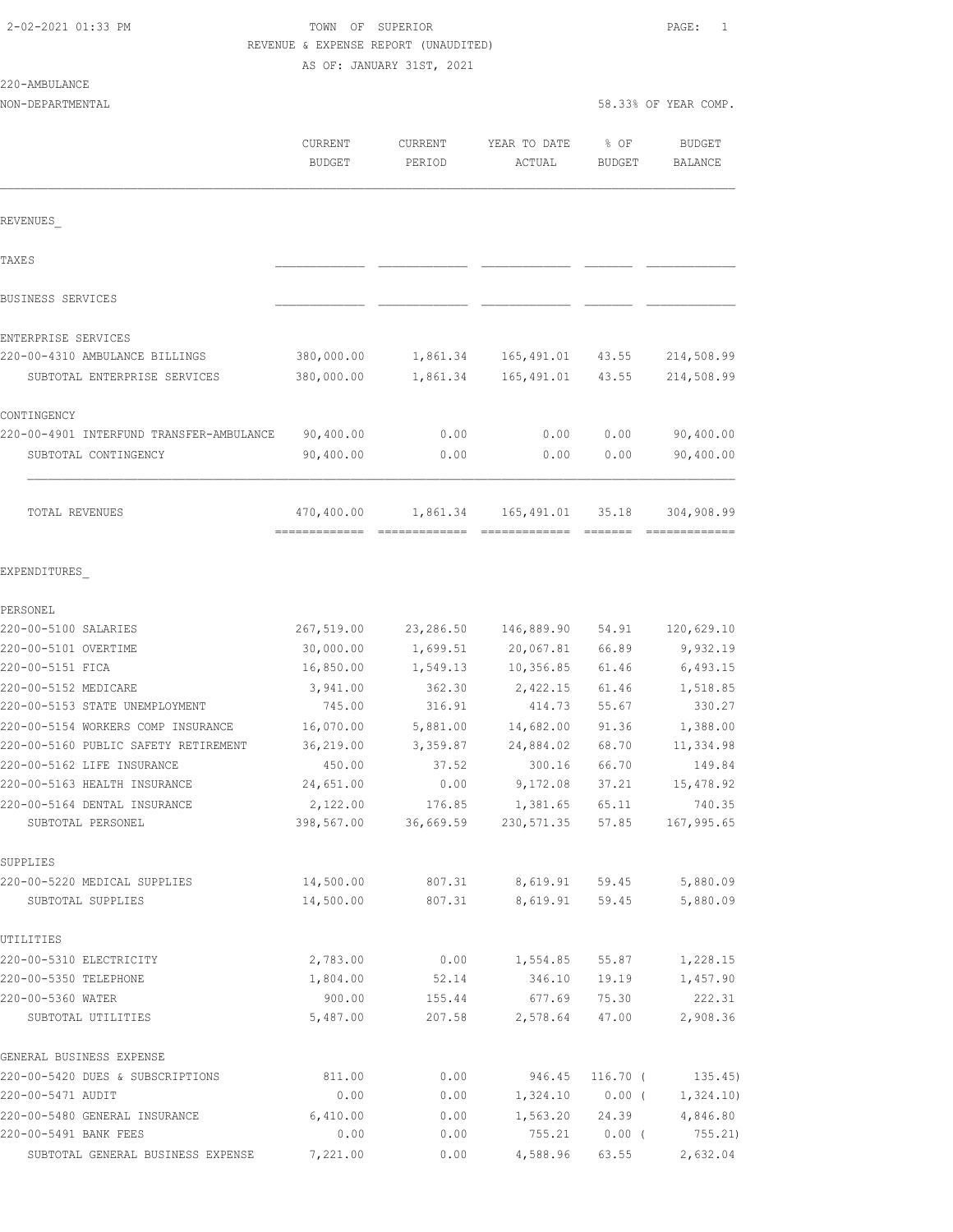AS OF: JANUARY 31ST, 2021

### 220-AMBULANCE

| NON-DEPARTMENTAL | 58.33% OF YEAR COMP. |
|------------------|----------------------|
|                  |                      |

|                                        | <b>CURRENT</b><br>BUDGET      | <b>CURRENT</b><br>PERIOD              | YEAR TO DATE<br>ACTUAL       | $\frac{6}{6}$ OF<br>BUDGET | <b>BUDGET</b><br>BALANCE |
|----------------------------------------|-------------------------------|---------------------------------------|------------------------------|----------------------------|--------------------------|
|                                        |                               |                                       |                              |                            |                          |
| PROFESSIONAL SERVICES                  |                               |                                       |                              |                            |                          |
| 220-00-5520 CONTRACTUAL SERVICES       | 24,000.00                     | 0.00                                  | 13,389.41 55.79              |                            | 10,610.59                |
| 220-00-5550 OTHER PROFESSIONAL SERVICE | 10,080.00                     | 0.00                                  | 2,406.40                     | 23.87                      | 7,673.60                 |
| SUBTOTAL PROFESSIONAL SERVICES         | 34,080.00                     | 0.00                                  | 15,795.81                    | 46.35                      | 18,284.19                |
| REPAIR/MAINTENANCE                     |                               |                                       |                              |                            |                          |
| 220-00-5641 GAS & OIL                  | 9,000.00                      | 0.00                                  | 3,033.70                     | 33.71                      | 5,966.30                 |
| 220-00-5650 OTHER EQUIPMENT REPAIRS    | 0.00                          | 0.00                                  | $2,439.20$ 0.00 (            |                            | 2,439.20)                |
| SUBTOTAL REPAIR/MAINTENANCE            | 9,000.00                      | 0.00                                  | 5,472.90                     | 60.81                      | 3,527.10                 |
| CAPITAL OUTLAY                         |                               |                                       |                              |                            |                          |
| 220-00-5740 MEDICAL EQUIPMENT          | 0.00                          | 0.00                                  | $1,157.61$ 0.00 (            |                            | 1, 157.61)               |
| 220-00-5741 Audit                      | 1,545.00                      | 0.00                                  |                              | 0.00 0.00                  | 1,545.00                 |
| SUBTOTAL CAPITAL OUTLAY                | 1,545.00                      | 0.00                                  | 1,157.61                     | 74.93                      | 387.39                   |
| NON-OPERATING                          |                               |                                       |                              |                            |                          |
| DEBT SERVICE                           |                               |                                       |                              |                            |                          |
| TOTAL EXPENDITURES                     | -------------- -------------- | 470,400.00 37,684.48 268,785.18 57.14 |                              |                            | 201,614.82               |
| REVENUES OVER/(UNDER) EXPENDITURES     | $0.00$ (                      |                                       | $35,823.14$ ( $103,294.17$ ) |                            | 103,294.17               |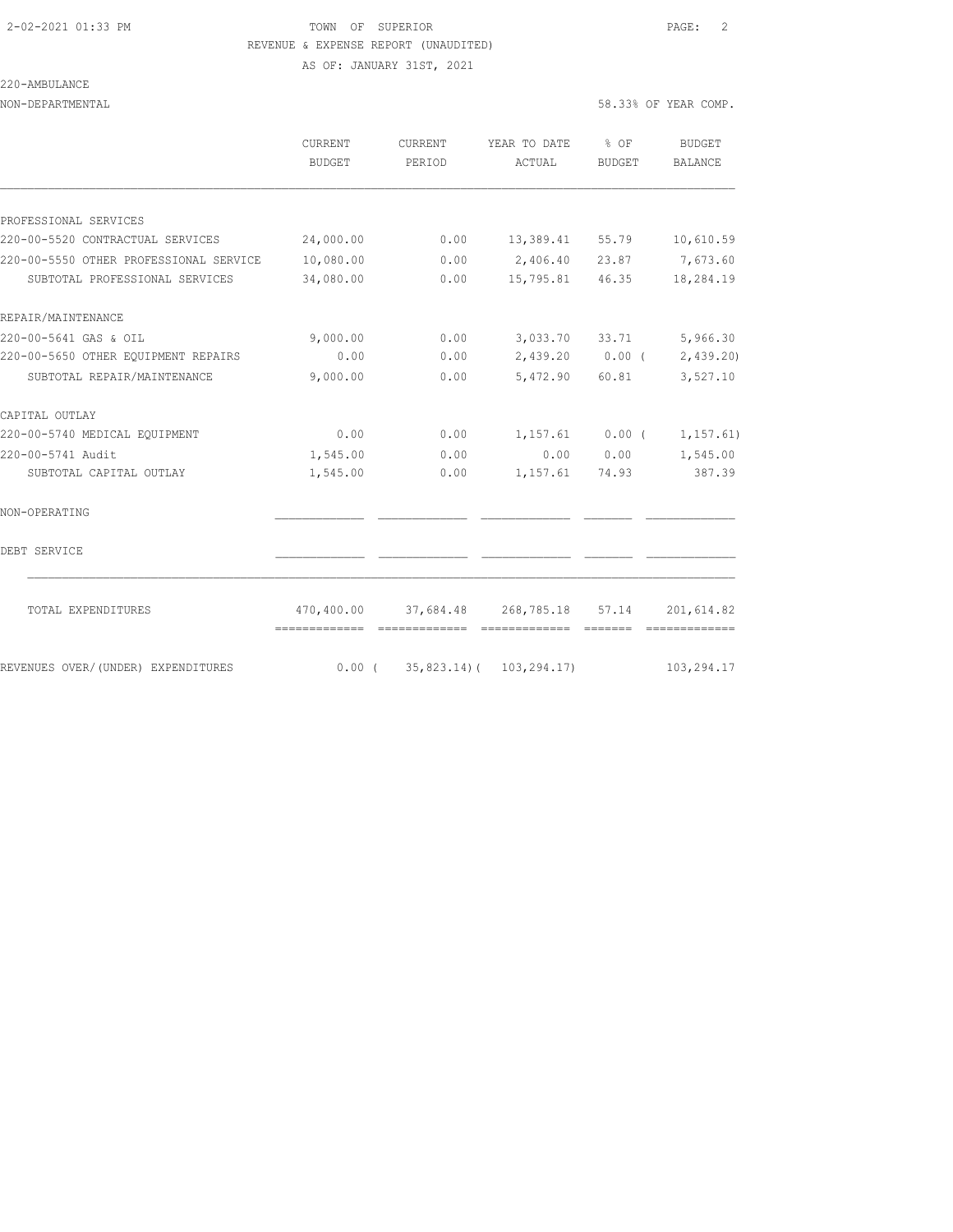AS OF: JANUARY 31ST, 2021

220-AMBULANCE

|                                    | CURRENT<br><b>BUDGET</b> | <b>CURRENT</b><br>PERIOD | YEAR TO DATE<br>ACTUAL | % OF<br><b>BUDGET</b> | BUDGET<br><b>BALANCE</b> |
|------------------------------------|--------------------------|--------------------------|------------------------|-----------------------|--------------------------|
|                                    |                          |                          |                        |                       |                          |
| FUND TOTAL REVENUES                | 470,400.00               | 1,861.34                 | 165,491.01             | 35.18                 | 304,908.99               |
| FUND TOTAL EXPENDITURES            | 470,400.00               | 37,684.48                | 268,785.18             | 57.14                 | 201,614.82               |
| REVENUES OVER/(UNDER) EXPENDITURES | 0.00(                    | $35,823.14$ ) (          | 103,294.17)            |                       | 103,294.17               |
|                                    |                          |                          |                        |                       |                          |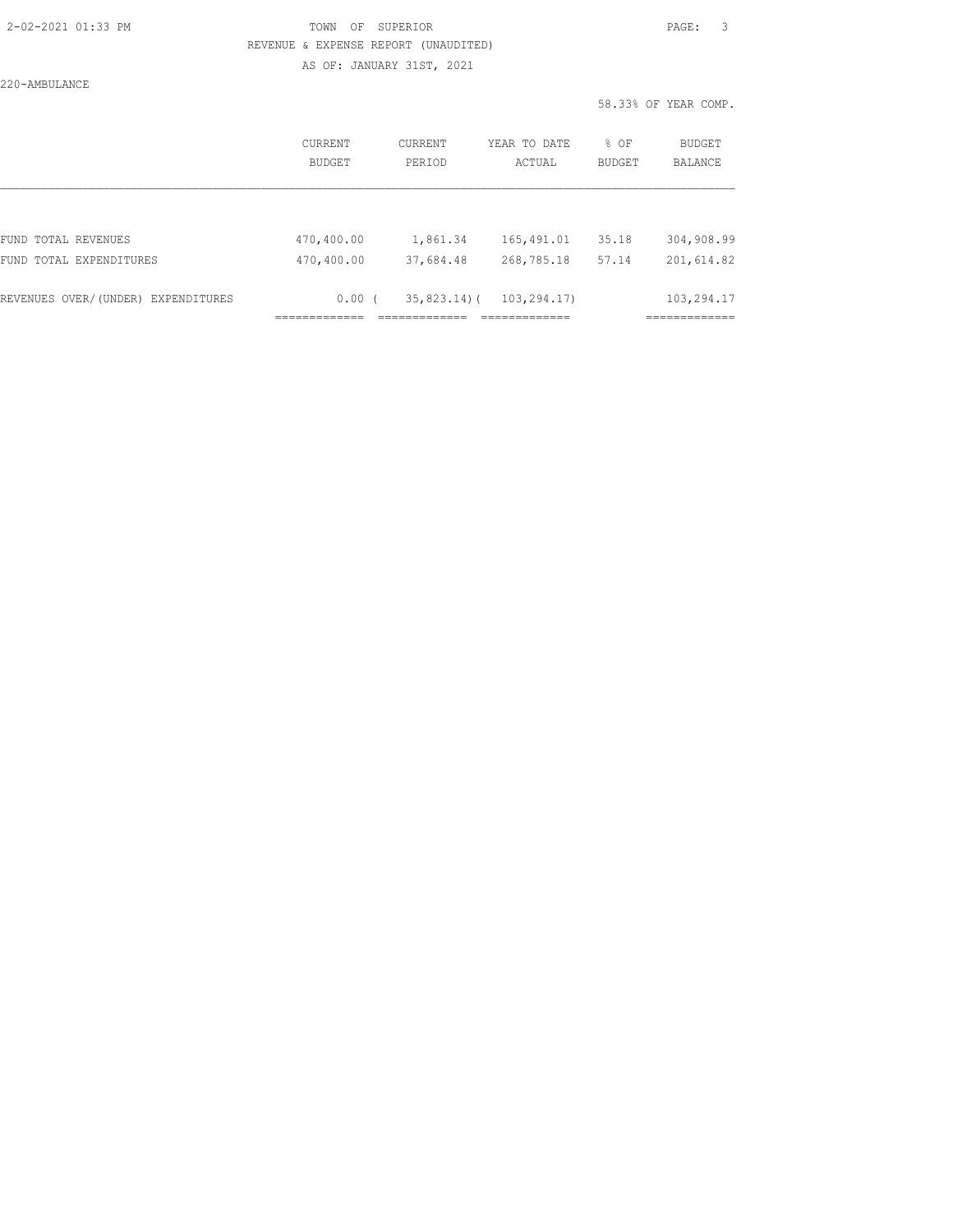#### 2-02-2021 01:33 PM TOWN OF SUPERIOR PAGE: 1 REVENUE & EXPENSE REPORT (UNAUDITED) AS OF: JANUARY 31ST, 2021

230-CEMETARY

NON-DEPARTMENTAL 58.33% OF YEAR COMP.

|                                                                      | CURRENT<br><b>BUDGET</b>   | CURRENT<br>PERIOD | YEAR TO DATE<br>ACTUAL     | % OF<br><b>BUDGET</b> | <b>BUDGET</b><br>BALANCE |
|----------------------------------------------------------------------|----------------------------|-------------------|----------------------------|-----------------------|--------------------------|
| REVENUES                                                             |                            |                   |                            |                       |                          |
| BUSINESS SERVICES                                                    |                            |                   |                            |                       |                          |
| 230-00-4240 WEEKEND FEE                                              | 0.00                       | 300.00            | 1,600.00                   | $0.00$ (              | 1,600.00)                |
| SUBTOTAL BUSINESS SERVICES                                           | 0.00                       | 300.00            | 1,600.00                   | 0.00(                 | 1,600.00)                |
| ENTERPRISE SERVICES                                                  |                            |                   |                            |                       |                          |
| 230-00-4320 PLOT PURCHASE                                            | 25,000.00                  | 500.00            | 8,000.00                   | 32.00                 | 17,000.00                |
| 230-00-4321 OPEN/CLOSE                                               | 0.00                       | 1,300.00          | 8,300.00                   | $0.00$ (              | 8,300.00)                |
| SUBTOTAL ENTERPRISE SERVICES                                         | 25,000.00                  | 1,800.00          | 16,300.00                  | 65.20                 | 8,700.00                 |
| CONTINGENCY                                                          |                            |                   |                            |                       |                          |
| 230-00-4901 TRANSFERS                                                | 7,850.00                   | 0.00              | 0.00                       | $0.00$ (              | 7,850.00                 |
| SUBTOTAL CONTINGENCY                                                 | 7,850.00                   | 0.00              | 0.00                       | 0.00(                 | 7,850.00                 |
| TOTAL REVENUES                                                       | 17,150.00<br>============= | 2,100.00          | 17,900.00<br>============= | 104.37 (              | 750.00)                  |
| EXPENDITURES                                                         |                            |                   |                            |                       |                          |
| PERSONEL                                                             |                            |                   |                            |                       |                          |
| 230-00-5100 SALARIES                                                 | 9,521.00                   | 207.00            | 2,503.97                   | 26.30                 | 7,017.03                 |
| 230-00-5101 OVERTIME                                                 | 0.00                       | 0.00              | 112.74                     | $0.00$ (              | 112.74)                  |
| 230-00-5151 FICA                                                     | 590.00                     | 12.83             | 162.23                     | 27.50                 | 427.77                   |
| 230-00-5152 MEDICARE                                                 | 138.00                     | 3.00              | 37.91                      | 27.47                 | 100.09                   |
| 230-00-5153 STATE UNEMPLOYMENT<br>230-00-5154 WORKERS COMP INSURANCE | 17.00                      | 2.50              | 2.50                       | 14.71                 | 14.50                    |
|                                                                      | 34.00                      | 0.00              | 0.00                       | 0.00                  | 34.00<br>855.02          |
| 230-00-5161 ARIZONA STATE RETIREMENT<br>230-00-5162 LIFE INSURANCE   | 1,163.00<br>20.00          | 25.29<br>0.00     | 307.98<br>0.00             | 26.48<br>0.00         | 20.00                    |
| 230-00-5163 HEALTH INSURANCE                                         | 770.00                     | 0.00              | 0.00                       | 0.00                  | 770.00                   |
| 230-00-5164 DENTAL INSURANCE                                         | 95.00                      | 0.00              | 0.00                       | 0.00                  | 95.00                    |
| SUBTOTAL PERSONEL                                                    | 12,348.00                  | 250.62            | 3,127.33                   | 25.33                 | 9,220.67                 |
| SUPPLIES                                                             |                            |                   |                            |                       |                          |
| 230-00-5299 OPERATING SUPPLIES                                       | 1,000.00                   | 0.00              | 531.12                     | 53.11                 | 468.88                   |
| SUBTOTAL SUPPLIES                                                    | 1,000.00                   | 0.00              | 531.12                     | 53.11                 | 468.88                   |
| UTILITIES                                                            |                            |                   |                            |                       |                          |
| 230-00-5310 ELECTRICITY                                              | 601.00                     | 0.00              | 363.93                     | 60.55                 | 237.07                   |
| 230-00-5330 REFUSE                                                   | 0.00                       | 0.00              | 3,467.06                   | $0.00$ (              | 3,467.06                 |
| 230-00-5350 TELEPHONE                                                | 500.00                     | 0.00              | 0.00                       | 0.00                  | 500.00                   |
| 230-00-5360 WATER                                                    | 700.00                     | 44.92             | 1,372.69                   | 196.10 (              | 672.69)                  |
| SUBTOTAL UTILITIES                                                   | 1,801.00                   | 44.92             | 5,203.68                   | 288.93 (              | 3,402.68                 |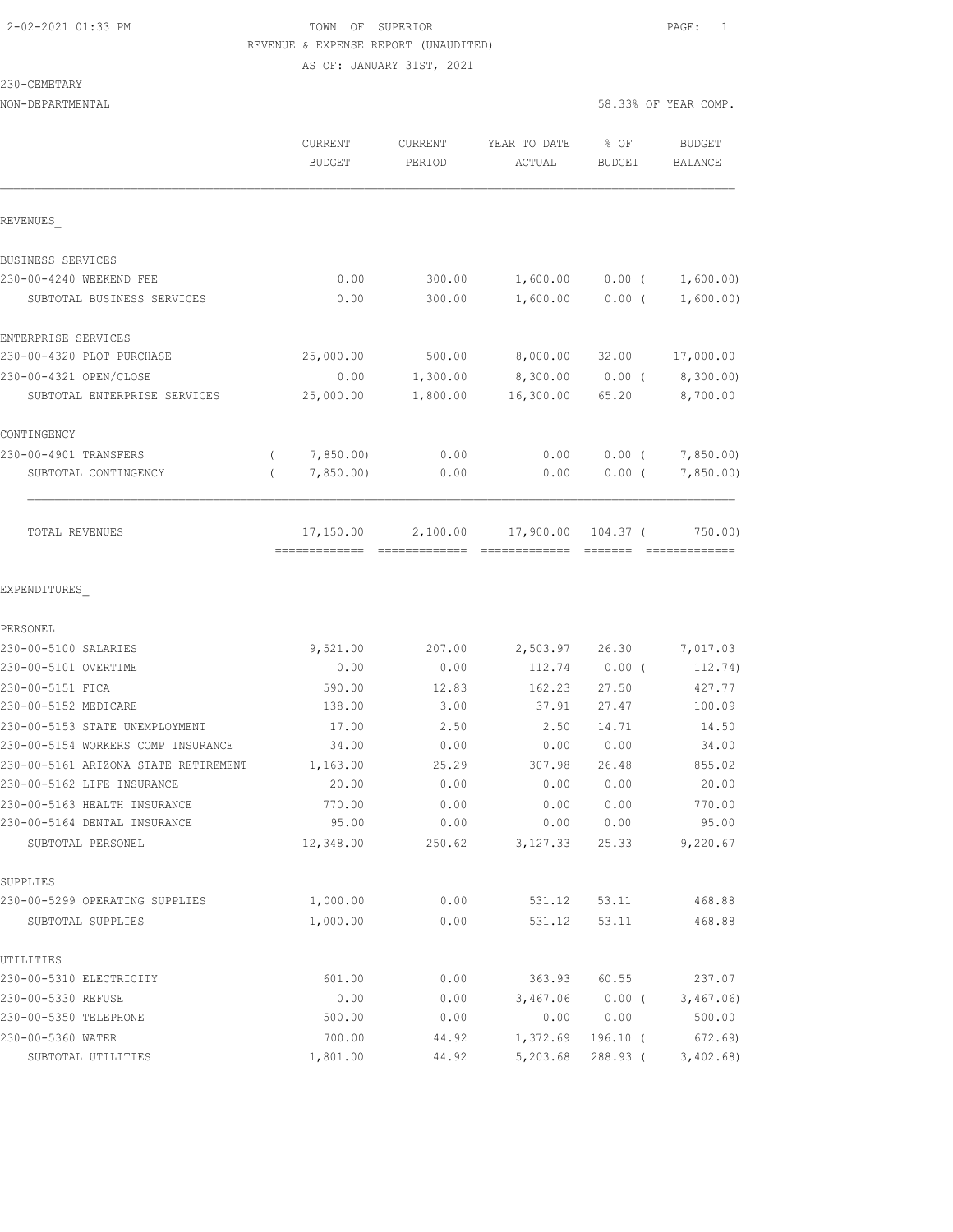AS OF: JANUARY 31ST, 2021

### 230-CEMETARY

|                                        | <b>CURRENT</b><br>BUDGET | CURRENT<br>PERIOD | YEAR TO DATE % OF<br>ACTUAL                  | BUDGET        | BUDGET<br>BALANCE |
|----------------------------------------|--------------------------|-------------------|----------------------------------------------|---------------|-------------------|
|                                        |                          |                   |                                              |               |                   |
| GENERAL BUSINESS EXPENSE               |                          |                   |                                              |               |                   |
| PROFESSIONAL SERVICES                  |                          |                   |                                              |               |                   |
| 230-00-5550 OTHER PROFESSIONAL SERVICE | 0.00                     | 0.00              |                                              | 357.00 0.00 ( | 357.00            |
| SUBTOTAL PROFESSIONAL SERVICES         | 0.00                     | 0.00              |                                              | 357.00 0.00 ( | 357.00)           |
| REPAIR/MAINTENANCE                     |                          |                   |                                              |               |                   |
| 230-00-5650 OTHER EQUIPMENT REPAIRS    | 2,000.00                 | 0.00              |                                              | 0.0000000     | 2,000.00          |
| SUBTOTAL REPAIR/MAINTENANCE            | 2,000.00                 | 0.00              |                                              | 0.00 0.00     | 2,000.00          |
| CAPITAL OUTLAY                         |                          |                   |                                              |               |                   |
| NON-OPERATING                          |                          |                   |                                              |               |                   |
| DEBT SERVICE                           |                          |                   |                                              |               |                   |
| TOTAL EXPENDITURES                     |                          |                   | 17,149.00 295.54 9,219.13 53.76              |               | 7,929.87          |
|                                        | -------------            | =============     | =============                                |               | =============     |
| REVENUES OVER/(UNDER) EXPENDITURES     |                          |                   | $1.00 \t 1,804.46 \t 8,680.87 \t (8,679.87)$ |               |                   |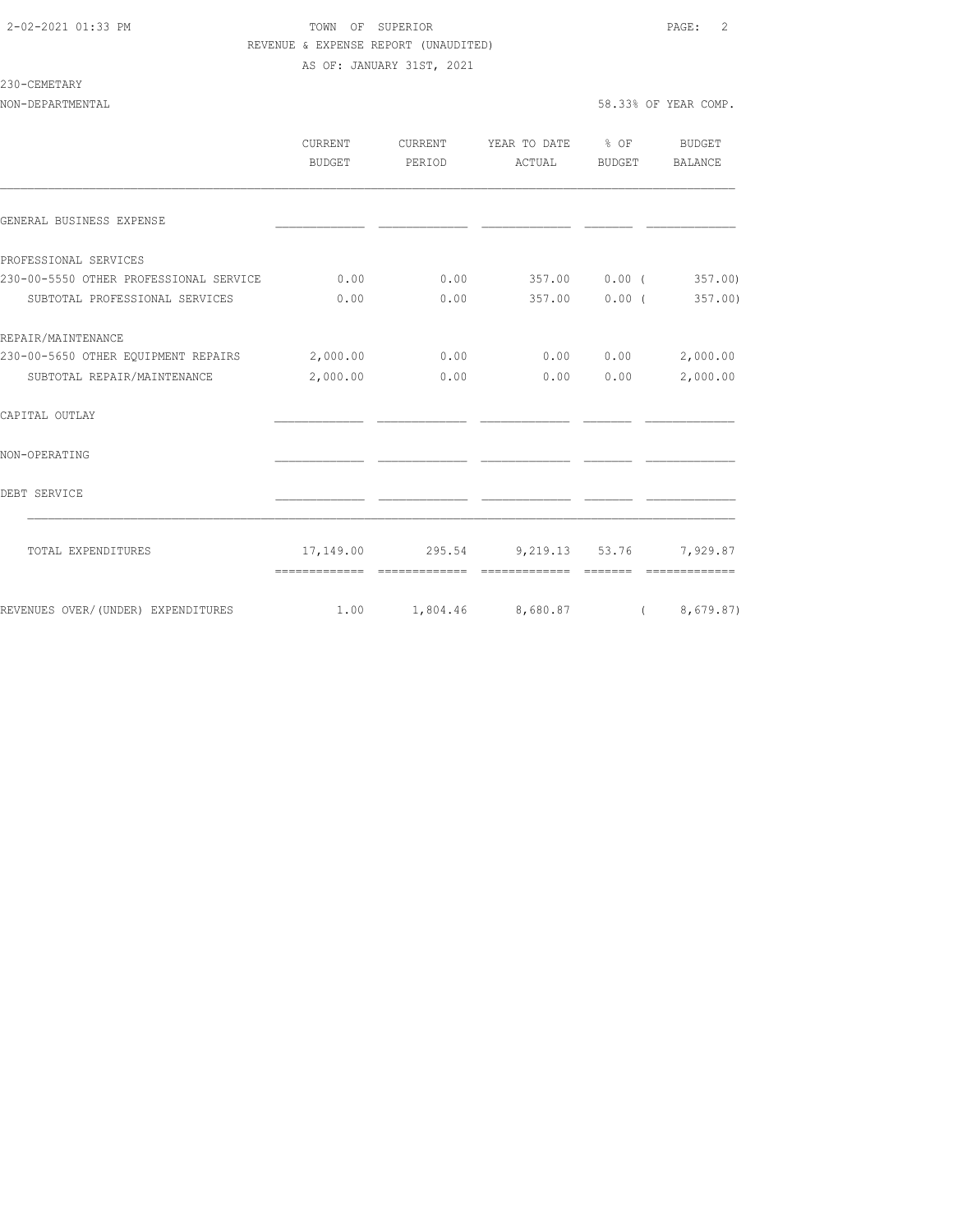AS OF: JANUARY 31ST, 2021

230-CEMETARY

|                                    | CURRENT<br><b>BUDGET</b> | <b>CURRENT</b><br>PERIOD | YEAR TO DATE<br>ACTUAL | % OF<br>BUDGET | <b>BUDGET</b><br>BALANCE |
|------------------------------------|--------------------------|--------------------------|------------------------|----------------|--------------------------|
| FUND TOTAL REVENUES                | 17,150.00                | 2,100.00                 | 17,900.00              | 104.37 (       | 750.00)                  |
| FUND TOTAL EXPENDITURES            | 17,149.00                | 295.54                   | 9,219.13               | 53.76          | 7,929.87                 |
| REVENUES OVER/(UNDER) EXPENDITURES | 1.00                     | 1,804.46                 | 8,680.87               |                | 8,679.87)                |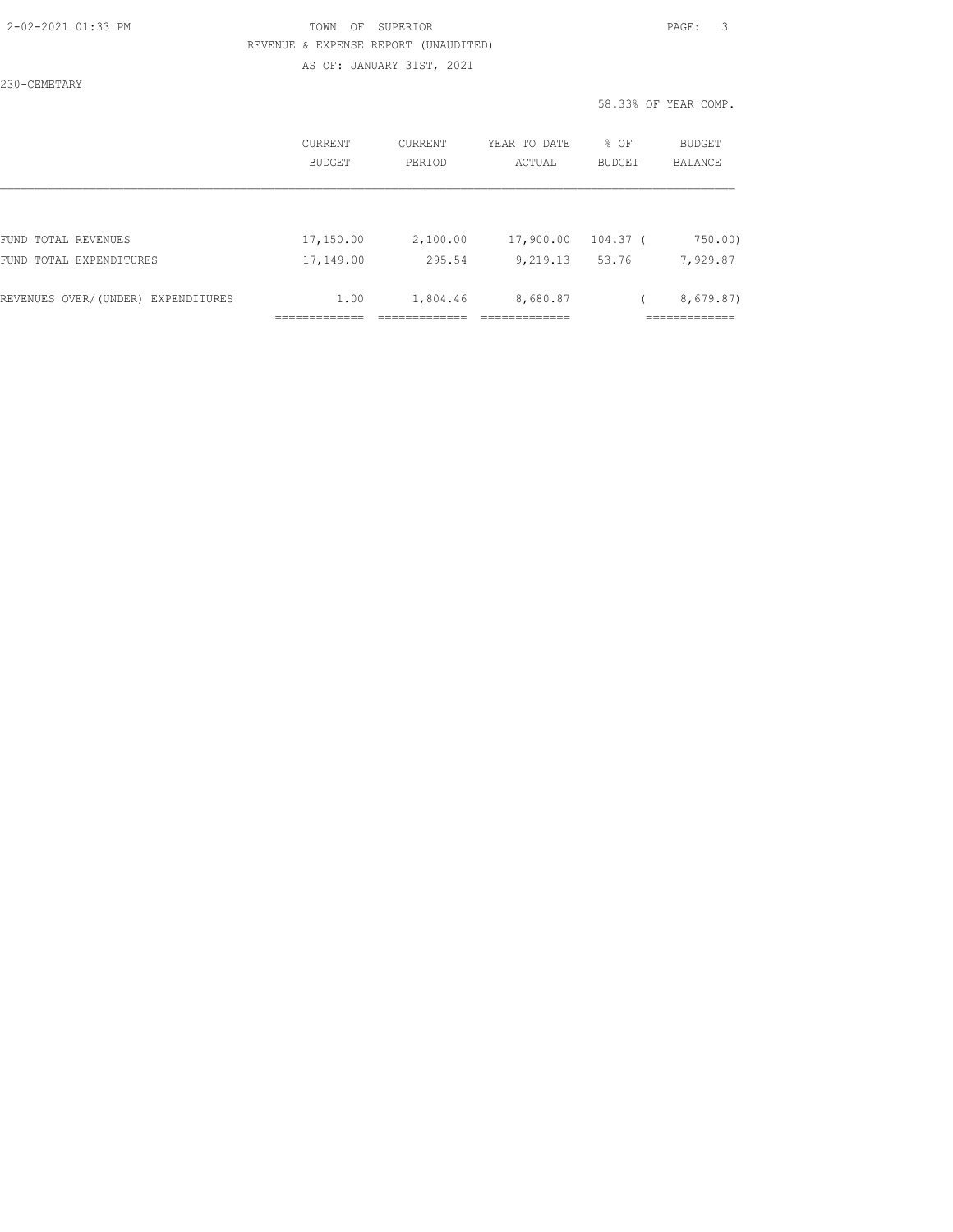AS OF: JANUARY 31ST, 2021

# 300-HIGHWAY USERS REVENUE

| NON-DEPARTMENTAL |  |
|------------------|--|
|------------------|--|

|                                                     | CURRENT<br><b>BUDGET</b>    | CURRENT<br>PERIOD | YEAR TO DATE<br>ACTUAL | % OF<br><b>BUDGET</b> | <b>BUDGET</b><br><b>BALANCE</b> |
|-----------------------------------------------------|-----------------------------|-------------------|------------------------|-----------------------|---------------------------------|
| REVENUES                                            |                             |                   |                        |                       |                                 |
| TAXES                                               |                             |                   |                        |                       |                                 |
| 300-00-4132 HIGHWAY USERS REVENUE FUND              | 259,644.00                  | 22, 258.26        | 151,468.62             | 58.34                 | 108, 175.38                     |
| SUBTOTAL TAXES                                      | 259,644.00                  | 22,258.26         | 151,468.62             | 58.34                 | 108, 175.38                     |
| CONTINGENCY                                         |                             |                   |                        |                       |                                 |
| 300-00-4901 INTERFUND TRANSFER-HURF                 | 29,772.00                   | 0.00              | 0.00                   | 0.00                  | 29,772.00                       |
| 300-00-4999 OTHER FINANCING SOURCES                 | 600,000.00                  | 0.00              | 0.00                   | 0.00                  | 600,000.00                      |
| SUBTOTAL CONTINGENCY                                | 629,772.00                  | 0.00              | 0.00                   | 0.00                  | 629,772.00                      |
| TOTAL REVENUES                                      | 889,416.00<br>============= | 22,258.26         | 151,468.62             | 17.03                 | 737,947.38                      |
| EXPENDITURES                                        |                             |                   |                        |                       |                                 |
| PERSONEL                                            |                             |                   |                        |                       |                                 |
| 300-00-5100 SALARIES                                | 121,376.00                  | 7,248.55          | 55,788.37              | 45.96                 | 65,587.63                       |
| 300-00-5101 OVERTIME                                | 2,000.00                    | 54.00             | 1,523.62               | 76.18                 | 476.38                          |
| 300-00-5120 INMATE LABOR                            | 4,500.00                    | 0.00              | 0.00                   | 0.00                  | 4,500.00                        |
| 300-00-5151 FICA                                    | 7,525.00                    | 452.76            | 3,553.34               | 47.22                 | 3,971.66                        |
| 300-00-5152 MEDICARE                                | 1,760.00                    | 105.89            | 831.04                 | 47.22                 | 928.96                          |
| 300-00-5153 STATE UNEMPLOYMENT                      | 180.00                      | 89.91             | 93.57                  | 51.98                 | 86.43                           |
| 300-00-5154 WORKERS COMP INSURANCE                  | 1,358.00                    | 1,697.00          | 4,934.00               | $363.33$ (            | 3, 576.00                       |
| 300-00-5161 ARIZONA STATE RETIREMENT                | 14,832.00                   | 762.62            | 6,022.36               | 40.60                 | 8,809.64                        |
| 300-00-5162 LIFE INSURANCE                          | 217.00                      | 0.00              | 0.00                   | 0.00                  | 217.00                          |
| 300-00-5163 HEALTH INSURANCE                        | 10,785.00                   | 0.00              | 0.00                   | 0.00                  | 10,785.00                       |
| 300-00-5164 DENTAL INSURANCE                        | 1,023.00                    | 0.00              | 0.00                   | 0.00                  | 1,023.00                        |
| SUBTOTAL PERSONEL                                   | 165,556.00                  | 10,410.73         | 72,746.30              | 43.94                 | 92,809.70                       |
| SUPPLIES                                            |                             |                   |                        |                       |                                 |
| 300-00-5225 SAFETY SUPPLIES/EQUIPMENT               | 1,000.00                    | 0.00              | 0.00                   | 0.00                  | 1,000.00                        |
| 300-00-5299 OPERATING SUPPLIES<br>SUBTOTAL SUPPLIES | 7,500.00<br>8,500.00        | 0.00<br>0.00      | 829.34<br>829.34       | 11.06<br>9.76         | 6,670.66<br>7,670.66            |
| UTILITIES                                           |                             |                   |                        |                       |                                 |
| 300-00-5310 ELECTRICITY                             | 42,246.00                   | 0.00              | 12,436.55              | 29.44                 | 29,809.45                       |
| 300-00-5315 APS CONTRACT                            | 13,000.00                   | 0.00              | 997.52                 | 7.67                  | 12,002.48                       |
| 300-00-5350 TELEPHONE                               | 0.00                        | 0.00              | 919.76                 | $0.00$ (              | 919.76)                         |
| 300-00-5360 WATER                                   | 3,000.00                    | 104.24            | 810.34                 | 27.01                 | 2,189.66                        |
| SUBTOTAL UTILITIES                                  | 58,246.00                   | 104.24            | 15, 164. 17            | 26.03                 | 43,081.83                       |
| GENERAL BUSINESS EXPENSE                            |                             |                   |                        |                       |                                 |
| 300-00-5420 DUES & SUBSCRIPTIONS                    | 0.00                        | 0.00              | 271.08                 | $0.00$ (              | 271.08)                         |
| 300-00-5471 AUDIT                                   | 1,545.00                    | 0.00              | 1,324.10               | 85.70                 | 220.90                          |
| 300-00-5480 GENERAL INSURANCE                       | 12,205.00                   | 0.00              | 3,126.41               | 25.62                 | 9,078.59                        |
| SUBTOTAL GENERAL BUSINESS EXPENSE                   | 13,750.00                   | 0.00              | 4,721.59               | 34.34                 | 9,028.41                        |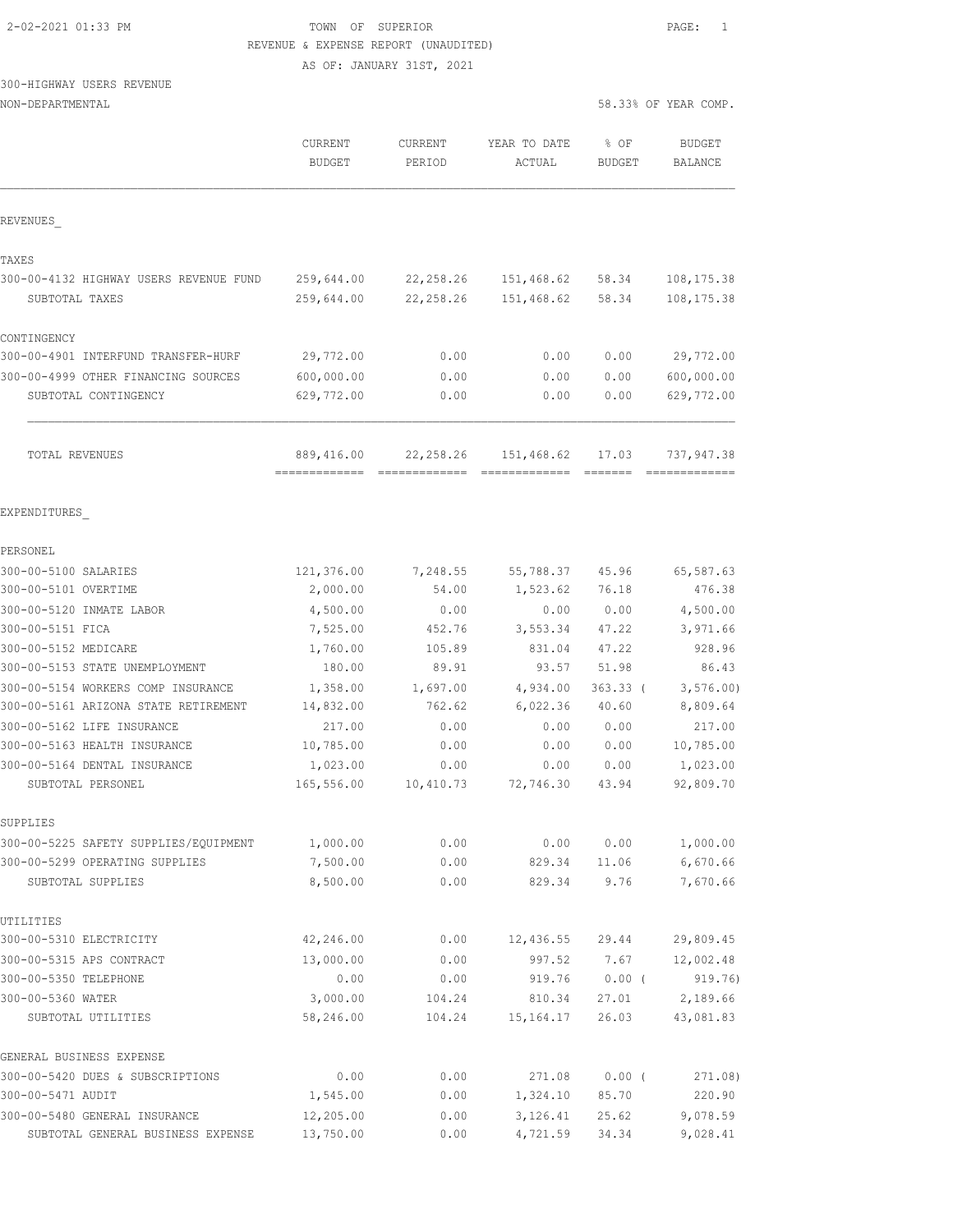AS OF: JANUARY 31ST, 2021

# 300-HIGHWAY USERS REVENUE

| JUUTHIGHWAI UJERJ REVENUE |                      |  |
|---------------------------|----------------------|--|
| NON-DEPARTMENTAL          | 58.33% OF YEAR COMP. |  |

|  | 8.33% OF YEAR COMP |  |
|--|--------------------|--|

|                                         | <b>CURRENT</b><br><b>BUDGET</b> | CURRENT<br>PERIOD | YEAR TO DATE<br>ACTUAL | % OF<br><b>BUDGET</b> | <b>BUDGET</b><br>BALANCE |
|-----------------------------------------|---------------------------------|-------------------|------------------------|-----------------------|--------------------------|
|                                         |                                 |                   |                        |                       |                          |
| PROFESSIONAL SERVICES                   |                                 |                   |                        |                       |                          |
| 300-00-5520 CONTRACTUAL SERVICES        | 0.00                            | 3,473.00          | 4,190.37               | 0.00(                 | 4, 190.37)               |
| 300-00-5550 OTHER PROFESSIONAL SERVICES | 20,000.00                       | 0.00              | 25,178.50              | $125.89$ (            | 5, 178, 50               |
| SUBTOTAL PROFESSIONAL SERVICES          | 20,000.00                       | 3,473.00          | 29,368.87              | $146.84$ (            | 9,368.87)                |
| REPAIR/MAINTENANCE                      |                                 |                   |                        |                       |                          |
| 300-00-5640 AUTO & TRUCK REPAIRS        | 5,000.00                        | 0.00              | 0.00                   | 0.00                  | 5,000.00                 |
| 300-00-5641 GAS & OIL                   | 5,700.00                        | 0.00              | 2,258.58               | 39.62                 | 3,441.42                 |
| 300-00-5643 INMATE FUEL                 | 1,000.00                        | 0.00              | 0.00                   | 0.00                  | 1,000.00                 |
| 300-00-5650 OTHER EQUIPMENT REPAIRS     | 4,664.00                        | 15.00             | 1,305.27               | 27.99                 | 3,358.73                 |
| 300-00-5670 STREET & SIDEWALK REPAIR    | 0.00                            | 1,582.50          | 39,073.41              | 0.00(                 | 39,073.41)               |
| 300-00-5671 CRACKSEAL                   | 6,000.00                        | 0.00              | 0.00                   | 0.00                  | 6,000.00                 |
| SUBTOTAL REPAIR/MAINTENANCE             | 22,364.00                       | 1,597.50          | 42,637.26              | $190.65$ (            | 20, 273.26               |
| CAPITAL OUTLAY                          |                                 |                   |                        |                       |                          |
| 300-00-5750 OTHER EQUIP/SMALL TOOLS     | 1,000.00                        | 0.00              | 4,365.72               | 436.57 (              | 3,365.72)                |
| 300-00-5770 TRAFFIC SIGNS               | 0.00                            | 0.00              | 2,812.92               | $0.00$ (              | 2,812.92)                |
| 300-00-5790 MACHINERY & EQUIPMENT       | 600,000.00                      | 0.00              | 1,797.35               | 0.30                  | 598,202.65               |
| SUBTOTAL CAPITAL OUTLAY                 | 601,000.00                      | 0.00              | 8,975.99               | 1.49                  | 592,024.01               |
| NON-OPERATING                           |                                 |                   |                        |                       |                          |
| DEBT SERVICE                            |                                 |                   |                        |                       |                          |
| 300-00-5900 PAYBACK FROM GF             | 0.00                            | 0.00              | 593.38                 | 0.00(                 | 593.38                   |
| 300-00-5901 DEBT SERVICE INTEREST       | 0.00                            | 0.00              | 11.15                  | $0.00$ (              | 11.15)                   |
| SUBTOTAL DEBT SERVICE                   | 0.00                            | 0.00              | 604.53                 | $0.00$ (              | 604.53)                  |
| TOTAL EXPENDITURES                      | 889,416.00                      | 15,585.47         | 175,048.05             | 19.68                 | 714,367.95               |
|                                         |                                 |                   |                        |                       |                          |
| REVENUES OVER/(UNDER) EXPENDITURES      | 0.00                            | $6,672.79$ (      | 23, 579.43             |                       | 23,579.43                |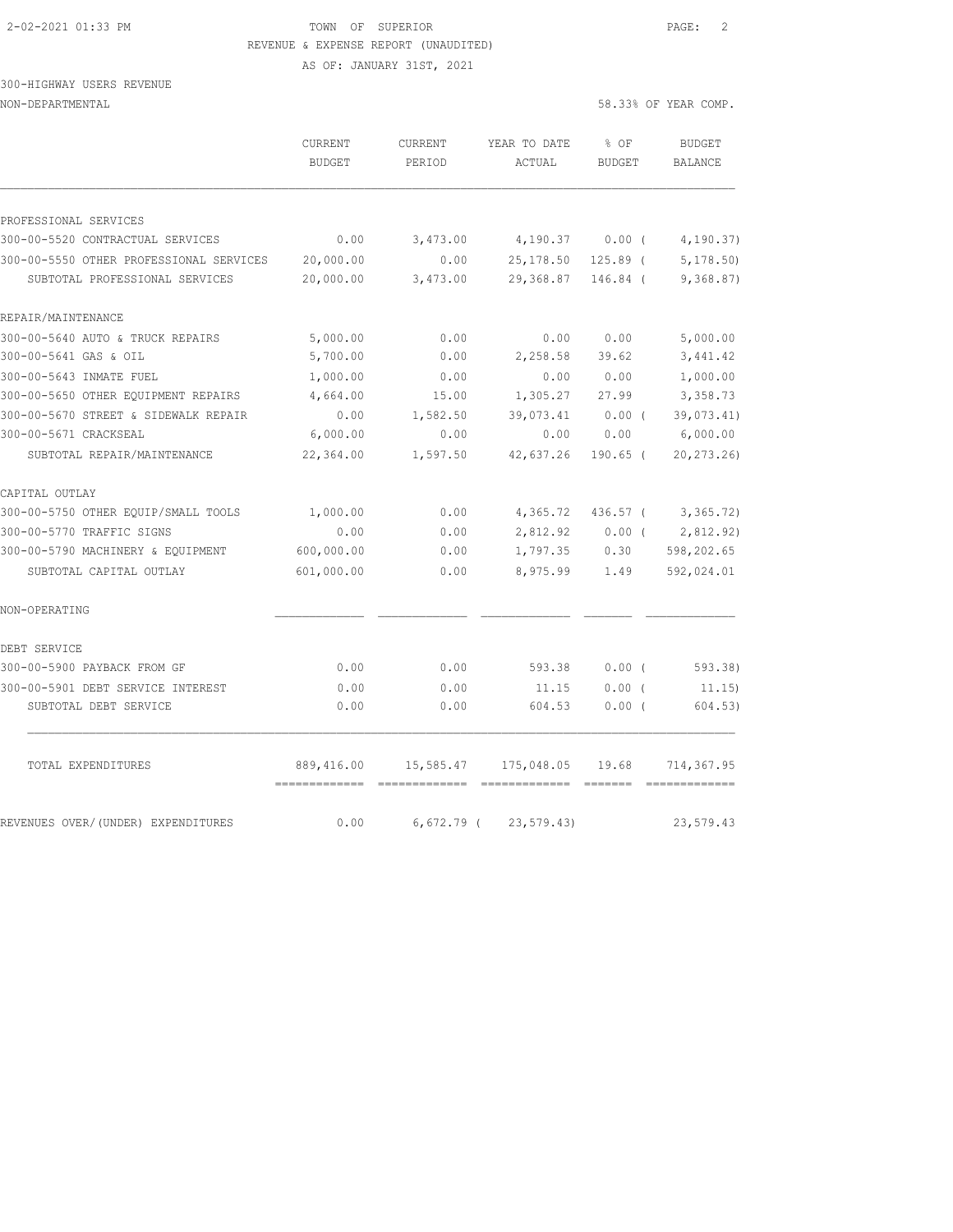AS OF: JANUARY 31ST, 2021

300-HIGHWAY USERS REVENUE

|                                    | <b>CURRENT</b><br><b>BUDGET</b> | CURRENT<br>PERIOD | YEAR TO DATE<br>ACTUAL | % OF<br>BUDGET | BUDGET<br><b>BALANCE</b> |
|------------------------------------|---------------------------------|-------------------|------------------------|----------------|--------------------------|
|                                    |                                 |                   |                        |                |                          |
| FUND TOTAL REVENUES                | 889,416.00                      | 22,258.26         | 151,468.62             | 17.03          | 737,947.38               |
| FUND TOTAL EXPENDITURES            | 889,416.00                      | 15,585.47         | 175,048.05             | 19.68          | 714,367.95               |
| REVENUES OVER/(UNDER) EXPENDITURES | 0.00                            | $6,672.79$ (      | 23,579.43)             |                | 23,579.43                |
|                                    |                                 |                   |                        |                |                          |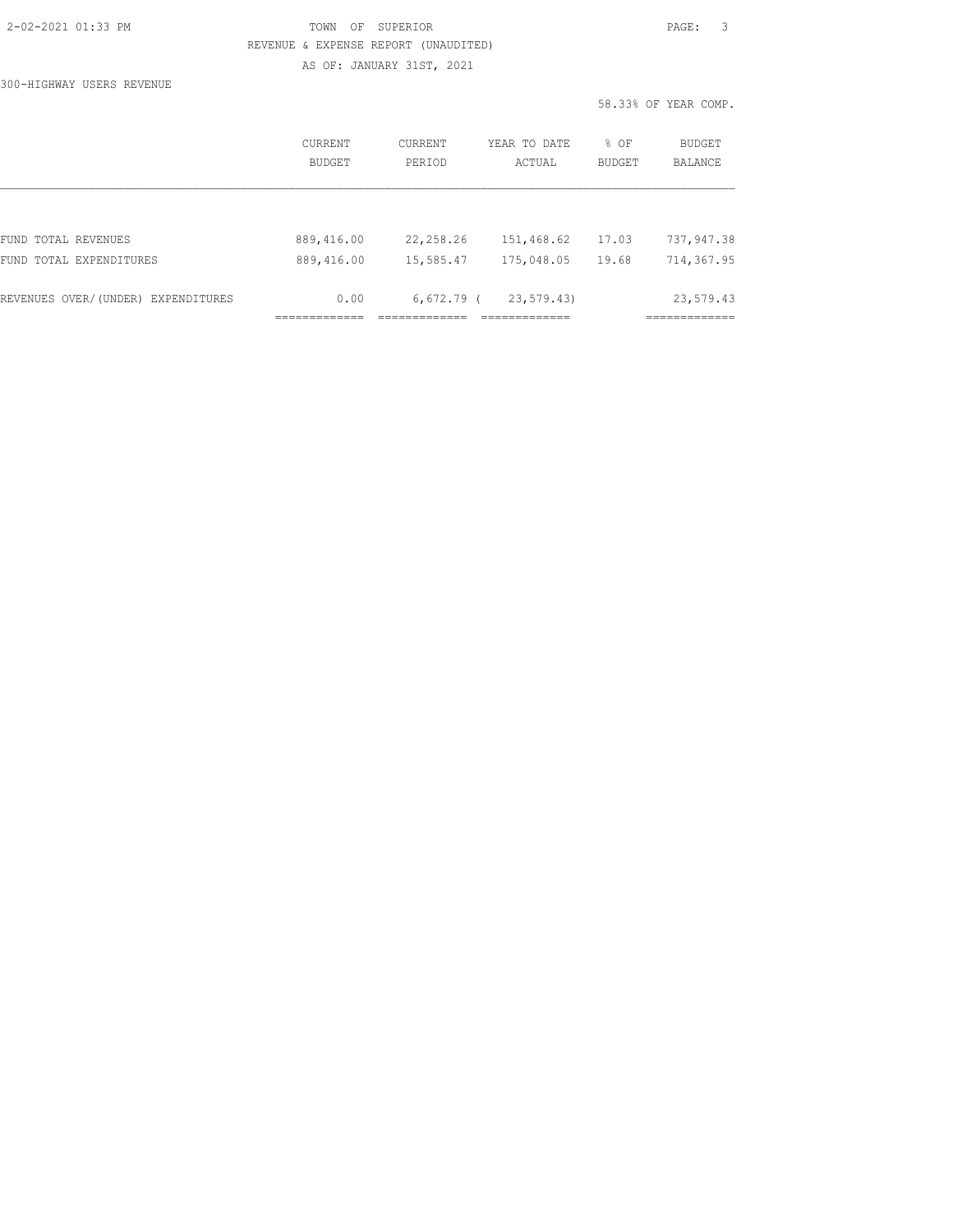AS OF: JANUARY 31ST, 2021

| 310-EXCISE<br>TAX |  |
|-------------------|--|
|-------------------|--|

NON-DEPARTMENTAL 58.33% OF YEAR COMP.

|                                         | <b>CURRENT</b><br><b>BUDGET</b> | <b>CURRENT</b><br>PERIOD | YEAR TO DATE<br>ACTUAL     | % OF<br><b>BUDGET</b> | <b>BUDGET</b><br>BALANCE    |
|-----------------------------------------|---------------------------------|--------------------------|----------------------------|-----------------------|-----------------------------|
| REVENUES                                |                                 |                          |                            |                       |                             |
| TAXES                                   |                                 |                          |                            |                       |                             |
| 310-00-4130 EXCISE TAX-1/2 SALES PINAL  | 115,771.00                      | 0.00                     | 74,711.34                  | 64.53                 | 41,059.66                   |
| SUBTOTAL TAXES                          | 115,771.00                      | 0.00                     | 74,711.34                  | 64.53                 | 41,059.66                   |
| CONTINGENCY                             |                                 |                          |                            |                       |                             |
| 310-00-4999 OTHER FINANCING SOURCES     | 86,833.00                       | 0.00                     | 0.00                       | 0.00                  | 86,833.00                   |
| SUBTOTAL CONTINGENCY                    | 86,833.00                       | 0.00                     | 0.00                       | 0.00                  | 86,833.00                   |
| TOTAL REVENUES                          | 202,604.00                      | 0.00                     | 74,711.34<br>============= | 36.88<br>--------     | 127,892.66<br>------------- |
| EXPENDITURES                            |                                 |                          |                            |                       |                             |
| PERSONEL                                |                                 |                          |                            |                       |                             |
| 310-00-5100 SALARIES                    | 85,309.00                       | 5,318.66                 | 40,463.71                  | 47.43                 | 44,845.29                   |
| 310-00-5101 OVERTIME                    | 0.00                            | 36.00                    | 1,007.68                   | $0.00$ (              | 1,007.68)                   |
| 310-00-5120 INMATE LABOR                | 4,000.00                        | 0.00                     | 0.00                       | 0.00                  | 4,000.00                    |
| 310-00-5151 FICA                        | 5,289.00                        | 331.98                   | 2,571.24                   | 48.61                 | 2,717.76                    |
| 310-00-5152 MEDICARE                    | 1,237.00                        | 77.64                    | 601.32                     | 48.61                 | 635.68                      |
| 310-00-5153 STATE UNEMPLOYMENT          | 123.00                          | 66.00                    | 68.44                      | 55.64                 | 54.56                       |
| 310-00-5154 WORKERS COMP INSURANCE      | 528.00                          | 0.00                     | 0.00                       | 0.00                  | 528.00                      |
| 310-00-5161 ARIZONA STATE RETIREMENT    | 10,425.00                       | 567.85                   | 4,417.64                   | 42.38                 | 6,007.36                    |
| 310-00-5162 LIFE INSURANCE              | 149.00                          | 0.00                     | 0.00                       | 0.00                  | 149.00                      |
| 310-00-5163 HEALTH INSURANCE            | 7,703.00                        | 0.00                     | 0.00                       | 0.00                  | 7,703.00                    |
| 310-00-5164 DENTAL INSURANCE            | 701.00                          | 0.00                     | 0.00                       | 0.00                  | 701.00                      |
| SUBTOTAL PERSONEL                       | 115,464.00                      | 6,398.13                 | 49,130.03                  | 42.55                 | 66, 333.97                  |
| SUPPLIES                                |                                 |                          |                            |                       |                             |
| 310-00-5299 OPERATING SUPPLIES          | 0.00                            | 0.00                     | 1, 147.53                  | $0.00$ (              | 1, 147.53)                  |
| SUBTOTAL SUPPLIES                       | 0.00                            | 0.00                     | 1, 147.53                  | $0.00$ (              | 1, 147.53)                  |
| UTILITIES                               |                                 |                          |                            |                       |                             |
| 310-00-5310 ELECTRICITY                 | 1,666.00                        | 0.00                     | 957.96                     | 57.50                 | 708.04                      |
| 310-00-5360 WATER                       | 0.00                            | 104.23                   | 810.28                     | $0.00$ (              | 810.28)                     |
| SUBTOTAL UTILITIES                      | 1,666.00                        | 104.23                   | 1,768.24                   | $106.14$ (            | 102.24)                     |
| GENERAL BUSINESS EXPENSE                |                                 |                          |                            |                       |                             |
| 310-00-5471 Audit                       | 1,545.00                        | 0.00                     | 0.00                       | 0.00                  | 1,545.00                    |
| SUBTOTAL GENERAL BUSINESS EXPENSE       | 1,545.00                        | 0.00                     | 0.00                       | 0.00                  | 1,545.00                    |
| PROFESSIONAL SERVICES                   |                                 |                          |                            |                       |                             |
| 310-00-5520 CONTRACTUAL SERVICES        | 0.00                            | 3,473.00                 | 4,085.58                   | $0.00$ (              | 4,085.58)                   |
| 310-00-5550 OTHER PROFESSIONAL SERVICES | 5,000.00                        | 0.00                     | 1,984.00                   | 39.68                 | 3,016.00                    |

SUBTOTAL PROFESSIONAL SERVICES 5,000.00 3,473.00 6,069.58 121.39 ( 1,069.58)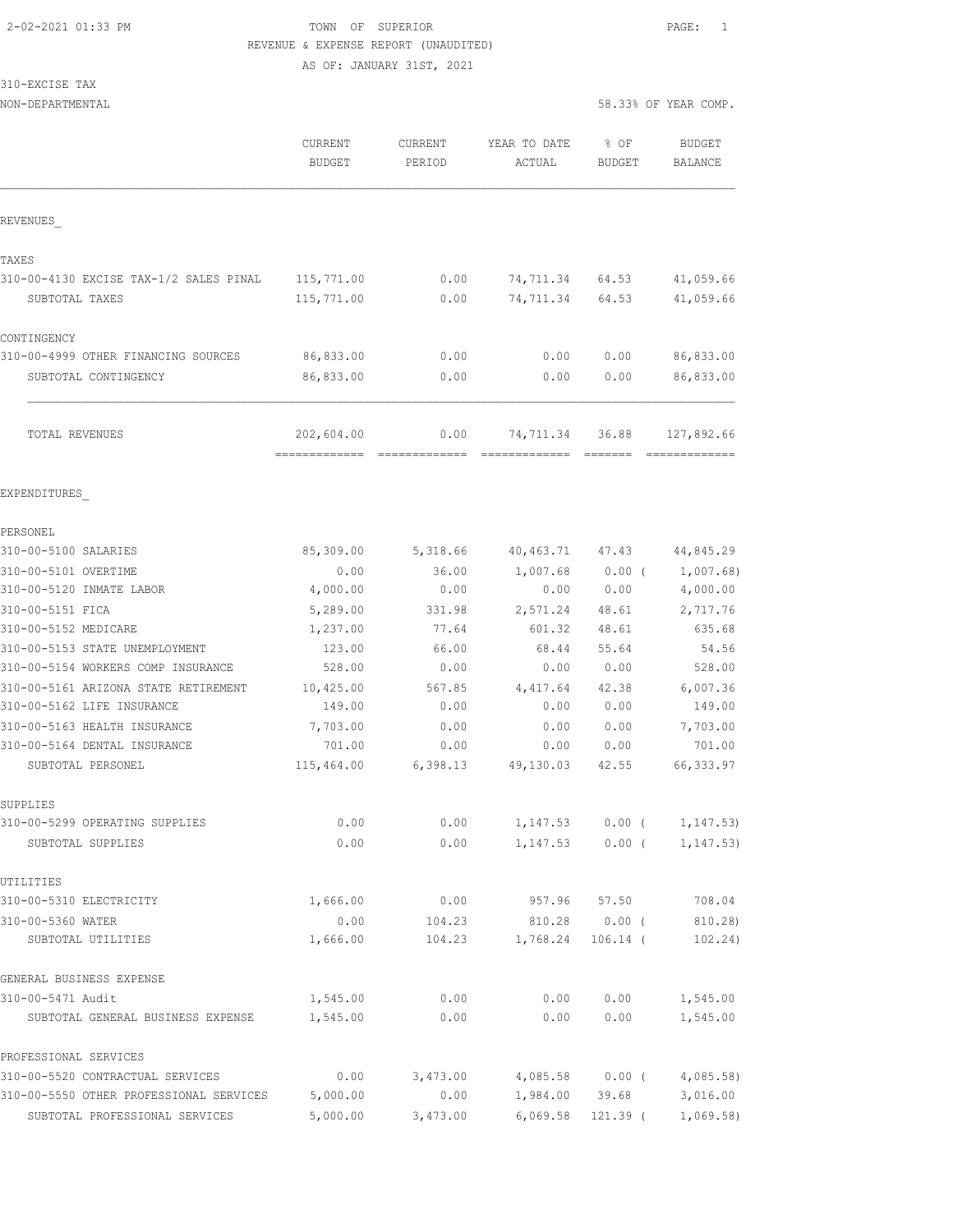AS OF: JANUARY 31ST, 2021

# 310-EXCISE TAX

|                                      | <b>CURRENT</b>               | CURRENT       | YEAR TO DATE              | % OF          | <b>BUDGET</b>         |
|--------------------------------------|------------------------------|---------------|---------------------------|---------------|-----------------------|
|                                      | <b>BUDGET</b>                | PERIOD        | ACTUAL                    | <b>BUDGET</b> | BALANCE               |
|                                      |                              |               |                           |               |                       |
| REPAIR/MAINTENANCE                   |                              |               |                           |               |                       |
| 310-00-5640 AUTO & TRUCK REPAIRS     | 2,000.00                     | 0.00          | 0.00                      | 0.00          | 2,000.00              |
| 310-00-5641 GAS & OIL                | 3,000.00                     | 0.00          | 2,258.58                  | 75.29         | 741.42                |
| 310-00-5643 INMATE FUEL              | 1,000.00                     | 0.00          | 0.00                      | 0.00          | 1,000.00              |
| 310-00-5650 OTHER EQUIPMENT REPAIRS  | 5,000.00                     | 15.00         | 2,856.11                  | 57.12         | 2,143.89              |
| 310-00-5670 STREET & SIDEWALK REPAIR | 60,929.00                    | 1,582.50      | 22,146.96                 | 36.35         | 38,782.04             |
| SUBTOTAL REPAIR/MAINTENANCE          | 71,929.00                    | 1,597.50      | 27, 261.65                | 37.90         | 44,667.35             |
| CAPITAL OUTLAY                       |                              |               |                           |               |                       |
| 310-00-5750 OTHER EQUIP/SMALL TOOLS  | 7,000.00                     | 0.00          | 0.00                      | 0.00          | 7,000.00              |
| 310-00-5770 TRAFFIC SIGNS            | 0.00                         | 0.00          | 2,291.53                  | $0.00$ (      | 2, 291.53             |
| 310-00-5790 MACHINERY & EQUIPMENT    | 0.00                         | 0.00          | 4,707.83                  | $0.00$ (      | 4,707.83)             |
| SUBTOTAL CAPITAL OUTLAY              | 7,000.00                     | 0.00          | 6,999.36                  | 99.99         | 0.64                  |
| NON-OPERATING                        |                              |               |                           |               |                       |
| DEBT SERVICE                         |                              |               |                           |               |                       |
| 310-00-5900 DEBT SERVICE: PRINCIPAL  | 0.00                         | 0.00          | 4,032.02                  |               | $0.00$ ( $4,032.02$ ) |
| 310-00-5901 DEBT SERVICE: INTEREST   | 0.00                         | 0.00          | 447.72                    | 0.00(         | 447.72)               |
| SUBTOTAL DEBT SERVICE                | 0.00                         | 0.00          | 4,479.74                  | $0.00$ (      | 4,479.74)             |
| TOTAL EXPENDITURES                   | 202,604.00                   |               | 11,572.86 96,856.13 47.81 |               | 105,747.87            |
|                                      | -------------- ------------- |               | -------------             |               |                       |
| REVENUES OVER/(UNDER) EXPENDITURES   | $0.00$ (                     | $11,572.86$ ( | 22, 144.79)               |               | 22, 144.79            |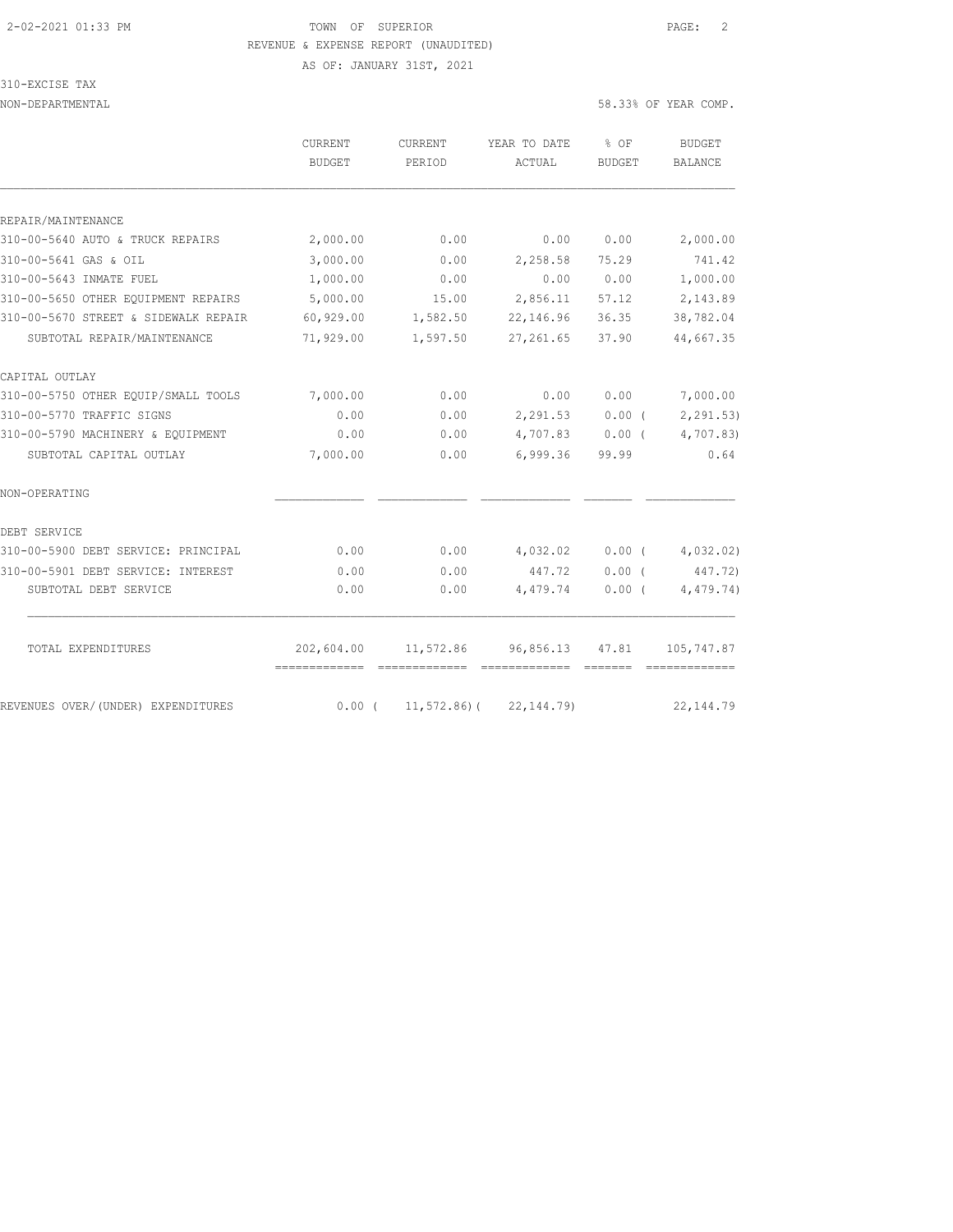AS OF: JANUARY 31ST, 2021

310-EXCISE TAX

|                                    | CURRENT<br><b>BUDGET</b> | <b>CURRENT</b><br>PERTOD | YEAR TO DATE<br>ACTUAL | % OF<br><b>BUDGET</b> | BUDGET<br><b>BALANCE</b> |
|------------------------------------|--------------------------|--------------------------|------------------------|-----------------------|--------------------------|
| FUND TOTAL REVENUES                | 202,604.00               | 0.00                     | 74,711.34              | 36.88                 | 127,892.66               |
| FUND TOTAL EXPENDITURES            | 202,604.00               | 11,572.86                | 96,856.13              | 47.81                 | 105,747.87               |
| REVENUES OVER/(UNDER) EXPENDITURES | 0.00(                    | $11,572.86$ ) (          | 22, 144, 79)           |                       | 22, 144.79               |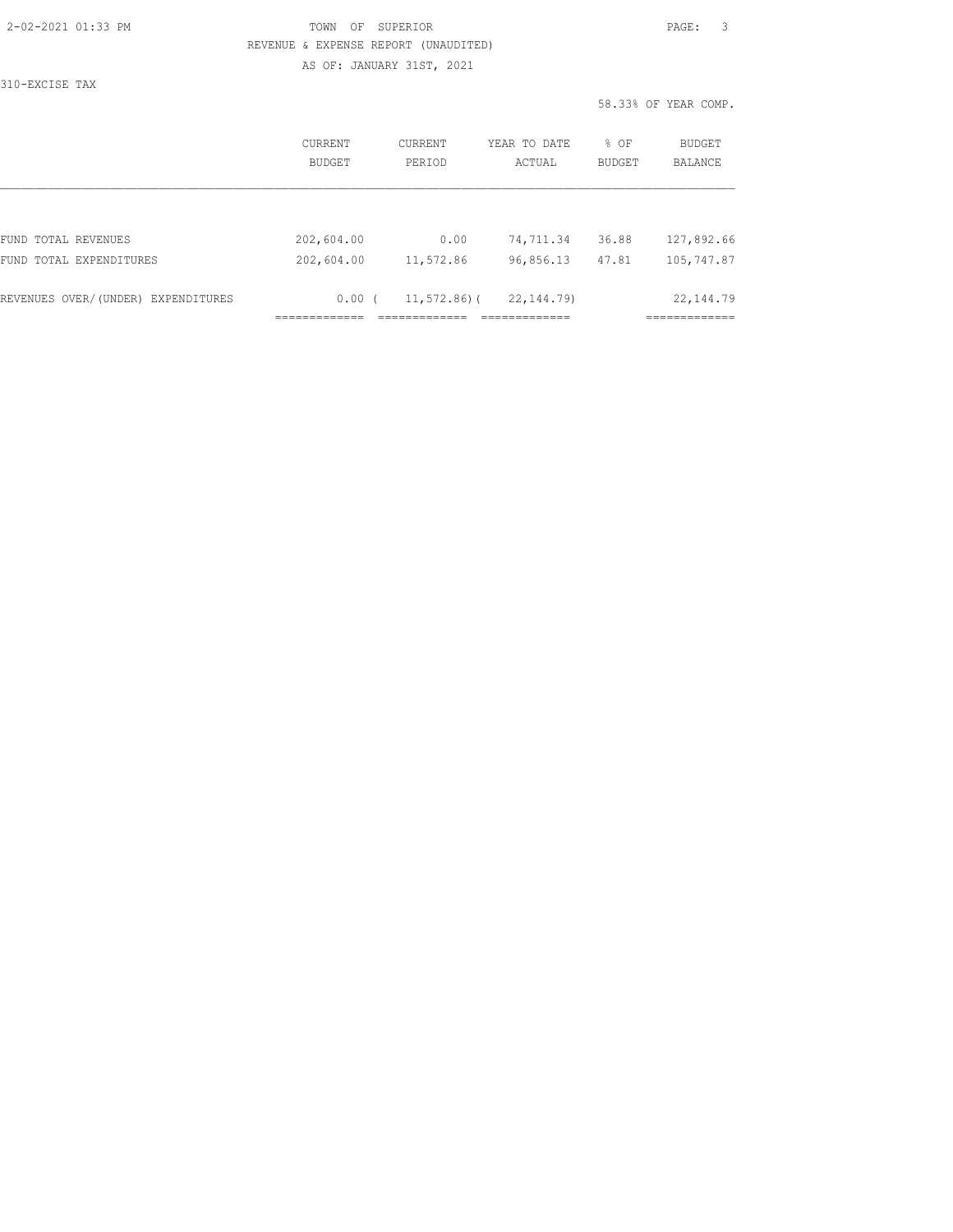| 2-02-2021 01:34 PM         | TOWN OF SUPERIOR                     | PAGE: 1                   |                                          |  |                      |
|----------------------------|--------------------------------------|---------------------------|------------------------------------------|--|----------------------|
|                            | REVENUE & EXPENSE REPORT (UNAUDITED) |                           |                                          |  |                      |
|                            |                                      | AS OF: JANUARY 31ST, 2021 |                                          |  |                      |
| 320-LOCAL TRANS ASSISTANCE |                                      |                           |                                          |  |                      |
| NON-DEPARTMENTAL           |                                      |                           |                                          |  | 58.33% OF YEAR COMP. |
|                            |                                      |                           |                                          |  |                      |
|                            |                                      |                           | CURRENT CURRENT YEAR TO DATE % OF BUDGET |  |                      |
|                            |                                      |                           | BUDGET PERIOD ACTUAL BUDGET BALANCE      |  |                      |
| <b>REVENUES</b>            |                                      |                           |                                          |  |                      |
|                            |                                      |                           |                                          |  |                      |
| TAXE S                     |                                      |                           |                                          |  |                      |
|                            |                                      |                           |                                          |  |                      |
| EXPENDITURES               |                                      |                           |                                          |  |                      |
| SUPPLIES                   |                                      |                           |                                          |  |                      |
| PROFESSIONAL SERVICES      |                                      |                           |                                          |  |                      |
| REPAIR/MAINTENANCE         |                                      |                           |                                          |  |                      |
| CAPITAL OUTLAY             |                                      |                           |                                          |  |                      |
| NON-OPERATING              |                                      |                           |                                          |  |                      |
| DEBT SERVICE               |                                      |                           |                                          |  |                      |
|                            |                                      |                           | ____ _____________ _____ _               |  |                      |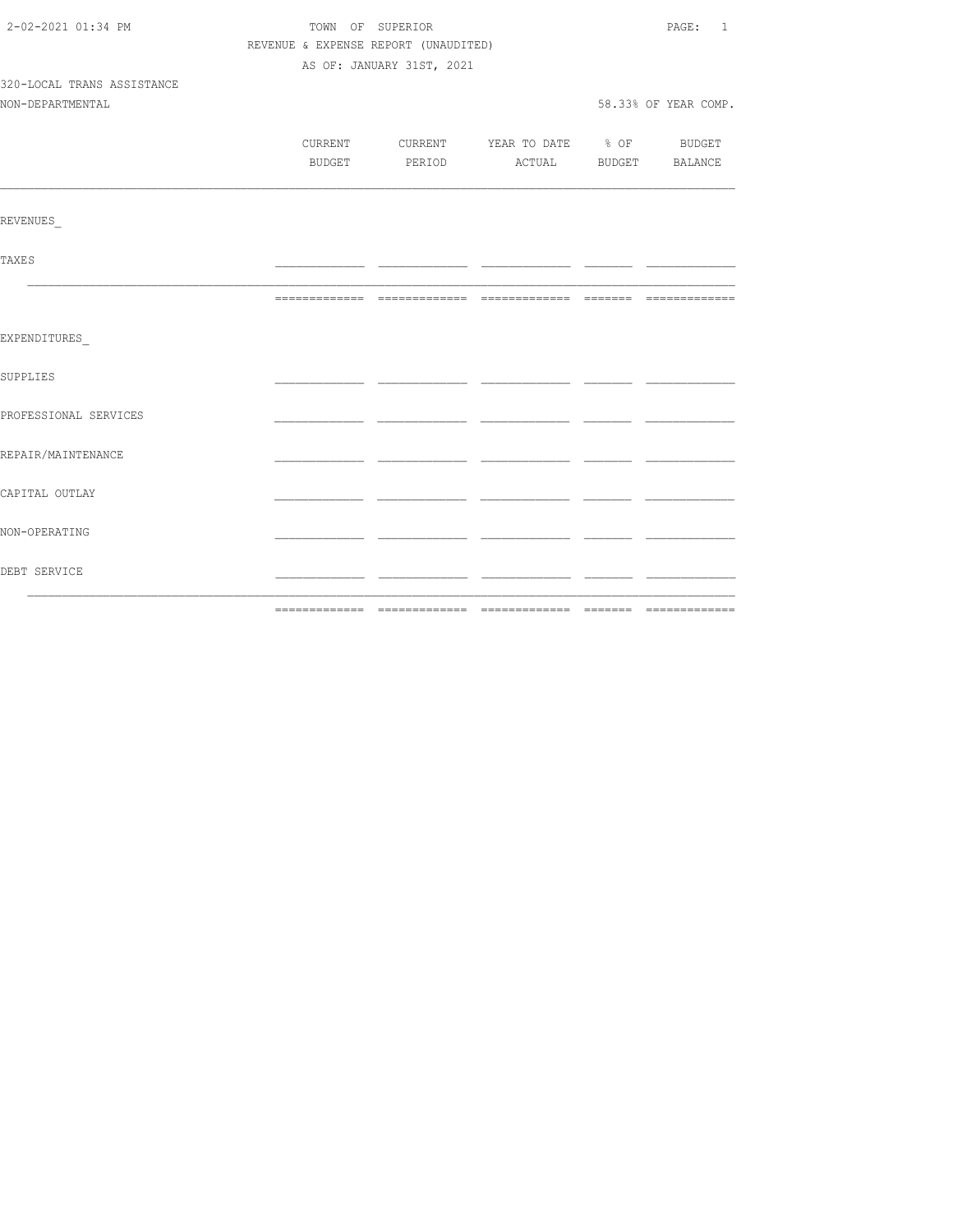| 2-02-2021 01:34 PM         | TOWN OF SUPERIOR                     | $\overline{2}$<br>PAGE: |
|----------------------------|--------------------------------------|-------------------------|
|                            | REVENUE & EXPENSE REPORT (UNAUDITED) |                         |
|                            | AS OF: JANUARY 31ST, 2021            |                         |
| 320-LOCAL TRANS ASSISTANCE |                                      |                         |

| 58.33% OF YEAR COMP. |
|----------------------|
|----------------------|

|                   | D A mm<br>. .<br>. | ΟF  |  |
|-------------------|--------------------|-----|--|
| .<br>$\mathbf{H}$ | ---                | --- |  |

============= ============= ============= =============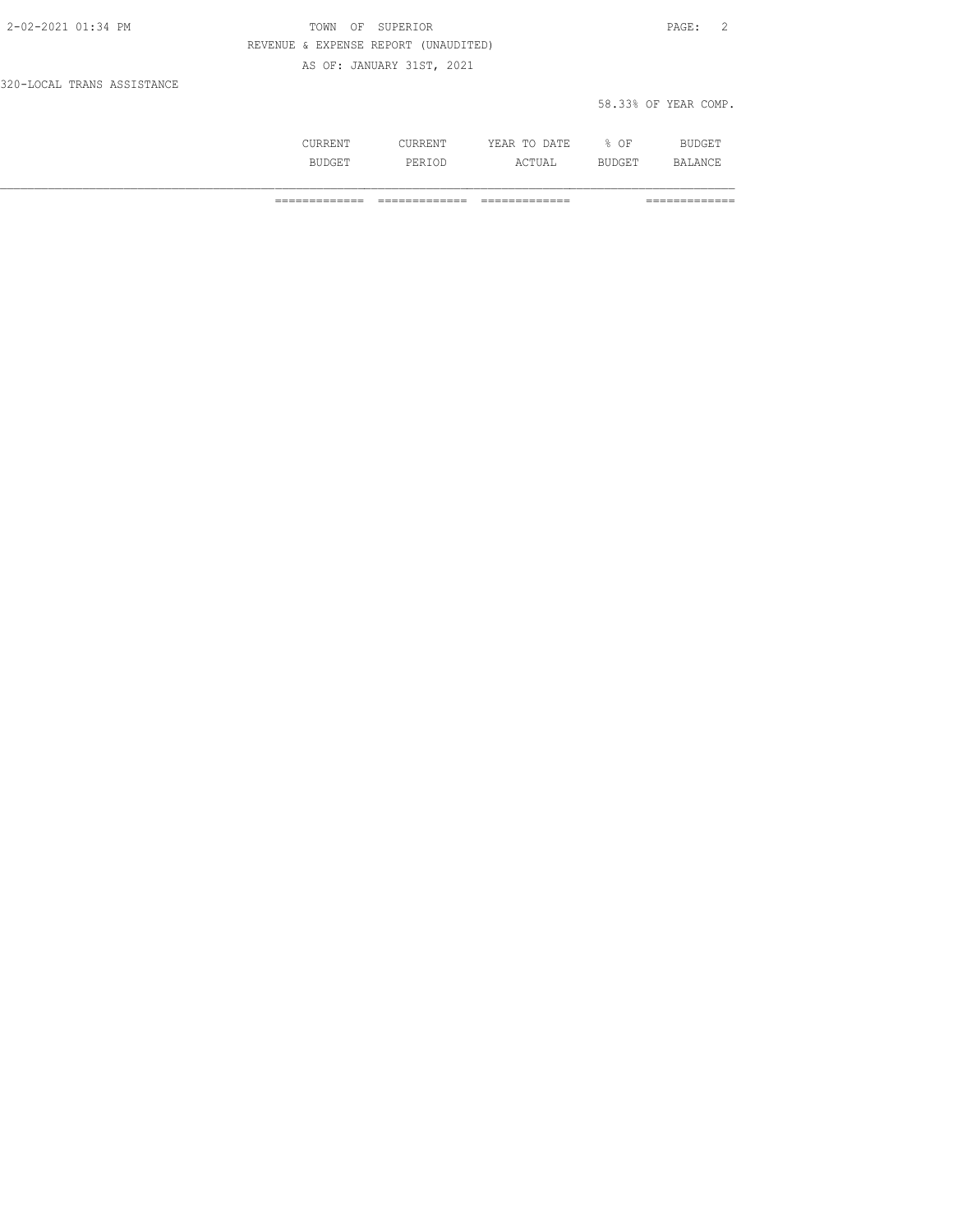| 2-02-2021 01:34 PM       | TOWN OF SUPERIOR                     | PAGE: 1                   |                                  |                      |
|--------------------------|--------------------------------------|---------------------------|----------------------------------|----------------------|
|                          | REVENUE & EXPENSE REPORT (UNAUDITED) |                           |                                  |                      |
|                          |                                      | AS OF: JANUARY 31ST, 2021 |                                  |                      |
| 400-GADA BOND            |                                      |                           |                                  |                      |
| NON-DEPARTMENTAL         |                                      |                           |                                  | 58.33% OF YEAR COMP. |
|                          |                                      |                           |                                  |                      |
|                          | CURRENT                              |                           | CURRENT YEAR TO DATE % OF BUDGET |                      |
|                          | BUDGET                               |                           | PERIOD ACTUAL BUDGET BALANCE     |                      |
|                          |                                      |                           |                                  |                      |
|                          |                                      |                           |                                  |                      |
| REVENUES                 |                                      |                           |                                  |                      |
| CONTINGENCY              |                                      |                           |                                  |                      |
|                          |                                      |                           |                                  |                      |
|                          |                                      |                           |                                  |                      |
|                          |                                      |                           |                                  |                      |
| EXPENDITURES             |                                      |                           |                                  |                      |
|                          |                                      |                           |                                  |                      |
| <b>SUPPLIES</b>          |                                      |                           |                                  |                      |
|                          |                                      |                           |                                  |                      |
| GENERAL BUSINESS EXPENSE |                                      |                           |                                  |                      |
| NON-OPERATING            |                                      |                           |                                  |                      |
|                          |                                      |                           |                                  |                      |
| DEBT SERVICE             |                                      |                           |                                  |                      |
|                          |                                      |                           |                                  |                      |
|                          |                                      |                           |                                  |                      |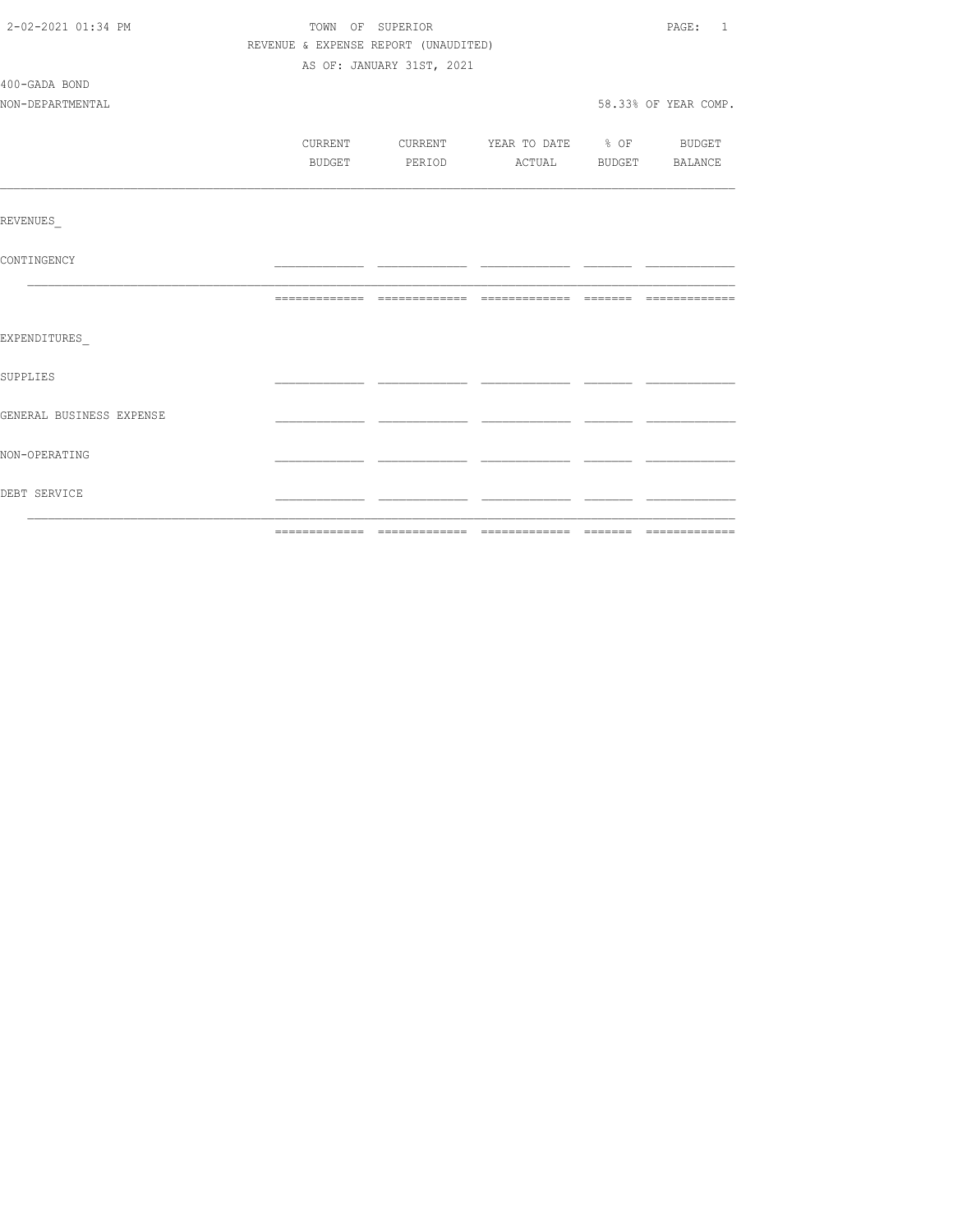| 2-02-2021 01:34 PM | TOWN OF SUPERIOR                     | PAGE: 2 |  |
|--------------------|--------------------------------------|---------|--|
|                    | REVENUE & EXPENSE REPORT (UNAUDITED) |         |  |
|                    | AS OF: JANUARY 31ST, 2021            |         |  |
| 400-GADA BOND      |                                      |         |  |

| РA<br>$\cdots$<br>11 T P . |  |
|----------------------------|--|
|                            |  |

58.33% OF YEAR COMP.

| ∴N™                          | へんやで<br>$\sim$ $\sim$ $\sim$<br>∠ H'∆ l⊋<br>. | ΟF  |          |
|------------------------------|-----------------------------------------------|-----|----------|
| ヘアロ<br><b>BIIP</b><br>------ | IΔ<br>---                                     | --- | $\cdots$ |

============= ============= ============= =============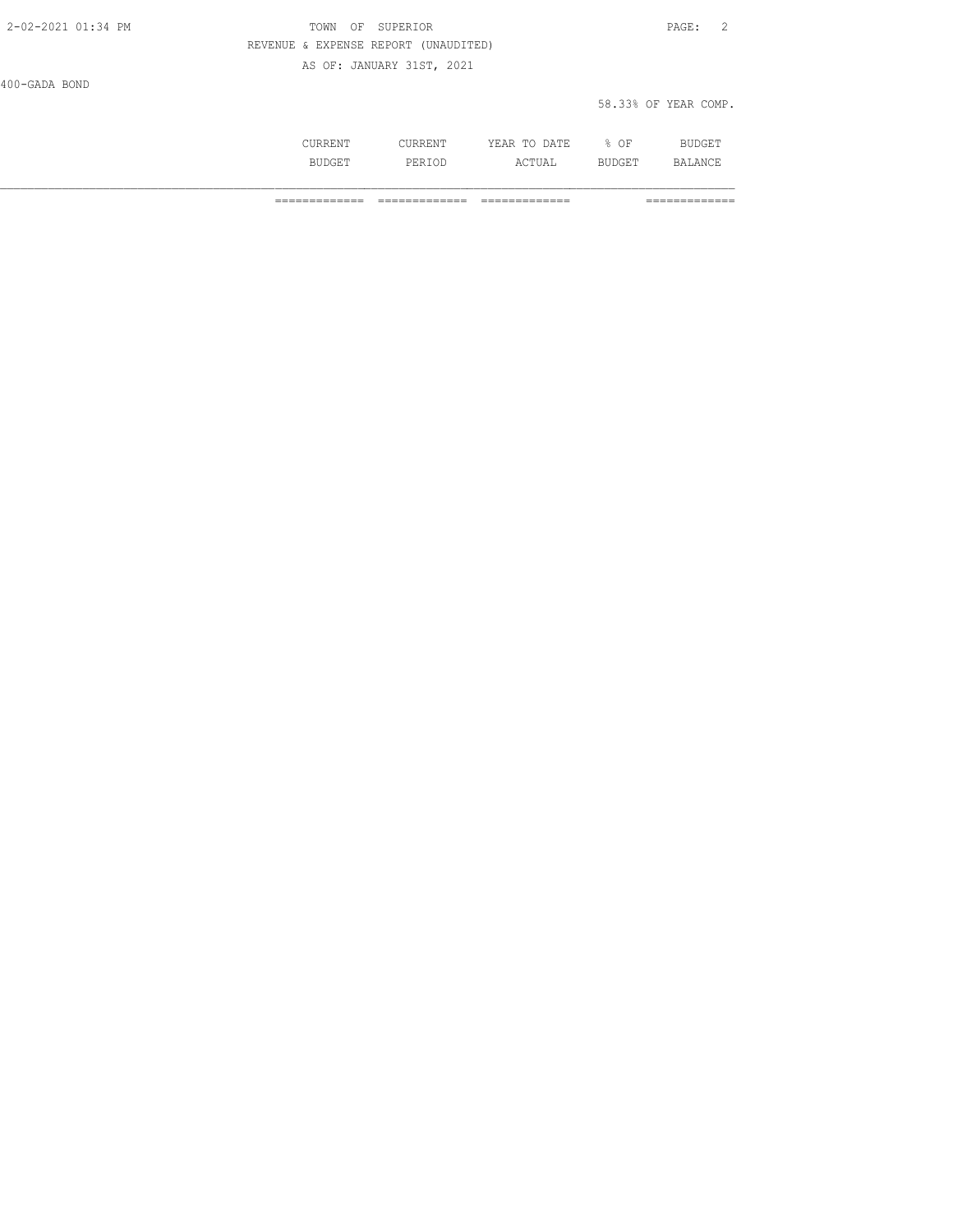| 2-02-2021 01:34 PM                  | TOWN OF SUPERIOR<br>REVENUE & EXPENSE REPORT (UNAUDITED)<br>AS OF: JANUARY 31ST, 2021 |                                 |                              |                     | PAGE:<br>1            |  |
|-------------------------------------|---------------------------------------------------------------------------------------|---------------------------------|------------------------------|---------------------|-----------------------|--|
| 410-MPC BOND<br>NON-DEPARTMENTAL    |                                                                                       |                                 |                              |                     | 58.33% OF YEAR COMP.  |  |
|                                     | <b>CURRENT</b><br>BUDGET                                                              | CURRENT<br>PERIOD               | YEAR TO DATE<br>ACTUAL       | $\div$ OF<br>BUDGET | BUDGET<br>BALANCE     |  |
| REVENUES                            |                                                                                       |                                 |                              |                     |                       |  |
| BUSINESS SERVICES                   |                                                                                       |                                 |                              |                     |                       |  |
| CONTINGENCY                         |                                                                                       |                                 |                              |                     |                       |  |
|                                     |                                                                                       | ------------------------------- |                              | --------            |                       |  |
| EXPENDITURES<br>SUPPLIES            |                                                                                       |                                 |                              |                     |                       |  |
| GENERAL BUSINESS EXPENSE            |                                                                                       |                                 |                              |                     |                       |  |
| NON-OPERATING                       |                                                                                       |                                 |                              |                     |                       |  |
| DEBT SERVICE                        |                                                                                       |                                 |                              |                     |                       |  |
| 410-00-5900 DEBT SERVICE: PRINCIPAL | 0.00                                                                                  | 0.00                            | $1, 524.74$ 0.00 ( 1,524.74) |                     |                       |  |
| 410-00-5920 MPC BOND DEBT: SERVICE  | 0.00                                                                                  | 0.00                            | 1,490.87                     |                     | $0.00$ ( $1,490.87$ ) |  |
| SUBTOTAL DEBT SERVICE               | 0.00                                                                                  | 0.00                            | 3,015.61                     | $0.00$ (            | 3,015.61)             |  |
| TOTAL EXPENDITURES                  | 0.00                                                                                  | 0.00                            |                              | 3,015.61 0.00 (     | 3,015.61)             |  |
| REVENUES OVER/(UNDER) EXPENDITURES  | 0.00                                                                                  |                                 | $0.00$ ( 3,015.61)           |                     | 3,015.61              |  |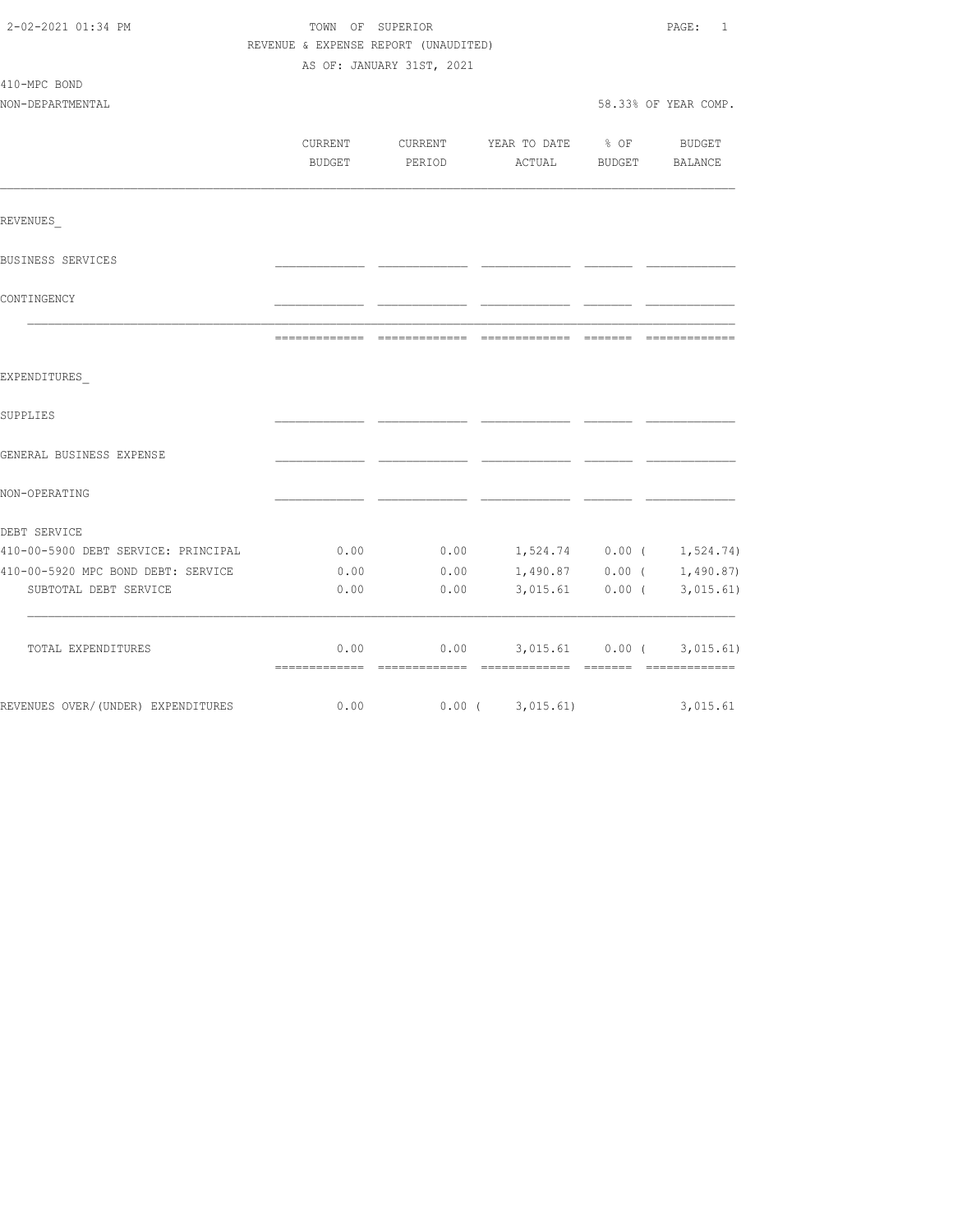AS OF: JANUARY 31ST, 2021

410-MPC BOND

|                                    | CURRENT<br>BUDGET | <b>CURRENT</b><br>PERIOD | YEAR TO DATE<br>ACTUAL | % OF<br>BUDGET | BUDGET<br>BALANCE       |
|------------------------------------|-------------------|--------------------------|------------------------|----------------|-------------------------|
| FUND TOTAL EXPENDITURES            | 0.00              | 0.00                     | 3,015.61               | $0.00$ (       | 3,015.61)               |
| REVENUES OVER/(UNDER) EXPENDITURES | 0.00              | 0.00(                    | 3,015.61)              |                | 3,015.61<br>___________ |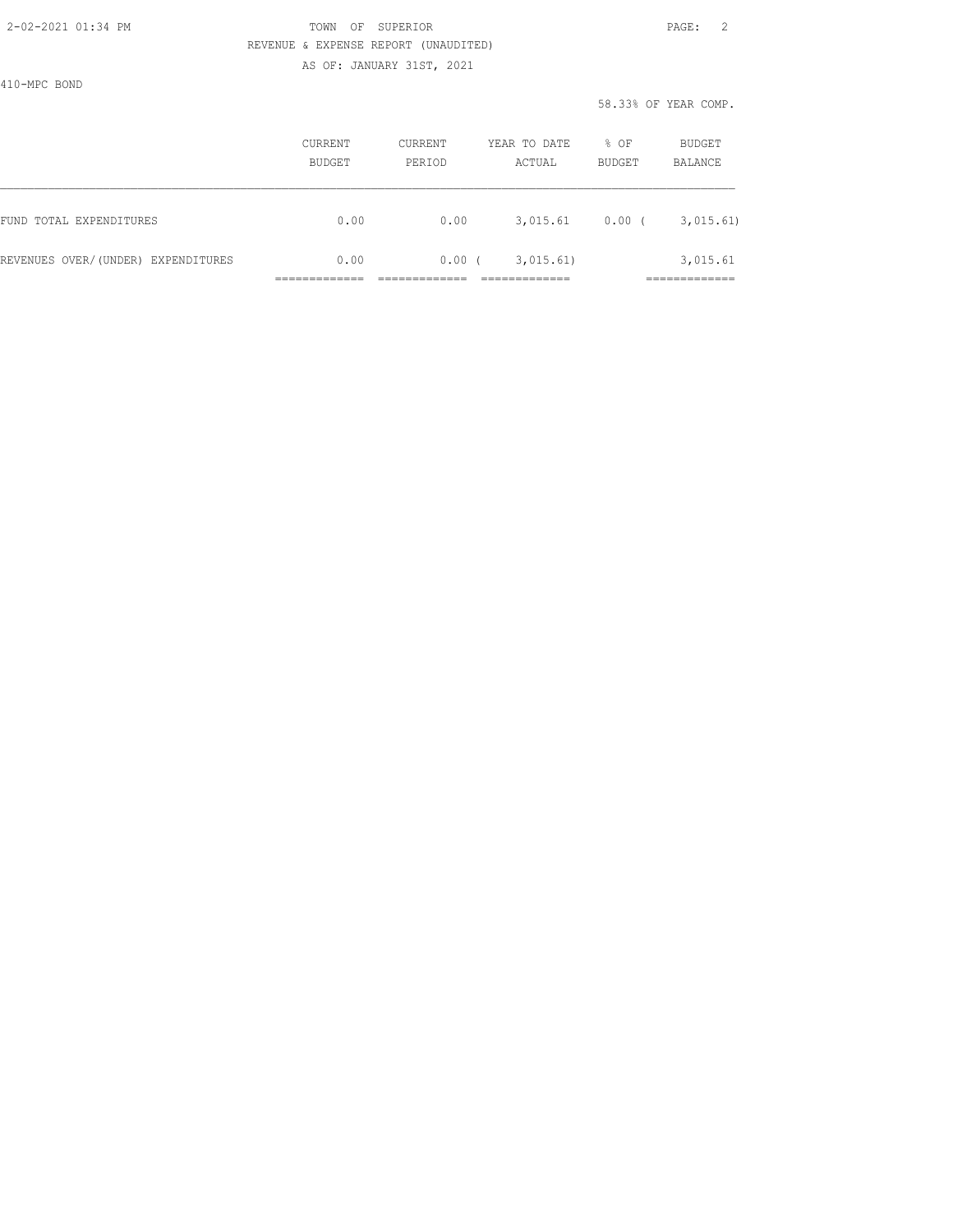AS OF: JANUARY 31ST, 2021

NON-DEPARTMENTAL 58

| 8.33% OF YEAR COMP. |  |
|---------------------|--|
|---------------------|--|

|                                | CURRENT<br>BUDGET             | <b>CURRENT</b><br>PERIOD | YEAR TO DATE<br>ACTUAL | $8$ OF<br>BUDGET | <b>BUDGET</b><br>BALANCE                   |
|--------------------------------|-------------------------------|--------------------------|------------------------|------------------|--------------------------------------------|
| REVENUES                       |                               |                          |                        |                  |                                            |
| <b>GRANTS</b>                  |                               |                          |                        |                  |                                            |
| 500-00-4600 GRANT REVENUES     | 1,381,382.00                  | 0.00                     | 0.00                   |                  | $0.00 \quad 1,381,382.00$                  |
| SUBTOTAL GRANTS                | 1,381,382.00                  | 0.00                     | 0.00                   |                  | $0.00 \quad 1,381,382.00$                  |
| CONTINGENCY                    |                               |                          |                        |                  |                                            |
| TOTAL REVENUES                 | 1,381,382.00<br>------------- | 0.00<br>--------------   | 0.00<br>-------------- | --------         | $0.00 \quad 1,381,382.00$<br>------------- |
| EXPENDITURES                   |                               |                          |                        |                  |                                            |
| PERSONEL                       |                               |                          |                        |                  |                                            |
| SUPPLIES                       |                               |                          |                        |                  |                                            |
| 500-00-5299 OPERATING SUPPLIES | 1,381,382.00                  | 0.00                     | 0.00                   |                  | $0.00 \quad 1,381,382.00$                  |
| SUBTOTAL SUPPLIES              | 1,381,382.00                  | 0.00                     | 0.00                   | 0.00             | 1,381,382.00                               |
| GENERAL BUSINESS EXPENSE       |                               |                          |                        |                  |                                            |
| TOTAL EXPENDITURES             | 1,381,382.00                  | 0.00                     | 0.00                   |                  | $0.00 \quad 1,381,382.00$                  |
|                                |                               |                          |                        |                  |                                            |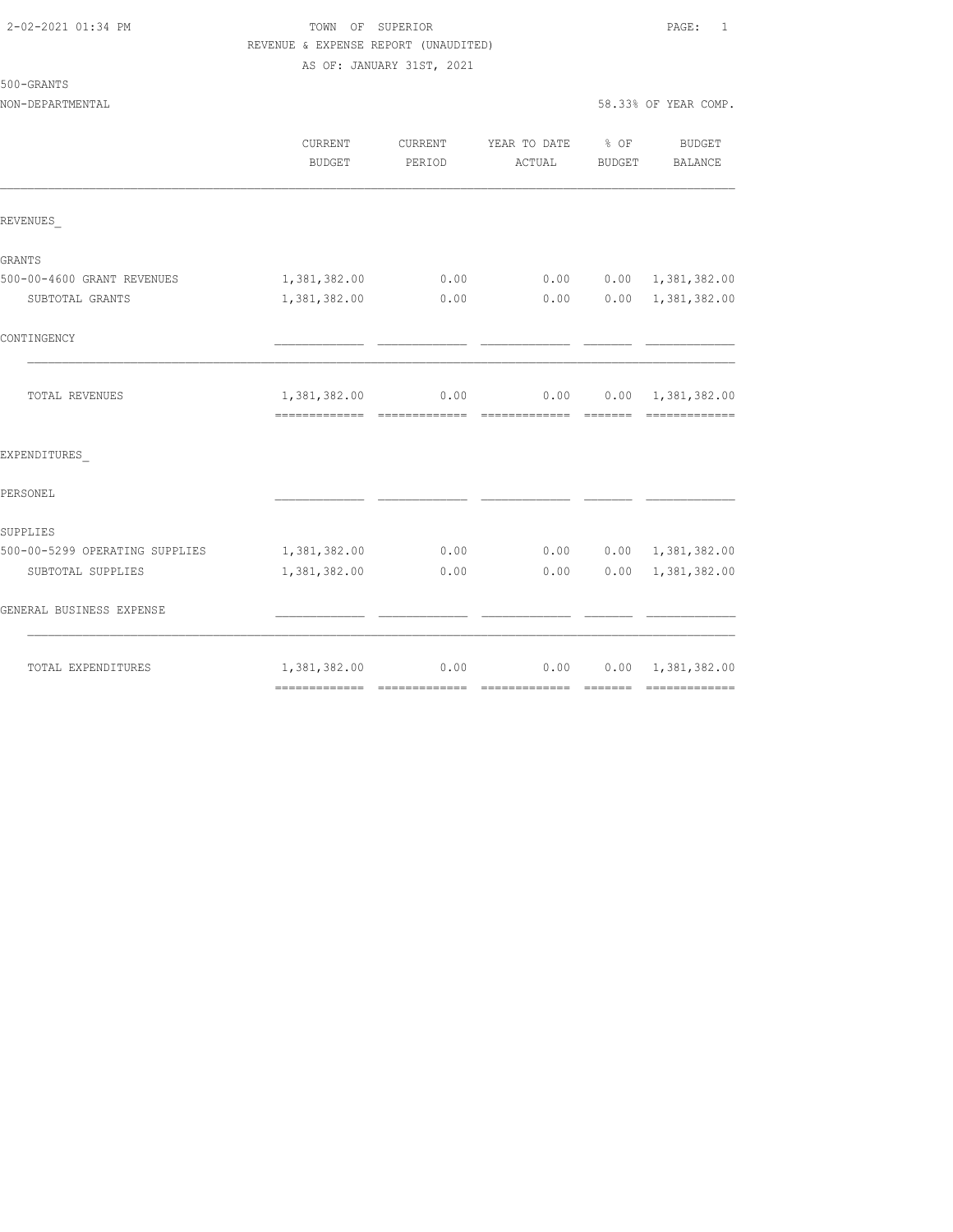| 2-02-2021 01:34 PM |                                      | TOWN OF SUPERIOR          |                   |          | 2<br>PAGE:           |
|--------------------|--------------------------------------|---------------------------|-------------------|----------|----------------------|
|                    | REVENUE & EXPENSE REPORT (UNAUDITED) |                           |                   |          |                      |
|                    |                                      | AS OF: JANUARY 31ST, 2021 |                   |          |                      |
| 500-GRANTS         |                                      |                           |                   |          |                      |
| POLICE GRANTS      |                                      |                           |                   |          | 58.33% OF YEAR COMP. |
|                    | CURRENT                              | CURRENT                   | YEAR TO DATE % OF |          | BUDGET               |
|                    | BUDGET                               | PERIOD                    | ACTUAL            | BUDGET   | BALANCE              |
| REVENUES           |                                      |                           |                   |          |                      |
| GRANTS             |                                      |                           |                   |          |                      |
|                    | --------------                       | --------------            | --------------    | -------- |                      |
| EXPENDITURES       |                                      |                           |                   |          |                      |
| SUPPLIES           |                                      |                           |                   |          |                      |
| DEBT SERVICE       |                                      |                           |                   |          |                      |
|                    | =============                        | -------------             | --------------    | -------- | =============        |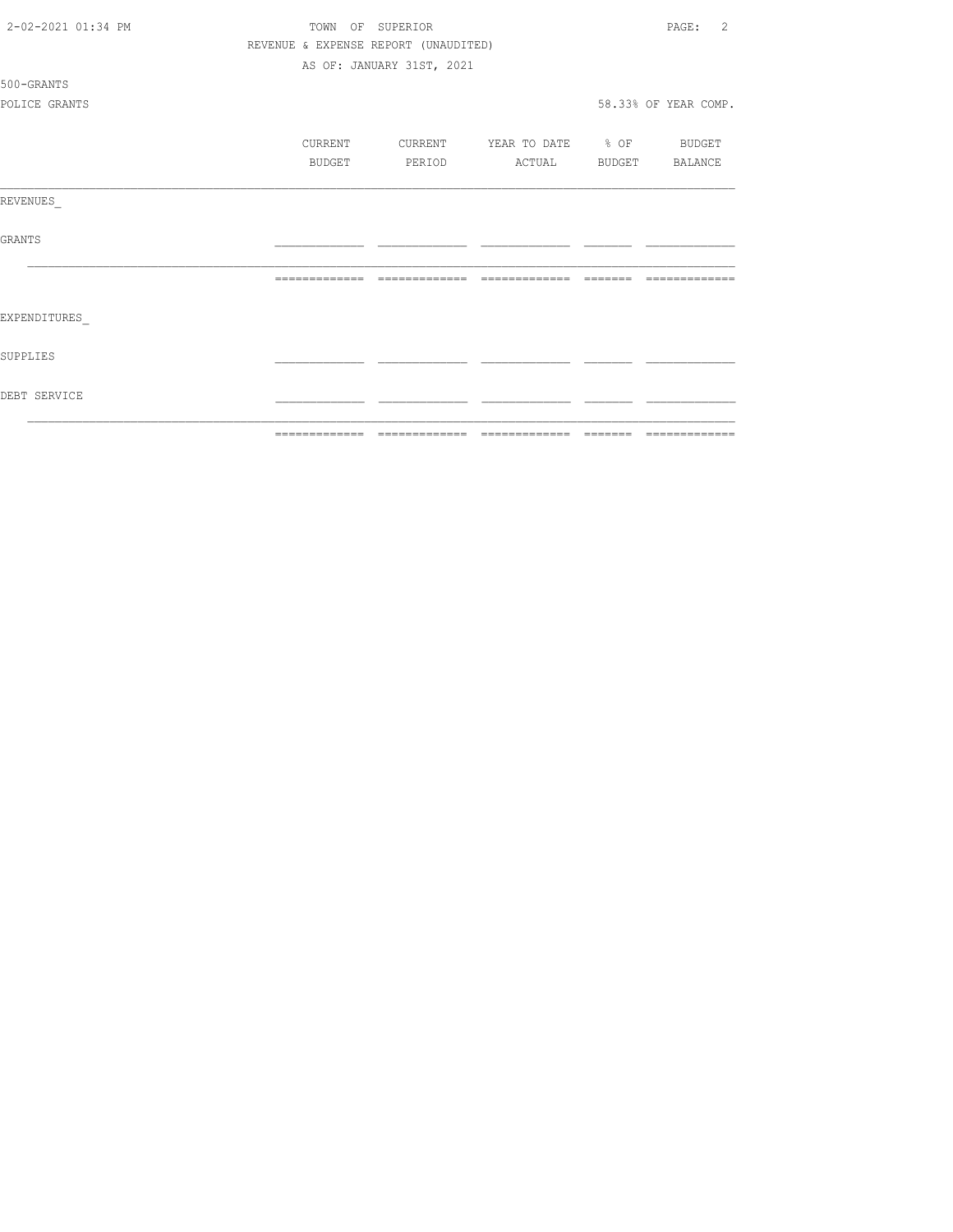| 2-02-2021 01:34 PM | TOWN<br>OF     | SUPERIOR                             |                       | 3<br>PAGE:           |
|--------------------|----------------|--------------------------------------|-----------------------|----------------------|
|                    |                | REVENUE & EXPENSE REPORT (UNAUDITED) |                       |                      |
|                    |                | AS OF: JANUARY 31ST, 2021            |                       |                      |
| 500-GRANTS         |                |                                      |                       |                      |
| FIRE GRANTS        |                |                                      |                       | 58.33% OF YEAR COMP. |
|                    |                |                                      |                       |                      |
|                    | CURRENT        | CURRENT                              | YEAR TO DATE % OF     | BUDGET               |
|                    | BUDGET         | PERIOD                               | ACTUAL BUDGET BALANCE |                      |
|                    |                |                                      |                       |                      |
| REVENUES           |                |                                      |                       |                      |
|                    |                |                                      |                       |                      |
| <b>GRANTS</b>      |                |                                      |                       |                      |
|                    |                |                                      |                       |                      |
|                    | =============  | -------------                        | --------------        |                      |
|                    |                |                                      |                       |                      |
| EXPENDITURES       |                |                                      |                       |                      |
|                    |                |                                      |                       |                      |
| SUPPLIES           |                |                                      |                       |                      |
|                    |                |                                      |                       |                      |
|                    | -------------- |                                      | --------------        | -------------        |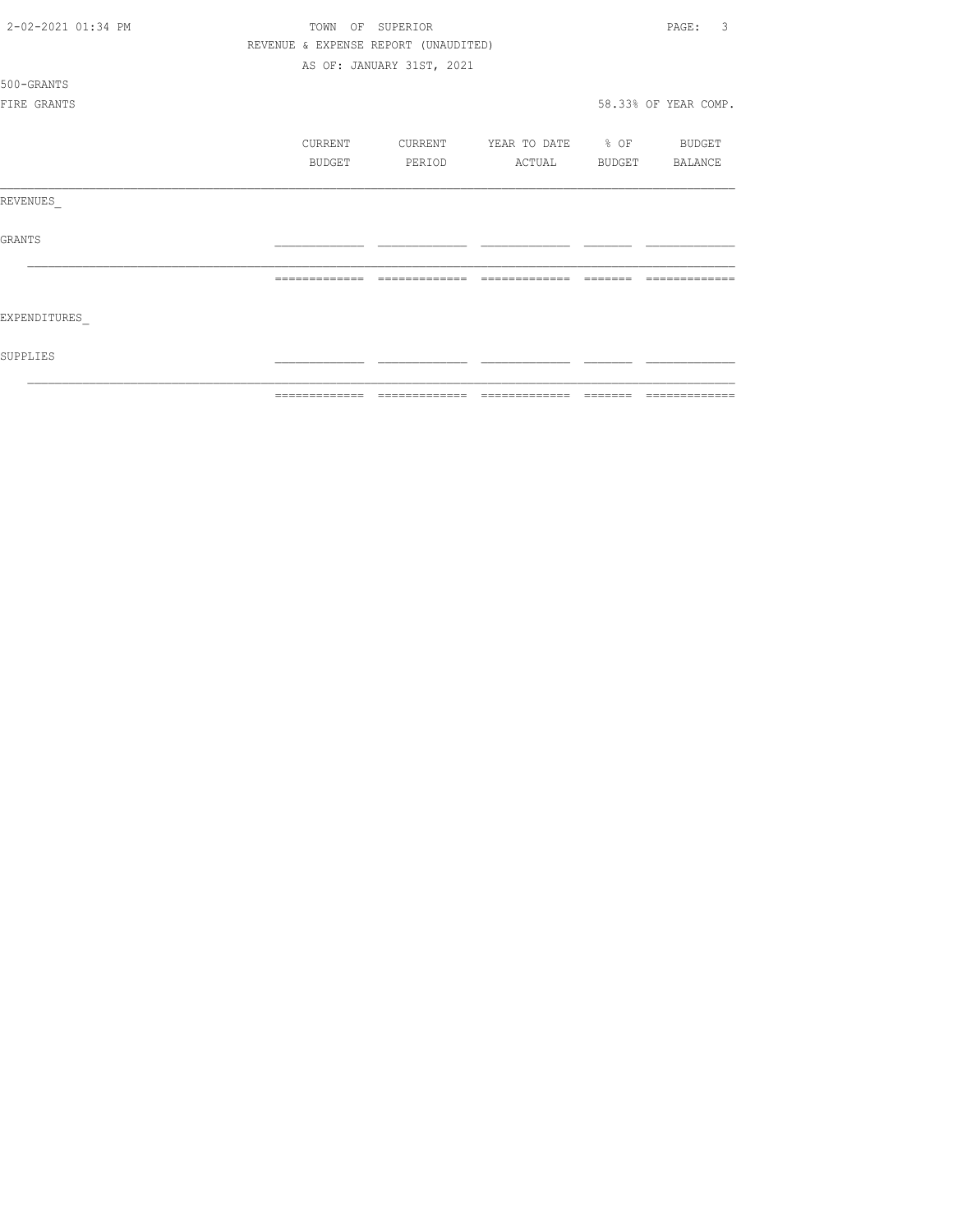| 2-02-2021 01:34 PM                    | TOWN OF SUPERIOR                     |                           |                                    |        | PAGE:<br>$\overline{4}$ |
|---------------------------------------|--------------------------------------|---------------------------|------------------------------------|--------|-------------------------|
|                                       | REVENUE & EXPENSE REPORT (UNAUDITED) |                           |                                    |        |                         |
|                                       |                                      | AS OF: JANUARY 31ST, 2021 |                                    |        |                         |
| 500-GRANTS                            |                                      |                           |                                    |        |                         |
| RECREATION GRANTS                     |                                      |                           |                                    |        | 58.33% OF YEAR COMP.    |
|                                       | <b>CURRENT</b>                       | <b>CURRENT</b>            | YEAR TO DATE % OF BUDGET           |        |                         |
|                                       | <b>BUDGET</b>                        | <b>PERIOD</b>             | ACTUAL                             | BUDGET | BALANCE                 |
| REVENUES                              |                                      |                           |                                    |        |                         |
| GRANTS                                |                                      |                           |                                    |        |                         |
|                                       |                                      |                           |                                    |        |                         |
| EXPENDITURES                          |                                      |                           |                                    |        |                         |
| SUPPLIES                              |                                      |                           |                                    |        |                         |
| 500-12-5299 OPERATING SUPPLIES        | 0.00                                 |                           | $0.00$ $426.72$ $0.00$ $426.72$    |        |                         |
| SUBTOTAL SUPPLIES                     | 0.00                                 | 0.00                      | 426.72                             | 0.00(  | 426.72)                 |
| PROFESSIONAL SERVICES                 |                                      |                           |                                    |        |                         |
| 500-12-5550 PARKS IMPROVEMENT PROJECT | 0.00                                 |                           | $0.00$ 28,432.20 0.00 ( 28,432.20) |        |                         |
| SUBTOTAL PROFESSIONAL SERVICES        | 0.00                                 | 0.00                      | 28,432.20                          |        | 0.00(28, 432, 20)       |
| TOTAL EXPENDITURES                    | 0.00                                 |                           | $0.00$ 28,858.92 0.00 ( 28,858.92) |        |                         |
|                                       |                                      |                           |                                    |        |                         |
| REVENUES OVER/(UNDER) EXPENDITURES    | 0.00                                 |                           | 0.00(28,858.92)                    |        | 28,858.92               |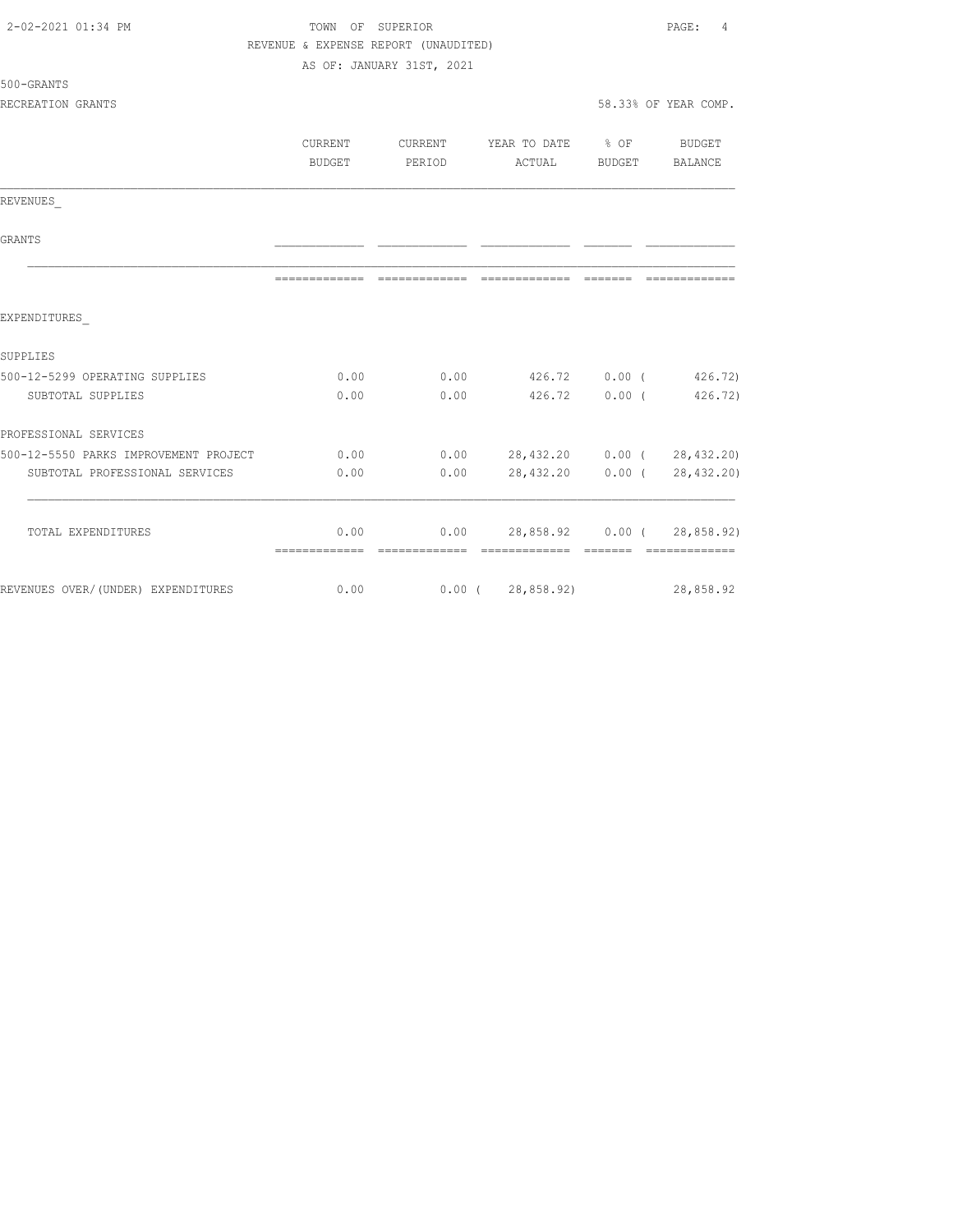| 2-02-2021 01:34 PM     | TOWN OF SUPERIOR                     |                           |                          |                | PAGE:<br>.5          |
|------------------------|--------------------------------------|---------------------------|--------------------------|----------------|----------------------|
|                        | REVENUE & EXPENSE REPORT (UNAUDITED) |                           |                          |                |                      |
|                        |                                      | AS OF: JANUARY 31ST, 2021 |                          |                |                      |
| 500-GRANTS             |                                      |                           |                          |                |                      |
| CDBG 153-09 MAGMA CLUB |                                      |                           |                          |                | 58.33% OF YEAR COMP. |
|                        | CURRENT                              | CURRENT                   | YEAR TO DATE % OF BUDGET |                |                      |
|                        | BUDGET                               | PERIOD                    | ACTUAL                   | BUDGET BALANCE |                      |
|                        |                                      |                           |                          |                |                      |
| REVENUES               |                                      |                           |                          |                |                      |
| GRANTS                 |                                      |                           |                          |                |                      |
|                        | =============                        |                           |                          |                |                      |
| EXPENDITURES           |                                      |                           |                          |                |                      |
| SUPPLIES               |                                      |                           |                          |                |                      |
|                        |                                      |                           |                          |                |                      |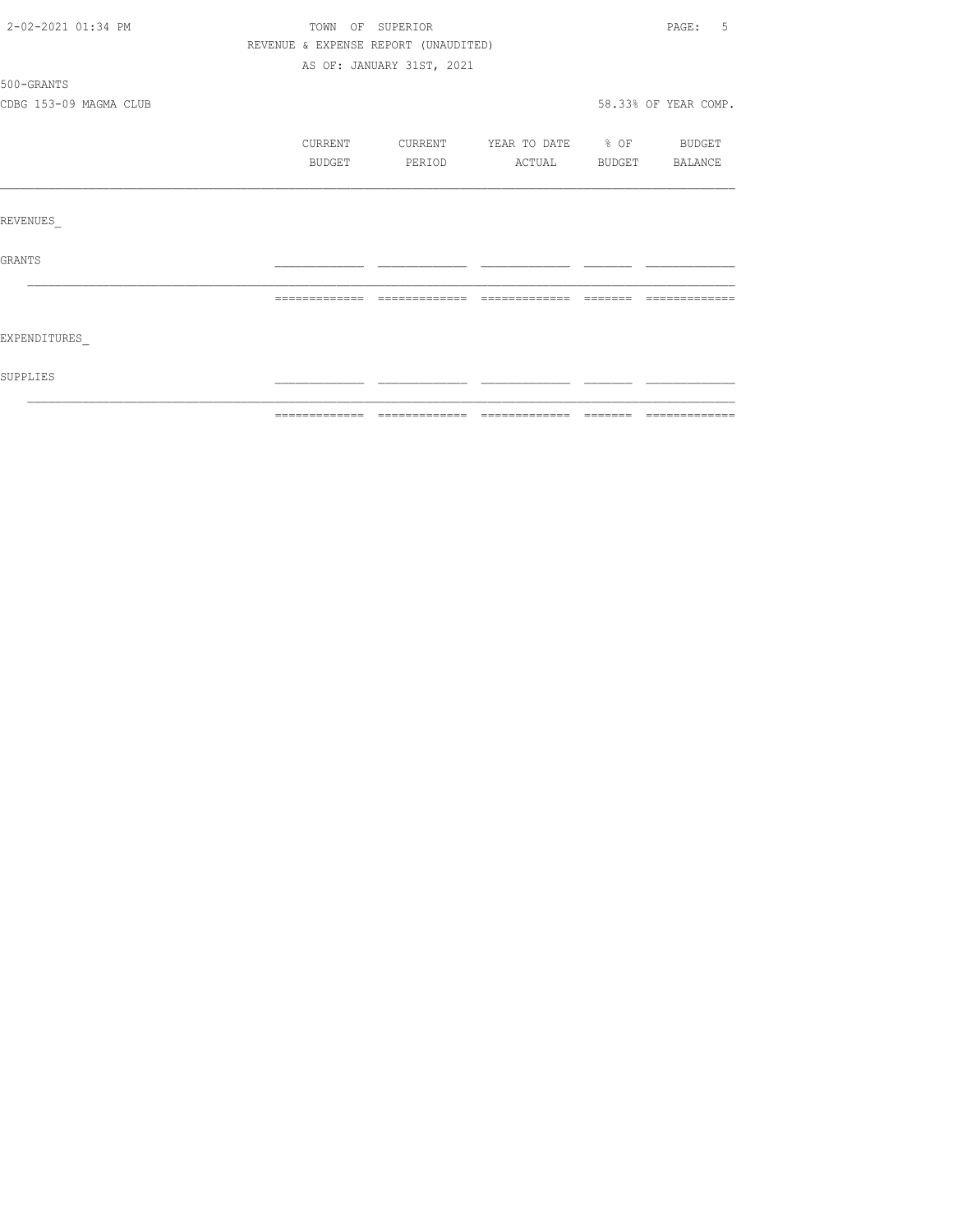| 2-02-2021 01:34 PM    |                |         | TOWN OF SUPERIOR                     |                          |          | PAGE:<br>6           |
|-----------------------|----------------|---------|--------------------------------------|--------------------------|----------|----------------------|
|                       |                |         | REVENUE & EXPENSE REPORT (UNAUDITED) |                          |          |                      |
|                       |                |         | AS OF: JANUARY 31ST, 2021            |                          |          |                      |
| 500-GRANTS            |                |         |                                      |                          |          |                      |
| DEPT OF COMM-STIMULUS |                |         |                                      |                          |          | 58.33% OF YEAR COMP. |
|                       |                | CURRENT | CURRENT                              | YEAR TO DATE % OF BUDGET |          |                      |
|                       |                | BUDGET  | PERIOD                               | ACTUAL                   |          | BUDGET BALANCE       |
| REVENUES              |                |         |                                      |                          |          |                      |
| GRANTS                |                |         |                                      |                          |          |                      |
|                       | -------------- |         | --------------                       | --------------           | -------- |                      |
| EXPENDITURES          |                |         |                                      |                          |          |                      |
| SUPPLIES              |                |         |                                      |                          |          |                      |
|                       |                |         |                                      |                          |          |                      |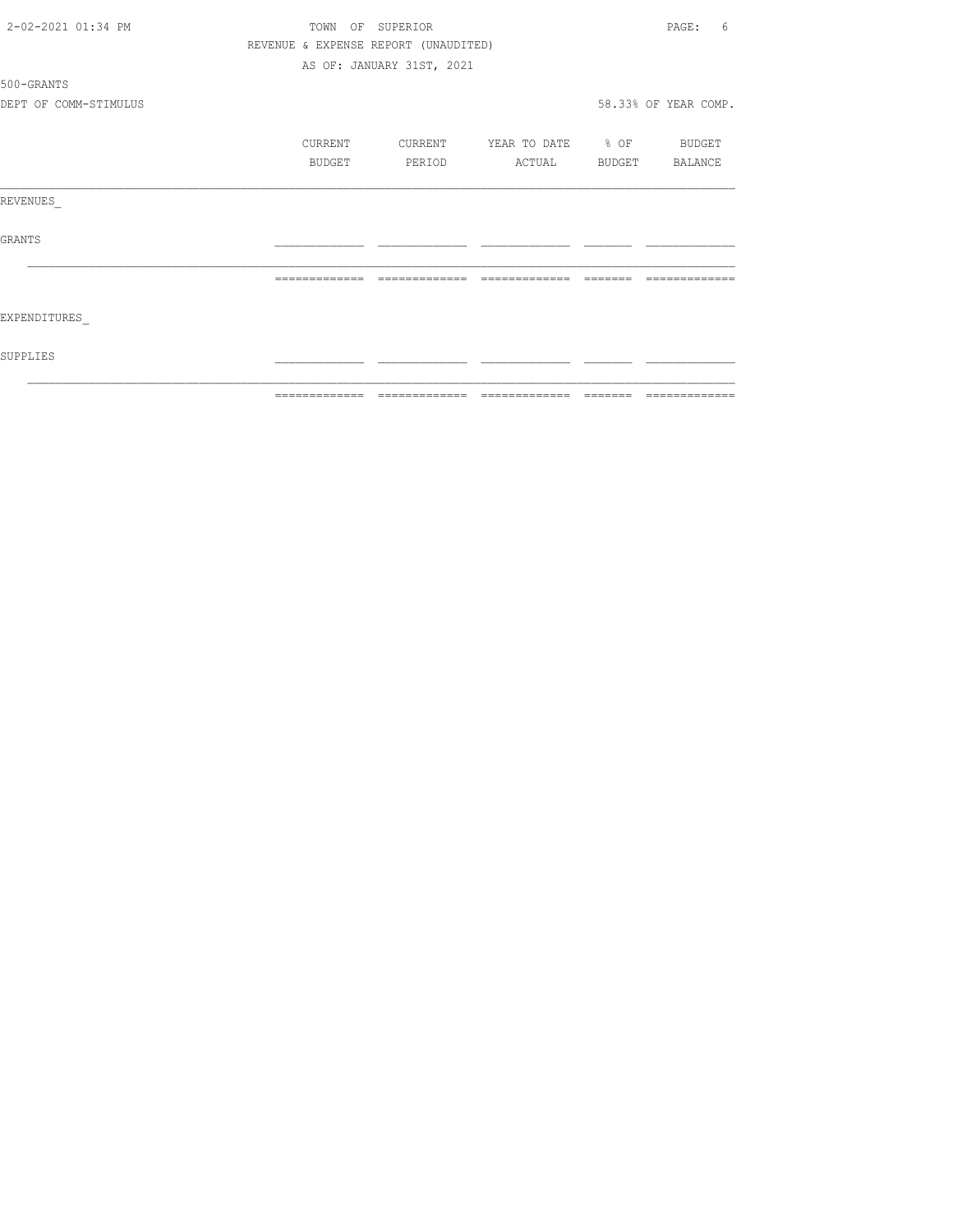| 2-02-2021 01:34 PM    |                | TOWN OF SUPERIOR                     |                          | 7<br>PAGE:           |
|-----------------------|----------------|--------------------------------------|--------------------------|----------------------|
|                       |                | REVENUE & EXPENSE REPORT (UNAUDITED) |                          |                      |
|                       |                | AS OF: JANUARY 31ST, 2021            |                          |                      |
| 500-GRANTS            |                |                                      |                          |                      |
| PINAL COUNTY-STIMULUS |                |                                      |                          | 58.33% OF YEAR COMP. |
|                       | CURRENT        | CURRENT                              | YEAR TO DATE % OF BUDGET |                      |
|                       | BUDGET         | PERIOD                               | ACTUAL                   | BUDGET BALANCE       |
| REVENUES              |                |                                      |                          |                      |
| GRANTS                |                |                                      |                          |                      |
|                       |                | --------------                       | =============            |                      |
| EXPENDITURES          |                |                                      |                          |                      |
| SUPPLIES              |                |                                      |                          |                      |
|                       | -------------- |                                      |                          |                      |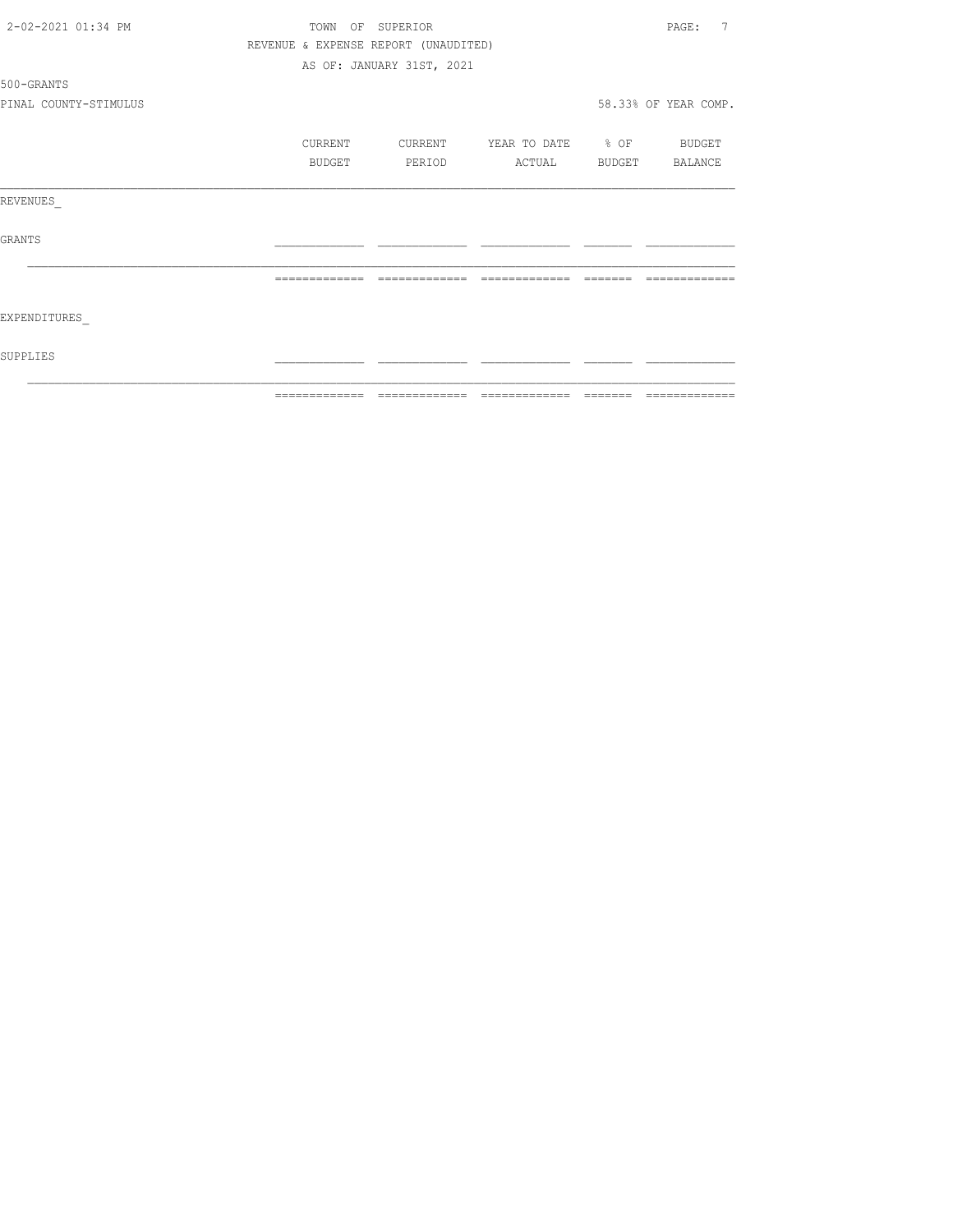| 2-02-2021 01:34 PM |                          | TOWN OF SUPERIOR                     |                           |                          |                | 8<br>PAGE:           |
|--------------------|--------------------------|--------------------------------------|---------------------------|--------------------------|----------------|----------------------|
|                    |                          | REVENUE & EXPENSE REPORT (UNAUDITED) |                           |                          |                |                      |
|                    |                          |                                      | AS OF: JANUARY 31ST, 2021 |                          |                |                      |
| 500-GRANTS         |                          |                                      |                           |                          |                |                      |
|                    | AZ DEPT OF HOMELAND SRTY |                                      |                           |                          |                | 58.33% OF YEAR COMP. |
|                    |                          | CURRENT                              | CURRENT                   | YEAR TO DATE % OF BUDGET |                |                      |
|                    |                          | BUDGET                               | PERIOD                    | ACTUAL                   | BUDGET BALANCE |                      |
| REVENUES           |                          |                                      |                           |                          |                |                      |
| <b>GRANTS</b>      |                          |                                      |                           |                          |                |                      |
|                    |                          |                                      |                           |                          |                |                      |
| EXPENDITURES       |                          |                                      |                           |                          |                |                      |
| SUPPLIES           |                          |                                      |                           |                          |                |                      |
|                    |                          | -------------                        |                           | --------------           |                |                      |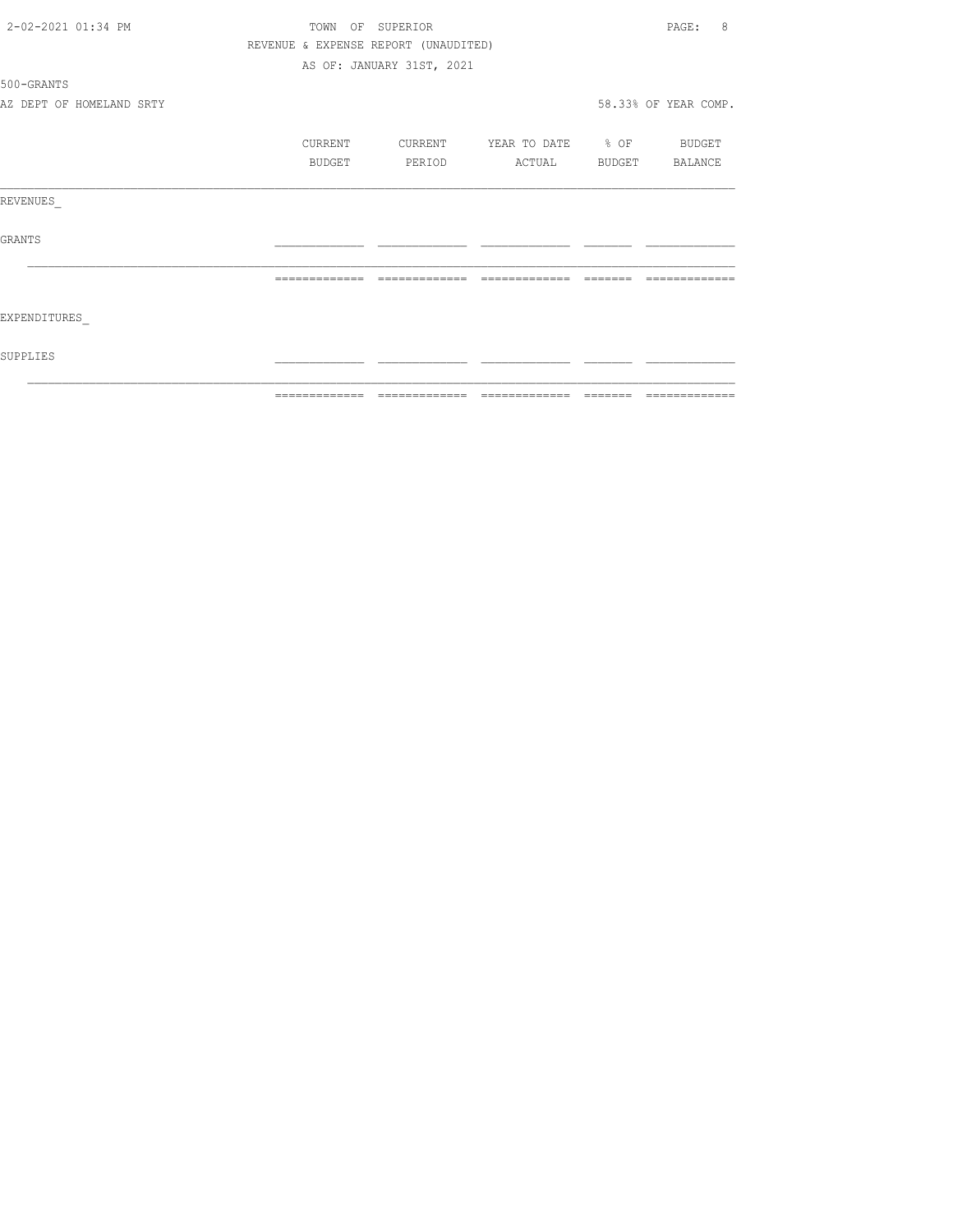| 2-02-2021 01:34 PM |  | TOWN          | OF SUPERIOR                          |                          | 9<br>PAGE:           |
|--------------------|--|---------------|--------------------------------------|--------------------------|----------------------|
|                    |  |               | REVENUE & EXPENSE REPORT (UNAUDITED) |                          |                      |
|                    |  |               | AS OF: JANUARY 31ST, 2021            |                          |                      |
| 500-GRANTS         |  |               |                                      |                          |                      |
| GOHS GRANT         |  |               |                                      |                          | 58.33% OF YEAR COMP. |
|                    |  |               |                                      |                          |                      |
|                    |  | CURRENT       | CURRENT                              | YEAR TO DATE % OF BUDGET |                      |
|                    |  | <b>BUDGET</b> | PERIOD                               | ACTUAL                   | BUDGET BALANCE       |
|                    |  |               |                                      |                          |                      |
| REVENUES           |  |               |                                      |                          |                      |
|                    |  |               |                                      |                          |                      |
| <b>GRANTS</b>      |  |               |                                      |                          |                      |
|                    |  |               |                                      |                          |                      |
|                    |  |               |                                      |                          |                      |
|                    |  |               |                                      |                          |                      |
| EXPENDITURES       |  |               |                                      |                          |                      |
|                    |  |               |                                      |                          |                      |
| SUPPLIES           |  |               |                                      |                          |                      |
|                    |  |               |                                      |                          |                      |
|                    |  | _____________ |                                      |                          | _____________        |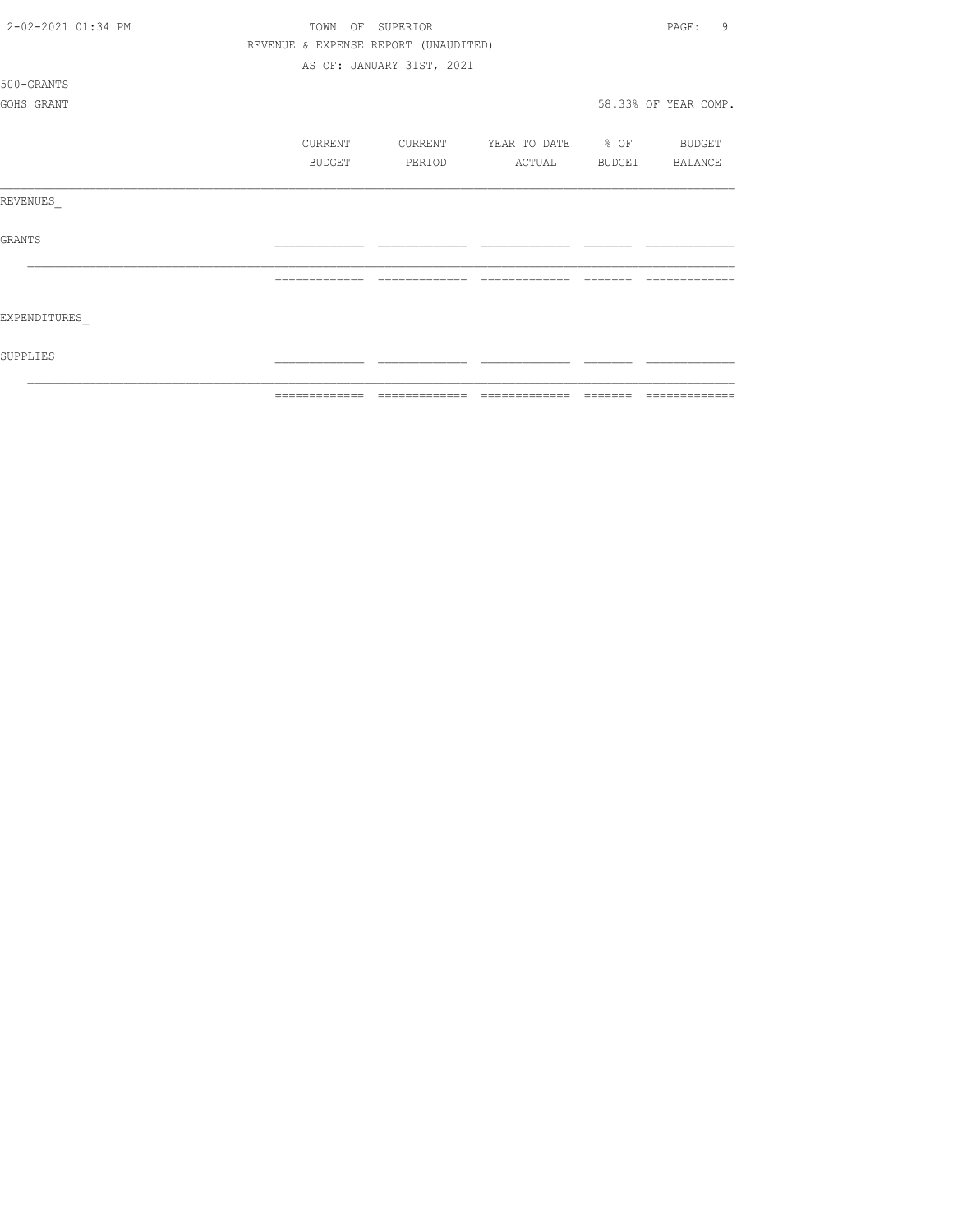| 2-02-2021 01:34 PM      |                | TOWN OF SUPERIOR                     |                                 |                | PAGE: 10             |
|-------------------------|----------------|--------------------------------------|---------------------------------|----------------|----------------------|
|                         |                | REVENUE & EXPENSE REPORT (UNAUDITED) |                                 |                |                      |
|                         |                | AS OF: JANUARY 31ST, 2021            |                                 |                |                      |
| 500-GRANTS              |                |                                      |                                 |                |                      |
| ENERGY EFFICIENCY GRANT |                |                                      |                                 |                | 58.33% OF YEAR COMP. |
|                         | <b>CURRENT</b> | CURRENT                              | YEAR TO DATE % OF BUDGET        |                |                      |
|                         | BUDGET         | PERIOD                               | ACTUAL                          | BUDGET BALANCE |                      |
| REVENUES                |                |                                      |                                 |                |                      |
| GRANTS                  |                |                                      |                                 |                |                      |
|                         |                |                                      |                                 |                |                      |
| EXPENDITURES            |                |                                      |                                 |                |                      |
| SUPPLIES                |                |                                      |                                 |                |                      |
|                         | =============  |                                      | =============================== | =======        | =============        |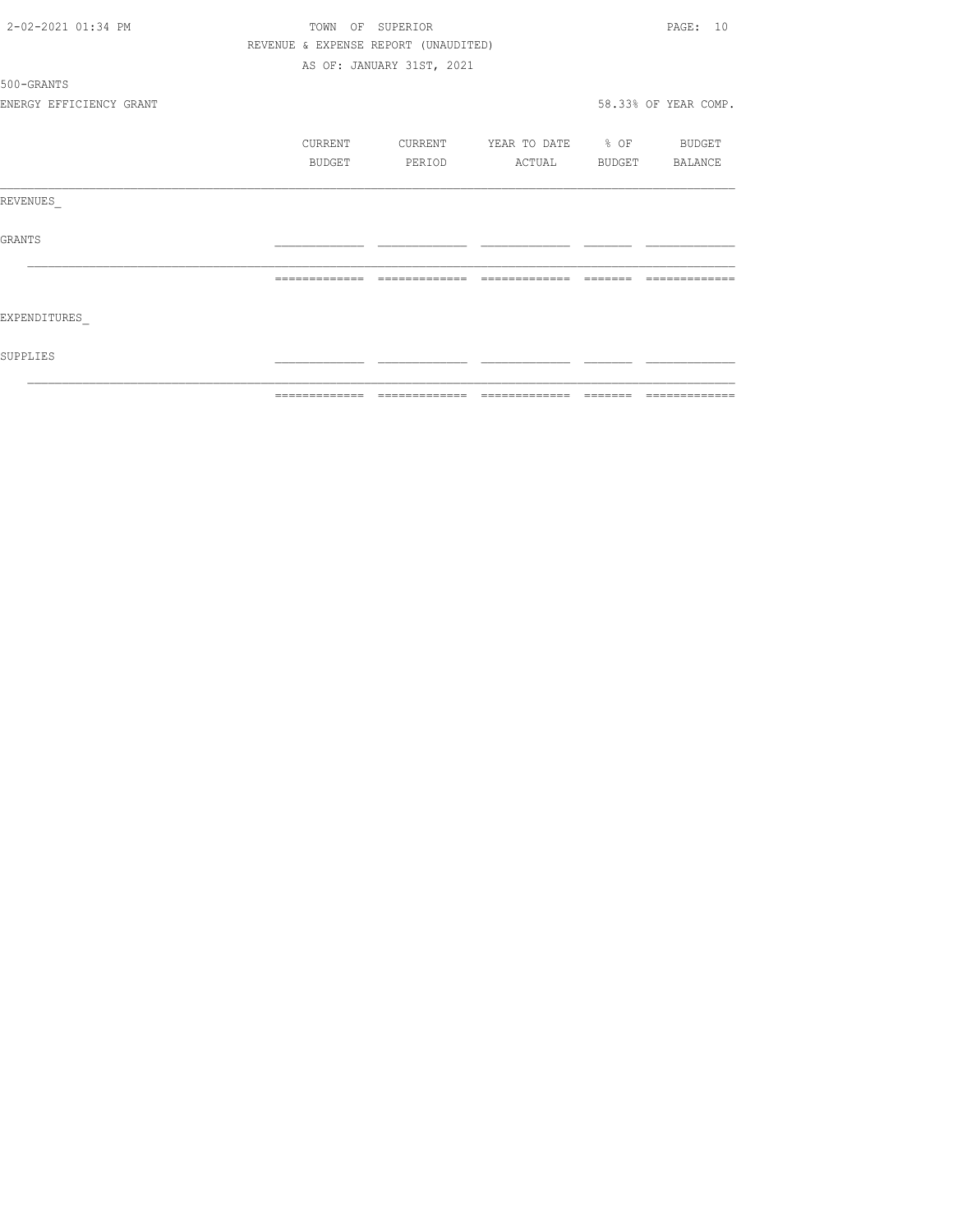| 2-02-2021 01:34 PM | TOWN OF SUPERIOR |                                      |                          |                 | PAGE: 11             |
|--------------------|------------------|--------------------------------------|--------------------------|-----------------|----------------------|
|                    |                  | REVENUE & EXPENSE REPORT (UNAUDITED) |                          |                 |                      |
|                    |                  | AS OF: JANUARY 31ST, 2021            |                          |                 |                      |
| 500-GRANTS         |                  |                                      |                          |                 |                      |
| TTAC GRANT         |                  |                                      |                          |                 | 58.33% OF YEAR COMP. |
|                    | CURRENT          | CURRENT                              | YEAR TO DATE % OF BUDGET |                 |                      |
|                    | BUDGET           | PERIOD                               | ACTUAL                   |                 | BUDGET BALANCE       |
| REVENUES           |                  |                                      |                          |                 |                      |
| GRANTS             |                  |                                      |                          |                 |                      |
|                    | =============    | =============                        | =============            |                 |                      |
| EXPENDITURES       |                  |                                      |                          |                 |                      |
| SUPPLIES           |                  |                                      |                          |                 |                      |
|                    | -------------    | -------------                        | ______________           | $- - - - - - -$ | -------------        |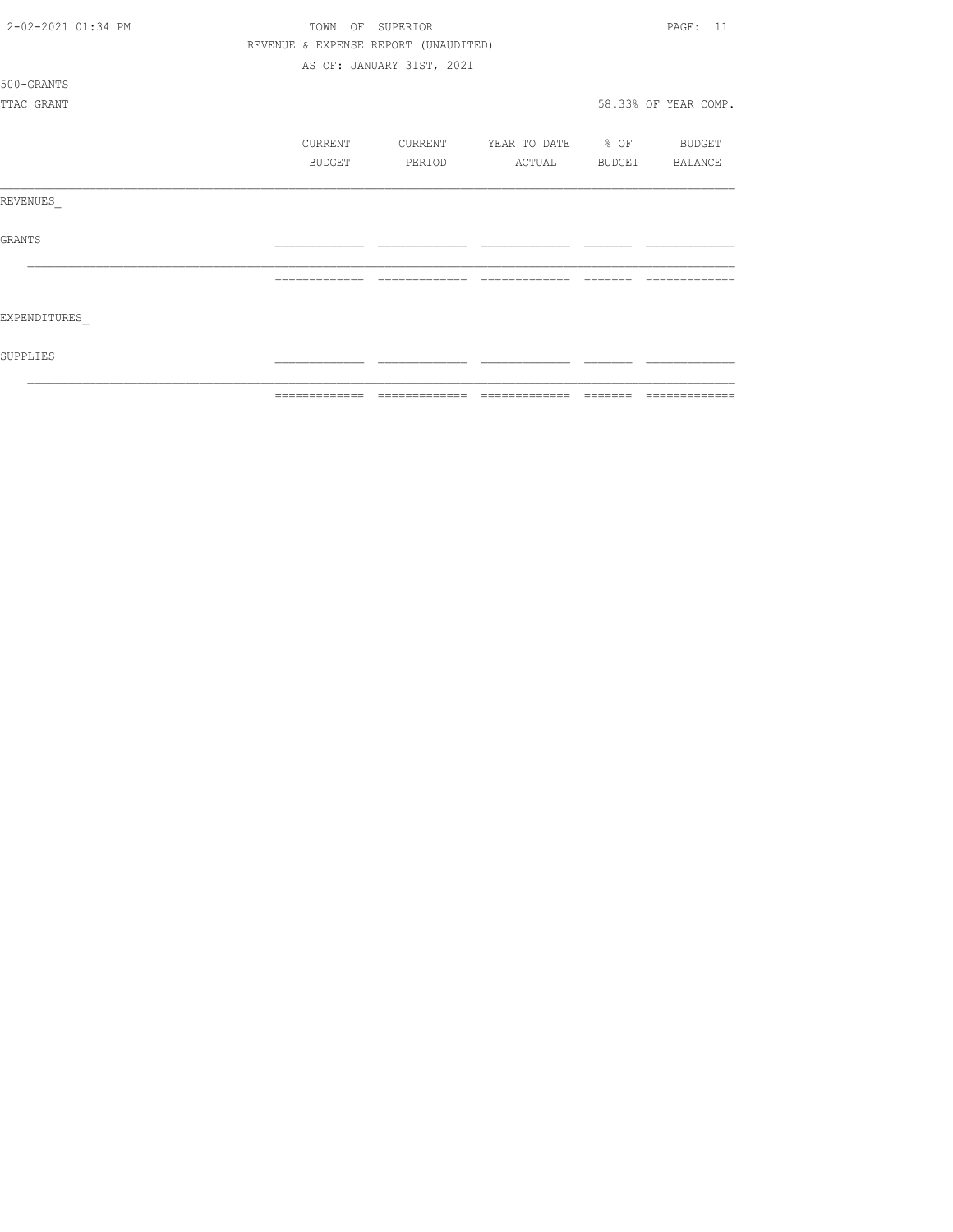| 2-02-2021 01:34 PM | TOWN          | $\circ$ $\circ$ $\circ$<br>SUPERIOR  |                          |        | PAGE: 12             |
|--------------------|---------------|--------------------------------------|--------------------------|--------|----------------------|
|                    |               | REVENUE & EXPENSE REPORT (UNAUDITED) |                          |        |                      |
|                    |               | AS OF: JANUARY 31ST, 2021            |                          |        |                      |
| 500-GRANTS         |               |                                      |                          |        |                      |
| CDBG 2011 WWTP     |               |                                      |                          |        | 58.33% OF YEAR COMP. |
|                    | CURRENT       | CURRENT                              | YEAR TO DATE % OF BUDGET |        |                      |
|                    | BUDGET        | PERIOD                               | ACTUAL                   | BUDGET | BALANCE              |
| REVENUES           |               |                                      |                          |        |                      |
| GRANTS             |               |                                      |                          |        |                      |
|                    |               | --------------                       | --------------           |        |                      |
| EXPENDITURES       |               |                                      |                          |        |                      |
| SUPPLIES           |               |                                      |                          |        |                      |
|                    | ============= |                                      |                          |        |                      |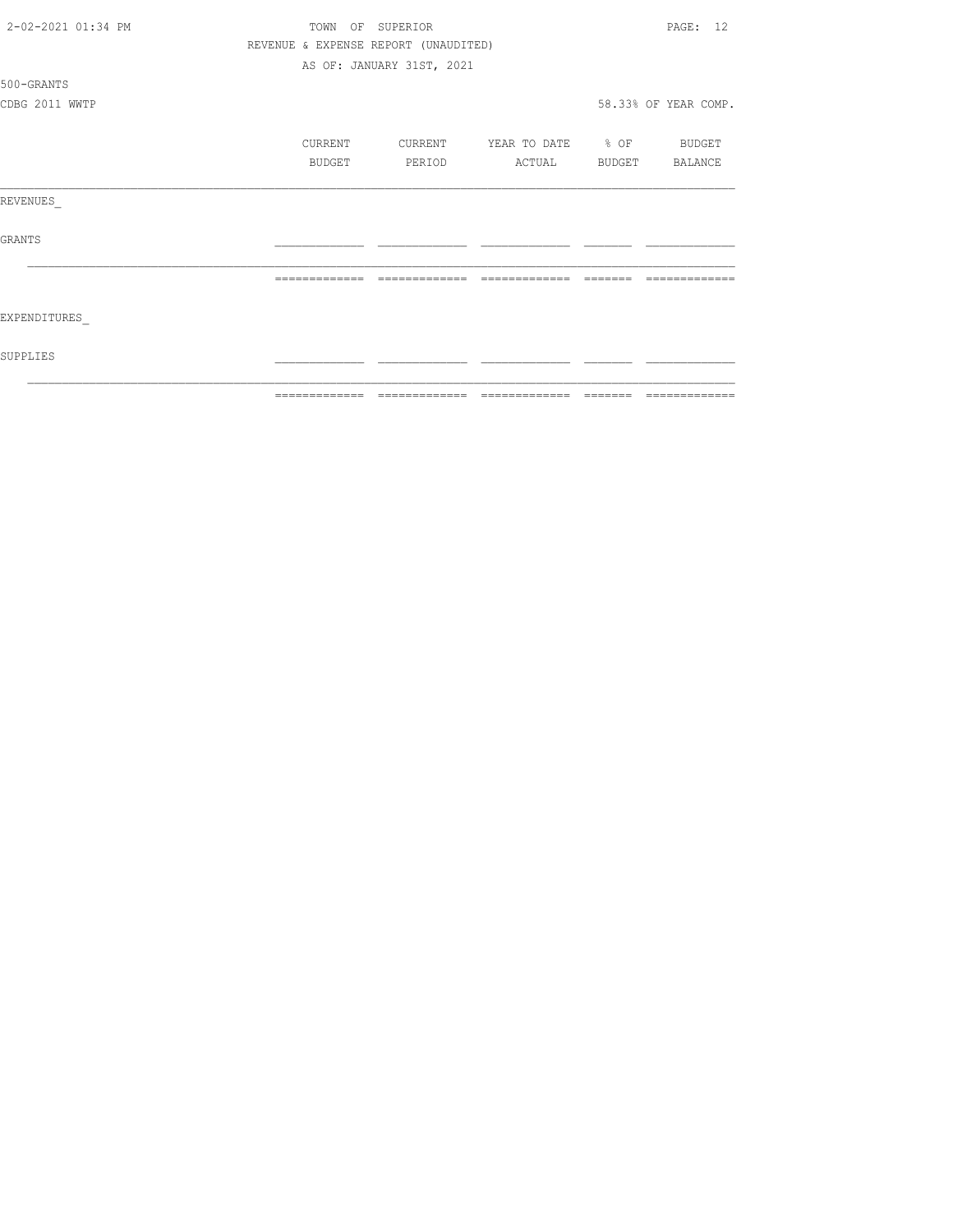| 2-02-2021 01:34 PM | TOWN          | OF SUPERIOR                          |                          |                | PAGE: 13             |
|--------------------|---------------|--------------------------------------|--------------------------|----------------|----------------------|
|                    |               | REVENUE & EXPENSE REPORT (UNAUDITED) |                          |                |                      |
|                    |               | AS OF: JANUARY 31ST, 2021            |                          |                |                      |
| 500-GRANTS         |               |                                      |                          |                |                      |
| PSSP GRANT         |               |                                      |                          |                | 58.33% OF YEAR COMP. |
|                    |               |                                      |                          |                |                      |
|                    | CURRENT       | CURRENT                              | YEAR TO DATE % OF BUDGET |                |                      |
|                    | BUDGET        | PERIOD                               | ACTUAL                   | BUDGET BALANCE |                      |
|                    |               |                                      |                          |                |                      |
| REVENUES           |               |                                      |                          |                |                      |
|                    |               |                                      |                          |                |                      |
| <b>GRANTS</b>      |               |                                      |                          |                |                      |
|                    |               |                                      |                          |                |                      |
|                    | ------------- | -------------                        | =============            |                |                      |
|                    |               |                                      |                          |                |                      |
| EXPENDITURES       |               |                                      |                          |                |                      |
|                    |               |                                      |                          |                |                      |
| SUPPLIES           |               |                                      |                          |                |                      |
|                    |               |                                      |                          |                |                      |
|                    | _____________ |                                      |                          |                |                      |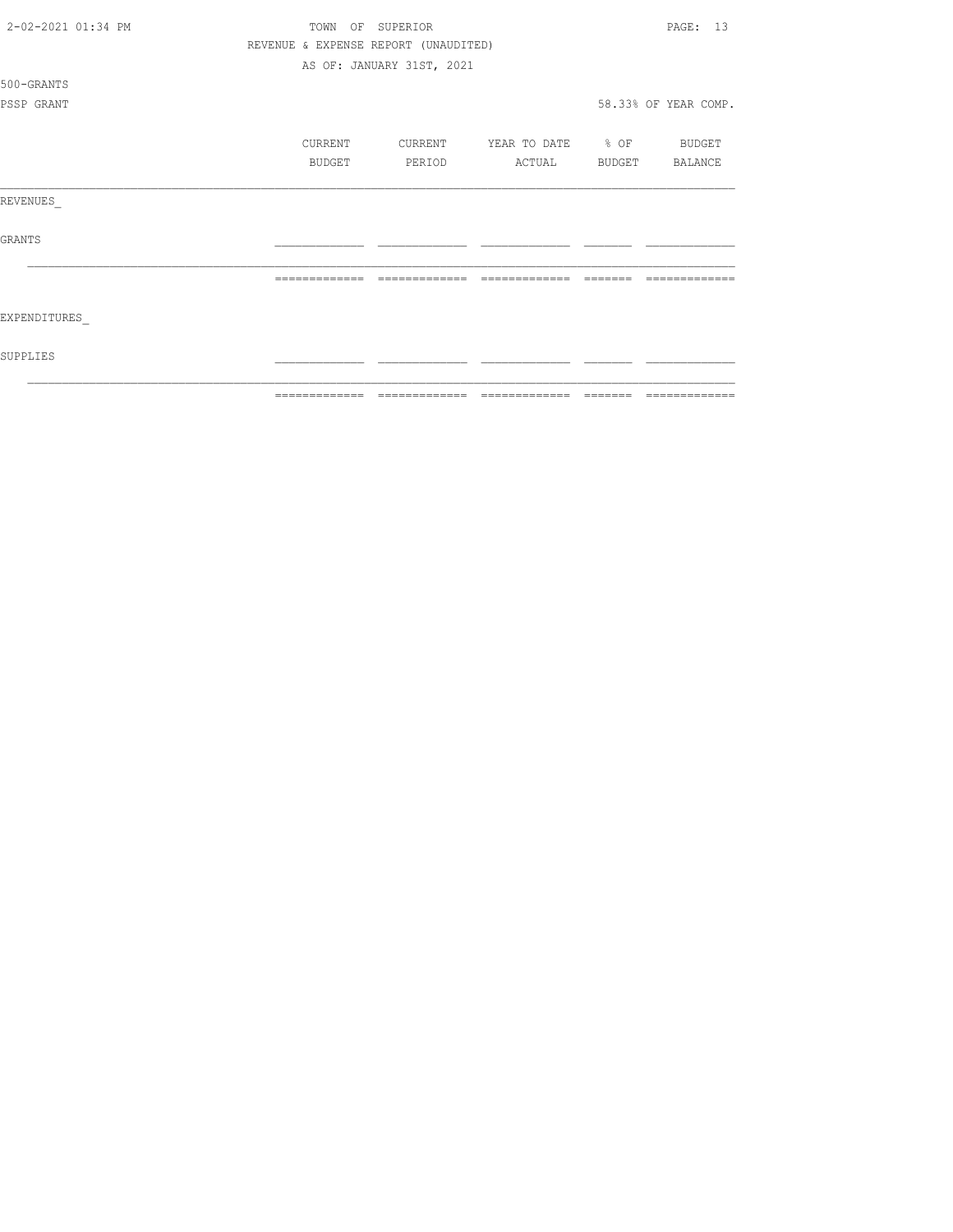| DEBT SERVICE                           |                                      |                           |                                                                                                                                                                                                                                | _____ |                      |
|----------------------------------------|--------------------------------------|---------------------------|--------------------------------------------------------------------------------------------------------------------------------------------------------------------------------------------------------------------------------|-------|----------------------|
| CAPITAL OUTLAY                         |                                      |                           |                                                                                                                                                                                                                                | - -   |                      |
| REPAIR/MAINTENANCE                     |                                      |                           |                                                                                                                                                                                                                                |       |                      |
| PROFESSIONAL SERVICES                  |                                      |                           |                                                                                                                                                                                                                                | - -   |                      |
| GENERAL BUSINESS EXPENSE               |                                      |                           |                                                                                                                                                                                                                                |       |                      |
| UTILITIES                              |                                      |                           |                                                                                                                                                                                                                                |       |                      |
| SUPPLIES                               |                                      |                           |                                                                                                                                                                                                                                |       |                      |
| PERSONEL                               |                                      |                           |                                                                                                                                                                                                                                |       |                      |
| EXPENDITURES                           |                                      |                           |                                                                                                                                                                                                                                |       |                      |
|                                        |                                      |                           |                                                                                                                                                                                                                                |       |                      |
| GRANTS                                 |                                      |                           | and the contract of the contract of the contract of the contract of the contract of the contract of the contract of the contract of the contract of the contract of the contract of the contract of the contract of the contra |       |                      |
| REVENUES                               |                                      |                           |                                                                                                                                                                                                                                |       |                      |
|                                        |                                      |                           | BUDGET PERIOD ACTUAL BUDGET BALANCE                                                                                                                                                                                            |       |                      |
|                                        |                                      |                           | CURRENT CURRENT YEAR TO DATE % OF BUDGET                                                                                                                                                                                       |       |                      |
| 500-GRANTS<br>RESOLUTION COPPER GIVING |                                      |                           |                                                                                                                                                                                                                                |       | 58.33% OF YEAR COMP. |
|                                        |                                      | AS OF: JANUARY 31ST, 2021 |                                                                                                                                                                                                                                |       |                      |
|                                        | REVENUE & EXPENSE REPORT (UNAUDITED) |                           |                                                                                                                                                                                                                                |       |                      |
| 2-02-2021 01:34 PM                     |                                      | TOWN OF SUPERIOR          |                                                                                                                                                                                                                                |       | PAGE: 14             |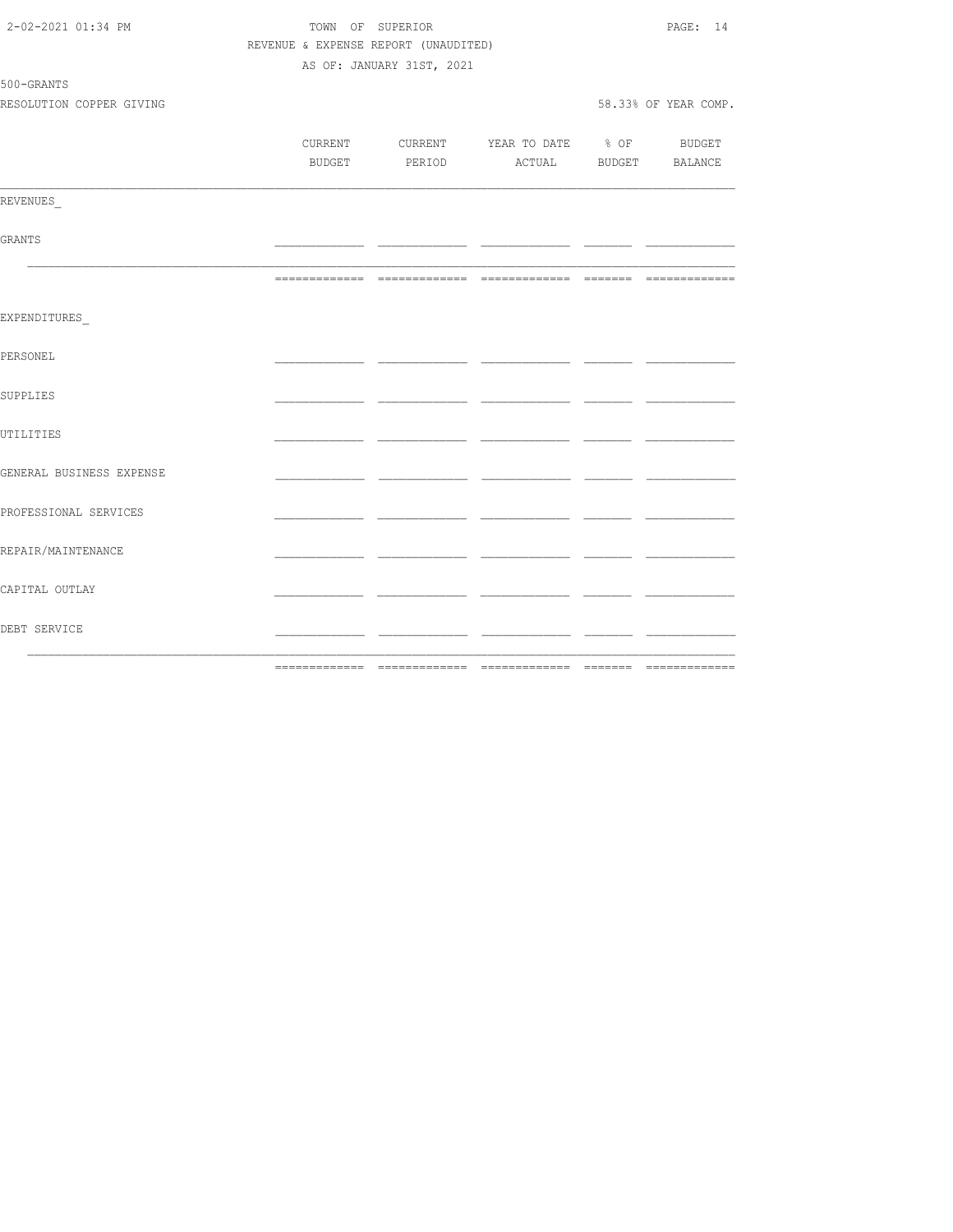| 2-02-2021 01:34 PM |  | TOWN          | OF SUPERIOR                          | PAGE: 15                     |         |                      |  |  |
|--------------------|--|---------------|--------------------------------------|------------------------------|---------|----------------------|--|--|
|                    |  |               | REVENUE & EXPENSE REPORT (UNAUDITED) |                              |         |                      |  |  |
|                    |  |               | AS OF: JANUARY 31ST, 2021            |                              |         |                      |  |  |
| 500-GRANTS         |  |               |                                      |                              |         |                      |  |  |
| MISC               |  |               |                                      |                              |         | 58.33% OF YEAR COMP. |  |  |
|                    |  | CURRENT       |                                      | CURRENT YEAR TO DATE % OF    |         | BUDGET               |  |  |
|                    |  | BUDGET        |                                      | PERIOD ACTUAL BUDGET BALANCE |         |                      |  |  |
| REVENUES           |  |               |                                      |                              |         |                      |  |  |
| <b>GRANTS</b>      |  |               |                                      |                              |         |                      |  |  |
|                    |  | ============= | --------------                       | --------------               | _______ | -------              |  |  |
| EXPENDITURES       |  |               |                                      |                              |         |                      |  |  |
| SUPPLIES           |  |               |                                      |                              |         |                      |  |  |
|                    |  | ------------- |                                      |                              |         |                      |  |  |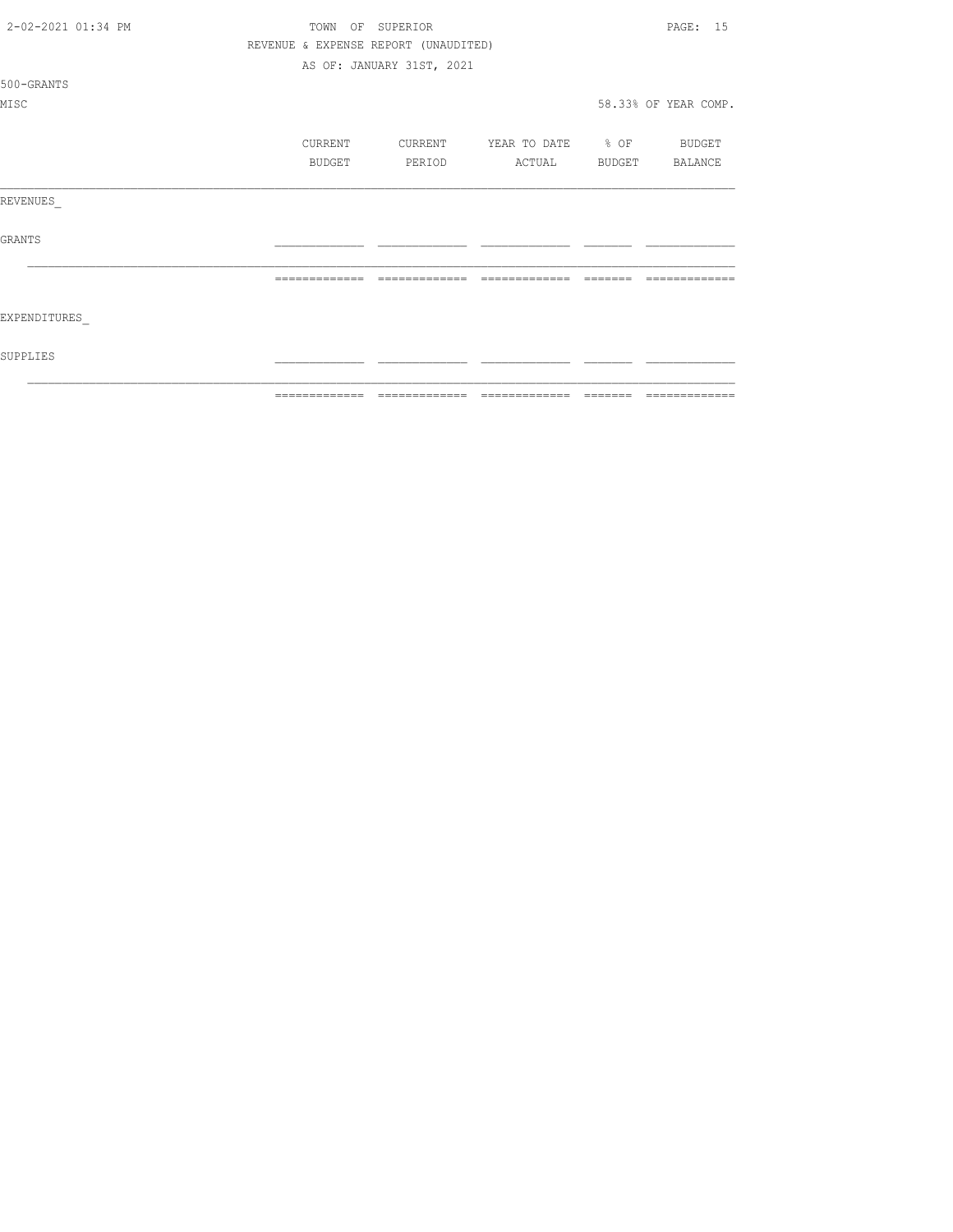# TOWN OF SUPERIOR **PAGE:** 16 REVENUE & EXPENSE REPORT (UNAUDITED)

AS OF: JANUARY 31ST, 2021

#### 500-GRANTS

|                                    | CURRENT<br><b>BUDGET</b> | <b>CURRENT</b><br>PERIOD | YEAR TO DATE<br>ACTUAL | % OF<br><b>BUDGET</b> | BUDGET<br>BALANCE |
|------------------------------------|--------------------------|--------------------------|------------------------|-----------------------|-------------------|
| REVENUES                           |                          |                          |                        |                       |                   |
| <b>GRANTS</b>                      |                          |                          |                        |                       |                   |
| 500-45-4600 Airport Master Plan    | 0.00                     | 1,000.00                 | 1,000.00               | $0.00$ (              | 1,000.00)         |
| SUBTOTAL GRANTS                    | 0.00                     | 1,000.00                 | 1,000.00               | 0.00(                 | 1,000.00)         |
| TOTAL REVENUES                     | 0.00                     | 1,000.00                 | 1,000.00               | $0.00$ (              | 1,000.00)         |
| EXPENDITURES                       |                          |                          |                        |                       |                   |
| SUPPLIES                           |                          |                          |                        |                       |                   |
|                                    |                          |                          |                        |                       |                   |
| REVENUES OVER/(UNDER) EXPENDITURES | 0.00                     | 1,000.00                 | 1,000.00               |                       | 1,000.00)         |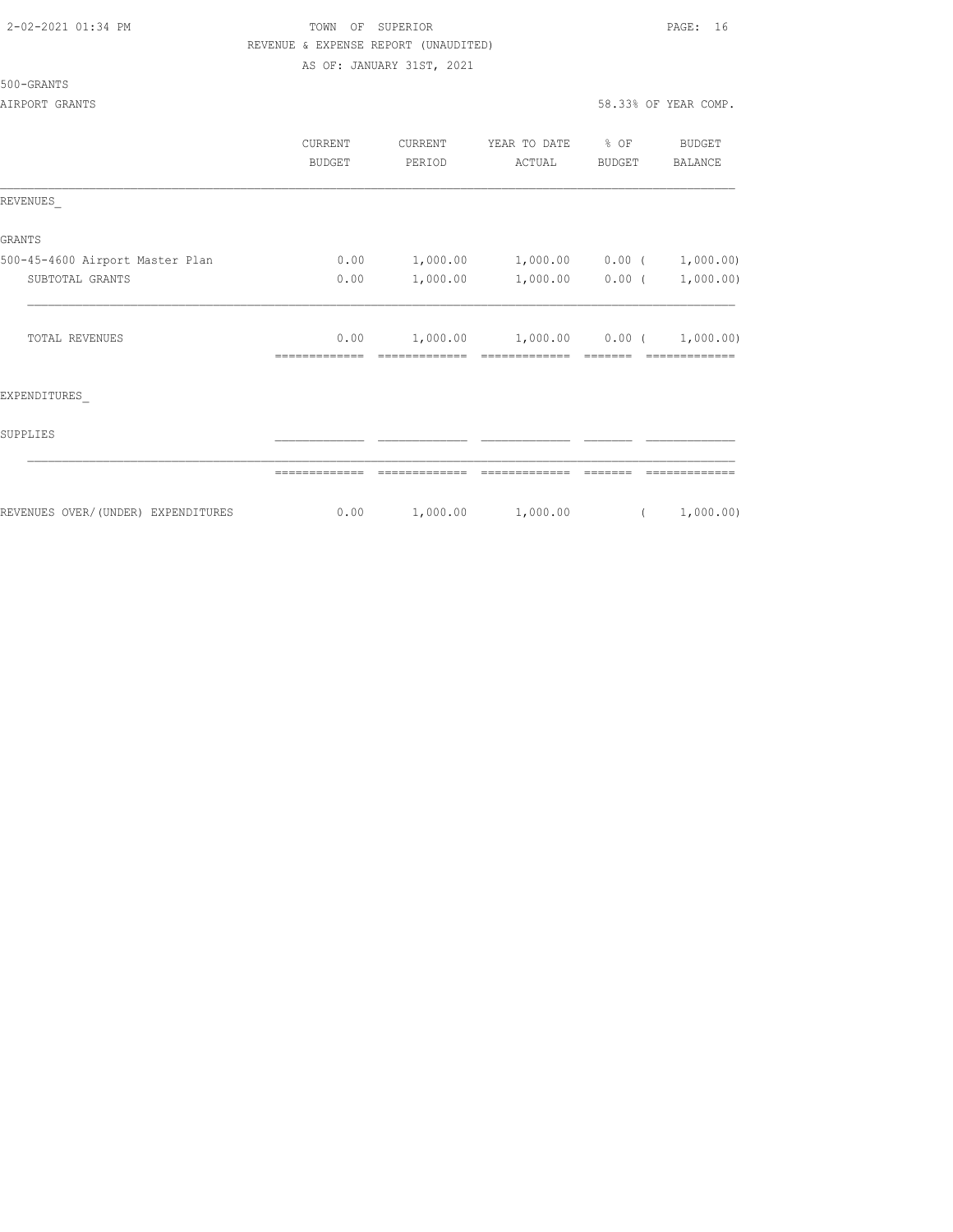| 2-02-2021 01:34 PM |                        |                                      | TOWN OF SUPERIOR          |                   |                                                                                                                                                                                                                                                                                                                                                                                                                                                                                           | PAGE: 17             |
|--------------------|------------------------|--------------------------------------|---------------------------|-------------------|-------------------------------------------------------------------------------------------------------------------------------------------------------------------------------------------------------------------------------------------------------------------------------------------------------------------------------------------------------------------------------------------------------------------------------------------------------------------------------------------|----------------------|
|                    |                        | REVENUE & EXPENSE REPORT (UNAUDITED) |                           |                   |                                                                                                                                                                                                                                                                                                                                                                                                                                                                                           |                      |
|                    |                        |                                      | AS OF: JANUARY 31ST, 2021 |                   |                                                                                                                                                                                                                                                                                                                                                                                                                                                                                           |                      |
| 500-GRANTS         |                        |                                      |                           |                   |                                                                                                                                                                                                                                                                                                                                                                                                                                                                                           |                      |
|                    | FIRE TRUCK RESTORATION |                                      |                           |                   |                                                                                                                                                                                                                                                                                                                                                                                                                                                                                           | 58.33% OF YEAR COMP. |
|                    |                        | CURRENT                              | CURRENT                   | YEAR TO DATE % OF |                                                                                                                                                                                                                                                                                                                                                                                                                                                                                           | <b>BUDGET</b>        |
|                    |                        | BUDGET                               | PERIOD                    | ACTUAL            | BUDGET                                                                                                                                                                                                                                                                                                                                                                                                                                                                                    | BALANCE              |
|                    |                        |                                      |                           |                   |                                                                                                                                                                                                                                                                                                                                                                                                                                                                                           |                      |
| REVENUES           |                        |                                      |                           |                   |                                                                                                                                                                                                                                                                                                                                                                                                                                                                                           |                      |
| <b>GRANTS</b>      |                        |                                      |                           |                   |                                                                                                                                                                                                                                                                                                                                                                                                                                                                                           |                      |
|                    |                        | =============                        | --------------            | --------------    | $\qquad \qquad =\qquad \qquad =\qquad \qquad =\qquad \qquad =\qquad \qquad =\qquad \qquad =\qquad \qquad =\qquad \qquad =\qquad \qquad =\qquad \qquad =\qquad \qquad =\qquad \qquad =\qquad \qquad =\qquad \qquad =\qquad \qquad =\qquad \qquad =\qquad \qquad =\qquad \qquad =\qquad \qquad =\qquad \qquad =\qquad \qquad =\qquad \qquad =\qquad \qquad =\qquad \qquad =\qquad \qquad =\qquad \qquad =\qquad \qquad =\qquad \qquad =\qquad \qquad =\qquad \qquad =\qquad \qquad =\qquad$ | ----------           |
|                    |                        |                                      |                           |                   |                                                                                                                                                                                                                                                                                                                                                                                                                                                                                           |                      |
| EXPENDITURES       |                        |                                      |                           |                   |                                                                                                                                                                                                                                                                                                                                                                                                                                                                                           |                      |
| SUPPLIES           |                        |                                      |                           |                   |                                                                                                                                                                                                                                                                                                                                                                                                                                                                                           |                      |
|                    |                        |                                      |                           |                   |                                                                                                                                                                                                                                                                                                                                                                                                                                                                                           |                      |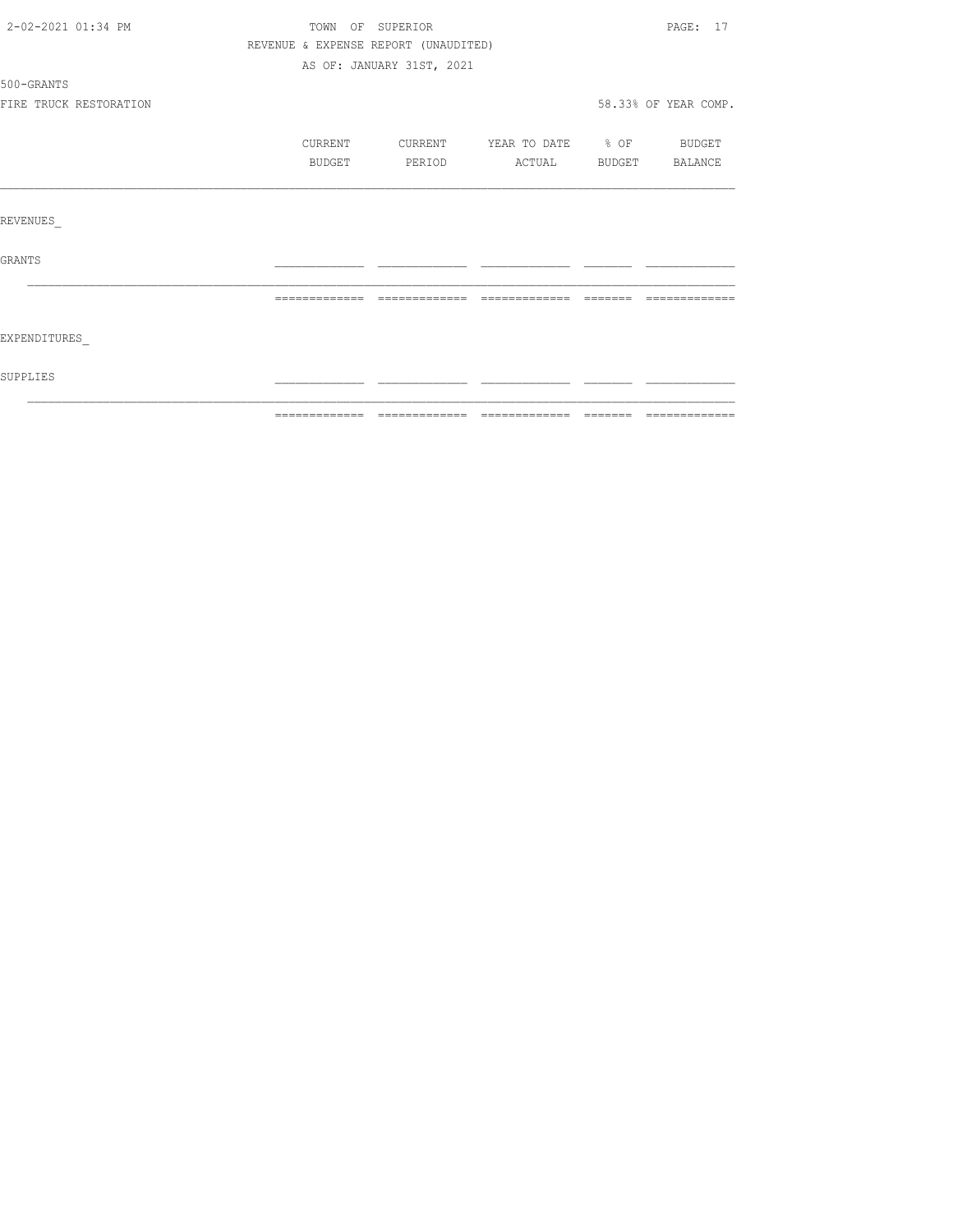| 2-02-2021 01:34 PM | TOWN           |        | OF SUPERIOR                          |                   |        | 18<br>PAGE:          |
|--------------------|----------------|--------|--------------------------------------|-------------------|--------|----------------------|
|                    |                |        | REVENUE & EXPENSE REPORT (UNAUDITED) |                   |        |                      |
|                    |                |        | AS OF: JANUARY 31ST, 2021            |                   |        |                      |
| 500-GRANTS         |                |        |                                      |                   |        |                      |
| 4TH OF JULY        |                |        |                                      |                   |        | 58.33% OF YEAR COMP. |
|                    | CURRENT        |        | CURRENT                              | YEAR TO DATE % OF |        | BUDGET               |
|                    |                | BUDGET | PERIOD                               | ACTUAL            | BUDGET | BALANCE              |
| REVENUES           |                |        |                                      |                   |        |                      |
| <b>GRANTS</b>      |                |        |                                      |                   |        |                      |
|                    | -------------- |        | -------------                        | =======<br>______ |        |                      |
| EXPENDITURES       |                |        |                                      |                   |        |                      |
| SUPPLIES           |                |        |                                      |                   |        |                      |
|                    | -------------- |        |                                      | -------------     |        | -------------        |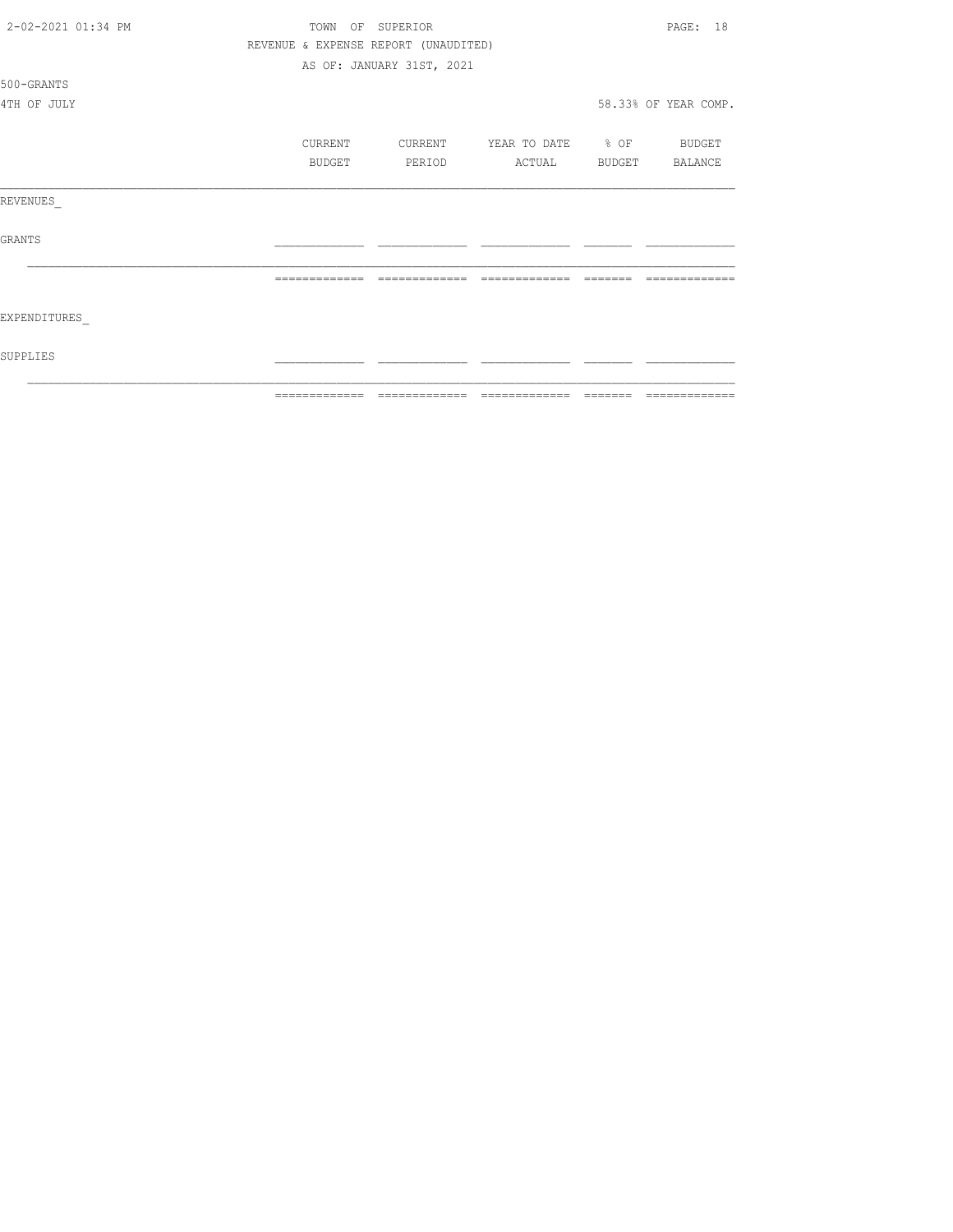| 2-02-2021 01:34 PM        | TOWN          | OF SUPERIOR                          |                          | PAGE: 19             |
|---------------------------|---------------|--------------------------------------|--------------------------|----------------------|
|                           |               | REVENUE & EXPENSE REPORT (UNAUDITED) |                          |                      |
|                           |               | AS OF: JANUARY 31ST, 2021            |                          |                      |
| 500-GRANTS                |               |                                      |                          |                      |
| FIREHOUSE SUBS CONTRIBUTI |               |                                      |                          | 58.33% OF YEAR COMP. |
|                           | CURRENT       | CURRENT                              | YEAR TO DATE % OF BUDGET |                      |
|                           | BUDGET        | PERIOD                               | ACTUAL                   | BUDGET BALANCE       |
| REVENUES                  |               |                                      |                          |                      |
| <b>GRANTS</b>             |               |                                      |                          |                      |
|                           |               |                                      |                          |                      |
| EXPENDITURES              |               |                                      |                          |                      |
| SUPPLIES                  |               |                                      |                          |                      |
|                           | ------------- |                                      | --------------           |                      |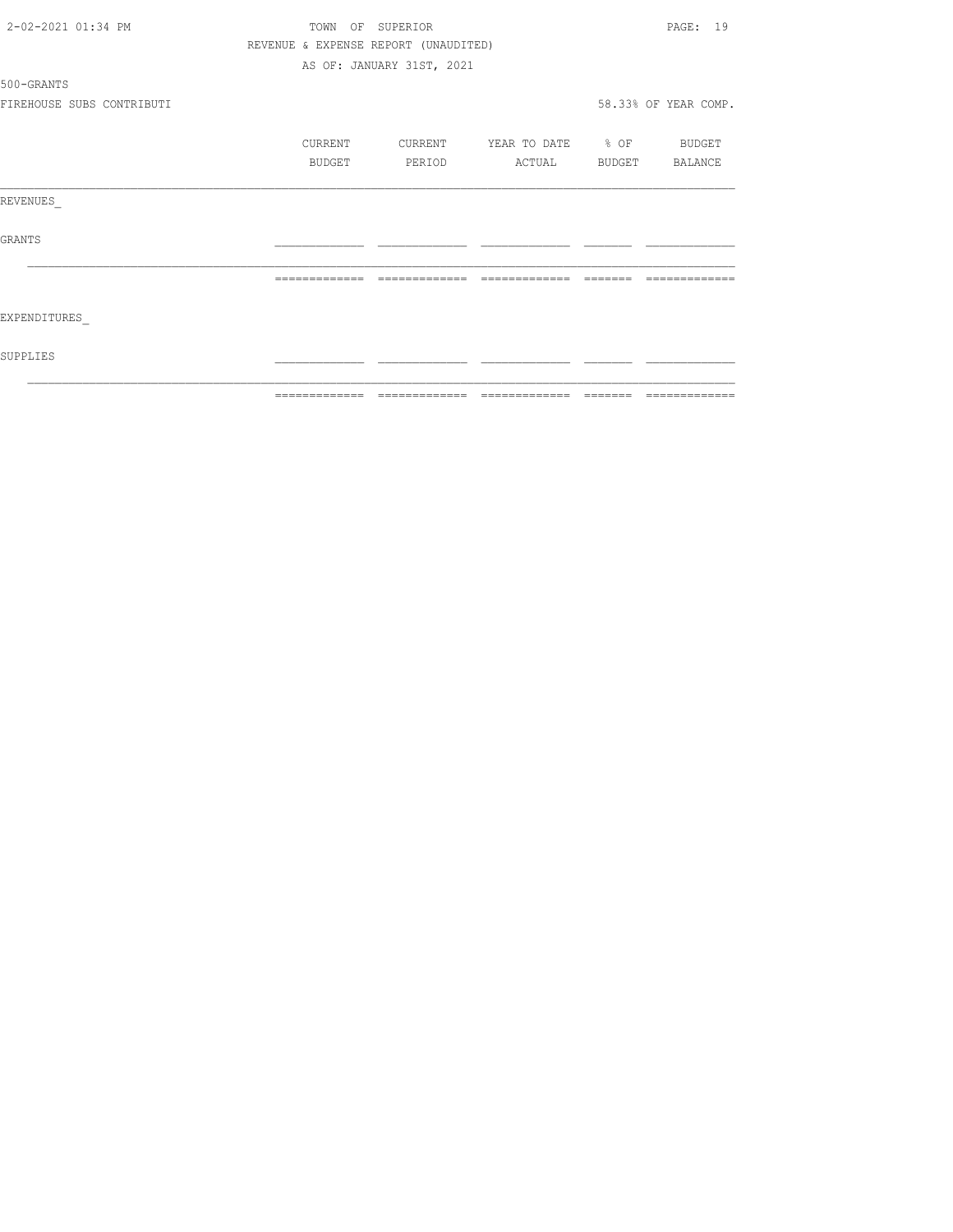| 2-02-2021 01:34 PM   |                |        | TOWN OF SUPERIOR                     |                                                                                                                                                                                                                                                                                                                                                                                                                                                                                        |          | PAGE: 20                                                                                                                                                                                                                                                                                                                                                                                                                                                                      |
|----------------------|----------------|--------|--------------------------------------|----------------------------------------------------------------------------------------------------------------------------------------------------------------------------------------------------------------------------------------------------------------------------------------------------------------------------------------------------------------------------------------------------------------------------------------------------------------------------------------|----------|-------------------------------------------------------------------------------------------------------------------------------------------------------------------------------------------------------------------------------------------------------------------------------------------------------------------------------------------------------------------------------------------------------------------------------------------------------------------------------|
|                      |                |        | REVENUE & EXPENSE REPORT (UNAUDITED) |                                                                                                                                                                                                                                                                                                                                                                                                                                                                                        |          |                                                                                                                                                                                                                                                                                                                                                                                                                                                                               |
|                      |                |        | AS OF: JANUARY 31ST, 2021            |                                                                                                                                                                                                                                                                                                                                                                                                                                                                                        |          |                                                                                                                                                                                                                                                                                                                                                                                                                                                                               |
| 500-GRANTS           |                |        |                                      |                                                                                                                                                                                                                                                                                                                                                                                                                                                                                        |          |                                                                                                                                                                                                                                                                                                                                                                                                                                                                               |
| ECONOMIC DEVELOPMENT |                |        |                                      |                                                                                                                                                                                                                                                                                                                                                                                                                                                                                        |          | 58.33% OF YEAR COMP.                                                                                                                                                                                                                                                                                                                                                                                                                                                          |
|                      | CURRENT        |        | CURRENT                              | YEAR TO DATE % OF BUDGET                                                                                                                                                                                                                                                                                                                                                                                                                                                               |          |                                                                                                                                                                                                                                                                                                                                                                                                                                                                               |
|                      |                | BUDGET | PERIOD                               | ACTUAL                                                                                                                                                                                                                                                                                                                                                                                                                                                                                 |          | BUDGET BALANCE                                                                                                                                                                                                                                                                                                                                                                                                                                                                |
| REVENUES             |                |        |                                      |                                                                                                                                                                                                                                                                                                                                                                                                                                                                                        |          |                                                                                                                                                                                                                                                                                                                                                                                                                                                                               |
| GRANTS               |                |        |                                      |                                                                                                                                                                                                                                                                                                                                                                                                                                                                                        |          |                                                                                                                                                                                                                                                                                                                                                                                                                                                                               |
|                      | -------------- |        | =============                        | $\begin{array}{cccccccccccccc} \multicolumn{2}{c}{} & \multicolumn{2}{c}{} & \multicolumn{2}{c}{} & \multicolumn{2}{c}{} & \multicolumn{2}{c}{} & \multicolumn{2}{c}{} & \multicolumn{2}{c}{} & \multicolumn{2}{c}{} & \multicolumn{2}{c}{} & \multicolumn{2}{c}{} & \multicolumn{2}{c}{} & \multicolumn{2}{c}{} & \multicolumn{2}{c}{} & \multicolumn{2}{c}{} & \multicolumn{2}{c}{} & \multicolumn{2}{c}{} & \multicolumn{2}{c}{} & \multicolumn{2}{c}{} & \multicolumn{2}{c}{} & \$ | -------- |                                                                                                                                                                                                                                                                                                                                                                                                                                                                               |
| EXPENDITURES         |                |        |                                      |                                                                                                                                                                                                                                                                                                                                                                                                                                                                                        |          |                                                                                                                                                                                                                                                                                                                                                                                                                                                                               |
| SUPPLIES             |                |        |                                      |                                                                                                                                                                                                                                                                                                                                                                                                                                                                                        |          |                                                                                                                                                                                                                                                                                                                                                                                                                                                                               |
|                      |                |        |                                      |                                                                                                                                                                                                                                                                                                                                                                                                                                                                                        |          | $\begin{array}{c} \multicolumn{2}{c} {\textbf 1} & \multicolumn{2}{c} {\textbf 2} & \multicolumn{2}{c} {\textbf 3} & \multicolumn{2}{c} {\textbf 4} & \multicolumn{2}{c} {\textbf 5} & \multicolumn{2}{c} {\textbf 6} & \multicolumn{2}{c} {\textbf 7} & \multicolumn{2}{c} {\textbf 8} & \multicolumn{2}{c} {\textbf 9} & \multicolumn{2}{c} {\textbf 1} & \multicolumn{2}{c} {\textbf 1} & \multicolumn{2}{c} {\textbf 1} & \multicolumn{2}{c} {\textbf 1} & \multicolumn{$ |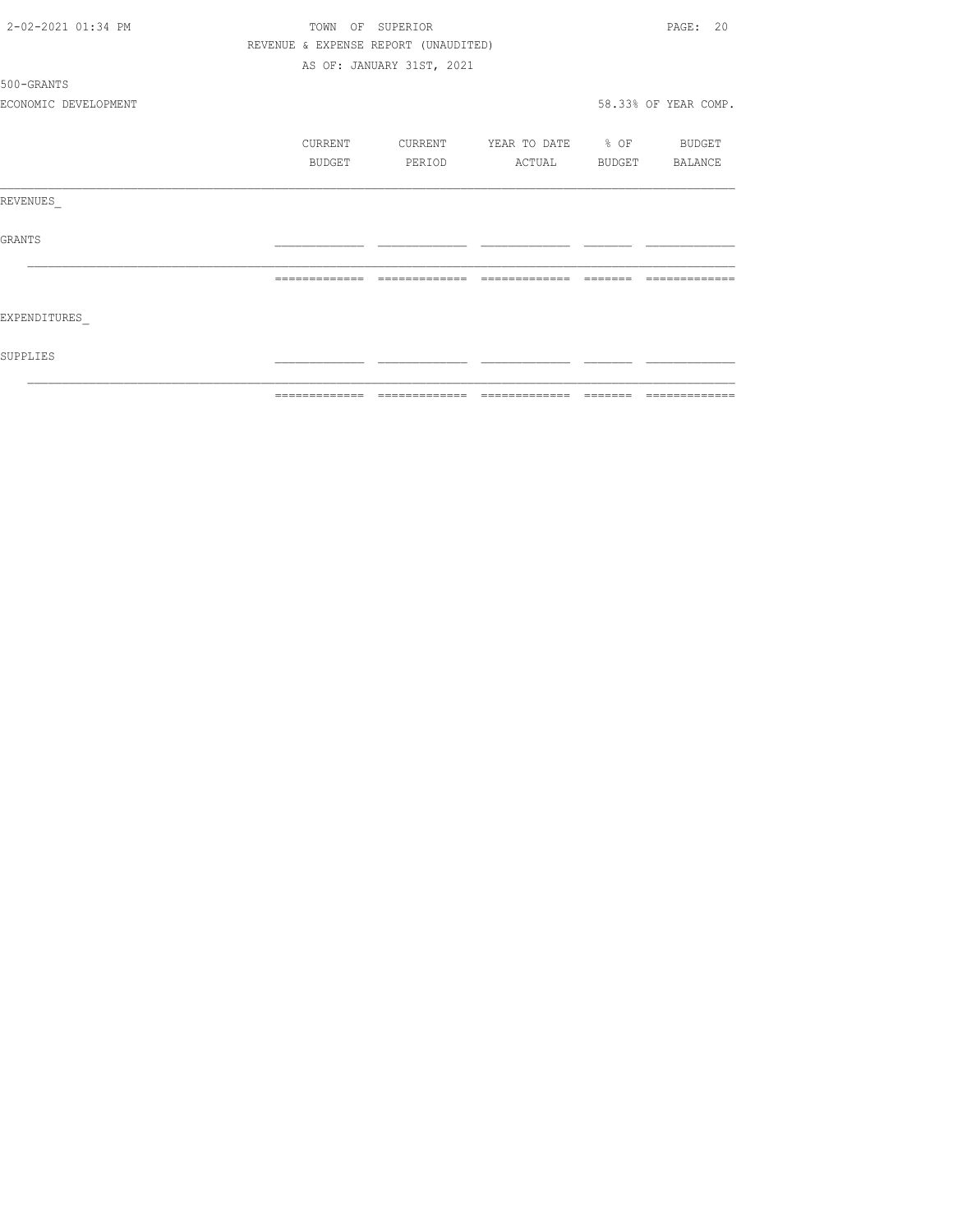| 2-02-2021 01:34 PM | TOWN<br>OF    | SUPERIOR                             |                                 |        | PAGE: 21              |
|--------------------|---------------|--------------------------------------|---------------------------------|--------|-----------------------|
|                    |               | REVENUE & EXPENSE REPORT (UNAUDITED) |                                 |        |                       |
|                    |               | AS OF: JANUARY 31ST, 2021            |                                 |        |                       |
| 500-GRANTS         |               |                                      |                                 |        |                       |
| CONTINGENCY        |               |                                      |                                 |        | 58.33% OF YEAR COMP.  |
|                    | CURRENT       | CURRENT                              | YEAR TO DATE % OF               |        | BUDGET                |
|                    | BUDGET        | PERIOD                               | ACTUAL                          | BUDGET | BALANCE               |
| REVENUES           |               |                                      |                                 |        |                       |
| <b>GRANTS</b>      |               |                                      |                                 |        |                       |
|                    |               |                                      |                                 |        |                       |
| EXPENDITURES       |               |                                      |                                 |        |                       |
| SUPPLIES           |               |                                      |                                 |        |                       |
|                    | ============= |                                      | =============================== |        | ======= ============= |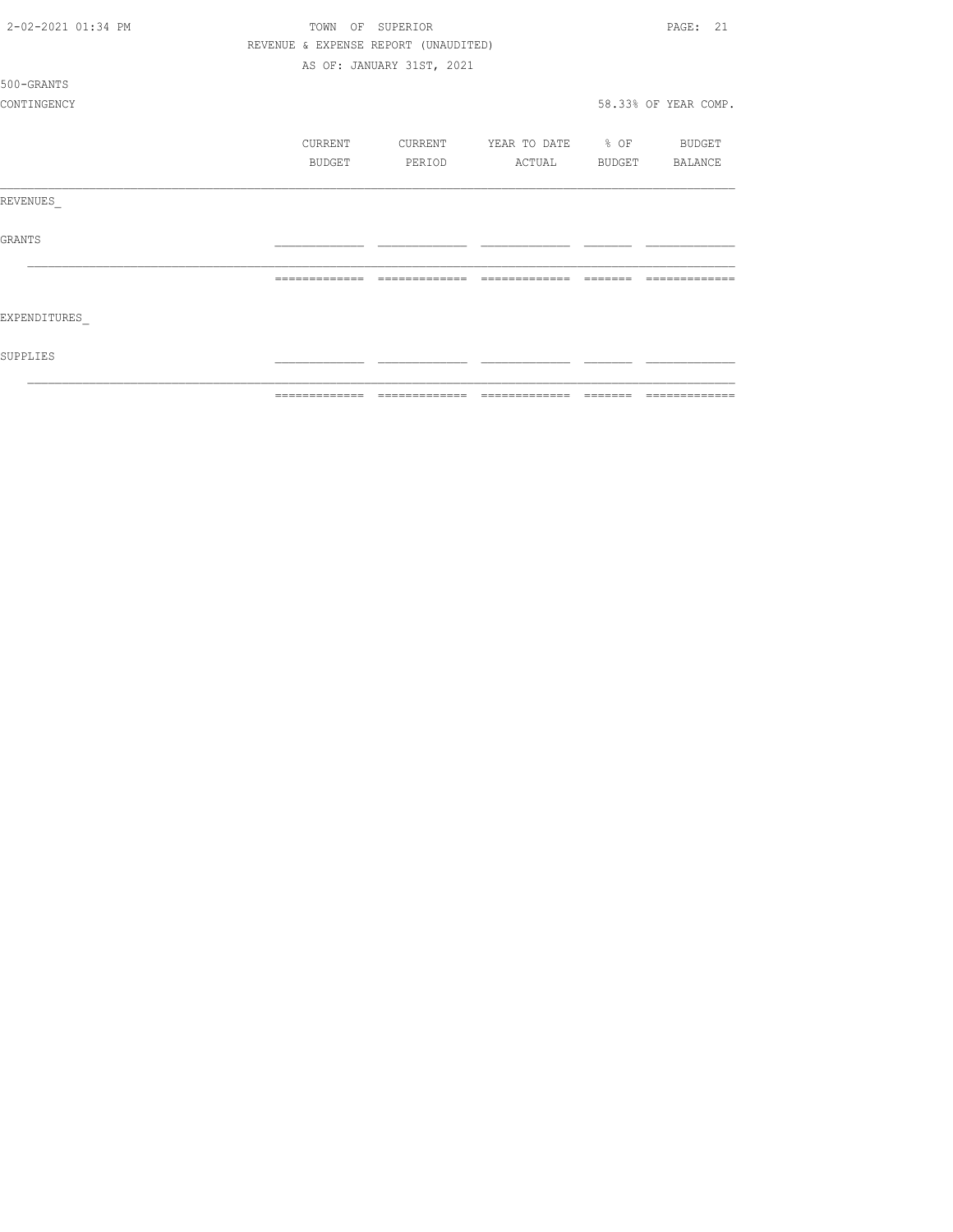#### 2-02-2021 01:34 PM TOWN OF SUPERIOR PAGE: 22 REVENUE & EXPENSE REPORT (UNAUDITED)

AS OF: JANUARY 31ST, 2021

500-GRANTS

|                                    | <b>CURRENT</b> | <b>CURRENT</b> | YEAR TO DATE | % OF          | <b>BUDGET</b> |
|------------------------------------|----------------|----------------|--------------|---------------|---------------|
|                                    | <b>BUDGET</b>  | PERIOD         | ACTUAL       | <b>BUDGET</b> | BALANCE       |
| FUND TOTAL REVENUES                | 1,381,382.00   | 1,000.00       | 1,000.00     | 0.07          | 1,380,382.00  |
| FUND TOTAL EXPENDITURES            | 1,381,382.00   | 0.00           | 28,858.92    | 2.09          | 1,352,523.08  |
| REVENUES OVER/(UNDER) EXPENDITURES | 0.00           | $1,000.00$ (   | 27,858.92)   |               | 27,858.92     |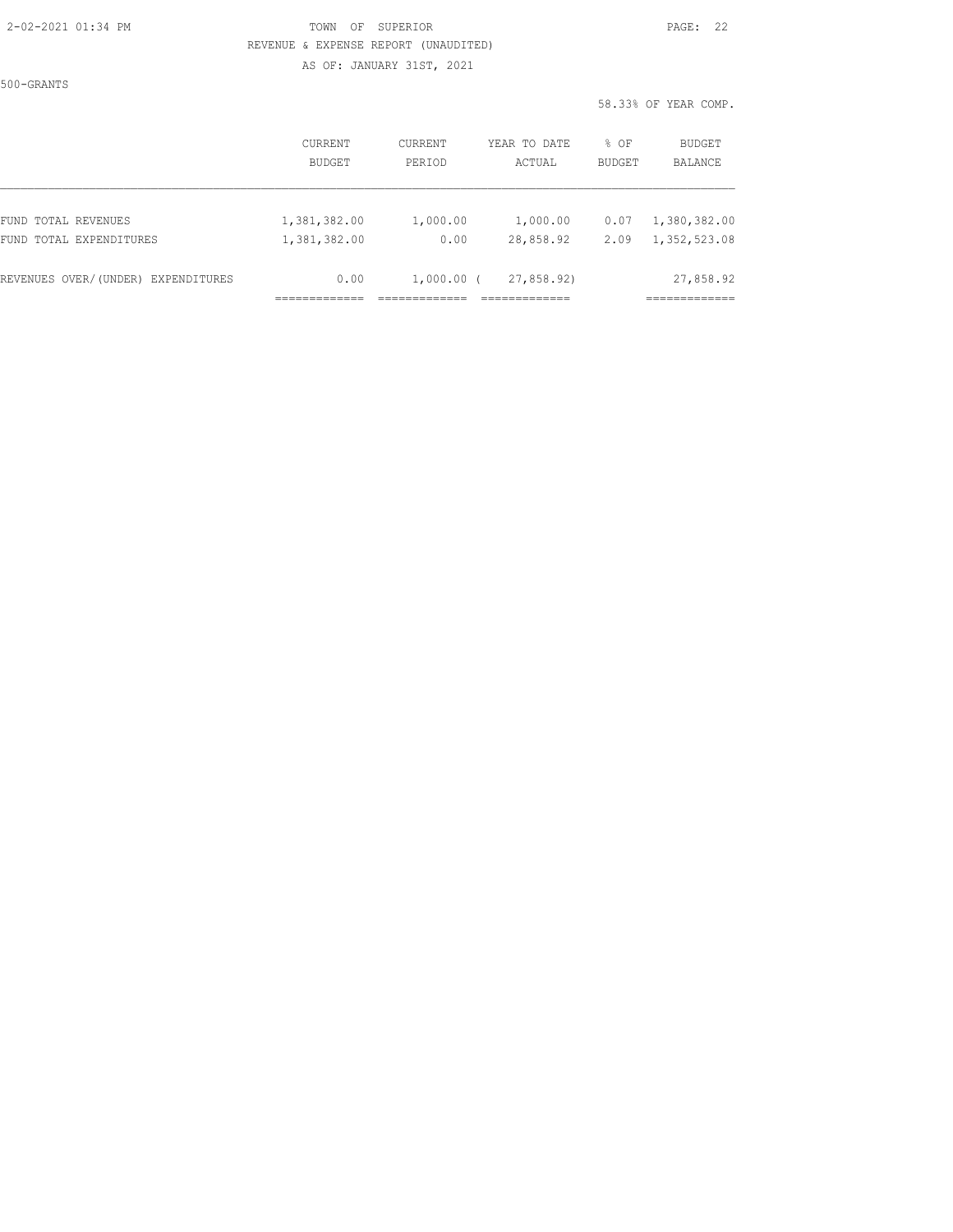| 2-02-2021 01:34 PM     | TOWN<br>OF                           | SUPERIOR                  |              |        |                      |  |
|------------------------|--------------------------------------|---------------------------|--------------|--------|----------------------|--|
|                        | REVENUE & EXPENSE REPORT (UNAUDITED) |                           |              |        |                      |  |
|                        |                                      | AS OF: JANUARY 31ST, 2021 |              |        |                      |  |
| 510-Emergency Services |                                      |                           |              |        |                      |  |
| NON-DEPARTMENTAL       |                                      |                           |              |        | 58.33% OF YEAR COMP. |  |
|                        | CURRENT                              | CURRENT                   | YEAR TO DATE | % OF   | <b>BUDGET</b>        |  |
|                        | BUDGET                               | PERIOD                    | ACTUAL       | BUDGET | BALANCE              |  |
|                        |                                      |                           |              |        |                      |  |
| REVENUES               |                                      |                           |              |        |                      |  |
| CONTINGENCY            |                                      |                           |              |        |                      |  |

 $\mathcal{L}_\text{max}$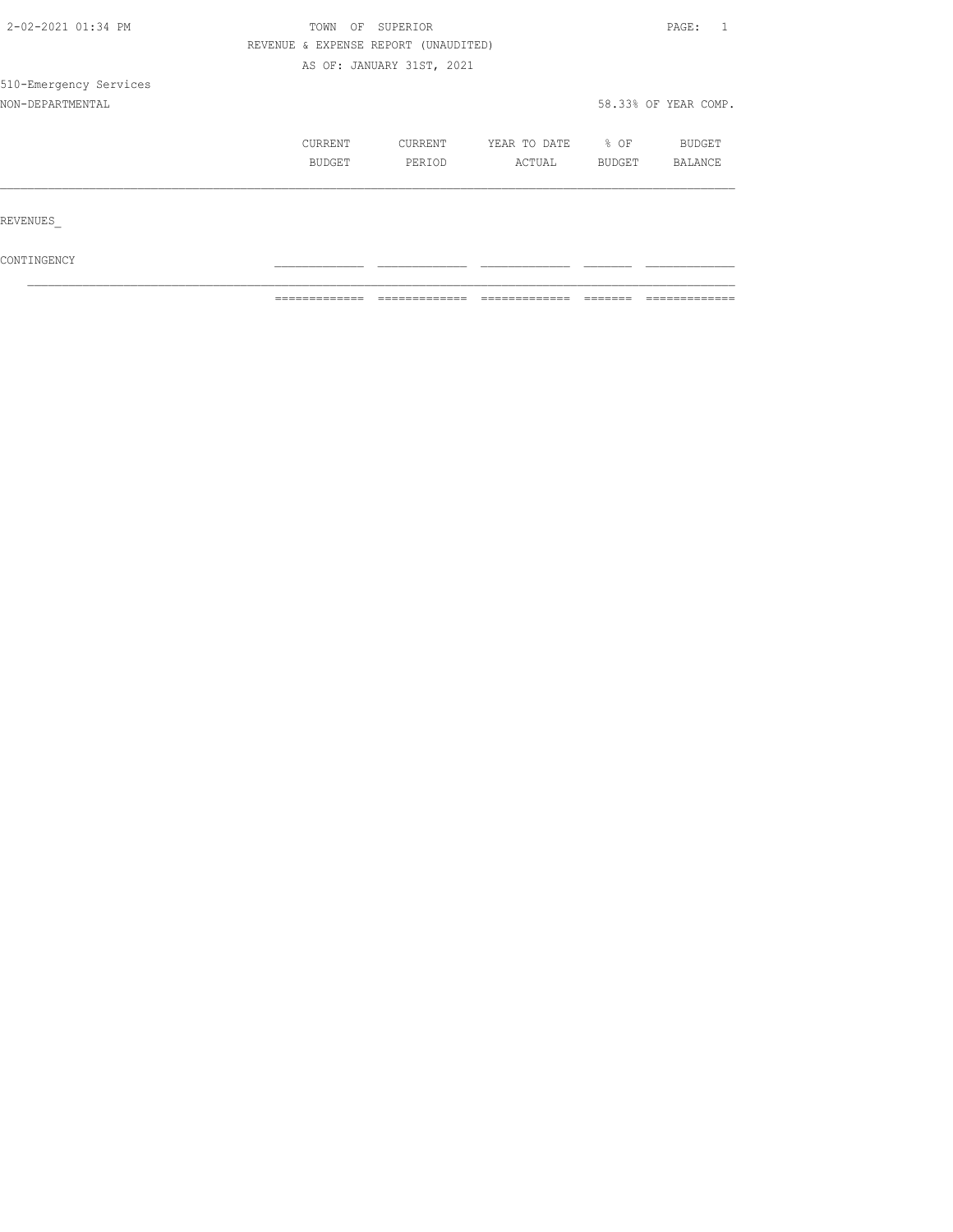### TOWN OF SUPERIOR **PAGE:** 2 REVENUE & EXPENSE REPORT (UNAUDITED)

AS OF: JANUARY 31ST, 2021

# 510-Emergency Services

| JIG BRUITSTUUR DUI VICU<br>RC EMERGENCY SERV-FIRE                 |                      |                   |                                                |                                  | 58.33% OF YEAR COMP.           |
|-------------------------------------------------------------------|----------------------|-------------------|------------------------------------------------|----------------------------------|--------------------------------|
|                                                                   | CURRENT<br>BUDGET    | CURRENT<br>PERIOD | YEAR TO DATE<br>ACTUAL                         | $8$ OF<br>BUDGET                 | BUDGET<br>BALANCE              |
| REVENUES                                                          |                      |                   |                                                |                                  |                                |
| BUSINESS SERVICES                                                 |                      |                   |                                                |                                  |                                |
| GRANTS                                                            |                      |                   |                                                |                                  |                                |
| 510-42-4600 GRANT REVENUE                                         | 0.00                 |                   | 128,500.00  128,500.00  0.00  ( 128,500.00)    |                                  |                                |
| SUBTOTAL GRANTS                                                   | 0.00                 |                   | 128,500.00  128,500.00  0.00  ( 128,500.00)    |                                  |                                |
| TOTAL REVENUES                                                    |                      |                   | $0.00$ 128,500.00 128,500.00 0.00 (128,500.00) |                                  |                                |
| EXPENDITURES                                                      |                      |                   |                                                |                                  |                                |
| PERSONEL.                                                         |                      |                   |                                                |                                  |                                |
| SUPPLIES                                                          |                      |                   |                                                |                                  |                                |
| 510-42-5299 OTHER OPERATING SUPPLIES                              | 0.00                 | 142.80            |                                                |                                  | $1, 118.61$ 0.00 ( 1, 118.61)  |
| SUBTOTAL SUPPLIES                                                 | 0.00                 | 142.80            | 1,118.61                                       | $0.00$ (                         | 1, 118.61)                     |
| UTILITIES                                                         |                      |                   |                                                |                                  |                                |
| GENERAL BUSINESS EXPENSE                                          |                      |                   |                                                |                                  |                                |
| 510-42-5425 CONFERENCE & TRAINING                                 | 5,000.00             | 0.00              | 1,765.83 35.32 3,234.17                        |                                  |                                |
| 510-42-5430 PRINTING                                              | 0.00                 | 100.16            |                                                | 709.20 0.00 (                    | 709.20)                        |
| 510-42-5450 UNIFORM PURCHASE<br>SUBTOTAL GENERAL BUSINESS EXPENSE | 3,000.00<br>8,000.00 | 0.00<br>100.16    |                                                | 1,419.25 47.31<br>3,894.28 48.68 | 1,580.75<br>4,105.72           |
| PROFESSIONAL SERVICES                                             |                      |                   |                                                |                                  |                                |
| 510-42-5550 PROFESSIONAL SERVICES                                 | 4,000.00             | 0.00              |                                                | 442.00 11.05                     | 3,558.00                       |
| 510-42-5555 HEALTH & SAFETY                                       | $12,500.00$ 0.00     |                   |                                                | 5, 154. 31 41. 23                | 7,345.69                       |
| SUBTOTAL PROFESSIONAL SERVICES                                    | 16,500.00            | 0.00              |                                                | 5,596.31 33.92                   | 10,903.69                      |
| REPAIR/MAINTENANCE                                                |                      |                   |                                                |                                  |                                |
| 510-42-5640 VEHICLE REPAIRS                                       | 41,500.00            |                   | $0.00$ 24,641.72 59.38 16,858.28               |                                  |                                |
| 510-42-5650 OTHER EQUIPMENT REPAIRS                               | 3,000.00             | 0.00              | 1,445.07 48.17 1,554.93                        |                                  |                                |
| SUBTOTAL REPAIR/MAINTENANCE                                       | 44,500.00            | 0.00              |                                                | 26,086.79 58.62                  | 18, 413.21                     |
| CAPITAL OUTLAY                                                    |                      |                   |                                                |                                  |                                |
| 510-42-5750 FIRE/PPE                                              | 0.00                 | 0.00              |                                                |                                  | 44,670.28 0.00 (44,670.28)     |
| 510-42-5780 SOFTWARE                                              | 3,500.00             | 0.00              | 0.00                                           |                                  | $0.00$ $3,500.00$              |
| SUBTOTAL CAPITAL OUTLAY                                           | 3,500.00             | 0.00              |                                                |                                  | 44,670.28 1,276.29 (41,170.28) |
| DEBT SERVICE                                                      |                      |                   |                                                |                                  |                                |
| 510-42-5999 CAPITAL OUTLAY                                        | 56,000.00            | 0.00              | 0.00                                           | 0.00                             | 56,000.00                      |
| SUBTOTAL DEBT SERVICE                                             | 56,000.00            | 0.00              | 0.00                                           | 0.00                             | 56,000.00                      |
| TOTAL EXPENDITURES                                                |                      |                   | 128,500.00 242.96 81,366.27 63.32              |                                  | 47, 133.73                     |
|                                                                   |                      |                   |                                                |                                  |                                |

REVENUES OVER/(UNDER) EXPENDITURES ( 128,500.00) 128,257.04 47,133.73 ( 175,633.73)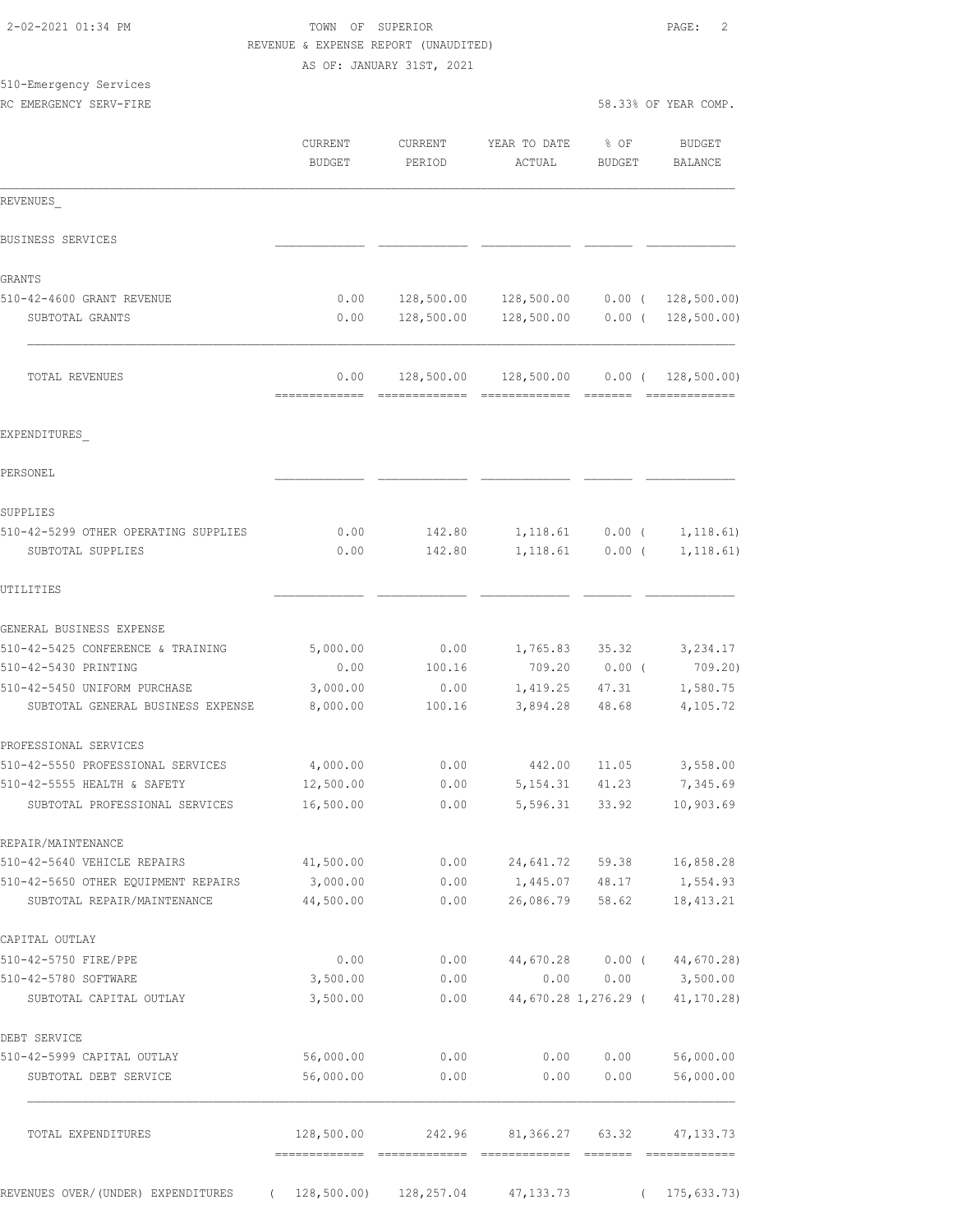### 2-02-2021 01:34 PM TOWN OF SUPERIOR PAGE: 3 REVENUE & EXPENSE REPORT (UNAUDITED)

AS OF: JANUARY 31ST, 2021

### 510-Emergency Services

RC EMERGENCY SERV-POLICE **For a state of the service of the service of the service of the service of the service of the service of the service of the service of the service of the service of the service of the service of t** 

|                                      | CURRENT<br><b>BUDGET</b> | CURRENT<br>PERIOD | YEAR TO DATE<br>ACTUAL | % OF<br><b>BUDGET</b> | <b>BUDGET</b><br><b>BALANCE</b> |
|--------------------------------------|--------------------------|-------------------|------------------------|-----------------------|---------------------------------|
| REVENUES                             |                          |                   |                        |                       |                                 |
| GRANTS                               |                          |                   |                        |                       |                                 |
| 510-41-4600 Grant Revenue            | 200,000.00               | 71,500.00         | 71,500.00              | 35.75                 | 128,500.00                      |
| SUBTOTAL GRANTS                      | 200,000.00               | 71,500.00         | 71,500.00              | 35.75                 | 128,500.00                      |
| CONTINGENCY                          |                          |                   |                        |                       |                                 |
| 510-41-4999 OTHER FINANCING SOURCE   | 0.00                     | 0.00              | 64,057.80              | $0.00$ (              | 64,057.80)                      |
| SUBTOTAL CONTINGENCY                 | 0.00                     | 0.00              | 64,057.80              | $0.00$ (              | 64,057.80)                      |
| TOTAL REVENUES                       | 200,000.00               | 71,500.00         | 135,557.80             | 67.78                 | 64,442.20                       |
| EXPENDITURES                         |                          |                   |                        |                       |                                 |
| SUPPLIES                             |                          |                   |                        |                       |                                 |
| 510-41-5299 Other Operating Supplies | 4,000.00                 | 0.00              | 1,622.63               | 40.57                 | 2,377.37                        |
| SUBTOTAL SUPPLIES                    | 4,000.00                 | 0.00              | 1,622.63               | 40.57                 | 2,377.37                        |
| UTILITIES                            |                          |                   |                        |                       |                                 |
| 510-41-5370 Radio Equipment          | 3,000.00                 | 0.00              | 3,248.12               | $108.27$ (            | 248.12)                         |
| SUBTOTAL UTILITIES                   | 3,000.00                 | 0.00              | 3,248.12               | $108.27$ (            | 248.12)                         |
| GENERAL BUSINESS EXPENSE             |                          |                   |                        |                       |                                 |
| 510-41-5425 Conferences & Training   | 10,000.00                | 0.00              | 4,521.61               | 45.22                 | 5,478.39                        |
| 510-41-5430 PRINTING                 | 2,000.00                 | 0.00              | 1,565.38               | 78.27                 | 434.62                          |
| 510-41-5450 Uniform Purchases        | 8,500.00                 | 0.00              | 12,862.27              | $151.32$ (            | 4, 362.27                       |
| SUBTOTAL GENERAL BUSINESS EXPENSE    | 20,500.00                | 0.00              | 18,949.26              | 92.44                 | 1,550.74                        |
| PROFESSIONAL SERVICES                |                          |                   |                        |                       |                                 |
| 510-41-5555 Health & Safety          | 1,000.00                 | 0.00              | 432.28                 | 43.23                 | 567.72                          |
| SUBTOTAL PROFESSIONAL SERVICES       | 1,000.00                 | 0.00              | 432.28                 | 43.23                 | 567.72                          |
| REPAIR/MAINTENANCE                   |                          |                   |                        |                       |                                 |
| 510-41-5640 Vehicle Repairs          | 10,000.00                | 0.00              | 2,256.61               | 22.57                 | 7,743.39                        |
| 510-41-5642 Tires and Tubes          | 3,000.00                 | 0.00              | 4,662.61               | $155.42$ (            | 1,662.61)                       |
| SUBTOTAL REPAIR/MAINTENANCE          | 13,000.00                | 0.00              | 6,919.22               | 53.22                 | 6,080.78                        |
| CAPITAL OUTLAY                       |                          |                   |                        |                       |                                 |
| 510-41-5750 Fire/PPE                 | 0.00                     | 0.00              | 3,220.49               | $0.00$ (              | 3, 220.49                       |
| 510-41-5780 Software                 | 0.00                     | 0.00              | 2,171.96               | $0.00$ (              | 2, 171.96                       |
| SUBTOTAL CAPITAL OUTLAY              | 0.00                     | 0.00              | 5,392.45               | $0.00$ (              | 5,392.45                        |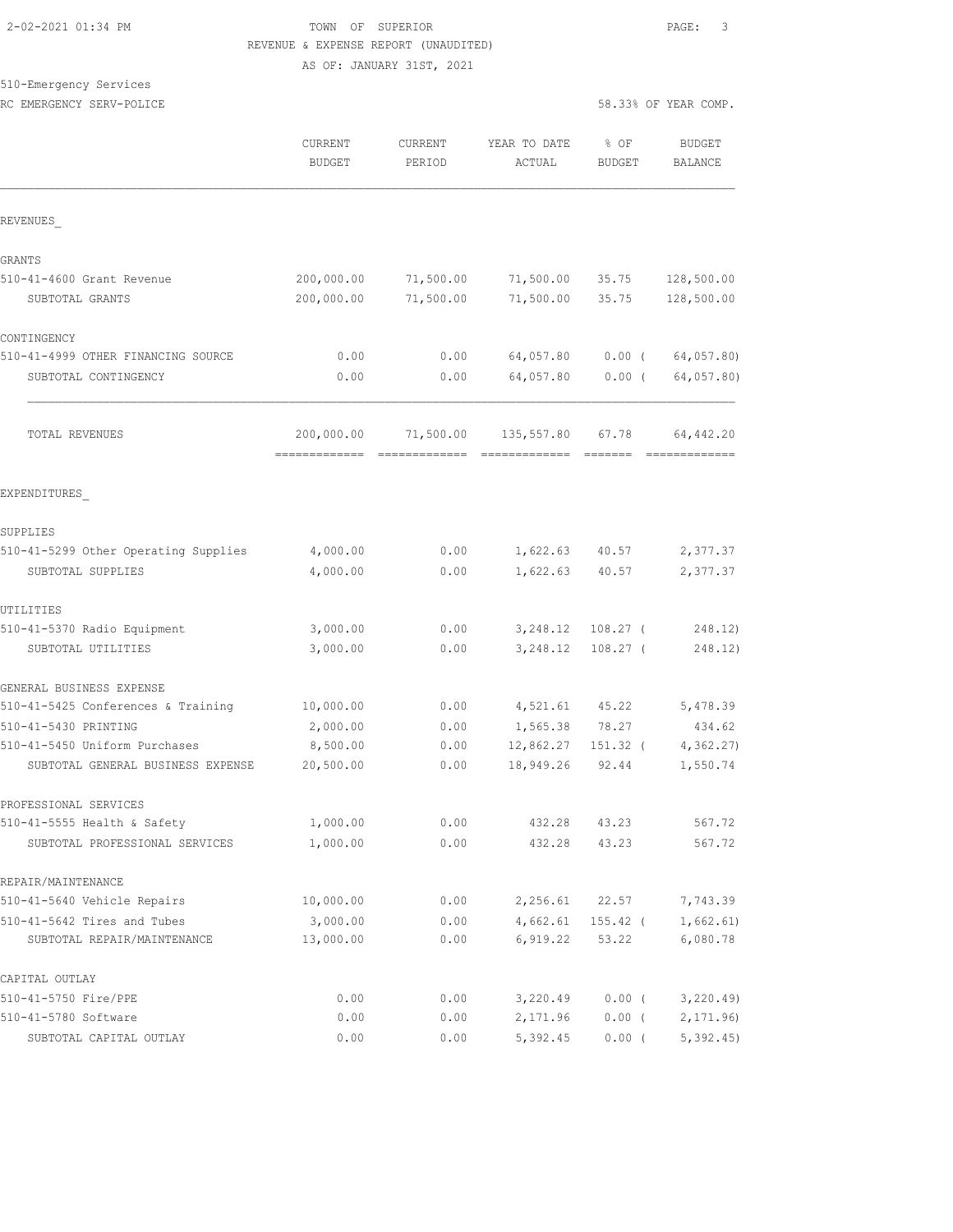### 2-02-2021 01:34 PM TOWN OF SUPERIOR PAGE: 4 REVENUE & EXPENSE REPORT (UNAUDITED)

AS OF: JANUARY 31ST, 2021

### 510-Emergency Services

RC EMERGENCY SERV-POLICE **For a state of the service of the service of the service of the service of the service of the service of the service of the service of the service of the service of the service of the service of t** 

|                                                     | <b>CURRENT</b><br>BUDGET | <b>CURRENT</b><br>PERIOD | YEAR TO DATE<br>ACTUAL | $8$ OF<br>BUDGET | <b>BUDGET</b><br>BALANCE |
|-----------------------------------------------------|--------------------------|--------------------------|------------------------|------------------|--------------------------|
|                                                     |                          |                          |                        |                  |                          |
| DEBT SERVICE<br>510-41-5900 DEBT SERVICE: PRINCIPAL | 0.00                     | 0.00                     | 13,966.49              | $0.00$ (         | 13, 966.49               |
| 510-41-5999 Capital Outlay                          | 30,000.00                | 0.00                     | 64,057.80              | $213.53$ (       | 34,057.80)               |
| SUBTOTAL DEBT SERVICE                               | 30,000.00                | 0.00                     | 78,024.29              | $260.08$ (       | 48,024.29)               |
| TOTAL EXPENDITURES                                  | 71,500.00                | 0.00                     | 114,588.25             | 160.26 (         | 43,088.25)               |
| REVENUES OVER/(UNDER) EXPENDITURES                  | 128,500.00               | 71,500.00                | 20,969.55              |                  | 107,530.45               |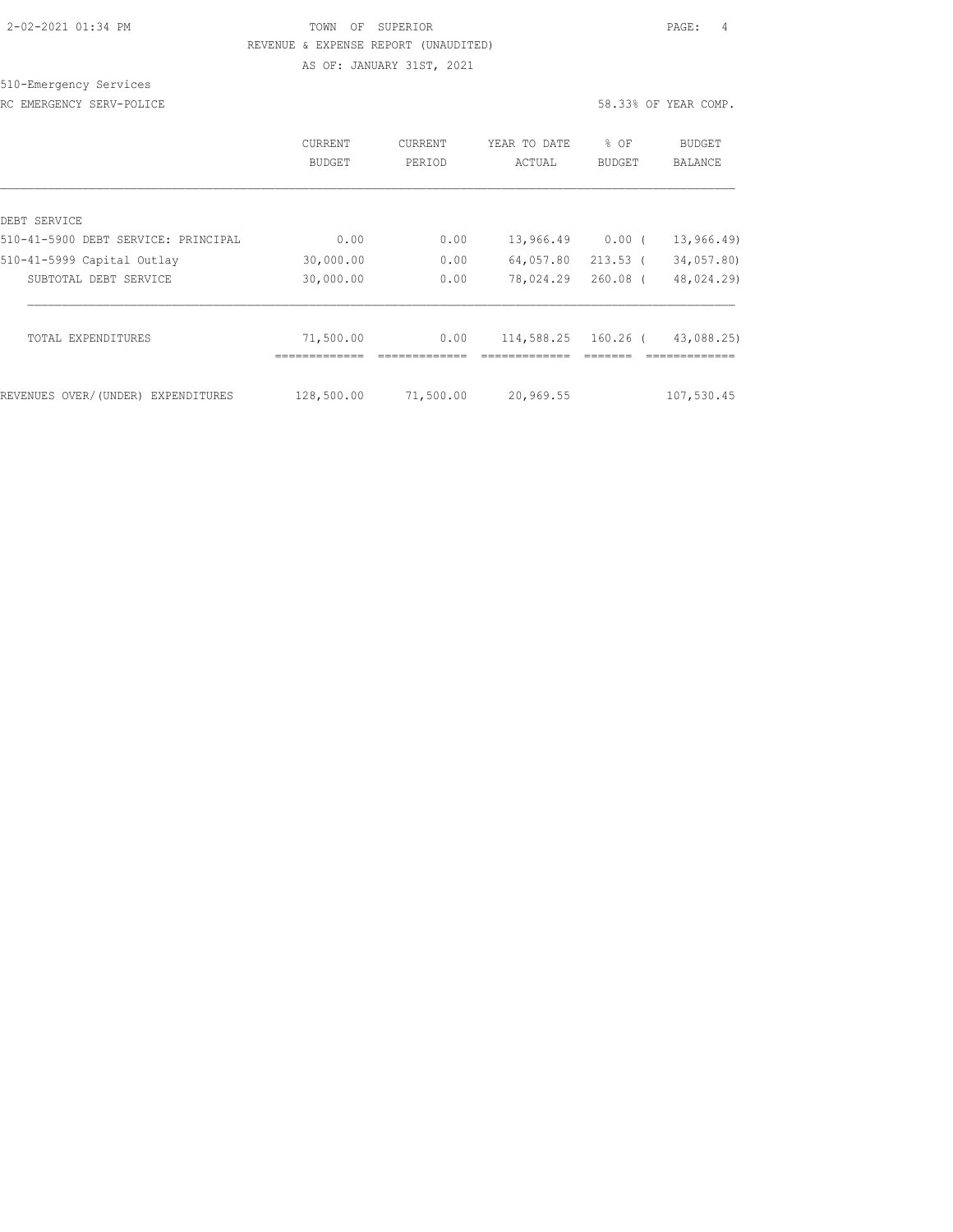#### 2-02-2021 01:34 PM TOWN OF SUPERIOR PAGE: 5 REVENUE & EXPENSE REPORT (UNAUDITED) AS OF: JANUARY 31ST, 2021

510-Emergency Services

|                                    | <b>CURRENT</b><br><b>BUDGET</b> | CURRENT<br>PERIOD | YEAR TO DATE<br>ACTUAL | $8$ OF<br><b>BUDGET</b> | BUDGET<br><b>BALANCE</b> |
|------------------------------------|---------------------------------|-------------------|------------------------|-------------------------|--------------------------|
|                                    |                                 |                   |                        |                         |                          |
| FUND TOTAL REVENUES                | 200,000.00                      | 200,000.00        | 264,057.80             | $132.03$ (              | 64,057.80)               |
| FUND TOTAL EXPENDITURES            | 200,000.00                      | 242.96            | 195,954.52             | 97.98                   | 4,045.48                 |
| REVENUES OVER/(UNDER) EXPENDITURES | 0.00                            | 199,757.04        | 68,103.28              |                         | 68,103.28)               |
|                                    |                                 |                   |                        |                         |                          |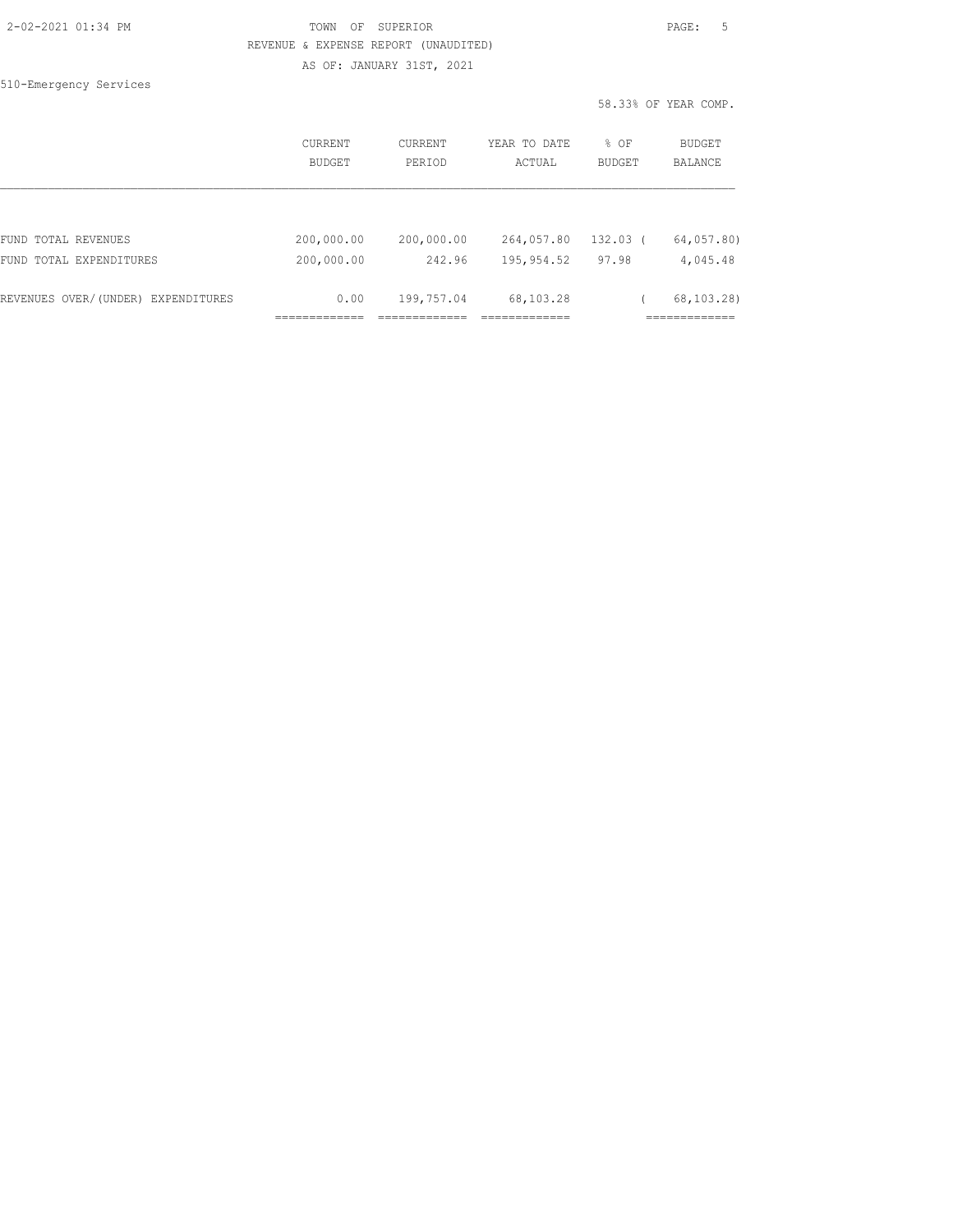| 2-02-2021 01:34 PM |  |
|--------------------|--|
|                    |  |

## TOWN OF SUPERIOR **PAGE:** 1 REVENUE & EXPENSE REPORT (UNAUDITED)

AS OF: JANUARY 31ST, 2021

# 511-RESOLUTION GRANTS

MAYOR & COUNCIL

| 58.33% OF YEAR COMP. |  |  |
|----------------------|--|--|
|                      |  |  |

|                                    | CURRENT<br><b>BUDGET</b>                     | CURRENT<br>PERIOD     | YEAR TO DATE<br>ACTUAL     | % OF<br>BUDGET   | BUDGET<br>BALANCE               |
|------------------------------------|----------------------------------------------|-----------------------|----------------------------|------------------|---------------------------------|
| REVENUES                           |                                              |                       |                            |                  |                                 |
| GRANTS                             |                                              |                       |                            |                  |                                 |
| 511-01-4600 GRANT REVENUE          | 1,200,000.00                                 | 0.00                  | 0.00                       | 0.00             | 1,200,000.00                    |
| SUBTOTAL GRANTS                    | 1,200,000.00                                 | 0.00                  | 0.00                       | 0.00             | 1,200,000.00                    |
| TOTAL REVENUES                     | 1,200,000.00<br>--------------               | 0.00<br>============= | 0.00<br>-------------      | 0.00             | 1,200,000.00<br>-------------   |
| EXPENDITURES                       |                                              |                       |                            |                  |                                 |
| SUPPLIES                           |                                              |                       |                            |                  |                                 |
| 511-01-5299 OPERATING SUPPLIES     | 1,200,000.00                                 | 11,826.20             | 16,771.70                  | 1.40             | 1, 183, 228.30                  |
| SUBTOTAL SUPPLIES                  | 1,200,000.00                                 | 11,826.20             | 16,771.70                  | 1.40             | 1, 183, 228.30                  |
| PROFESSIONAL SERVICES              |                                              |                       |                            |                  |                                 |
| 511-01-5530 ENGINEERING EXPENSES   | 0.00                                         | 0.00                  | 5,939.35                   |                  | $0.00$ ( 5,939.35)              |
| SUBTOTAL PROFESSIONAL SERVICES     | 0.00                                         | 0.00                  | 5,939.35                   | $0.00$ (         | 5, 939.35                       |
| CAPITAL OUTLAY                     |                                              |                       |                            |                  |                                 |
| 511-01-5710 BUILDING               | 0.00                                         | 0.00                  | 50,000.00                  | $0.00$ (         | 50,000.00)                      |
| SUBTOTAL CAPITAL OUTLAY            | 0.00                                         | 0.00                  | 50,000.00                  | $0.00$ (         | 50,000.00)                      |
| DEBT SERVICE                       |                                              |                       |                            |                  |                                 |
| TOTAL EXPENDITURES                 | 1,200,000.00<br>============================ | 11,826.20             | 72,711.05<br>============= | 6.06<br>-------- | 1, 127, 288.95<br>------------- |
| REVENUES OVER/(UNDER) EXPENDITURES | $0.00$ (                                     | $11,826.20$ (         | 72,711.05)                 |                  | 72,711.05                       |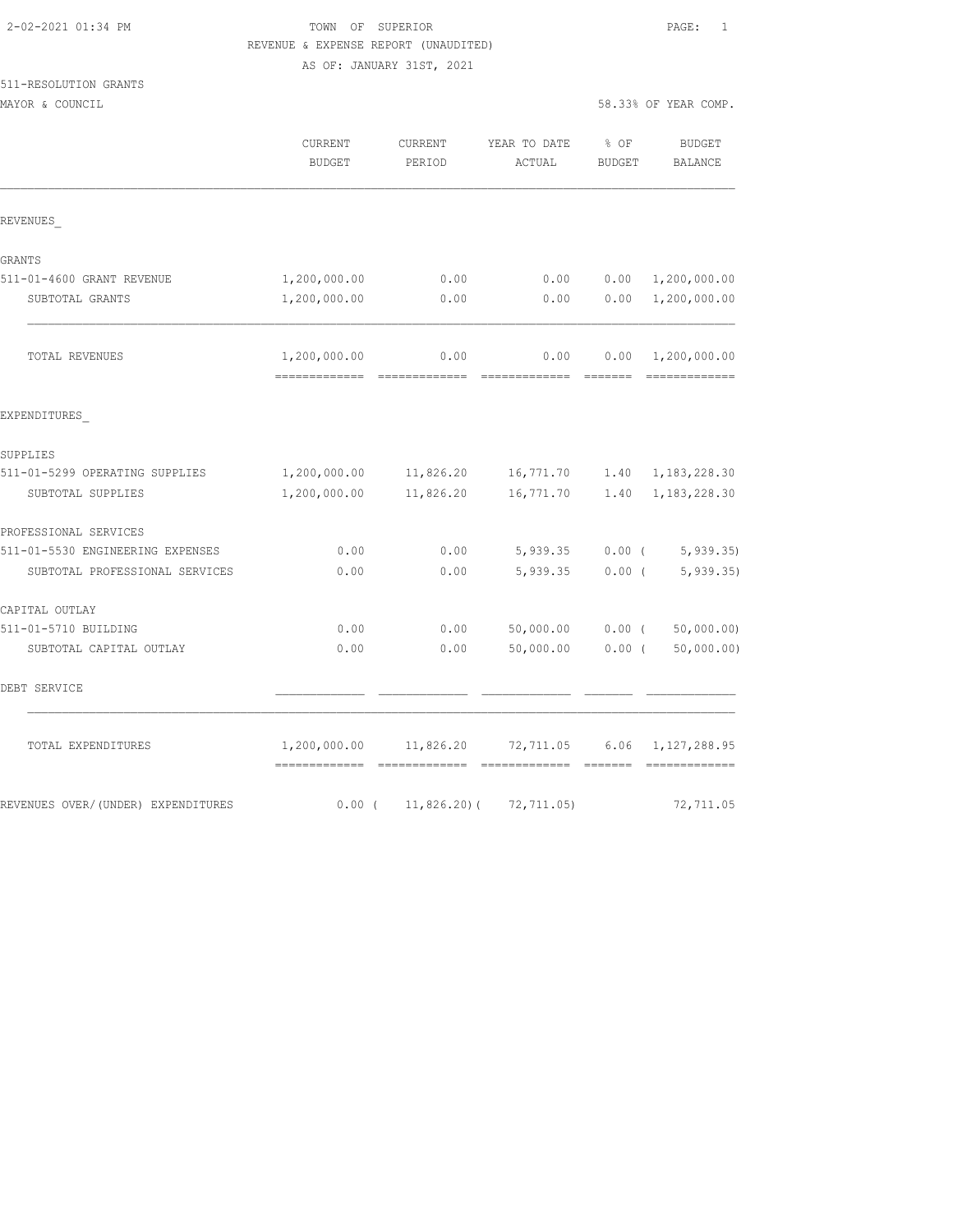| 2-02-2021 01:34 PM                 | TOWN OF SUPERIOR                     |                           |                                             |                       | $\overline{2}$<br>$\mathtt{PAGE}$ : |
|------------------------------------|--------------------------------------|---------------------------|---------------------------------------------|-----------------------|-------------------------------------|
|                                    | REVENUE & EXPENSE REPORT (UNAUDITED) |                           |                                             |                       |                                     |
|                                    |                                      | AS OF: JANUARY 31ST, 2021 |                                             |                       |                                     |
| 511-RESOLUTION GRANTS              |                                      |                           |                                             |                       |                                     |
| <b>RECREATION</b>                  |                                      |                           |                                             |                       | 58.33% OF YEAR COMP.                |
|                                    |                                      |                           | CURRENT CURRENT YEAR TO DATE % OF BUDGET    |                       |                                     |
|                                    | BUDGET                               | PERIOD                    |                                             | ACTUAL BUDGET BALANCE |                                     |
|                                    |                                      |                           |                                             |                       |                                     |
|                                    |                                      |                           |                                             |                       |                                     |
| REVENUES                           |                                      |                           |                                             |                       |                                     |
| GRANTS                             |                                      |                           |                                             |                       |                                     |
|                                    |                                      |                           |                                             |                       |                                     |
|                                    |                                      |                           |                                             |                       |                                     |
| EXPENDITURES                       |                                      |                           |                                             |                       |                                     |
| SUPPLIES                           |                                      |                           |                                             |                       |                                     |
| 511-12-5299 OPERATING SUPPLIES     |                                      |                           | $0.00$ $0.00$ $300.00$ $0.00$ $($ $300.00)$ |                       |                                     |
| SUBTOTAL SUPPLIES                  | 0.00                                 | 0.00                      |                                             | 300.00 0.00 (         | 300.00)                             |
| PROFESSIONAL SERVICES              |                                      |                           |                                             |                       |                                     |
| CAPITAL OUTLAY                     |                                      |                           |                                             |                       |                                     |
|                                    |                                      |                           |                                             |                       |                                     |
| TOTAL EXPENDITURES                 |                                      |                           | $0.00$ 0.00 300.00 0.00 (300.00)            |                       |                                     |
|                                    |                                      |                           |                                             |                       |                                     |
| REVENUES OVER/(UNDER) EXPENDITURES | 0.00                                 |                           | $0.00$ ( 300.00)                            |                       | 300.00                              |
|                                    |                                      |                           |                                             |                       |                                     |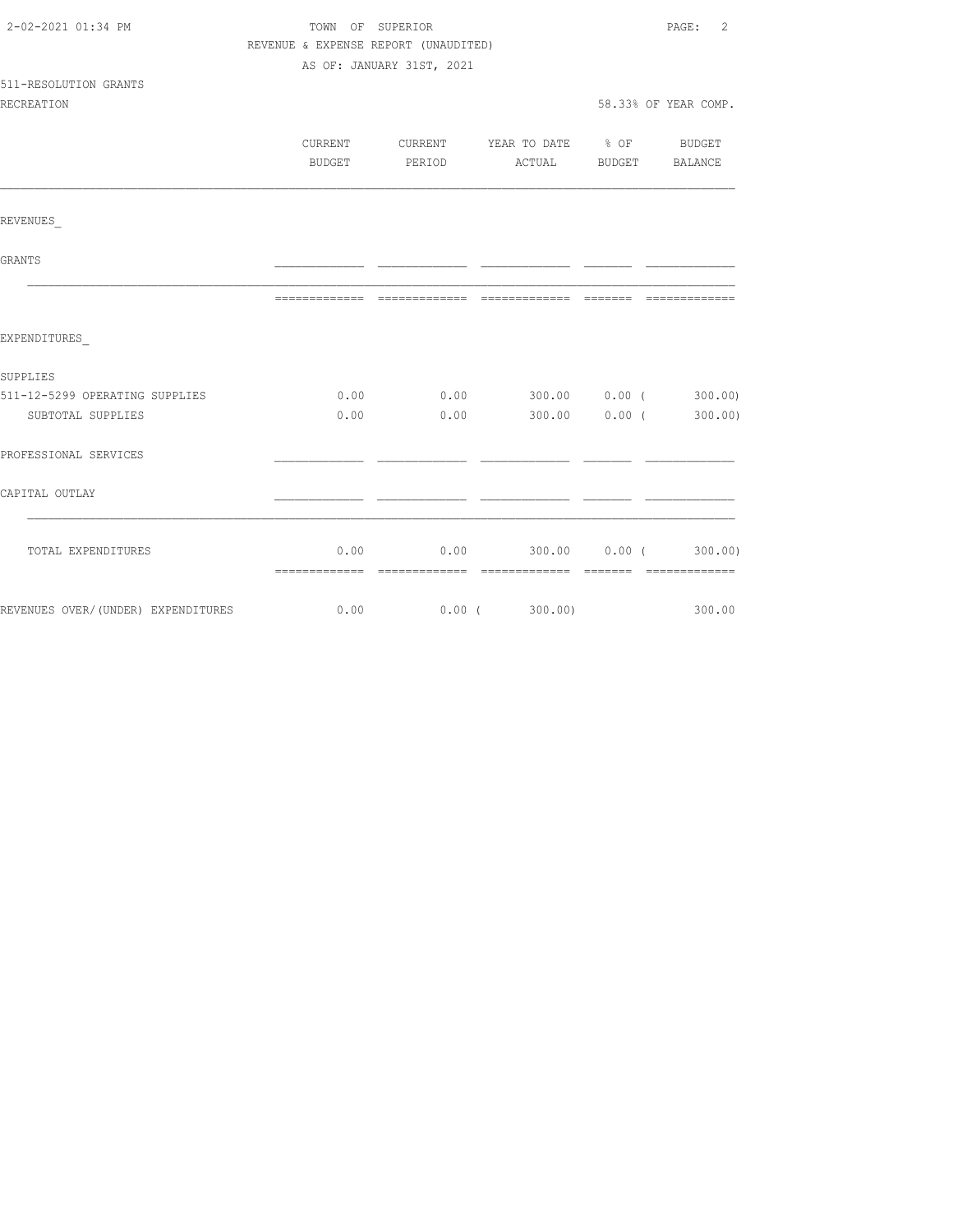| 2-02-2021 01:34 PM |  |
|--------------------|--|
|                    |  |

# TOWN OF SUPERIOR **PAGE:** 3 REVENUE & EXPENSE REPORT (UNAUDITED)

AS OF: JANUARY 31ST, 2021

# 511-RESOLUTION GRANTS

ECONOMIC DEVELOPMENT 58

|                                     | CURRENT<br><b>BUDGET</b> | CURRENT<br>PERIOD | YEAR TO DATE % OF<br>ACTUAL | BUDGET | <b>BUDGET</b><br><b>BALANCE</b>                                                                                                                                                                                                                                                                                                                                                                                                                                                                      |
|-------------------------------------|--------------------------|-------------------|-----------------------------|--------|------------------------------------------------------------------------------------------------------------------------------------------------------------------------------------------------------------------------------------------------------------------------------------------------------------------------------------------------------------------------------------------------------------------------------------------------------------------------------------------------------|
| REVENUES                            |                          |                   |                             |        |                                                                                                                                                                                                                                                                                                                                                                                                                                                                                                      |
| <b>GRANTS</b>                       |                          |                   |                             |        |                                                                                                                                                                                                                                                                                                                                                                                                                                                                                                      |
| 511-19-4600 GRANT REVENUE           | 275,000.00               | 0.00              | 0.00                        | 0.00   | 275,000.00                                                                                                                                                                                                                                                                                                                                                                                                                                                                                           |
| SUBTOTAL GRANTS                     | 275,000.00               | 0.00              | 0.00                        | 0.00   | 275,000.00                                                                                                                                                                                                                                                                                                                                                                                                                                                                                           |
| TOTAL REVENUES                      | 275,000.00               | 0.00              | 0.00                        | 0.00   | 275,000.00<br>$\begin{array}{cccccccccccccc} \multicolumn{2}{c}{} & \multicolumn{2}{c}{} & \multicolumn{2}{c}{} & \multicolumn{2}{c}{} & \multicolumn{2}{c}{} & \multicolumn{2}{c}{} & \multicolumn{2}{c}{} & \multicolumn{2}{c}{} & \multicolumn{2}{c}{} & \multicolumn{2}{c}{} & \multicolumn{2}{c}{} & \multicolumn{2}{c}{} & \multicolumn{2}{c}{} & \multicolumn{2}{c}{} & \multicolumn{2}{c}{} & \multicolumn{2}{c}{} & \multicolumn{2}{c}{} & \multicolumn{2}{c}{} & \multicolumn{2}{c}{} & \$ |
| EXPENDITURES                        |                          |                   |                             |        |                                                                                                                                                                                                                                                                                                                                                                                                                                                                                                      |
| SUPPLIES                            |                          |                   |                             |        |                                                                                                                                                                                                                                                                                                                                                                                                                                                                                                      |
| 511-19-5299 OPERATING SUPPLIES      | 275,000.00               |                   | $0.00$ $139,250.00$ $50.64$ |        | 135,750.00                                                                                                                                                                                                                                                                                                                                                                                                                                                                                           |
| SUBTOTAL SUPPLIES                   | 275,000.00               | 0.00              | 139,250.00 50.64            |        | 135,750.00                                                                                                                                                                                                                                                                                                                                                                                                                                                                                           |
| PROFESSIONAL SERVICES               |                          |                   |                             |        |                                                                                                                                                                                                                                                                                                                                                                                                                                                                                                      |
| CAPITAL OUTLAY                      |                          |                   |                             |        |                                                                                                                                                                                                                                                                                                                                                                                                                                                                                                      |
| TOTAL EXPENDITURES                  | 275,000.00               |                   | $0.00$ 139,250.00 50.64     |        | 135,750.00                                                                                                                                                                                                                                                                                                                                                                                                                                                                                           |
| REVENUES OVER/ (UNDER) EXPENDITURES | 0.00                     |                   | $0.00$ ( $139,250.00$ )     |        | 139,250.00                                                                                                                                                                                                                                                                                                                                                                                                                                                                                           |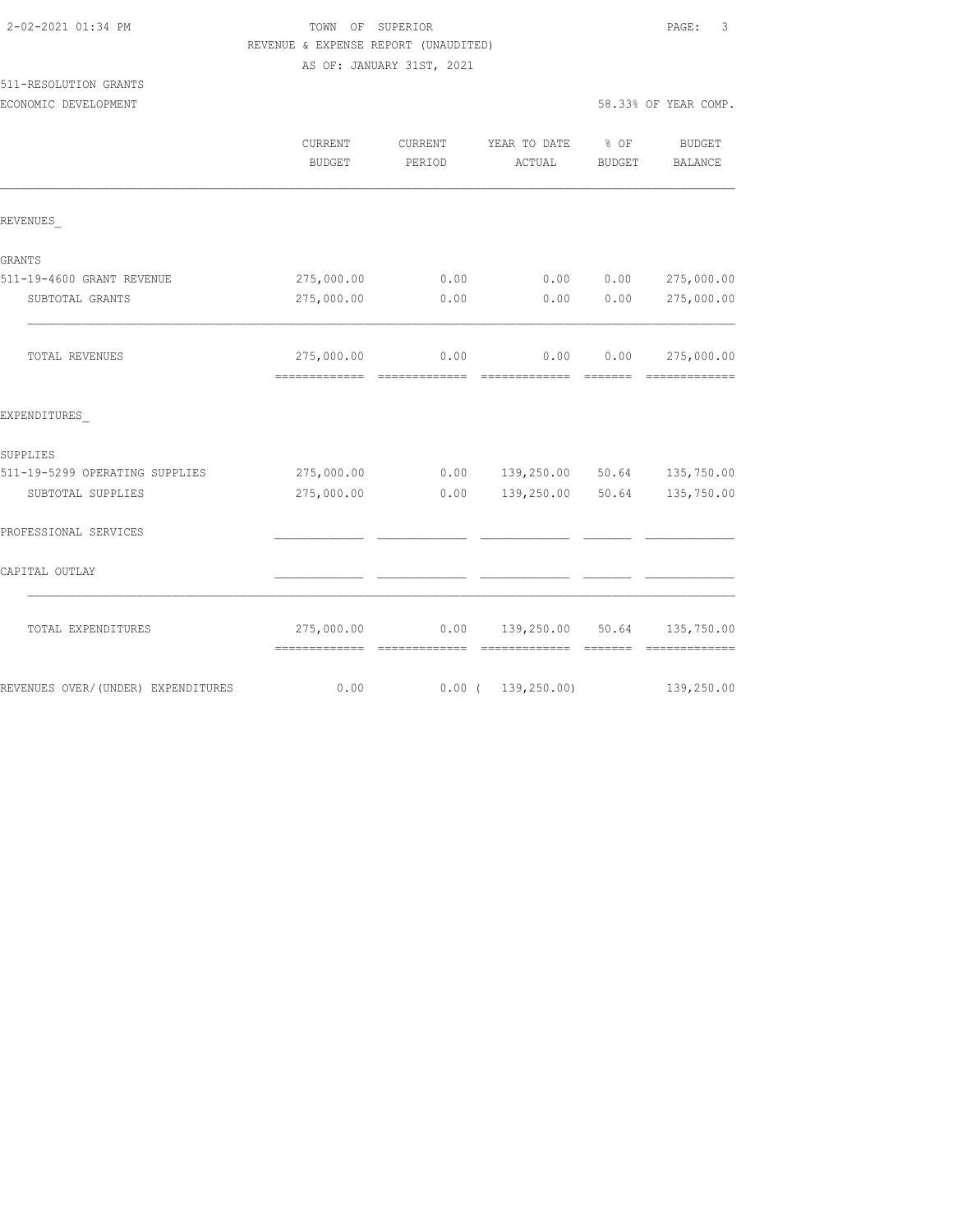#### TOWN OF SUPERIOR **PAGE:** 4 REVENUE & EXPENSE REPORT (UNAUDITED) AS OF: JANUARY 31ST, 2021

511-RESOLUTION GRANTS

|                                    | CURRENT      | CURRENT       | YEAR TO DATE | % OF   | <b>BUDGET</b> |
|------------------------------------|--------------|---------------|--------------|--------|---------------|
|                                    | BUDGET       | PERTOD        | ACTUAL       | BUDGET | BALANCE       |
| FUND TOTAL REVENUES                | 1,475,000.00 | 0.00          | 0.00         | 0.00   | 1,475,000.00  |
| FUND TOTAL EXPENDITURES            | 1,475,000.00 | 11,826.20     | 212,261.05   | 14.39  | 1,262,738.95  |
| REVENUES OVER/(UNDER) EXPENDITURES | 0.00(        | $11,826.20$ ( | 212,261.05)  |        | 212,261.05    |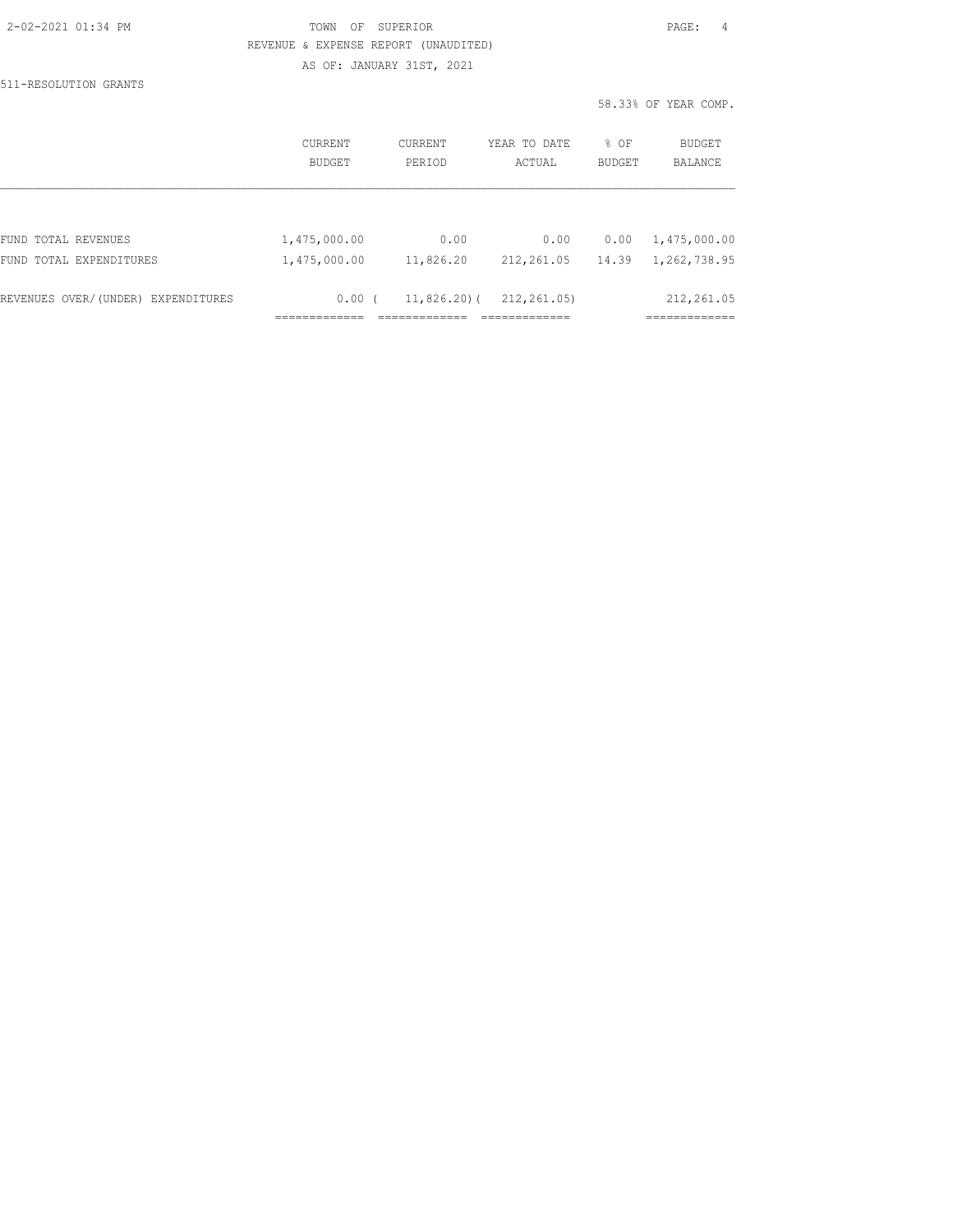| 2-02-2021 01:35 PM | OF SUPERIOR<br>TOWN                  | PAGE: 1              |
|--------------------|--------------------------------------|----------------------|
|                    | REVENUE & EXPENSE REPORT (UNAUDITED) |                      |
|                    | AS OF: JANUARY 31ST, 2021            |                      |
| 512-AZCares Fund   |                                      |                      |
|                    |                                      | 58.33% OF YEAR COMP. |
|                    |                                      |                      |

| jkkent                | `RENT<br>- P P  | m <sub>o</sub><br>DATE<br>YEAR<br>-----<br><u>. v</u> | ΟF   | <b>BUDGET</b>                     |
|-----------------------|-----------------|-------------------------------------------------------|------|-----------------------------------|
| <b>BIIDG</b><br>----- | DFT<br>-------- | <b>CTUAL</b>                                          | RIIP | . $\Delta$ NF<br>ᆂᅜᄘᆇᄔᄔ<br>$\sim$ |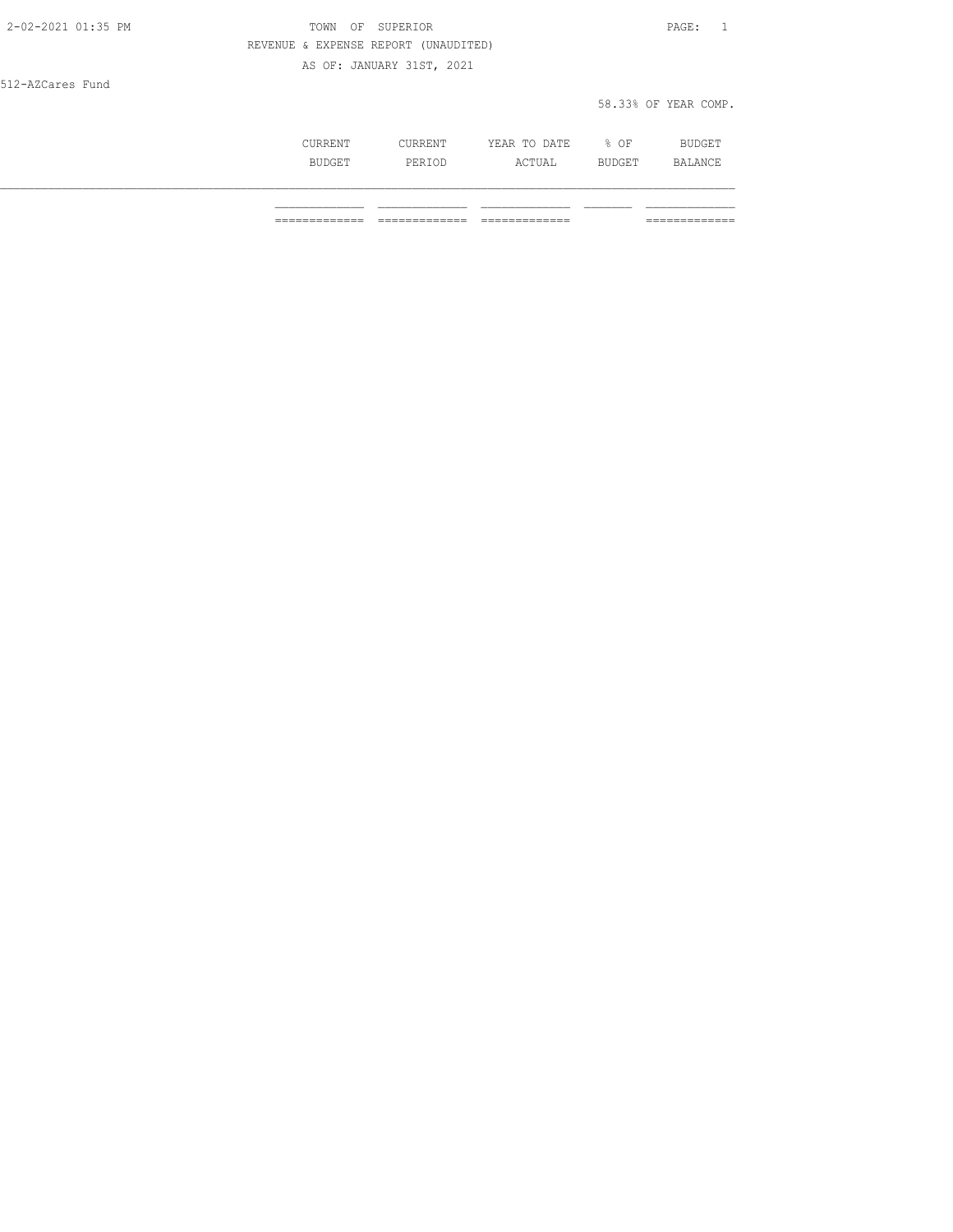### TOWN OF SUPERIOR **PAGE:** 1 REVENUE & EXPENSE REPORT (UNAUDITED)

AS OF: JANUARY 31ST, 2021

#### 513-POLICE GRANTS

ATTORNEY GENERAL GRANTS **FOULD** SEE A SAMPLE SERVICE SERVICE SERVICE SERVICE SERVICE SERVICE SERVICE SERVICE SERVICE SERVICE SERVICE SERVICE SERVICE SERVICE SERVICE SERVICE SERVICE SERVICE SERVICE SERVICE SERVICE SERVICE S

|                                    | CURRENT<br><b>BUDGET</b> | CURRENT<br>PERIOD | YEAR TO DATE % OF<br>ACTUAL                       | BUDGET   | BUDGET<br>BALANCE           |
|------------------------------------|--------------------------|-------------------|---------------------------------------------------|----------|-----------------------------|
| REVENUES                           |                          |                   |                                                   |          |                             |
| GRANTS                             |                          |                   |                                                   |          |                             |
| 513-01-4600 GRANT REVENUE          | 0.00                     | 0.00              | 20,000.00 0.00 (                                  |          | 20,000.00)                  |
| SUBTOTAL GRANTS                    | 0.00                     | 0.00              | 20,000.00 0.00 (                                  |          | 20,000.00)                  |
| TOTAL REVENUES                     | 0.00<br>=============    | 0.00              | 20,000.00 0.00 (                                  |          | 20,000.00)                  |
| EXPENDITURES                       |                          |                   |                                                   |          |                             |
| SUPPLIES                           |                          |                   |                                                   |          |                             |
| 513-01-5299 AG GRANTS              | 0.00                     |                   | $0.00$ 19,687.92 0.00 ( 19,687.92)                |          |                             |
| SUBTOTAL SUPPLIES                  | 0.00                     | 0.00              |                                                   |          | 19,687.92 0.00 ( 19,687.92) |
| CAPITAL OUTLAY                     |                          |                   |                                                   |          |                             |
| TOTAL EXPENDITURES                 | 0.00<br>-------------    | =============     | $0.00$ 19,687.92 0.00 ( 19,687.92)<br>----------- |          |                             |
| REVENUES OVER/(UNDER) EXPENDITURES | 0.00                     | 0.00              | 312.08                                            | $\left($ | 312.08)                     |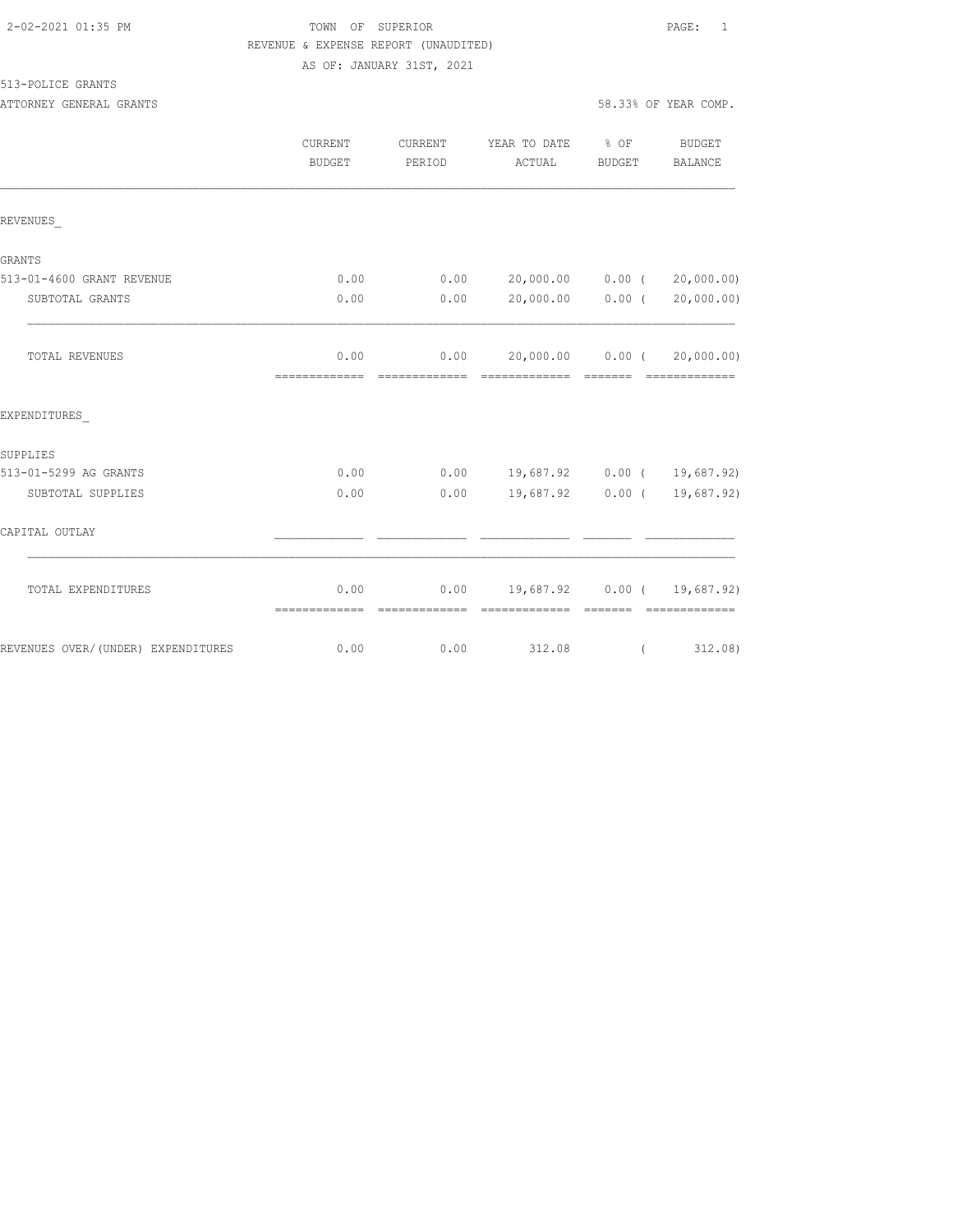| 2-02-2021 01:35 PM | TOWN OF SUPERIOR |                                      |                    |          | PAGE:<br>2           |
|--------------------|------------------|--------------------------------------|--------------------|----------|----------------------|
|                    |                  | REVENUE & EXPENSE REPORT (UNAUDITED) |                    |          |                      |
|                    |                  | AS OF: JANUARY 31ST, 2021            |                    |          |                      |
| 513-POLICE GRANTS  |                  |                                      |                    |          |                      |
| ESC GRANTS         |                  |                                      |                    |          | 58.33% OF YEAR COMP. |
|                    | CURRENT          | CURRENT                              | YEAR TO DATE % OF  |          | BUDGET               |
|                    | BUDGET           | PERIOD                               | ACTUAL             | BUDGET   | BALANCE              |
|                    |                  |                                      |                    |          |                      |
|                    |                  |                                      |                    |          |                      |
| REVENUES           |                  |                                      |                    |          |                      |
| GRANTS             |                  |                                      |                    |          |                      |
|                    | -------------    | --------------                       | -------<br>------- | -------- |                      |
|                    |                  |                                      |                    |          |                      |
| EXPENDITURES       |                  |                                      |                    |          |                      |
| CAPITAL OUTLAY     |                  |                                      |                    |          |                      |
|                    |                  |                                      |                    |          |                      |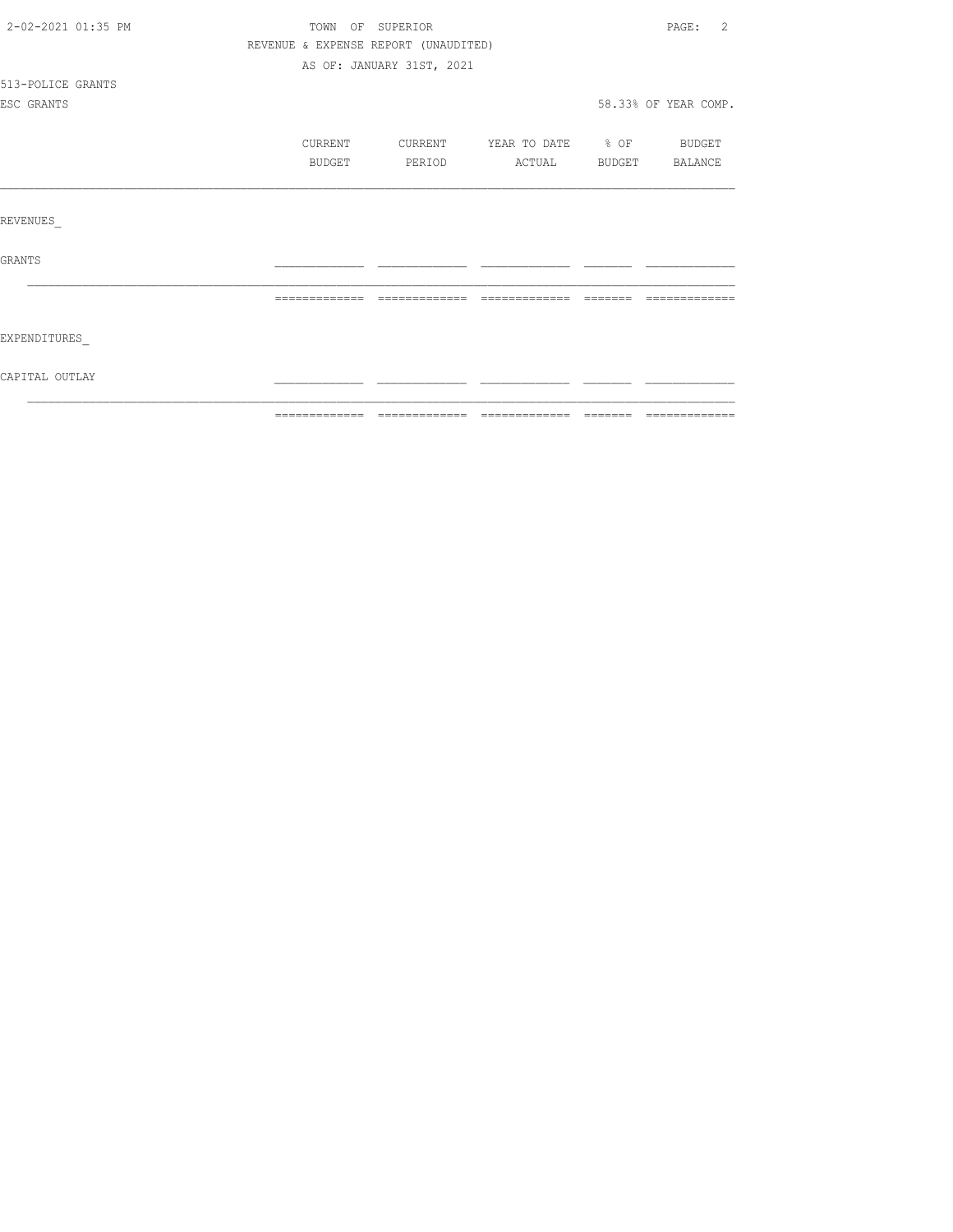| 2-02-2021 01:35 PM |  |
|--------------------|--|
|                    |  |

# TOWN OF SUPERIOR **PAGE:** 3 REVENUE & EXPENSE REPORT (UNAUDITED)

AS OF: JANUARY 31ST, 2021

#### 513-POLICE GRANTS

|                                     | CURRENT<br>BUDGET | <b>CURRENT</b><br>PERIOD | YEAR TO DATE<br>ACTUAL      | $\frac{8}{6}$ OF<br><b>BUDGET</b> | BUDGET<br>BALANCE |
|-------------------------------------|-------------------|--------------------------|-----------------------------|-----------------------------------|-------------------|
| REVENUES                            |                   |                          |                             |                                   |                   |
| <b>GRANTS</b>                       |                   |                          |                             |                                   |                   |
| 513-03-4600 GRANT REVENUE           | 0.00              | 0.00                     | $1,455.11$ 0.00 ( 1,455.11) |                                   |                   |
| SUBTOTAL GRANTS                     | 0.00              | 0.00                     |                             | $1,455.11$ 0.00 (                 | 1,455.11)         |
| TOTAL REVENUES                      | 0.00              | 0.00                     |                             | $1,455.11$ 0.00 (                 | 1,455.11)         |
| EXPENDITURES                        |                   |                          |                             |                                   |                   |
| CAPITAL OUTLAY                      |                   |                          |                             |                                   |                   |
|                                     |                   |                          |                             |                                   |                   |
| REVENUES OVER/ (UNDER) EXPENDITURES | 0.00              | 0.00                     | 1,455.11                    |                                   | 1,455.11)         |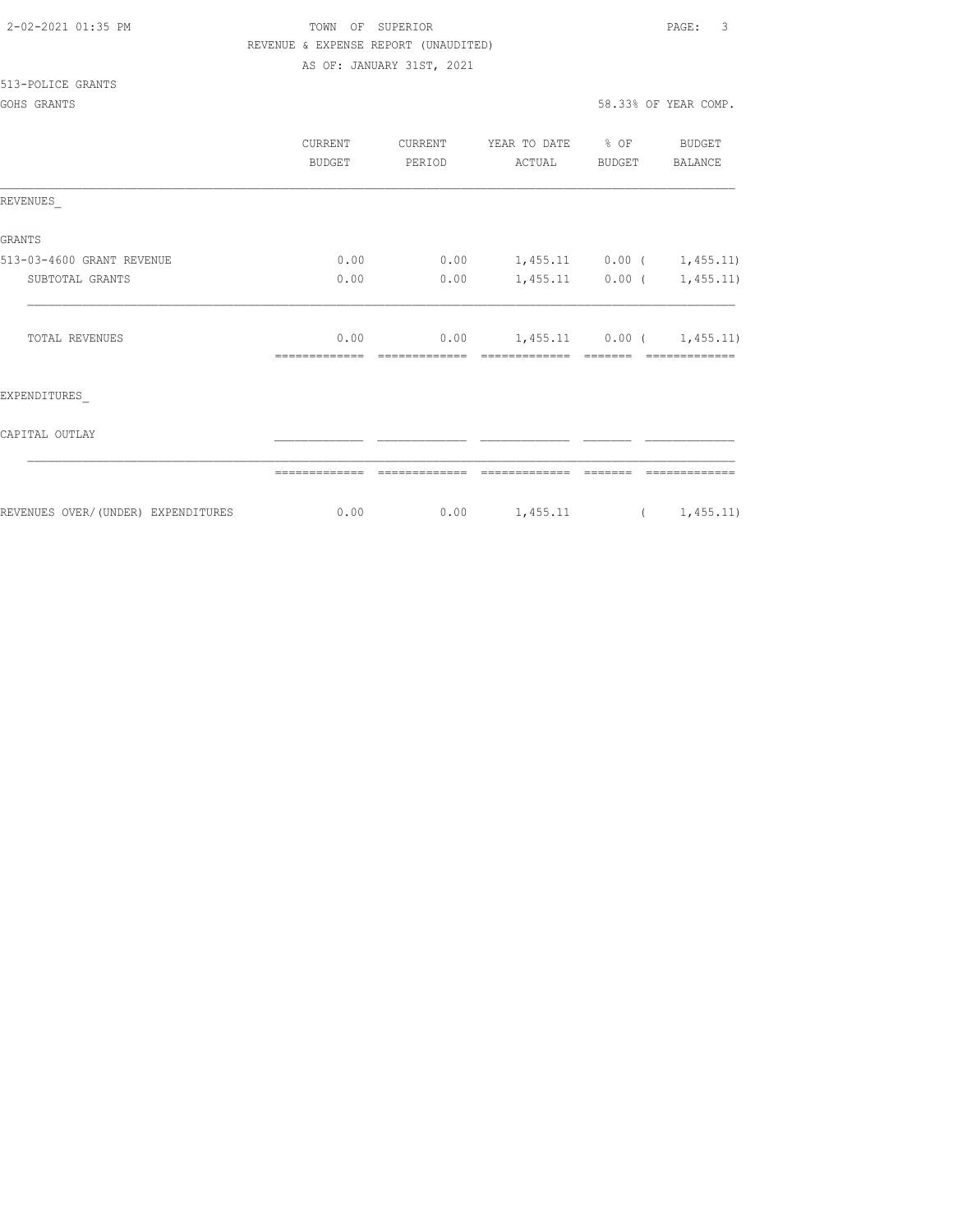## TOWN OF SUPERIOR **PAGE:** 4 REVENUE & EXPENSE REPORT (UNAUDITED)

AS OF: JANUARY 31ST, 2021

|                                    | <b>CURRENT</b><br>BUDGET | CURRENT<br>PERIOD                  | YEAR TO DATE<br>ACTUAL                            | $8$ OF<br>BUDGET | <b>BUDGET</b><br>BALANCE |
|------------------------------------|--------------------------|------------------------------------|---------------------------------------------------|------------------|--------------------------|
| REVENUES                           |                          |                                    |                                                   |                  |                          |
| <b>GRANTS</b>                      |                          |                                    |                                                   |                  |                          |
| 513-04-4600 GRANT REVENUE          | 0.00                     | 0.00                               | 22,833.97 0.00 (22,833.97)                        |                  |                          |
| SUBTOTAL GRANTS                    | 0.00                     | 0.00                               | 22,833.97 0.00 (                                  |                  | 22,833.97)               |
| TOTAL REVENUES                     | 0.00                     |                                    | $0.00$ 22,833.97 0.00 (                           |                  | 22,833.97)               |
| EXPENDITURES                       |                          |                                    |                                                   |                  |                          |
| SUPPLIES                           |                          |                                    |                                                   |                  |                          |
| 513-04-5299 DOHS                   | 0.00                     |                                    | 35,672.07 35,672.07 0.00 (35,672.07)              |                  |                          |
| SUBTOTAL SUPPLIES                  | 0.00                     |                                    | $35,672.07$ $35,672.07$ 0.00 ( $35,672.07$ )      |                  |                          |
| CAPITAL OUTLAY                     |                          |                                    |                                                   |                  |                          |
| TOTAL EXPENDITURES                 | 0.00<br>-------------    | ----------                         | 35,672.07 35,672.07 0.00 (35,672.07)<br>--------- |                  |                          |
| REVENUES OVER/(UNDER) EXPENDITURES |                          | $0.00$ ( 35, 672.07) ( 12, 838.10) |                                                   |                  | 12,838.10                |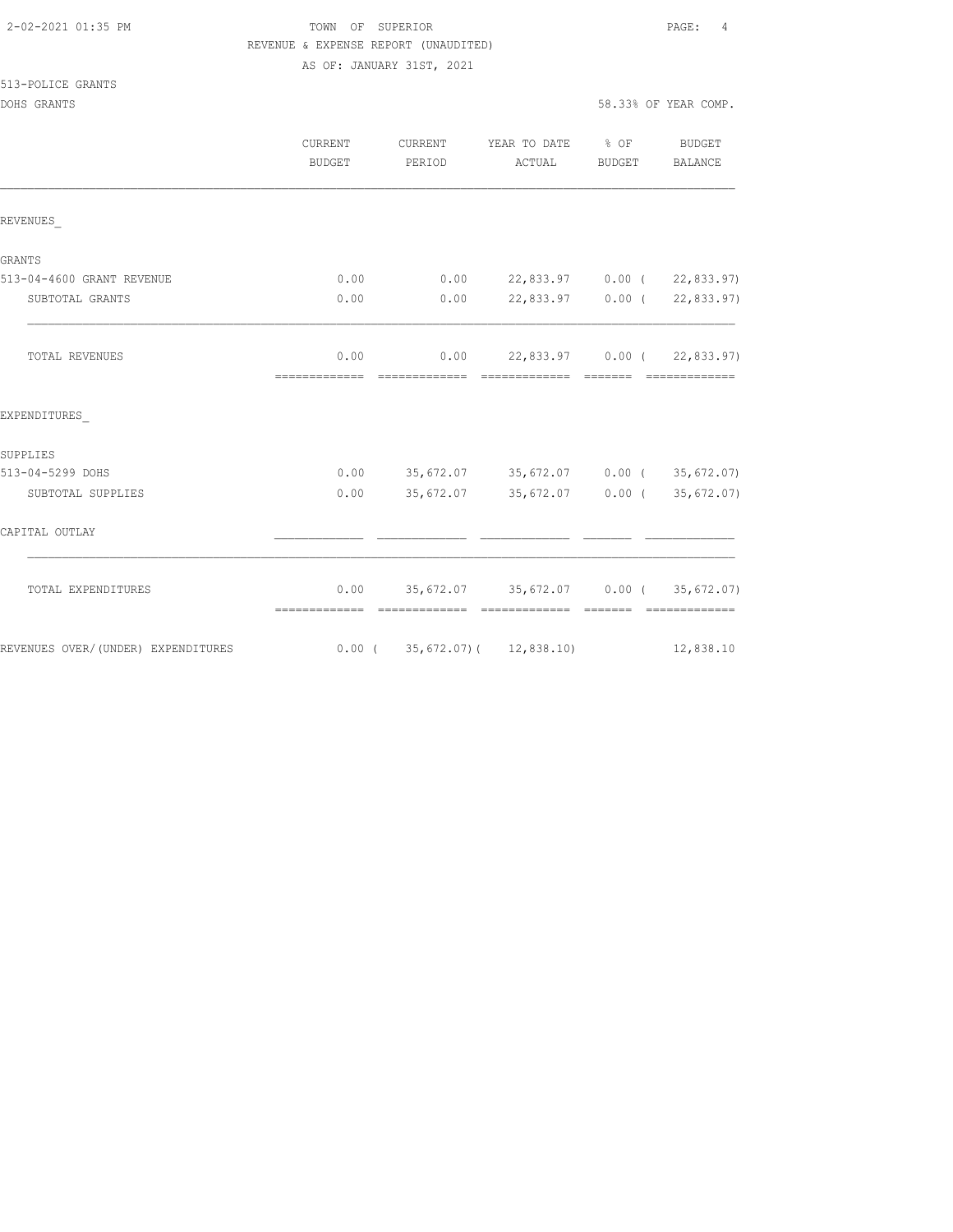### 2-02-2021 01:35 PM TOWN OF SUPERIOR PAGE: 5 REVENUE & EXPENSE REPORT (UNAUDITED)

AS OF: JANUARY 31ST, 2021

513-POLICE GRANTS

|                                    | CURRENT<br><b>BUDGET</b> | CURRENT<br>PERIOD | YEAR TO DATE<br>ACTUAL | % OF<br>BUDGET | <b>BUDGET</b><br><b>BALANCE</b> |
|------------------------------------|--------------------------|-------------------|------------------------|----------------|---------------------------------|
|                                    |                          |                   |                        |                |                                 |
| FUND TOTAL REVENUES                | 0.00                     | 0.00              | 44,289.08              | $0.00$ (       | 44,289.08)                      |
| FUND TOTAL EXPENDITURES            | 0.00                     | 35,672.07         | 55,359.99              | 0.00(          | 55, 359.99                      |
| REVENUES OVER/(UNDER) EXPENDITURES | $0.00$ (                 | 35,672,07)(       | 11,070.91)             |                | 11,070.91                       |
|                                    |                          |                   |                        |                |                                 |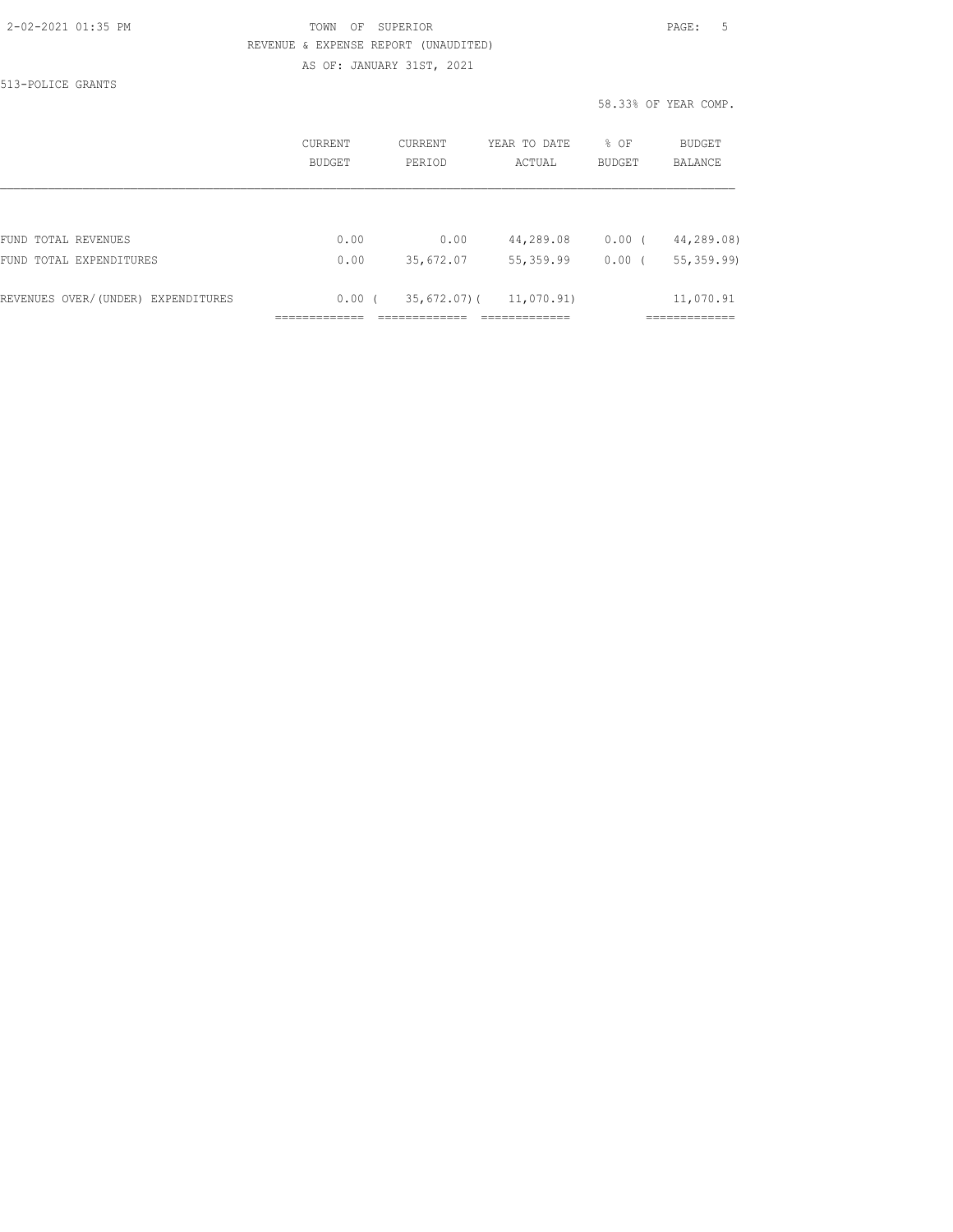# TOWN OF SUPERIOR **PAGE:** 1 REVENUE & EXPENSE REPORT (UNAUDITED)

AS OF: JANUARY 31ST, 2021

#### 514-Economic Dev Grants ECONOMIC DEVELOPMENT 58.33% OF YEAR COMP.

|                                    | <b>CURRENT</b><br><b>BUDGET</b> | CURRENT<br>PERIOD     | YEAR TO DATE % OF<br>ACTUAL                       | <b>BUDGET</b> | BUDGET<br><b>BALANCE</b>        |
|------------------------------------|---------------------------------|-----------------------|---------------------------------------------------|---------------|---------------------------------|
| REVENUES                           |                                 |                       |                                                   |               |                                 |
| <b>GRANTS</b>                      |                                 |                       |                                                   |               |                                 |
| 514-19-4600 GRANTS                 | 0.00                            | 0.00                  |                                                   |               | 15,000.00   0.00 $($ 15,000.00) |
| SUBTOTAL GRANTS                    | 0.00                            | 0.00                  | 15,000.00 0.00 (                                  |               | 15,000.00)                      |
| TOTAL REVENUES                     | 0.00<br>=============           | 0.00<br>============= | - =============                                   | - =======     | --------------                  |
| EXPENDITURES                       |                                 |                       |                                                   |               |                                 |
| SUPPLIES                           |                                 |                       |                                                   |               |                                 |
| GENERAL BUSINESS EXPENSE           |                                 |                       |                                                   |               |                                 |
| 514-19-5410 ADVERTISING            | 0.00                            | 0.00                  | $4,700.00$ 0.00 ( $4,700.00$ )                    |               |                                 |
| SUBTOTAL GENERAL BUSINESS EXPENSE  | 0.00                            | 0.00                  | 4,700.00 0.00 (4,700.00)                          |               |                                 |
| PROFESSIONAL SERVICES              |                                 |                       |                                                   |               |                                 |
| TOTAL EXPENDITURES                 | 0.00                            |                       | $0.00$ $4,700.00$ $0.00$ $4,700.00)$<br>eccessess | <b>BEECEE</b> | - ==============                |
| REVENUES OVER/(UNDER) EXPENDITURES | 0.00                            | 0.00                  | 10,300.00                                         | $\sqrt{2}$    | 10, 300.00)                     |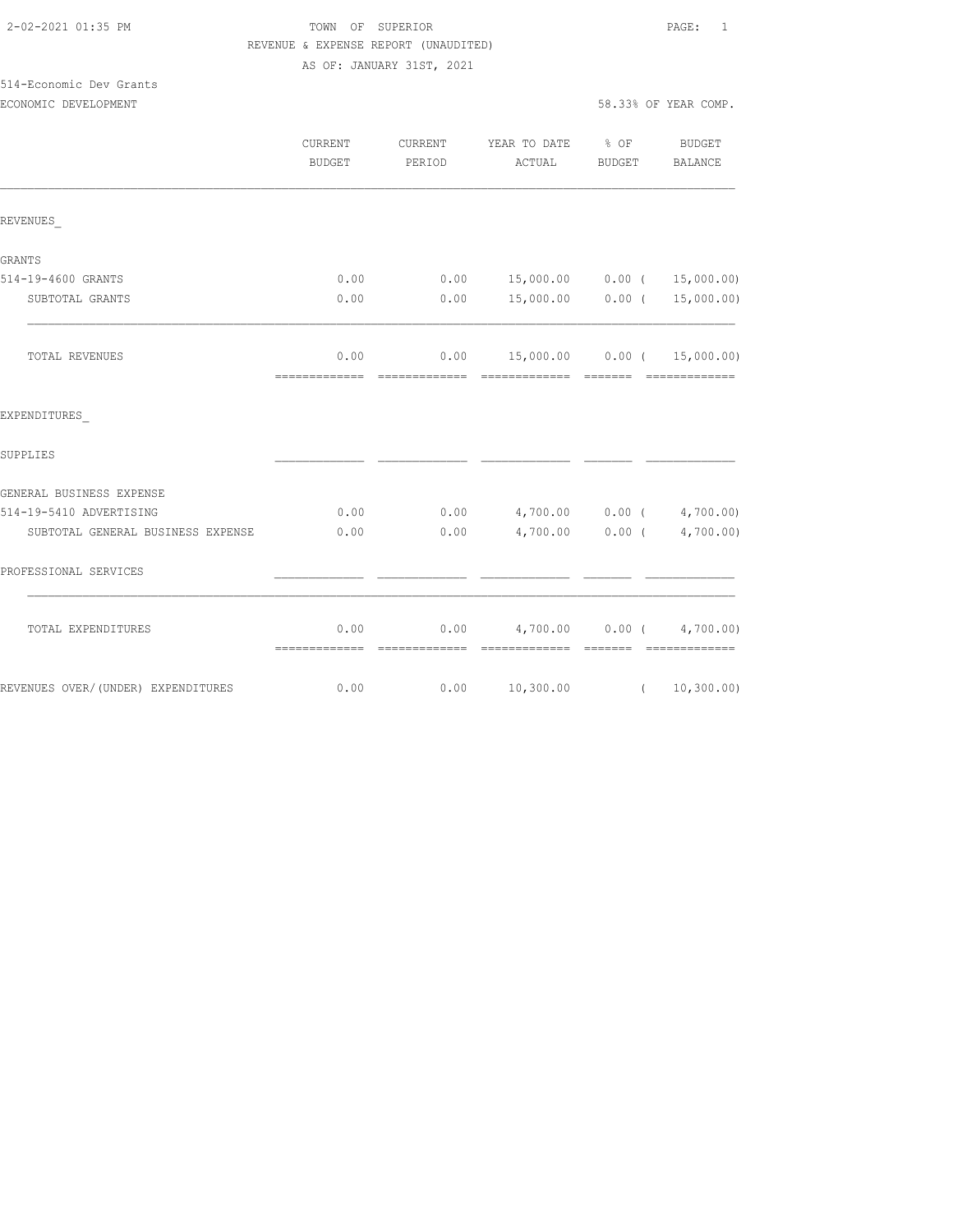#### 2-02-2021 01:35 PM TOWN OF SUPERIOR PAGE: 2 REVENUE & EXPENSE REPORT (UNAUDITED) AS OF: JANUARY 31ST, 2021

514-Economic Dev Grants

|                                    | CURRENT<br><b>BUDGET</b> | CURRENT<br>PERIOD | YEAR TO DATE<br>ACTUAL | % OF<br><b>BUDGET</b> | BUDGET<br><b>BALANCE</b> |
|------------------------------------|--------------------------|-------------------|------------------------|-----------------------|--------------------------|
|                                    |                          |                   |                        |                       |                          |
| FUND TOTAL REVENUES                | 0.00                     | 0.00              | 15,000.00              | 0.00                  | 15,000.00)               |
| FUND TOTAL EXPENDITURES            | 0.00                     | 0.00              | 4,700.00               | 0.00                  | 4,700.00                 |
| REVENUES OVER/(UNDER) EXPENDITURES | 0.00                     | 0.00              | 10,300.00              |                       | 10, 300, 00)             |
|                                    |                          |                   |                        |                       |                          |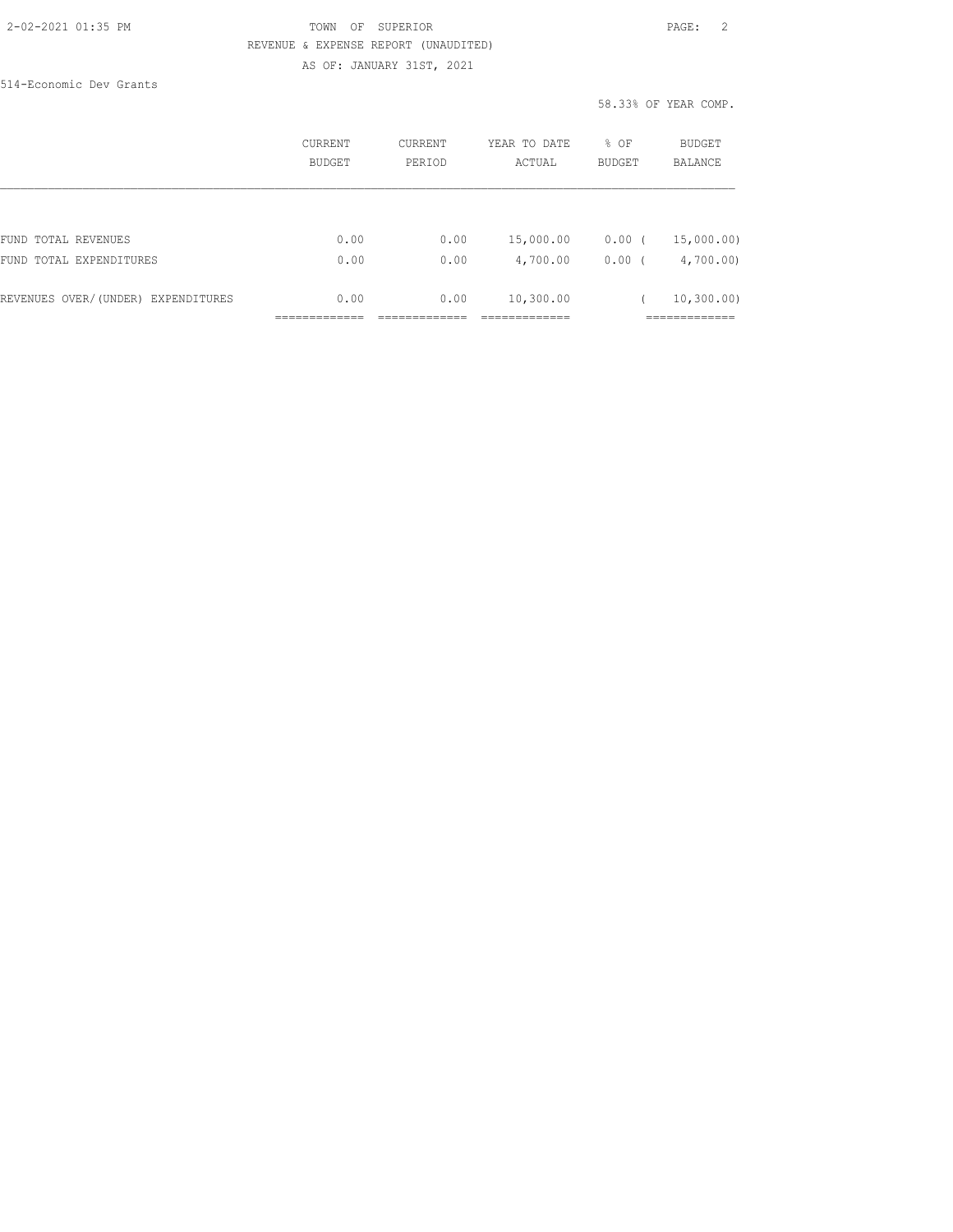| 2-02-2021 01:35 PM       | TOWN OF SUPERIOR                     | PAGE: 1                          |  |                      |
|--------------------------|--------------------------------------|----------------------------------|--|----------------------|
|                          | REVENUE & EXPENSE REPORT (UNAUDITED) |                                  |  |                      |
|                          |                                      | AS OF: JANUARY 31ST, 2021        |  |                      |
| 800-FIRE DEPT PENSION    |                                      |                                  |  |                      |
| NON-DEPARTMENTAL         |                                      |                                  |  | 58.33% OF YEAR COMP. |
|                          |                                      |                                  |  |                      |
|                          | CURRENT                              | CURRENT YEAR TO DATE % OF BUDGET |  |                      |
|                          | BUDGET                               | PERIOD ACTUAL BUDGET BALANCE     |  |                      |
|                          |                                      |                                  |  |                      |
| REVENUES                 |                                      |                                  |  |                      |
| <b>BUSINESS SERVICES</b> |                                      |                                  |  |                      |
| MISCELLANEOUS            |                                      |                                  |  |                      |
| CONTINGENCY              |                                      |                                  |  |                      |
|                          |                                      |                                  |  |                      |
| EXPENDITURES             |                                      |                                  |  |                      |
| SUPPLIES                 |                                      |                                  |  |                      |
| DEBT SERVICE             |                                      |                                  |  |                      |
|                          |                                      |                                  |  |                      |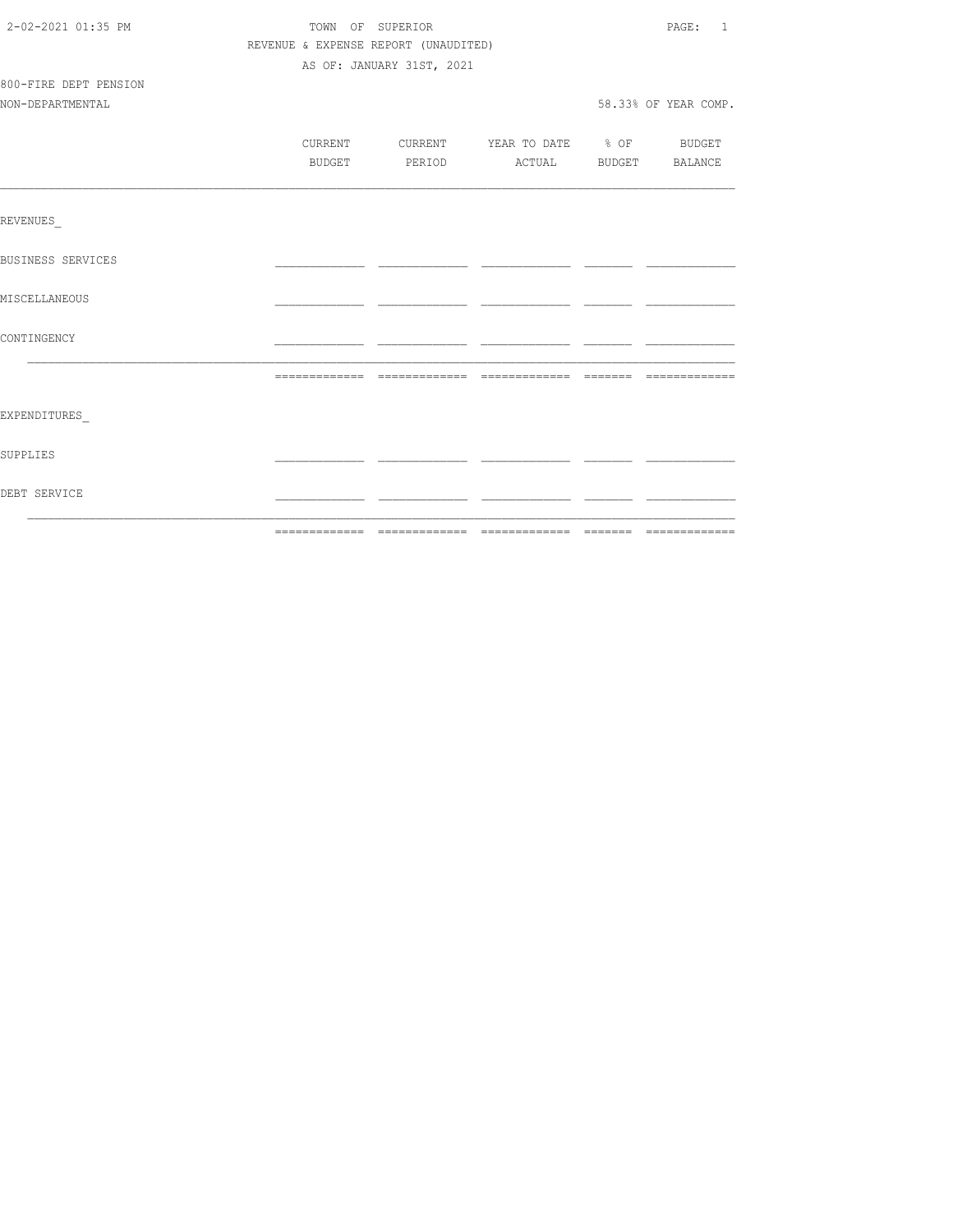| 2-02-2021 01:35 PM    | TOWN OF SUPERIOR                     | PAGE: 2              |
|-----------------------|--------------------------------------|----------------------|
|                       | REVENUE & EXPENSE REPORT (UNAUDITED) |                      |
|                       | AS OF: JANUARY 31ST, 2021            |                      |
| 800-FIRE DEPT PENSION |                                      |                      |
|                       |                                      | 58.33% OF YEAR COMP. |

|     |                     | - - -<br>יחודות.<br>. д<br>----<br>----- | OF<br>∽.<br>-  | RL.<br>∸ ∟∪ |
|-----|---------------------|------------------------------------------|----------------|-------------|
| --- | ∵ ⊤ت د ،<br>8 I O D | . .<br>سدين                              | 11 TCH.<br>∼⊔⊔ | AN'<br>.    |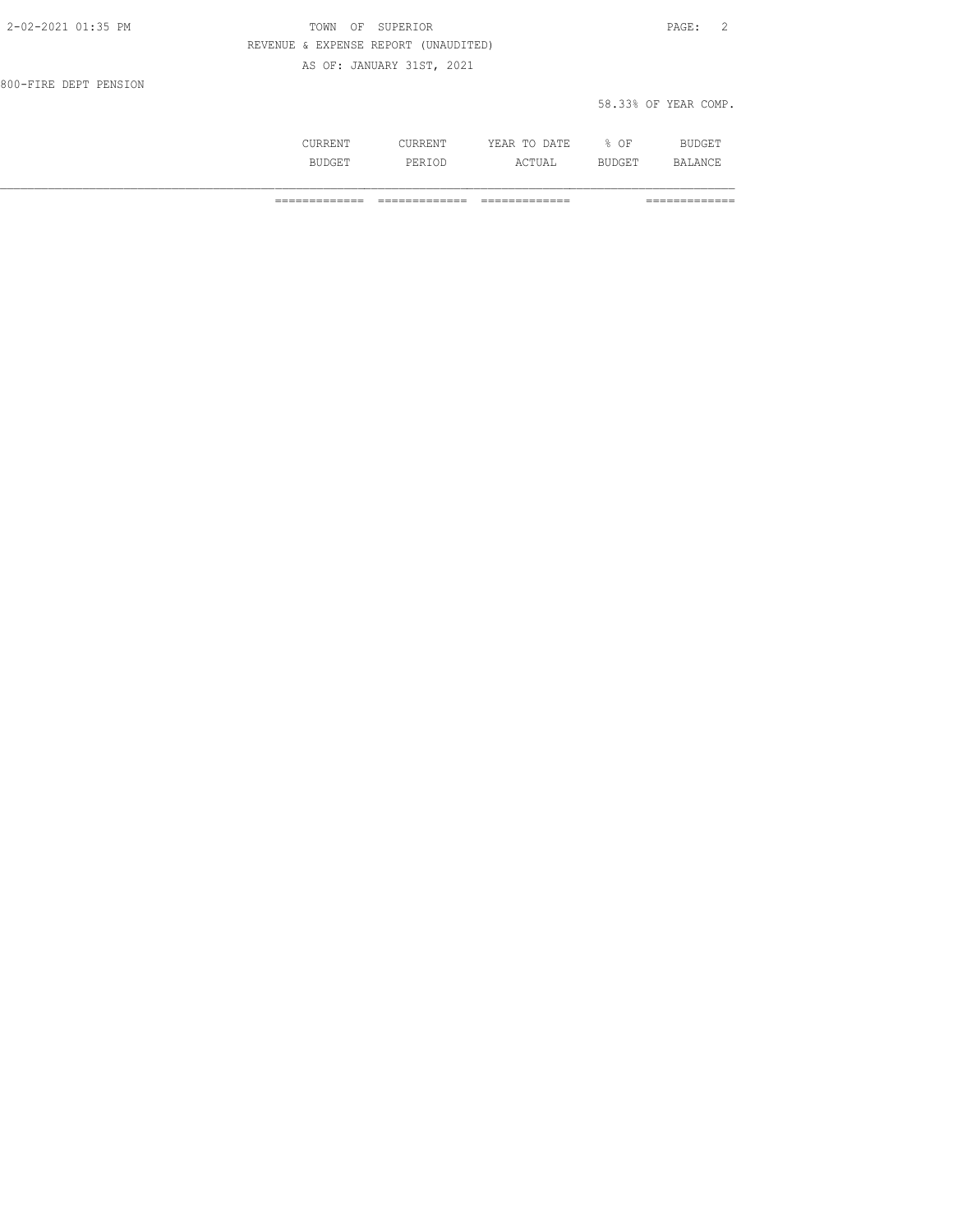| 2-02-2021 01:35 PM | TOWN OF SUPERIOR                     |                           |                          |                                                                                                                                                                                                                                                                                                                                                                                                                                                                                           | $\mathtt{PAGE}$ :<br>$\overline{1}$ |
|--------------------|--------------------------------------|---------------------------|--------------------------|-------------------------------------------------------------------------------------------------------------------------------------------------------------------------------------------------------------------------------------------------------------------------------------------------------------------------------------------------------------------------------------------------------------------------------------------------------------------------------------------|-------------------------------------|
|                    | REVENUE & EXPENSE REPORT (UNAUDITED) |                           |                          |                                                                                                                                                                                                                                                                                                                                                                                                                                                                                           |                                     |
|                    |                                      | AS OF: JANUARY 31ST, 2021 |                          |                                                                                                                                                                                                                                                                                                                                                                                                                                                                                           |                                     |
| 810-LGIP           |                                      |                           |                          |                                                                                                                                                                                                                                                                                                                                                                                                                                                                                           |                                     |
| NON-DEPARTMENTAL   |                                      |                           |                          |                                                                                                                                                                                                                                                                                                                                                                                                                                                                                           | 58.33% OF YEAR COMP.                |
|                    | CURRENT                              | CURRENT                   | YEAR TO DATE % OF BUDGET |                                                                                                                                                                                                                                                                                                                                                                                                                                                                                           |                                     |
|                    | BUDGET                               | PERIOD                    | ACTUAL                   | BUDGET                                                                                                                                                                                                                                                                                                                                                                                                                                                                                    | BALANCE                             |
|                    |                                      |                           |                          |                                                                                                                                                                                                                                                                                                                                                                                                                                                                                           |                                     |
| REVENUES           |                                      |                           |                          |                                                                                                                                                                                                                                                                                                                                                                                                                                                                                           |                                     |
| BUSINESS SERVICES  |                                      |                           |                          |                                                                                                                                                                                                                                                                                                                                                                                                                                                                                           |                                     |
|                    | =============                        | =============             |                          | $\qquad \qquad =\qquad \qquad =\qquad \qquad =\qquad \qquad =\qquad \qquad =\qquad \qquad =\qquad \qquad =\qquad \qquad =\qquad \qquad =\qquad \qquad =\qquad \qquad =\qquad \qquad =\qquad \qquad =\qquad \qquad =\qquad \qquad =\qquad \qquad =\qquad \qquad =\qquad \qquad =\qquad \qquad =\qquad \qquad =\qquad \qquad =\qquad \qquad =\qquad \qquad =\qquad \qquad =\qquad \qquad =\qquad \qquad =\qquad \qquad =\qquad \qquad =\qquad \qquad =\qquad \qquad =\qquad \qquad =\qquad$ | -------------                       |
| EXPENDITURES       |                                      |                           |                          |                                                                                                                                                                                                                                                                                                                                                                                                                                                                                           |                                     |
| SUPPLIES           |                                      |                           |                          |                                                                                                                                                                                                                                                                                                                                                                                                                                                                                           |                                     |
|                    |                                      |                           |                          |                                                                                                                                                                                                                                                                                                                                                                                                                                                                                           |                                     |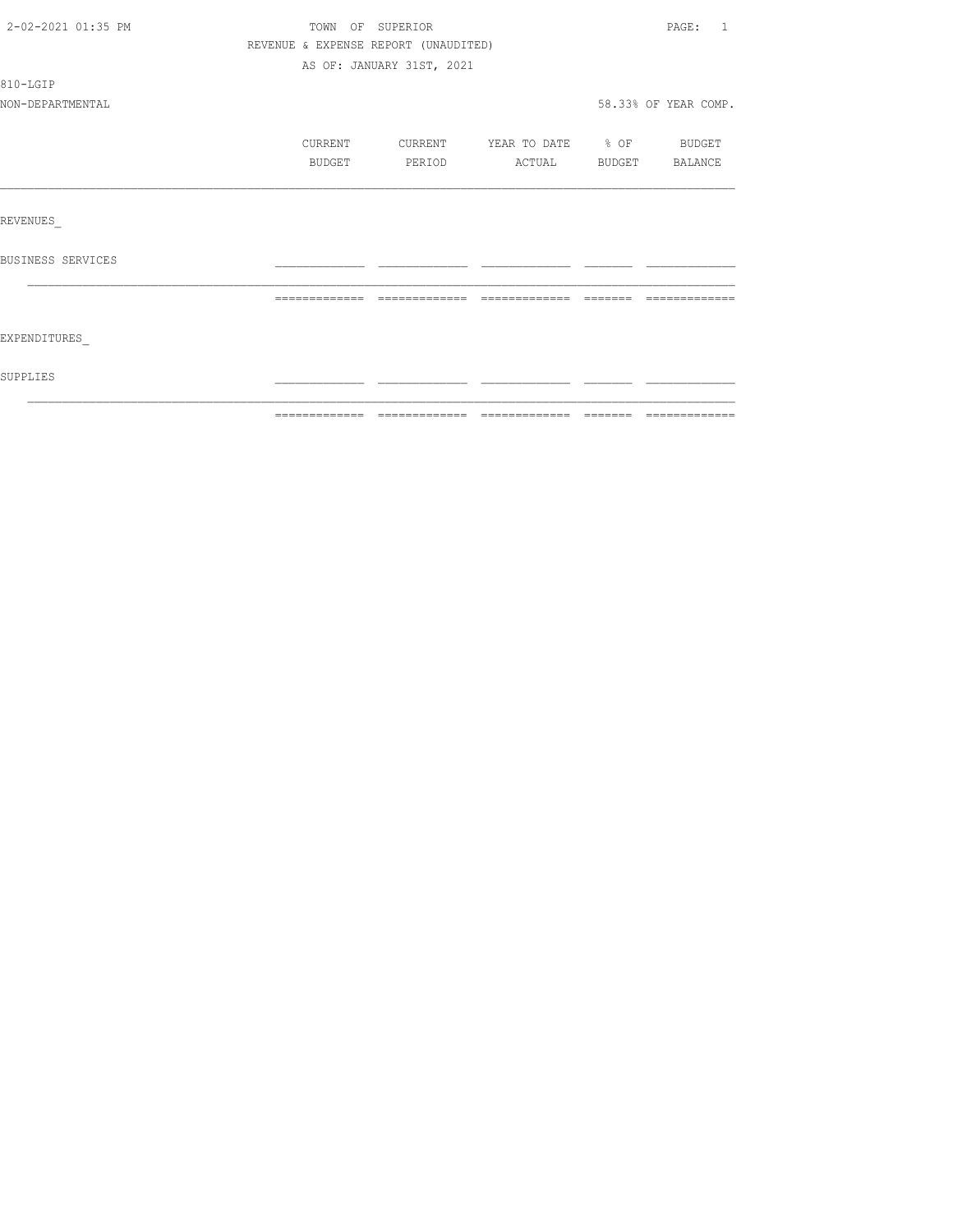| 2-02-2021 01:35 PM | TOWN<br>OF | SUPERIOR                             |              |                      | $\mathtt{PAGE}$ : | - 2 |
|--------------------|------------|--------------------------------------|--------------|----------------------|-------------------|-----|
|                    |            | REVENUE & EXPENSE REPORT (UNAUDITED) |              |                      |                   |     |
|                    |            | AS OF: JANUARY 31ST, 2021            |              |                      |                   |     |
| 810-LGIP           |            |                                      |              |                      |                   |     |
|                    |            |                                      |              | 58.33% OF YEAR COMP. |                   |     |
|                    |            |                                      |              |                      |                   |     |
|                    | CURRENT    | <b>CURRENT</b>                       | YEAR TO DATE | % OF                 | <b>BUDGET</b>     |     |

BUDGET PERIOD ACTUAL BUDGET BALANCE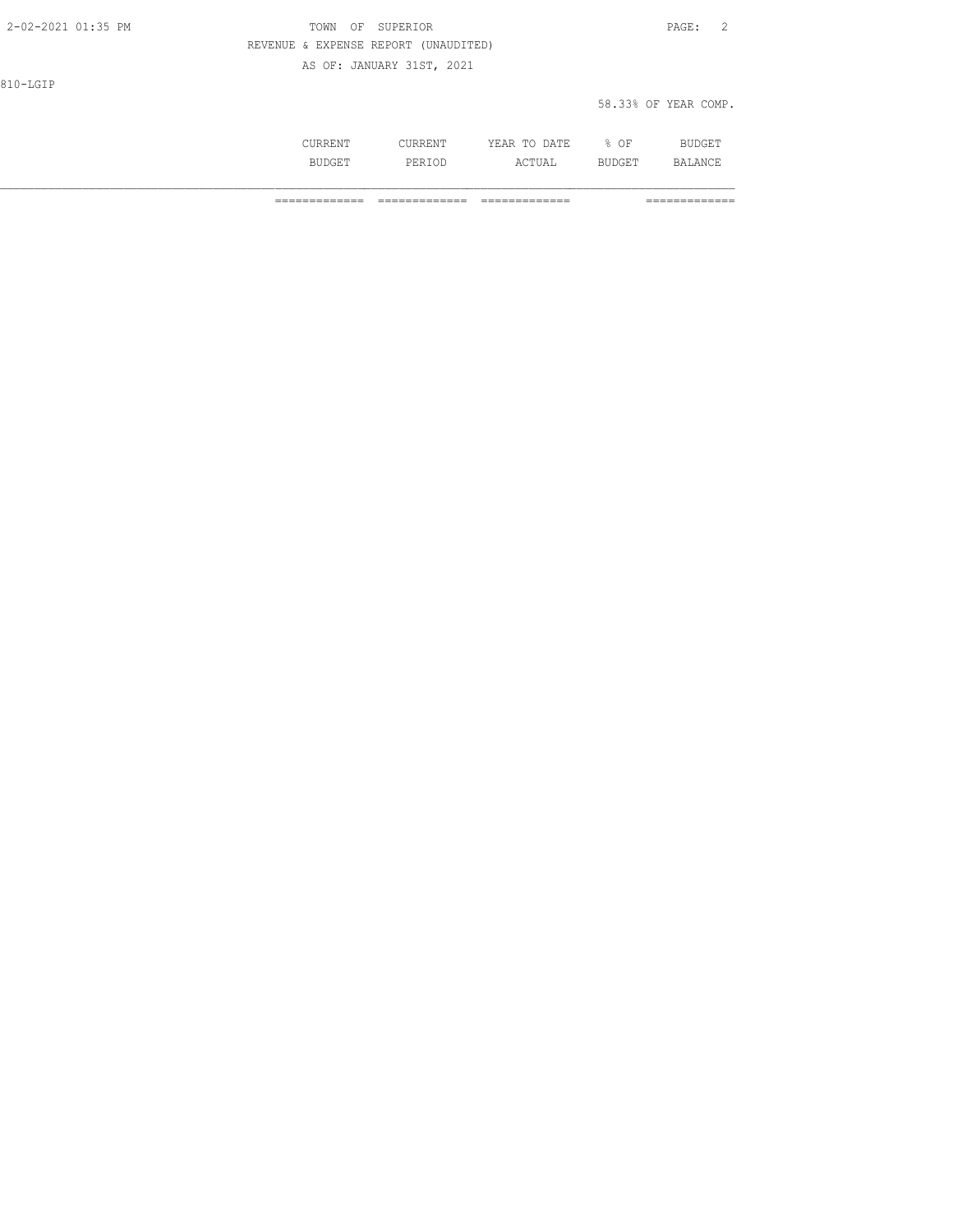| 2-02-2021 01:35 PM | TOWN OF SUPERIOR                     |                           |                   |          | PAGE:<br>$\overline{1}$ |
|--------------------|--------------------------------------|---------------------------|-------------------|----------|-------------------------|
|                    | REVENUE & EXPENSE REPORT (UNAUDITED) |                           |                   |          |                         |
|                    |                                      | AS OF: JANUARY 31ST, 2021 |                   |          |                         |
| 820-EXPLORERS      |                                      |                           |                   |          |                         |
| NON-DEPARTMENTAL   |                                      |                           |                   |          | 58.33% OF YEAR COMP.    |
|                    | CURRENT                              | CURRENT                   | YEAR TO DATE % OF |          | <b>BUDGET</b>           |
|                    | BUDGET                               | PERIOD                    | ACTUAL            |          | BUDGET BALANCE          |
|                    |                                      |                           |                   |          |                         |
| REVENUES           |                                      |                           |                   |          |                         |
| MISCELLANEOUS      |                                      |                           |                   |          |                         |
|                    |                                      |                           |                   | -------- |                         |
|                    |                                      |                           |                   |          |                         |
| EXPENDITURES       |                                      |                           |                   |          |                         |
| SUPPLIES           |                                      |                           |                   |          |                         |
|                    |                                      |                           |                   |          |                         |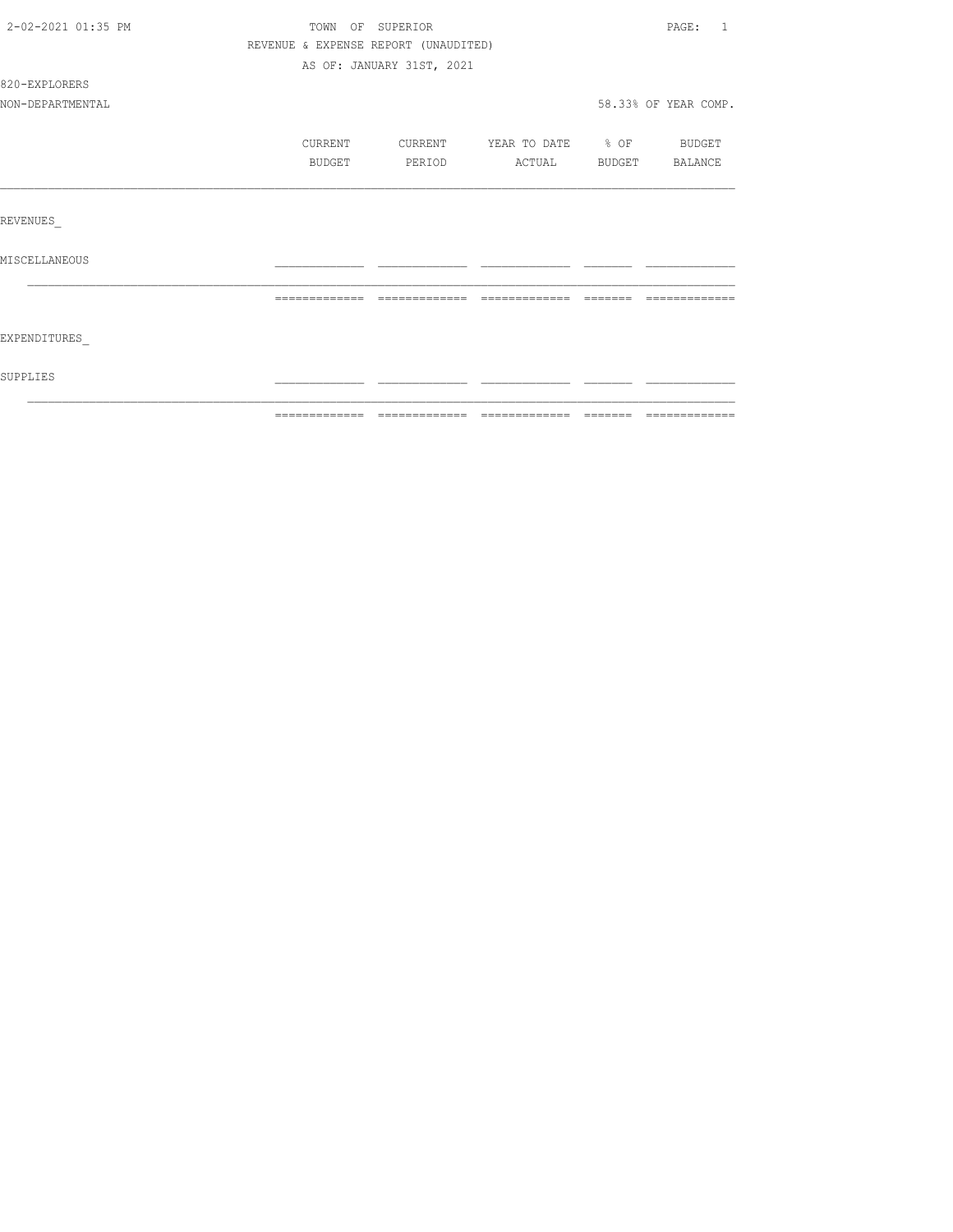| 2-02-2021 01:35 PM | TOWN OF SUPERIOR                     | PAGE: 2              |
|--------------------|--------------------------------------|----------------------|
|                    | REVENUE & EXPENSE REPORT (UNAUDITED) |                      |
|                    | AS OF: JANUARY 31ST, 2021            |                      |
| 820-EXPLORERS      |                                      |                      |
|                    |                                      | 58.33% OF YEAR COMP. |

| .   | .     | - - -<br>$\wedge$ $\sqcap$ $\top$<br>44<br>----<br>----- | ΩF<br>◡ | .              |
|-----|-------|----------------------------------------------------------|---------|----------------|
| --- | <br>. | $C$ met $\lambda$ in<br>. 711                            | ב בטי   | $\mathbb{R}^n$ |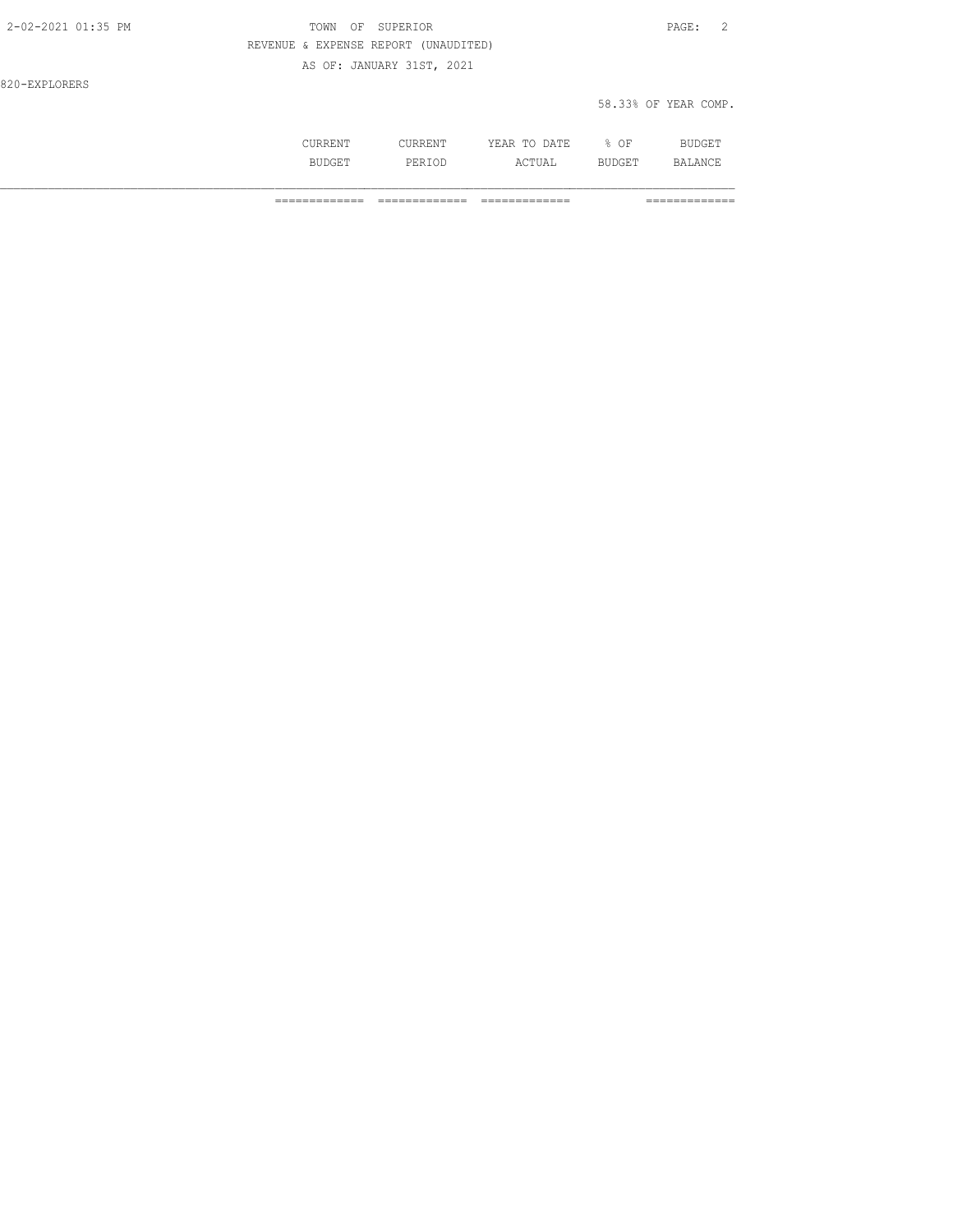## TOWN OF SUPERIOR **PAGE:** 1 REVENUE & EXPENSE REPORT (UNAUDITED)

AS OF: JANUARY 31ST, 2021

| 830-TOYS FOR TOTS |  |  |
|-------------------|--|--|
|                   |  |  |

|                                    | <b>CURRENT</b><br>BUDGET                                                                                                                                                                                                                                                                                                                                                                                                                                                                       | <b>CURRENT</b><br>PERIOD | YEAR TO DATE % OF<br>ACTUAL                      | BUDGET                                                      | <b>BUDGET</b><br><b>BALANCE</b> |
|------------------------------------|------------------------------------------------------------------------------------------------------------------------------------------------------------------------------------------------------------------------------------------------------------------------------------------------------------------------------------------------------------------------------------------------------------------------------------------------------------------------------------------------|--------------------------|--------------------------------------------------|-------------------------------------------------------------|---------------------------------|
| REVENUES                           |                                                                                                                                                                                                                                                                                                                                                                                                                                                                                                |                          |                                                  |                                                             |                                 |
| GRANTS                             |                                                                                                                                                                                                                                                                                                                                                                                                                                                                                                |                          |                                                  |                                                             |                                 |
| 830-00-4600 OTHER REVENUE          | 0.00                                                                                                                                                                                                                                                                                                                                                                                                                                                                                           | 56.00                    | 5,556.00 0.00 (5,556.00)                         |                                                             |                                 |
| SUBTOTAL GRANTS                    | 0.00                                                                                                                                                                                                                                                                                                                                                                                                                                                                                           | 56.00                    |                                                  | $5,556.00$ 0.00 (                                           | 5, 556.00                       |
| TOTAL REVENUES                     | 0.00<br>--------------                                                                                                                                                                                                                                                                                                                                                                                                                                                                         |                          | 56.00 5,556.00 0.00 ( 5,556.00)<br>------------- | $---------$                                                 |                                 |
| EXPENDITURES                       |                                                                                                                                                                                                                                                                                                                                                                                                                                                                                                |                          |                                                  |                                                             |                                 |
| SUPPLIES                           |                                                                                                                                                                                                                                                                                                                                                                                                                                                                                                |                          |                                                  |                                                             |                                 |
| 830-00-5299 OPERATING SUPPLIES     | 0.00                                                                                                                                                                                                                                                                                                                                                                                                                                                                                           | 0.00                     | $1,687.85$ 0.00 ( 1,687.85)                      |                                                             |                                 |
| SUBTOTAL SUPPLIES                  | 0.00                                                                                                                                                                                                                                                                                                                                                                                                                                                                                           | 0.00                     |                                                  | $1,687.85$ 0.00 (                                           | 1,687.85)                       |
| TOTAL EXPENDITURES                 | 0.00<br>$\begin{array}{cccccccccc} \multicolumn{2}{c}{} & \multicolumn{2}{c}{} & \multicolumn{2}{c}{} & \multicolumn{2}{c}{} & \multicolumn{2}{c}{} & \multicolumn{2}{c}{} & \multicolumn{2}{c}{} & \multicolumn{2}{c}{} & \multicolumn{2}{c}{} & \multicolumn{2}{c}{} & \multicolumn{2}{c}{} & \multicolumn{2}{c}{} & \multicolumn{2}{c}{} & \multicolumn{2}{c}{} & \multicolumn{2}{c}{} & \multicolumn{2}{c}{} & \multicolumn{2}{c}{} & \multicolumn{2}{c}{} & \multicolumn{2}{c}{} & \mult$ | 0.00<br>essessessesse    | 1,687.85 0.00 ( 1,687.85)<br>=============       | $\begin{array}{cccccc} = & = & = & = & = & = & \end{array}$ | =============                   |
| REVENUES OVER/(UNDER) EXPENDITURES | 0.00                                                                                                                                                                                                                                                                                                                                                                                                                                                                                           | 56.00                    | 3,868.15 (3,868.15)                              |                                                             |                                 |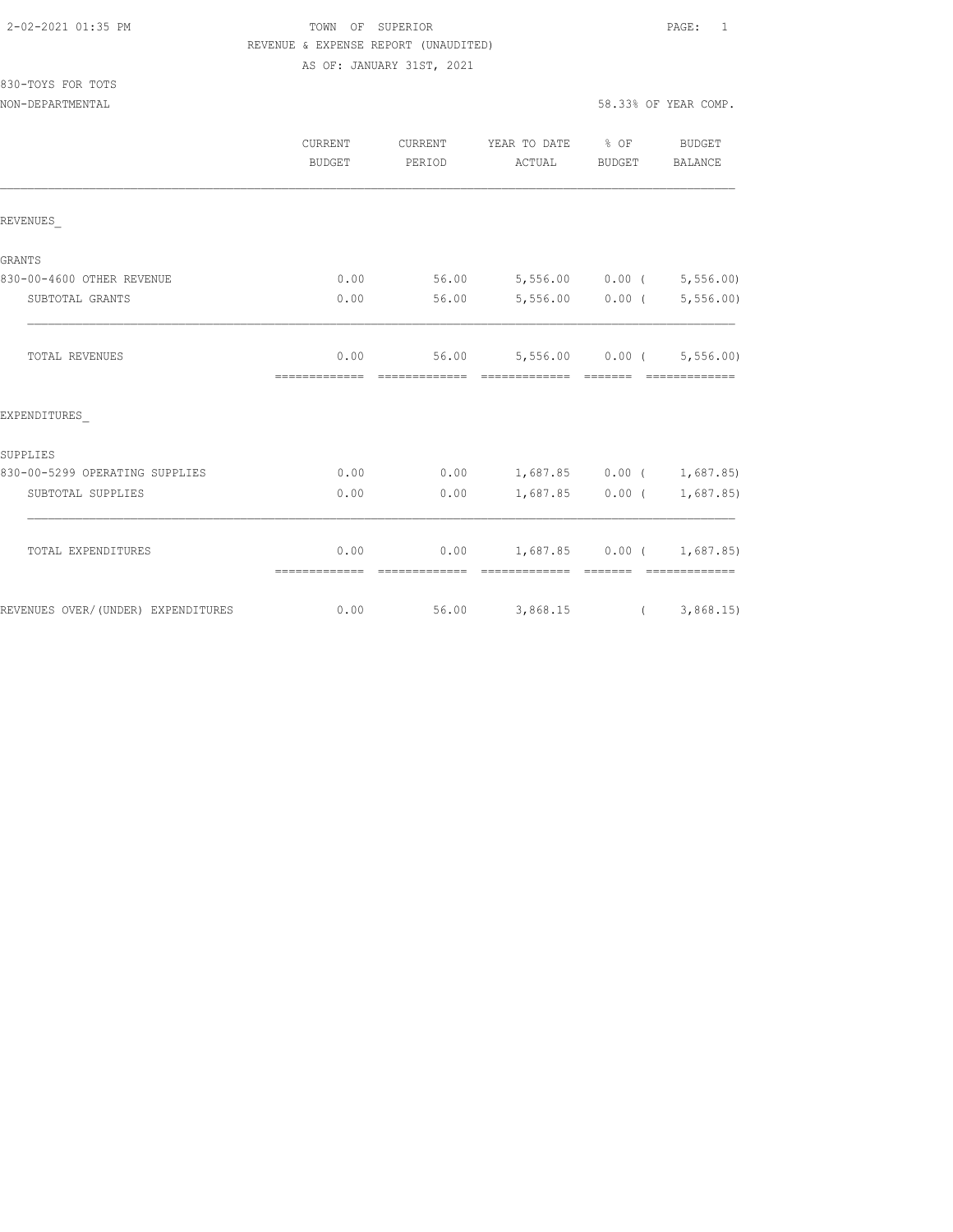#### 2-02-2021 01:35 PM TOWN OF SUPERIOR PAGE: 2 REVENUE & EXPENSE REPORT (UNAUDITED) AS OF: JANUARY 31ST, 2021

830-TOYS FOR TOTS

|                                    | CURRENT<br><b>BUDGET</b> | CURRENT<br>PERIOD | YEAR TO DATE<br>ACTUAL | % OF<br><b>BUDGET</b> | BUDGET<br>BALANCE |
|------------------------------------|--------------------------|-------------------|------------------------|-----------------------|-------------------|
|                                    |                          |                   |                        |                       |                   |
| FUND TOTAL REVENUES                | 0.00                     | 56.00             | 5,556.00               | 0.00(                 | 5, 556.00         |
| FUND TOTAL EXPENDITURES            | 0.00                     | 0.00              | 1,687.85               | 0.00                  | 1,687.85)         |
| REVENUES OVER/(UNDER) EXPENDITURES | 0.00                     | 56.00             | 3,868.15               |                       | 3,868.15          |
|                                    |                          |                   |                        |                       |                   |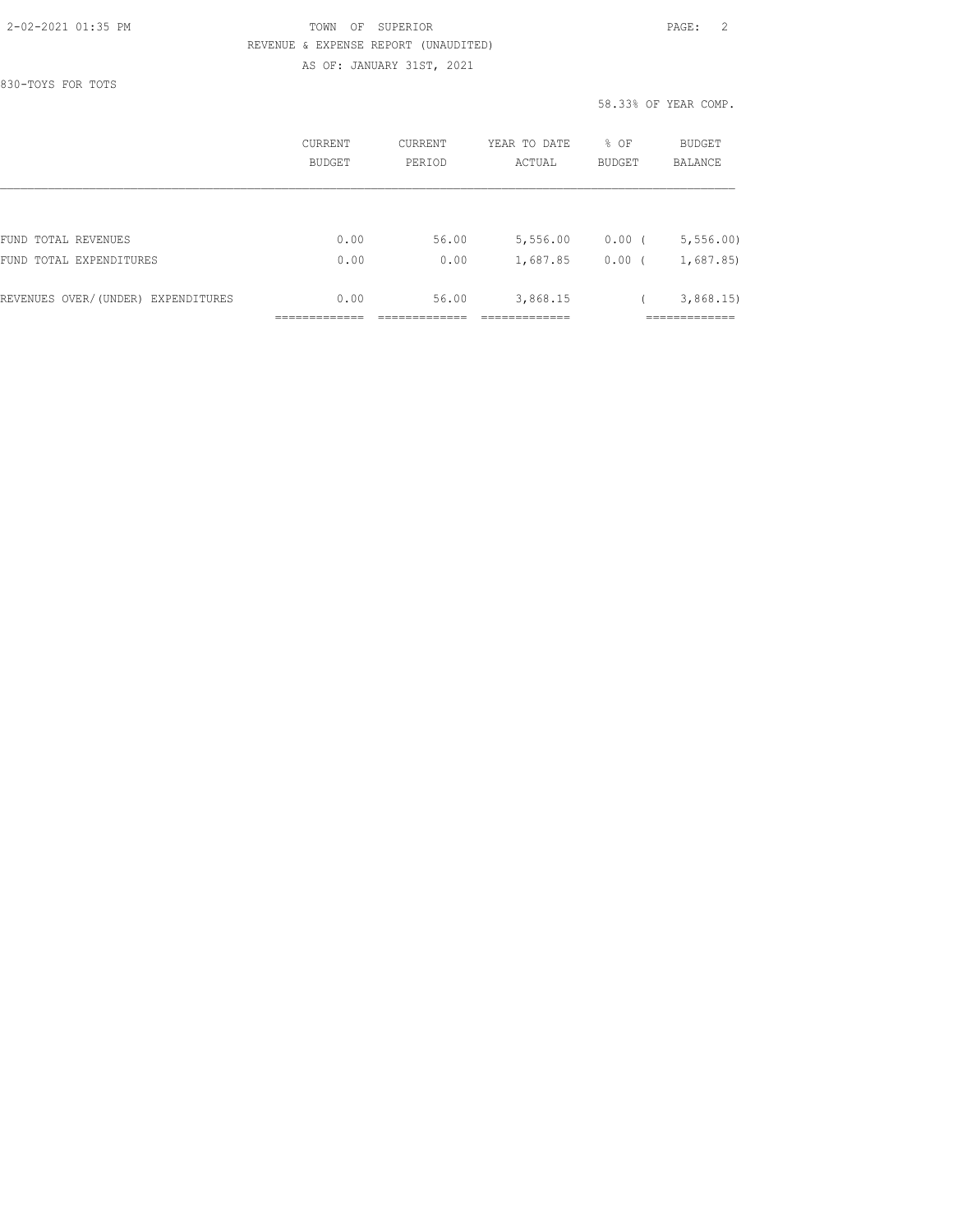|                          | =============                        |                           | -------------- -------------- ------ | =============        |
|--------------------------|--------------------------------------|---------------------------|--------------------------------------|----------------------|
| NON-OPERATING            |                                      |                           |                                      |                      |
| SUPPLIES                 |                                      |                           |                                      |                      |
| EXPENDITURES             |                                      |                           |                                      |                      |
|                          |                                      |                           |                                      |                      |
|                          | BUDGET                               | PERIOD                    | ACTUAL BUDGET BALANCE                |                      |
|                          | CURRENT                              | CURRENT                   | YEAR TO DATE % OF BUDGET             |                      |
| NON-DEPARTMENTAL         |                                      |                           |                                      | 58.33% OF YEAR COMP. |
| 840-GENERAL FIXED ASSETS |                                      |                           |                                      |                      |
|                          |                                      | AS OF: JANUARY 31ST, 2021 |                                      |                      |
|                          | REVENUE & EXPENSE REPORT (UNAUDITED) |                           |                                      |                      |
| 2-02-2021 01:35 PM       |                                      | TOWN OF SUPERIOR          |                                      | PAGE: 1              |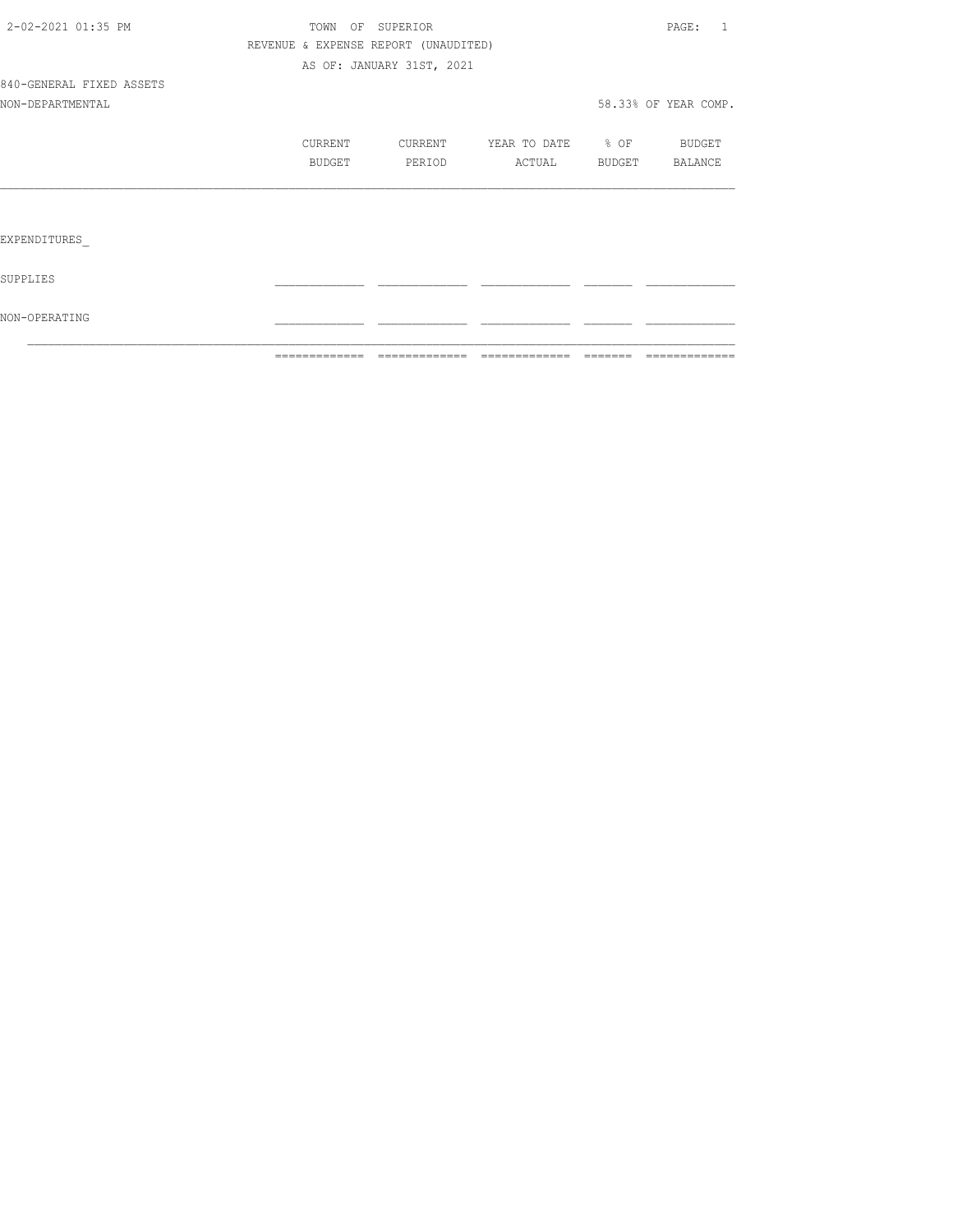| 2-02-2021 01:35 PM       | TOWN OF SUPERIOR                     | PAGE:                |  |
|--------------------------|--------------------------------------|----------------------|--|
|                          | REVENUE & EXPENSE REPORT (UNAUDITED) |                      |  |
|                          | AS OF: JANUARY 31ST, 2021            |                      |  |
| 840-GENERAL FIXED ASSETS |                                      |                      |  |
|                          |                                      | 58.33% OF YEAR COMP. |  |

| . .<br>. |        | DATE.<br>m <sub>c</sub><br>. A L<br>-----<br>---- | ΟF    |  |
|----------|--------|---------------------------------------------------|-------|--|
|          | برا د. | . ب<br>---                                        | $  -$ |  |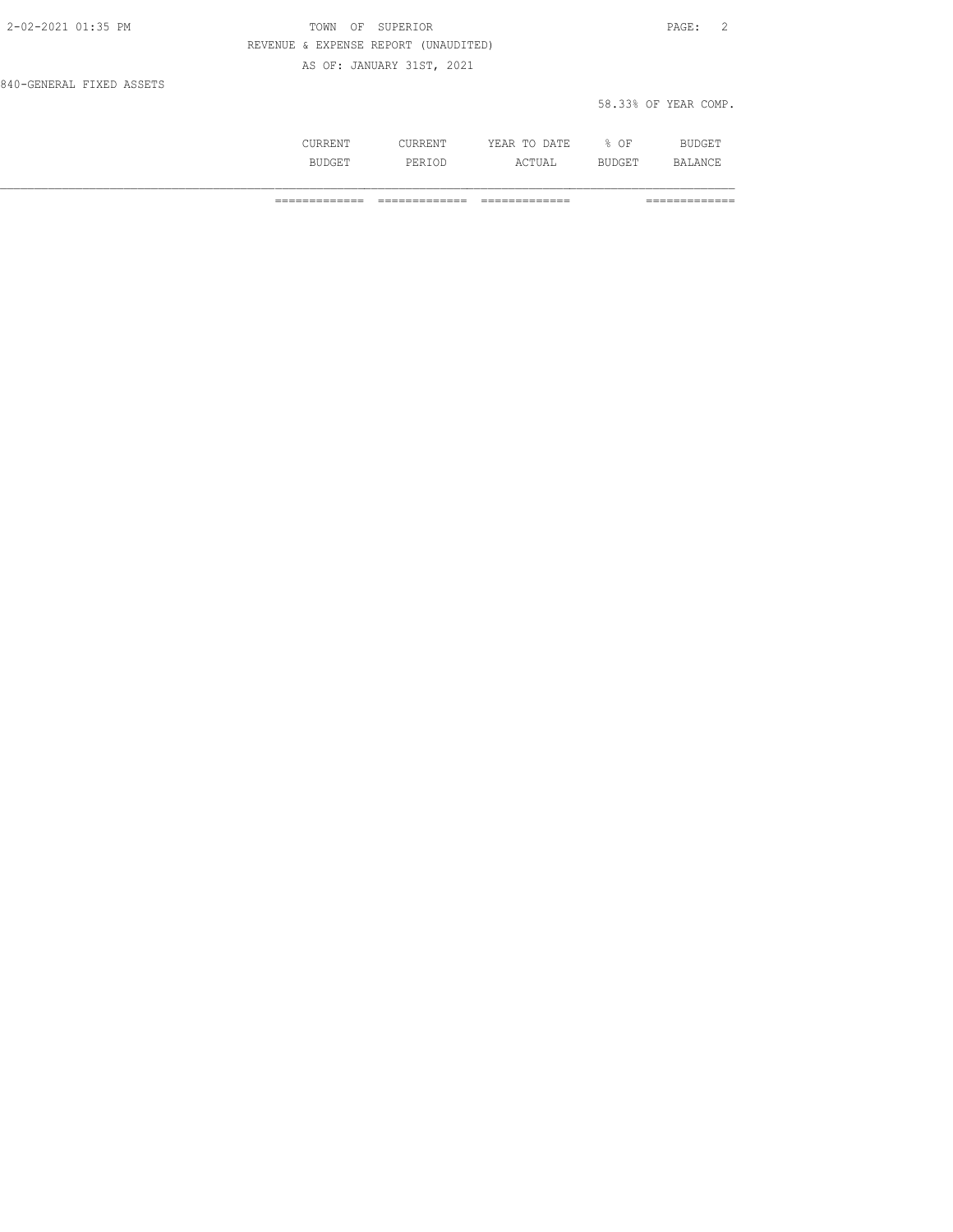| 2-02-2021 01:35 PM   | TOWN<br>OF | SUPERIOR                             |              |        | PAGE:                |
|----------------------|------------|--------------------------------------|--------------|--------|----------------------|
|                      |            | REVENUE & EXPENSE REPORT (UNAUDITED) |              |        |                      |
|                      |            | AS OF: JANUARY 31ST, 2021            |              |        |                      |
| 850-GENERAL L/T DEBT |            |                                      |              |        |                      |
| NON-DEPARTMENTAL     |            |                                      |              |        | 58.33% OF YEAR COMP. |
|                      | CURRENT    | CURRENT                              | YEAR TO DATE | $8$ OF | BUDGET               |
|                      | BUDGET     | PERIOD                               | ACTUAL       | BUDGET | BALANCE              |
|                      |            |                                      |              |        |                      |
|                      |            |                                      |              |        |                      |
| EXPENDITURES         |            |                                      |              |        |                      |

 ${\tt SUPPLIES}$